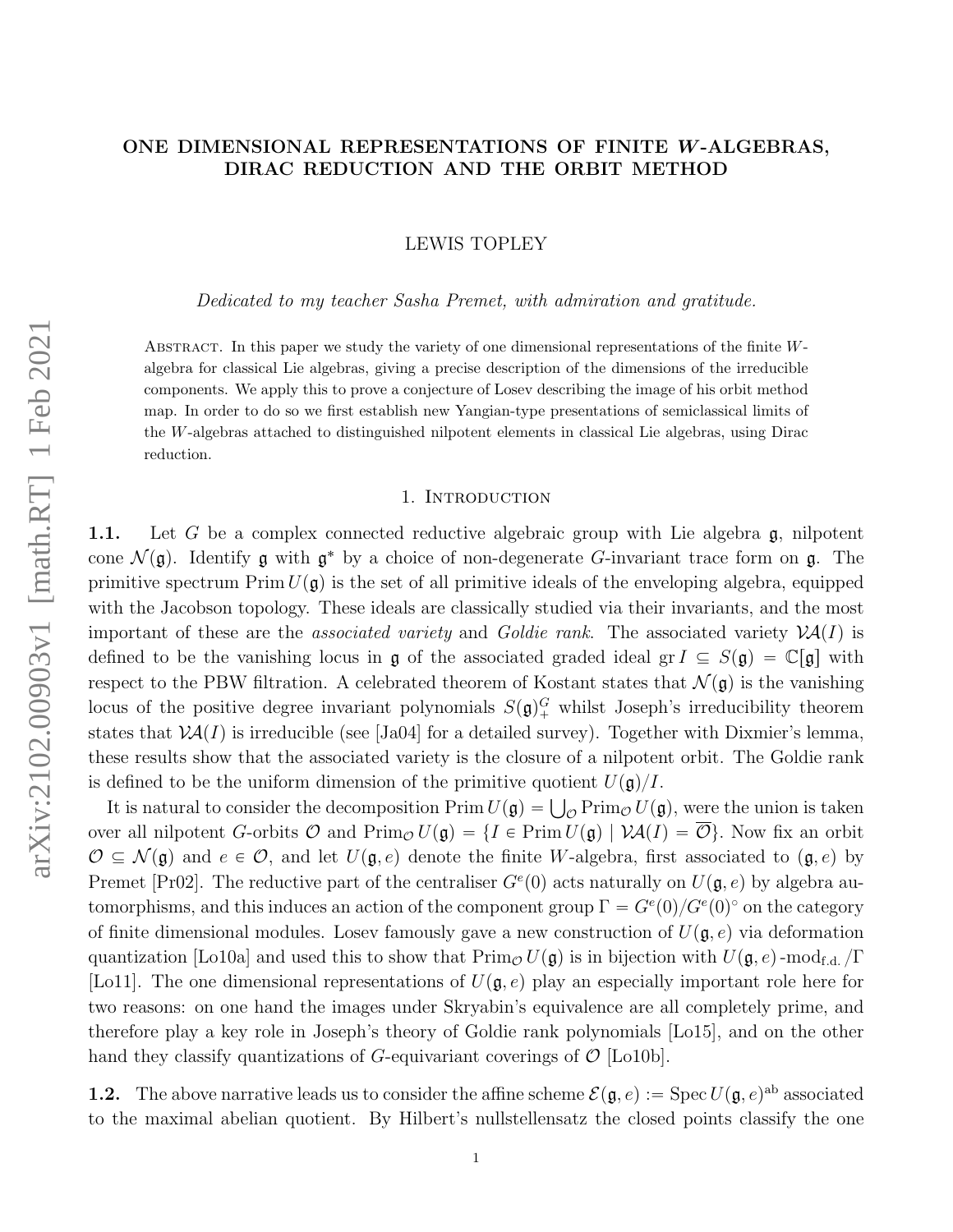dimensional representations of  $U(\mathfrak{g},e)$ . The work of Losev and Premet [\[Lo10a,](#page-50-1) [Pr14\]](#page-50-5) shows that  $\mathcal{E}(\mathfrak{g}, e)$  is nonempty and in [\[Pr10,](#page-50-6) [PT14\]](#page-50-7) the first steps were made towards a full description of  $\mathcal{E}(\mathfrak{g}, e)$ .

Recall that the sheets of  $\mathfrak g$  are the maximal irreducible subsets consisting of orbits of constant dimension. They are classified via the theory of decomposition classes which, in turn, are classified by the Lusztig–Spaltenstein induction data. One of the main themes of [\[PT14\]](#page-50-7), which we build upon in this paper, is the interplay between the sheets of g and the structure of  $\mathcal{E}(\mathfrak{g}, e)$ . In the case where **g** is classical (i.e. a simple Lie algebra of type A, B, C or D) we described a combinatorial procedure for describing the sheets of  $\mathfrak g$  containing a given orbit  $\mathcal O$ , and we named it the Kempken– Spaltenstein (KS) algorithm. This procedure was one of the key tools for  $[PT14, Theorem 1]$ , which states that for g classical the variety  $\mathcal{E}(\mathfrak{g}, e)$  is an affine space if and only if e lies in a unique sheet of g. The first goal of this paper is to elucidate the structure of  $\mathcal{E}(\mathfrak{g}, e)$  when g is classical and e is singular, i.e. lies in multiple sheets.

Once again let G be connected and reductive and let  $S_1, ..., S_l$  be the set of all sheets containing  $\mathcal{O} \in \mathcal{N}(\mathfrak{g})/G$ . If  $e + \mathfrak{g}^f$  denotes the Slodowy slice to  $\mathcal O$  at e then we define the Katsylo variety

(1.1) 
$$
e + X := (e + \mathfrak{g}^f) \cap \bigcup_{i=1}^l \mathcal{S}_i.
$$

In [\[Ka82\]](#page-50-8) Katsylo used this variety to construct a geometric quotient of the variety  $\bigcup_{i=1}^{l} S_i$ . Perhaps the first indication that  $e + X$  should influence the representation theory of  $U(\mathfrak{g}, e)$  appeared in [\[Pr10\]](#page-50-6). Premet used reduction modulo p to show that there is a surjective map on the sets of irreducible components

<span id="page-1-0"></span>(1.2) 
$$
\text{Comp}\,\mathcal{E}(\mathfrak{g},e)\longrightarrow\text{Comp}(e+X)
$$

which restricts to a dimension preserving bijection on some subset of Comp  $\mathcal{E}(\mathfrak{g}, e)$ . This is our first main result.

<span id="page-1-1"></span>**Theorem 1.1.** When  $\mathfrak{g}$  is a simple Lie algebra of classical type, the map  $(1.2)$  is a dimension preserving bijection.

The dimensions of the irreducible components of  $e + X$  can be calculated from the KS algorithm, which depends only on the partition associated to  $e$ ; see Proposition [6.2\(](#page-0-0)2) and Proposition [8.2.](#page-37-0) Thus Theorem [1.1](#page-1-1) provides an effective method for computing dimensions of all components of  $\mathcal{E}(\mathfrak{g}, e)$ . We note that these dimensions were calculated in low ranks in [\[BG18\]](#page-49-1).

1.3. In [\[Lo16\]](#page-50-9) Losev demonstrated that for every conic symplectic singularity there is an initial object in the category of filtered quantizations of Poisson deformations (see also [\[ACET20\]](#page-49-2)). We call this the universal quantization. Using this result, he then showed that every coadjoint orbit uniquely gives rise to a quantization of the affinization of a certain cover of a nilpotent orbit, and that each such quantization give rise to a completely prime primitive ideal. Thus we have a map  $\mathcal{J}: \mathfrak{g}^*/G \to \text{Prim } U(\mathfrak{g})$ , which is known to be an embedding whenever  $\mathfrak{g}$  is classical [\[Lo16,](#page-50-9) Theorem 5.3]. The search for such a map is motivated by the orbit method of Kostant and Kirillov, and we will refer to the map as *Losev's orbit method map*. An introduction to the classical theory of the orbit method can be found in [\[Vo94\]](#page-50-10).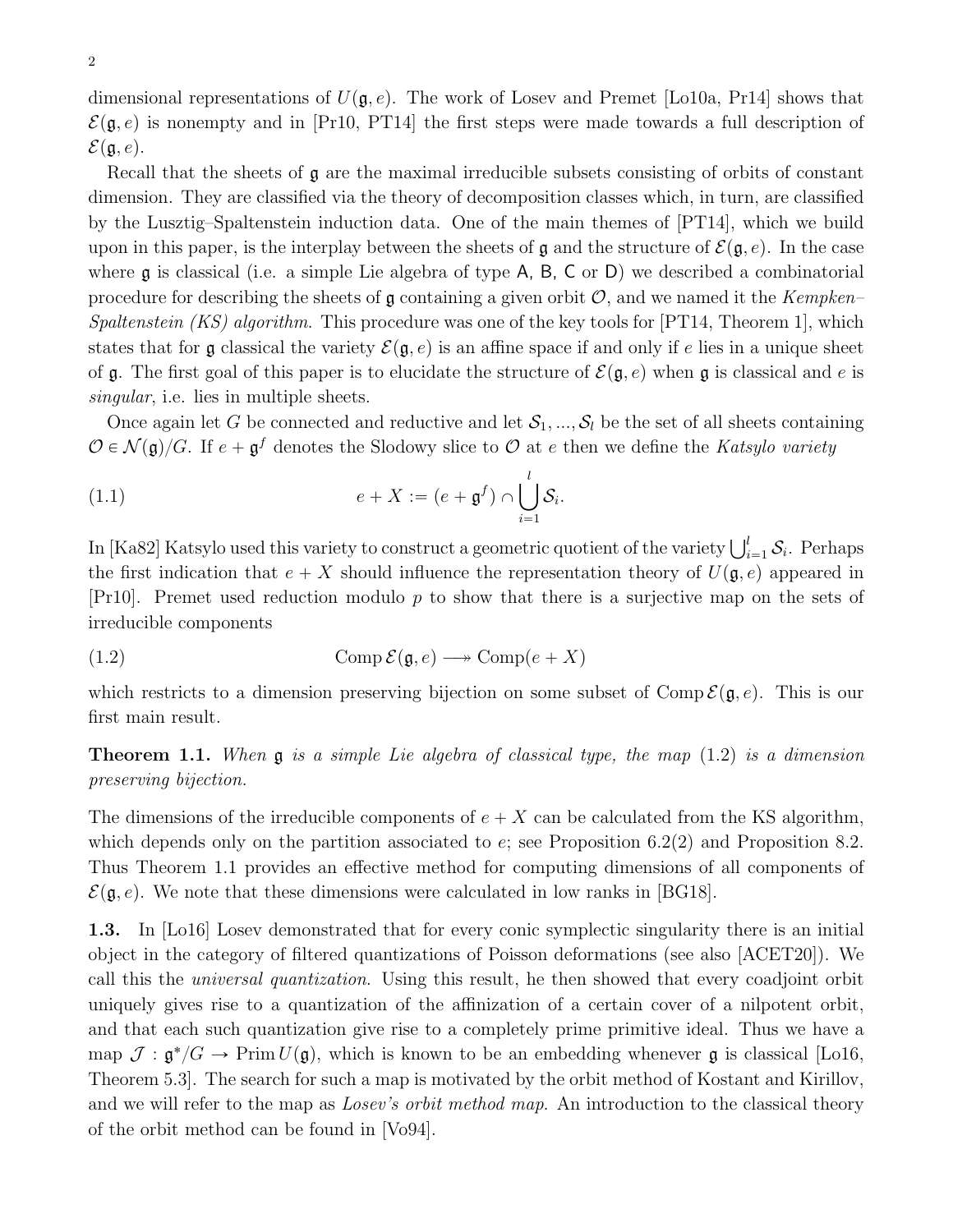It is important to understand and characterise the primitive ideals appearing in the image of the orbit method map for g. Losev has conjectured that they are precisely the ideals one obtains by applying Skryabin's equivalence to the one dimensional representations of the Walgebras associated to  $\mathfrak{g}$ , and taking their annihilators. In the final Section of this paper we deduce his conjecture from Theorem [1.1.](#page-1-1)

<span id="page-2-1"></span>**Theorem 1.2.** For  $\mathfrak g$  classical, the image of  $\mathcal J$  consists of primitive ideals obtained from one dimensional representations of W-algebras under Skryabin's equivalence.

The main technique appearing in the proof is the application of quantum Hamiltonian reduction to the universal quantizations of affinizations of nilpotent orbit covers.

1.4. There are several new tools involved in the proof of Theorem [1.1,](#page-1-1) and we now briefly describe the most important ones. One of the basic ideas comes from deformation theory. The finite  $W$ -algebra is a filtered quantization of the transverse Poisson structure on the Slodowy slice  $\mathbb{C}[e + \mathfrak{g}^f]$  and so there are two natural degenerations associated to  $\mathcal{E}(\mathfrak{g}, e)$ . On the one hand, we may degenerate  $U(\mathfrak{g}, e)$  to the classical finite W-algebra  $S(\mathfrak{g}, e) \cong \mathbb{C}[e + \mathfrak{g}^f]$  and then abelianise, which leads to the spectrum of the maximal Poisson abelian quotient  $\mathcal{F}(\mathfrak{g}, e) := \text{Spec } S(\mathfrak{g}, e)^{ab}$ . On the other hand we may abelianise and then degenerate, which leads us to the asymptotic cone of  $\mathcal{E}(\mathfrak{g}, e)$ , denoted  $\mathbb{C}\mathcal{E}(\mathfrak{g}, e) := \text{Spec}(\text{gr } U(\mathfrak{g}, e)^{\text{ab}})$ .

One of the general results of this paper states that there is a closed immersion of schemes inducing a bijection on closed points, which we prove using reduction to prime characteristic

<span id="page-2-0"></span>(1.3) 
$$
\mathbb{C}\mathcal{E}(\mathfrak{g},e) \hookrightarrow \mathcal{F}(\mathfrak{g},e).
$$

Furthermore by considering the rank strata and symplectic leaves of the Poisson structure of  $e + \mathfrak{g}^f$ we see that the reduced subscheme associated to  $\mathcal{F}(\mathfrak{g}, e)$  is  $e + X$ . Therefore the main theorem will follow if we can show that  $\text{Comp }\mathcal{E}(\mathfrak{g}, e)$  is no larger than  $\text{Comp }\mathbb{C}\mathcal{E}(\mathfrak{g}, e)$ . It is an elementary fact from commutative algebra that  $\text{Comp }\mathcal{E}(\mathfrak{g}, e) \leq \text{Comp }\mathbb{C}\mathcal{E}(\mathfrak{g}, e)$  provided  $\mathbb{C}\mathcal{E}(\mathfrak{g}, e)$  is reduced, and so our approach is to show that  $gr U(\mathfrak{g}, e)^{ab}$  has no nilpotent elements. By [\(1.3\)](#page-2-0) it suffices to show that  $S(\mathfrak{g}, e)^{ab}$  is reduced.

In this paragraph we take  $\mathfrak g$  classical. By passing to the completion of  $S(\mathfrak g, e)^{ab}$  at the maximal graded ideal and using the fact that the Slodowy slice is transverse to every point of  $e + X$  we are able to reduce the problem of showing that  $S(\mathfrak{g}, e)^{ab}$  is reduced to the case where e is distinguished. To be more precise,  $S(\mathfrak{g}, e)^{ab}$  is reduced if and only if the completion at the maximal graded ideal is so, and we show that this completion is reduced if and only if  $(S(\tilde{\mathfrak{g}}, \tilde{e})_x^{\wedge})^{\text{ab}}$  is reduced, where x is a point on the Slodowy slice attached to a distinguished element in a larger classical Lie algebra. For the proof we make use of the fact that transverse Poisson manifolds are locally diffeomorphic, which follows from Weinstein's splitting theorem [\[We83,](#page-50-11) Theorem 2.1].

**1.5.** Now Theorem [1.1](#page-1-1) will follow if we can show that  $S(\mathfrak{g}, e)^{ab}$  is reduced for distinguished elements  $e$ . Again we introduce some new ideas to attack this problem. If  $X$  is a complex Poisson scheme of finite type and  $H$  is a reductive group acting rationally by Poisson automorphisms then the invariant subscheme  $X^H$  can be equipped with a Poisson structure via Dirac reduction. The reduced Poisson algebra will be denoted  $R(k[X], H)$ . Now if  $\mathfrak{g} = \text{Lie}(G)$  for G reductive and  $H \subseteq \text{Aut}(\mathfrak{g})$  is a reductive group fixing an  $\mathfrak{sl}_2$ -triple  $\{e, h, f\} \subseteq \mathfrak{g}$  then we prove the following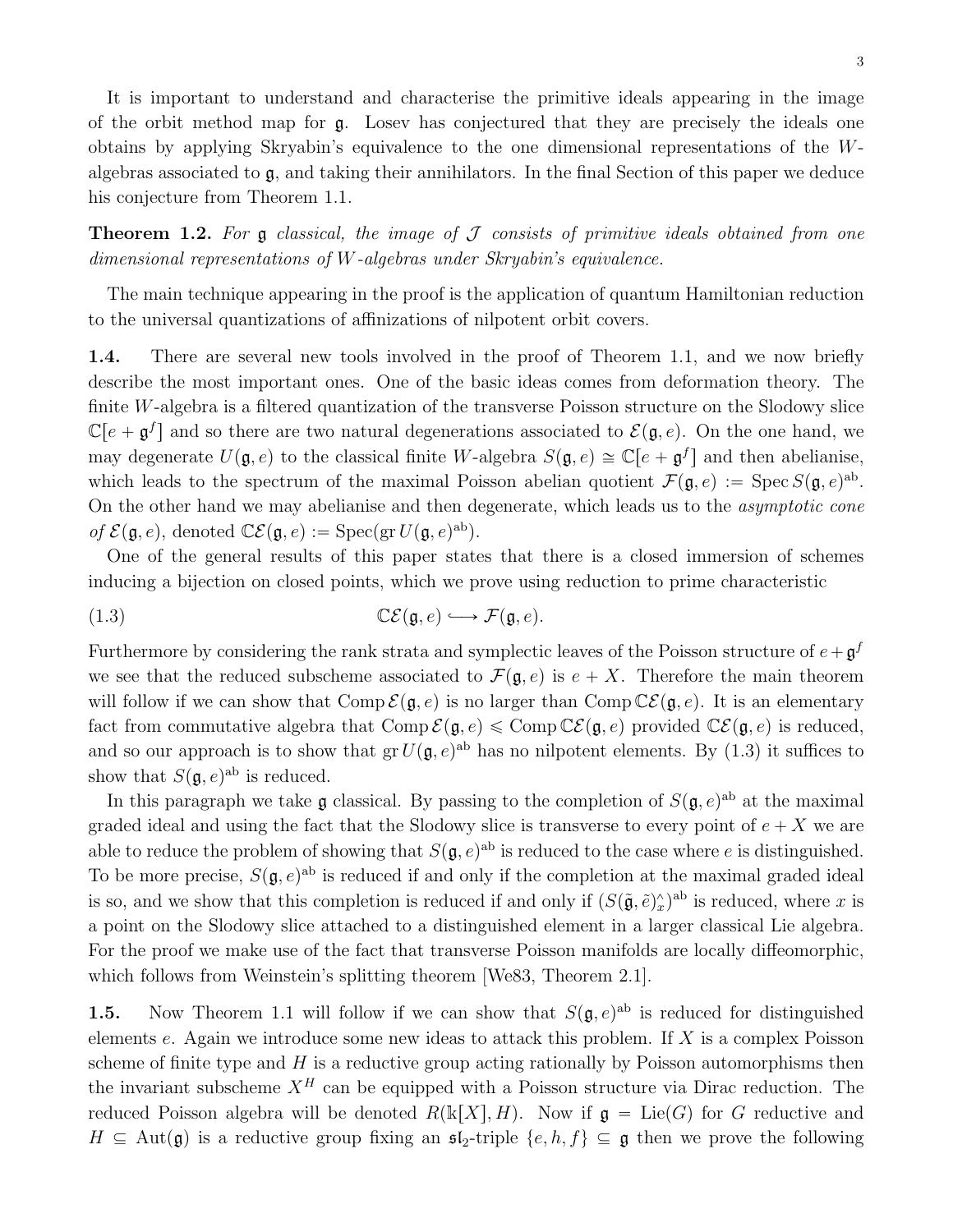isomorphism of Poisson algebras

<span id="page-3-0"></span>(1.4) 
$$
R(S(\mathfrak{g},e),H)\xrightarrow{\sim}S(\mathfrak{g}^H,e).
$$

Some special cases of [\(1.4\)](#page-3-0) were discovered by Ragoucy [\[Ra01\]](#page-50-12).

We apply this isomorphism in the case where  $\mathfrak{g} = \mathfrak{gl}_n$  and  $H = \mathbb{Z}/2\mathbb{Z}$  is generated by some involution  $\tau$ . Then  $\mathfrak{g}^{\tau} = \mathfrak{so}_n$  or  $\mathfrak{g} = \mathfrak{sp}_n$ . It follows from the work of Brundan and Kleshchev that  $S(\mathfrak{g}, e)$  is a quotient of a (semiclassical) shifted Yangian  $y_n(\sigma)$  depending on e. If e is distinguished then we can identify an involution  $\tau$  on  $y_n(\sigma)$  defined so that the Poisson homomorphism  $y_n(\sigma) \rightarrow$  $S(\mathfrak{g}, e)$  is  $\tau$ -equivariant. As a consequence we can apply the Dirac reduction procedure to the shifted Yangian  $y_n(\sigma)$  and thus obtain a presentation of the Poisson structure on  $S(\mathfrak{g}, e)$ . We mention that obtaining presentations of finite  $W$ -algebras outside of type  $A$  is one of the key open problems in the field, and so we hope this result will present fertile ground for further discoveries.

Let  $\mathfrak{m}_0$  be the maximal graded ideal. Finally we use the presentation of  $S(\mathfrak{g}, e)^{ab}$  to calculate generators and certain relations of  $\operatorname{gr}_{\mathfrak{m}_0} S(\mathfrak{g}, e)^{ab}$ . Considering the relationship between  $\mathcal{F}(\mathfrak{g}, e)$  and  $e+X$  mentioned earlier we see that the reduced algebra of  $\operatorname{gr}_{\mathfrak{m}_0} S(\mathfrak{g}, e)^{\text{ab}}$  is naturally identified with the coordinate ring on the tangent cone  $\mathbb{C}[TC_e(e+X)]$ . Michaël Bulois has recently demonstrated that the sheets of  $\mathfrak g$  containing e are transversal at e (work in preparation [\[Bu\]](#page-49-3)), which allows us to calculate the dimensions of the irreducible components of  $TC_e(e + X)$ , once again they are determined by the KS algorithm. Using a combinatorial argument we then show that the relations mentioned above give a full presentation for  $\operatorname{gr}_{\mathfrak{m}_0}S(\mathfrak{g},e)^{ab}$ . It follows quickly that both  $\operatorname{gr}_{\mathfrak{m}_0} S(\mathfrak{g}, e)^{\text{ab}}$  and  $S(\mathfrak{g}, e)^{\text{ab}}$  are reduced, which allows us to conclude the proof of Theorem [1.1.](#page-1-1)

**1.6.** Since the presentation of the distinguished semiclassical finite W-algebras in types  $B$ ,  $C$ , D is an important result in its own right we formulate it straight away. For the proof combine Theorem [3.7](#page-19-0) and Theorem [4.9.](#page-27-0)

**Theorem 1.3.** Let  $\mathfrak{g} = \mathfrak{so}_n$  or  $\mathfrak{sp}_n$  and let e be a distinguished nilpotent element with partition  $\lambda = (\lambda_1, ..., \lambda_n)$ . Then  $S(\mathfrak{g}, e)$  is generated as a Poisson algebra by elements

$$
(1.5) \qquad \{\eta_i^{(2r)} \mid 1 \le i \le n, \ r \in \mathbb{Z}_{>0}\} \cup \{\theta_i^{(r)} \mid 1 \le i < n, \ r - \frac{\lambda_{i+1} - \lambda_i}{2} \in \mathbb{Z}_{>0}\}
$$

together with the following relations

(1.6) 
$$
\{\eta_i^{(2r)}, \eta_j^{(2s)}\} = 0
$$

(1.7) 
$$
\{\eta_i^{(2r)}, \theta_j^{(s)}\} = (\delta_{i,j} - \delta_{i,j+1}) \sum_{t=0}^{r-1} \eta_i^{(2t)} \theta_j^{(2r+s-1-2t)}
$$

(1.8) 
$$
\{\theta_i^{(r)}, \theta_i^{(s)}\} = 0 \quad \text{for } r+s-1 \text{ odd}
$$

$$
(1.9) \quad \{\theta_i^{(r)}, \theta_i^{(s)}\} = \sum_{t=r}^{s-1} \frac{1}{2} \theta_i^{(t)} \theta_i^{(2m-t)} + (-1)^{s+s_{i,i+1}} \sum_{t=0}^m 2\eta_{i+1}^{(2m-2t)} \widetilde{\eta}_i^{(2t)} \qquad \text{for } r < s, r+s-1 = 2m
$$
\n
$$
(1.10) \qquad \qquad \{\theta_i^{(r+1)}, \theta_{i+1}^{(s)}\} - \{\theta_i^{(r)}, \theta_{i+1}^{(s+1)}\} = \frac{1}{2} \theta_i^{(r)} \theta_{i+1}^{(s)}
$$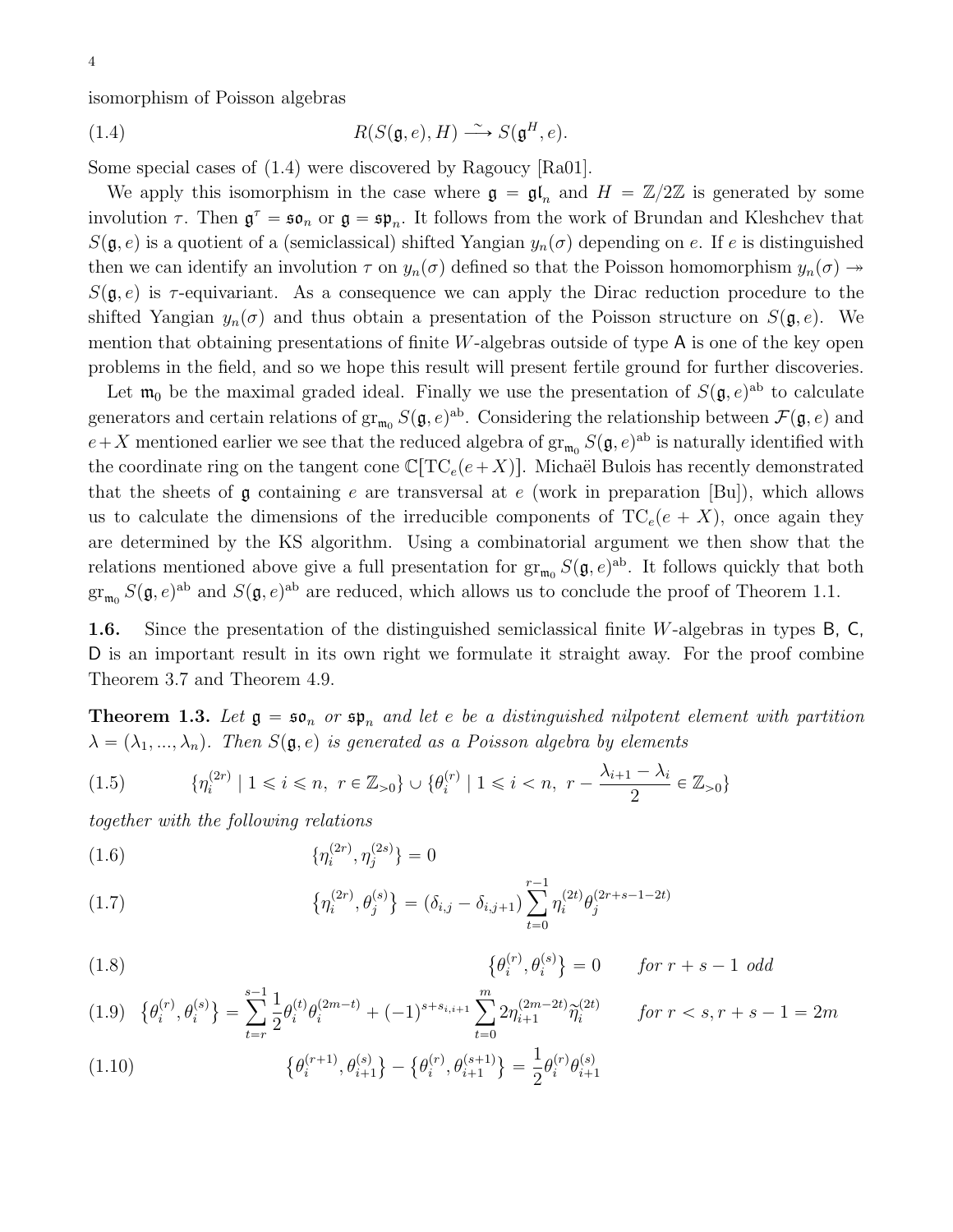(1.11) 
$$
\{\theta_i^{(r)}, \theta_j^{(s)}\} = 0 \quad \text{for } |i - j| > 1
$$

(1.12) 
$$
\left\{\theta_i^{(r)}, \left\{\theta_i^{(s)}, \theta_j^{(t)}\right\}\right\} + \left\{\theta_i^{(s)}, \left\{\theta_i^{(r)}, \theta_j^{(t)}\right\}\right\} = 0 \quad \text{for } |i - j| = 1 \text{ and } r + s \text{ odd}
$$

$$
(1.13) \qquad \left\{\theta_i^{(r)}, \{\theta_i^{(s)}, \theta_j^{(t)}\}\right\} + \left\{\theta_i^{(s)}, \{\theta_i^{(r)}, \theta_j^{(t)}\}\right\} =
$$
\n
$$
2(-1)^{s+s_{i,i+1}-1} \delta_{i,j+1} \sum_{m_1=0}^{m-1} \sum_{m_2=0}^{m_1} \eta_{i+1}^{(2(m-m_1-1))} \widetilde{\eta}_i^{(2m_2)} \theta_j^{(2(m_1-m_2)+t)}
$$
\n
$$
+2(-1)^{s+s_{i,i+1}-1} \delta_{i+1,j} \sum_{m_1=0}^{m-1} \sum_{m_2=0}^{m-m_1-1} \widetilde{\eta}_i^{(2m_1)} \eta_{i+1}^{(2m_2)} \theta_j^{(2(m-m_1-m_2-1)+t)}
$$
\n
$$
for \ |i-j|=1 \ and \ r+s=2m \ even
$$

(1.14) 
$$
\eta_i^{(2r)} = 0 \quad \text{for} \quad 2r > \lambda_1
$$

(1.15) 
$$
\sum_{t=0}^{\lambda_i/2} \eta_i^{(2t)} \theta_i^{(\lambda_i - 2t + s_{1,2} + 1)} = 0 \quad \text{for} \quad i = 1, ..., n-1 \text{ when } \mathfrak{g} = \mathfrak{sp}_n.
$$

where we adopt the convention  $\eta_i^{(0)} = \tilde{\eta}_i^{(0)} = 1$  and the elements  $\{\tilde{\eta}_i^{(r)}\}$  $i^{(r)}$  |  $r \in 2\mathbb{Z}_{\geqslant 0}$ } are defined via the recursion

(1.16) 
$$
\widetilde{\eta}_i^{(2r)} := -\sum_{t=1}^r \eta_i^{(2t)} \widetilde{\eta}_i^{(2r-2t)}.
$$

1.7. To conclude the introduction we describe the structure of the paper, which is divided into two parts. The first part is very algebraic, dealing with Dirac reduction and the presentation of semiclassical W-algebras in the distinguished case. The second part is more geometric, studying the degenerations of  $\mathcal{E}(\mathfrak{g}, e)$  using Lusztig–Spaltenstein induction and the tangent cone of the Katsylo variety.

**Part I:** We begin Section [2](#page-7-0) by giving an elementary introduction to the version of Dirac reduction used in this paper. In Subsection [2.3](#page-9-0) we prove the isomorphism [\(1.4\)](#page-3-0), which should have indepen-dent interest. In Section [3](#page-12-0) we describe the semiclassical shifted Yangian  $y_n(\sigma)$  by generators and relations. The main results on the Dirac reduction of  $y_n(\sigma)$  are presented in Subsection [3.4,](#page-18-0) including the canonical grading, the loop filtration, the PBW theorem and the presentation by generators and relations. All of the results about  $R(y_n(\sigma), \tau)$  are ultimately deduced from similar results on  $y_n(\sigma)$ . In Section [4](#page-22-0) we recall the definition of Brundan–Kleshchev's isomorphism  $y_n(\sigma) \to S(\mathfrak{g}, e)$ and show by an explicit calculation that this is  $\tau$ -equivariant for a suitable choice of involution on  $y_n(\sigma)$ . By [\(1.4\)](#page-3-0) this leads to a surjection  $R(y_n(\sigma), \tau) \to S(\mathfrak{g}^{\tau}, e)$  and in Subsection [4.5](#page-26-0) we complete the picture by describing a full set of Poisson generators for the kernel.

Part II: In Section [5](#page-28-0) we gather together some important general facts about degenerations and completions of schemes, as well as reviewing the theory of rank stratification and symplectic leaves of a Poisson scheme. In Section [6](#page-31-0) we explain how  $S(\mathfrak{g}, e)^{ab}$  is related to Katsylo variety  $e + X$ , and recall the aforementioned results of Bulois allowing us to enumerate the irreducible components of  $TC_e(e + X)$  and calculate their dimensions. In Section [7](#page-33-0) we introduce quantum finite W-algebras and prove the existence of the closed immersion  $(1.3)$ . The proof of the latter uses a reduction modulo  $p$  argument similar to Premet's construction of the component map  $(1.2)$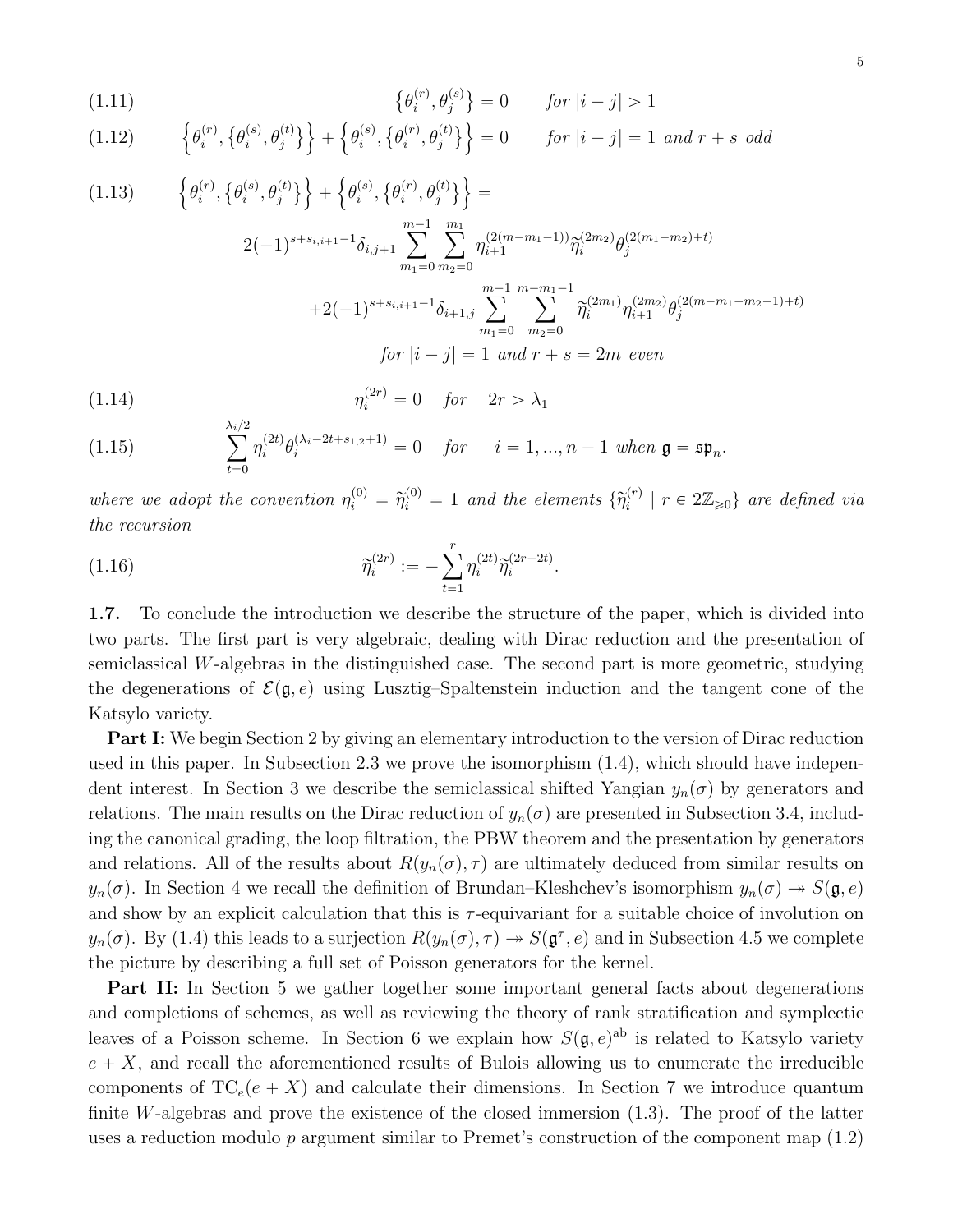in [\[Pr10,](#page-50-6) Theorem 1.2], along with the identification of reduced schemes  $\mathcal{F}(\mathfrak{g}, e)_{\text{red}} = \mathbb{C}[e + X]$ from Section [6.](#page-31-0) Finally in Section [8](#page-36-0) we describe the Kempken–Spaltenstein algorithm, as well as its relationship with sheets, and then use this to construct an algebraic variety  $X_{\lambda}$  associated to a distinguished nilpotent orbit  $\mathcal O$  with partition  $\lambda$ , which we call the *combinatorial Katsylo variety*. In Theorem [8.7](#page-41-0) we use the presentation of  $S(\mathfrak{g}, e)^{ab}$  obtained in part I of the paper to demonstrate that  $\mathbb{C}[X_\lambda] \to S(\mathfrak{g}, e)^{ab} \to \mathbb{C}[\text{TC}_e(e+X)],$  and we show that these are isomorphisms by comparing the dimensions of the irreducible components. In particular this implies that  $S(\mathfrak{g}, e)^{ab}$  is reduced for e distinguished. Theorem [8.8](#page-42-0) reduces the general case to the distinguished case. Finally we conclude the proof of the main theorem in Subsection [8.7,](#page-43-0) making use of deformation techniques gathered in Section [5.](#page-28-0)

In Subsection [9.1](#page-43-1) we recall the definition of Losev's orbit method map and we prove a slight refinement of Theorem [1.2.](#page-2-1) In Subsection [9.2,](#page-45-0) [9.3](#page-45-1) we recall the role of the Namikawa–Weyl group in the classification of quantizations of conic symplectic singularities, and study the relationship with primitive ideals. Finally in Subsection [9.4](#page-47-0) we prove the main theorem by applying quantum Hamiltonian reduction to the quantizations of orbit covers arising from generalised Springer maps.

#### CONTENTS

| 1.                                    | Introduction                                                           | $\mathbf{1}$   |
|---------------------------------------|------------------------------------------------------------------------|----------------|
| Notation and conventions              |                                                                        | $\overline{7}$ |
| Acknowledgements                      |                                                                        | 7              |
| Part 1.                               | Presentations of classical W-algebras                                  | 8              |
| 2.                                    | Dirac reduction for classical finite $W$ -algebras                     | 8              |
| 2.1.                                  | Invariants via Dirac reduction                                         | 8              |
| 2.2.                                  | Classical finite $W$ -algebras                                         | 9              |
| 2.3.                                  | Dirac reduction applied to $W$ -algebras                               | 10             |
| 3.                                    | Dirac reduction for shifted Yangians                                   | 13             |
| 3.1.                                  | Poisson algebras by generators and relations                           | 13             |
| 3.2.                                  | Chevalley–Serre presentations for shifted current Lie–Poisson algebras | 13             |
| 3.3.                                  | The semiclassical shifted Yangian                                      | 16             |
| 3.4.                                  | The Dirac reduction of the shifted Yangian                             | 19             |
| 4.                                    | Finite $W$ -algebras for classical Lie algebras                        | 23             |
| 4.1.                                  | Partitions for nilpotent orbits in classical Lie algebras              | 23             |
| 4.2.                                  | The Dynkin pyramid and the centraliser                                 | 23             |
| 4.3.                                  | Symplectic and orthogonal subalgebras                                  | 24             |
| 4.4.                                  | Generators of the $W$ -algebra                                         | 26             |
| 4.5.                                  | The semiclassical Brundan–Kleshchev homomorphism                       | 27             |
| Part 2.                               | One dimensional representations of $W$ -algebras                       | 29             |
| Generalities on Poisson schemes<br>5. |                                                                        | 29             |
| 5.1.                                  | Conic degenerations of affine schemes                                  | 29             |
| 5.2.                                  | Completions and nilpotent elements of graded algebras                  | 30             |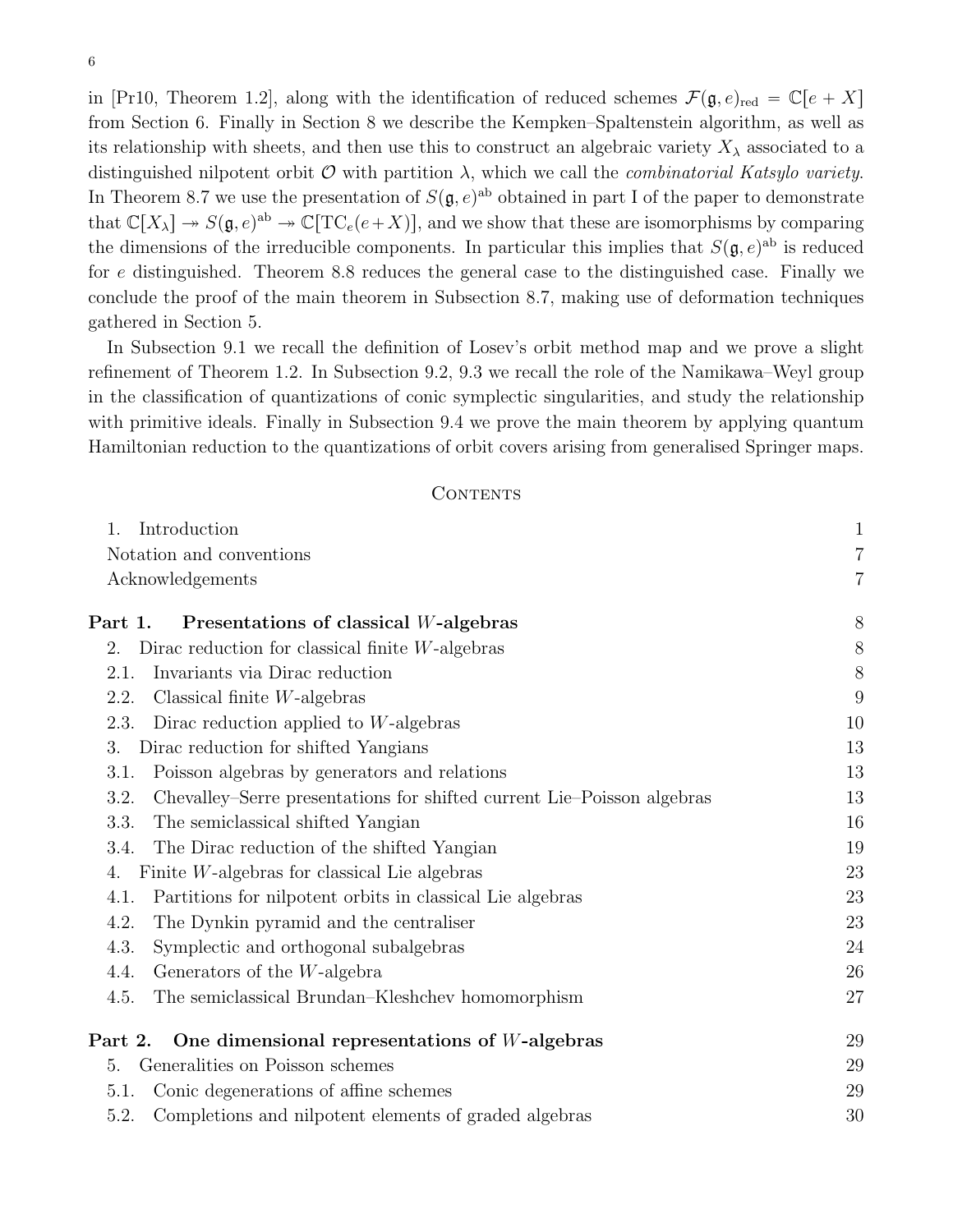| Poisson schemes<br>5.3.                                                      | 31 |
|------------------------------------------------------------------------------|----|
| Sheets and induction<br>6.                                                   | 32 |
| 6.1.<br>Lusztig–Spaltenstein induction, sheets and slices                    | 32 |
| Classical finite $W$ -algebras and Slodowy slices<br>6.2.                    | 32 |
| The Katsylo variety and the tangent cone<br>6.3.                             | 33 |
| Abelian quotients of finite $W$ -algebras<br>7.                              | 34 |
| The finite $W$ -algebra<br>7.1.                                              | 34 |
| 7.2.<br>Bounding the asymptotic cone                                         | 35 |
| The abelian quotient of the classical $W$ -algebra<br>8.                     | 37 |
| Rigid, singular and distinguished partitions<br>8.1.                         | 37 |
| The Kempken-Spaltenstein algorithm<br>8.2.                                   | 38 |
| 8.3.<br>Distinguished elements and induction                                 | 38 |
| The combinatorial Katsylo variety<br>8.4.                                    | 39 |
| 8.5.<br>The semiclassical abelianisation I: the distinguished case           | 41 |
| The semiclassical abelianisation II: the general case<br>8.6.                | 43 |
| 8.7.<br>The abelianisation of the finite $W$ -algebra via deformation theory | 44 |
| The orbit method<br>9.                                                       |    |
| Losey's orbit method map<br>9.1.                                             | 44 |
| 9.2.<br>The Namikawa–Weyl group and the Poisson automorphism group           | 46 |
| 9.3.<br>Primitive ideals arising from generalised Springer maps              | 46 |
| Quantum Hamiltonian reduction of universal quantizations<br>9.4.             | 48 |
| References                                                                   |    |

7

<span id="page-6-0"></span>**Notation and conventions.** The following notation will be used throughout the paper. For  $i \in \mathbb{Z}$ we write  $\mathbb{Z}_{\geq i} = \{i + 1, i + 2, ...\}$ . All algebras and vector spaces defined over C, except in Section [7](#page-33-0) where we use reduction modulo a large prime. We use capital letters  $G, H, \ldots$  for algebraic groups and gothic script  $\mathfrak{g}, \mathfrak{h}, \ldots$  for their Lie algebras. All schemes appearing in this paper will be affine schemes of finite type over  $\mathbb{C}$ , thus the reader may almost always think of complex affine varieties, except that the coordinate rings will often be non-reduced (the consideration of nilpotent elements will be vital to our main results). Occasionally we write  $m\text{-}Spec(A)$  for the variety of closed points in the prime spectrum of a commutative algebra  $A$ . If  $X$  is a noetherian scheme then we write  $\mathrm{Comp}(X)$  for the set of irreducible components of X.

The associated graded algebra of an almost commutative, filtered associative algebra is equipped with a Poisson structure in the usual manner. If A is a commutative algebra and  $I \subseteq A$  an ideal, then we write  $\operatorname{gr}_I A$  for the graded algebra with respect to the I-adic filtration.

<span id="page-6-1"></span>Acknowledgements. I would like to offer thanks to Simon Goodwin, Ivan Losev, Sasha Premet and Dmytro Matvieievskyi for useful comments on an early draft of this paper. I'm especially grateful to Ivan for suggesting some of the constructions used in the proof of Theorem [1.2,](#page-2-1) and to Sasha to whom this paper is dedicated - his insightful teaching first introduced to these fascinating problems. I have also benefited from many interesting conversations and email correspondence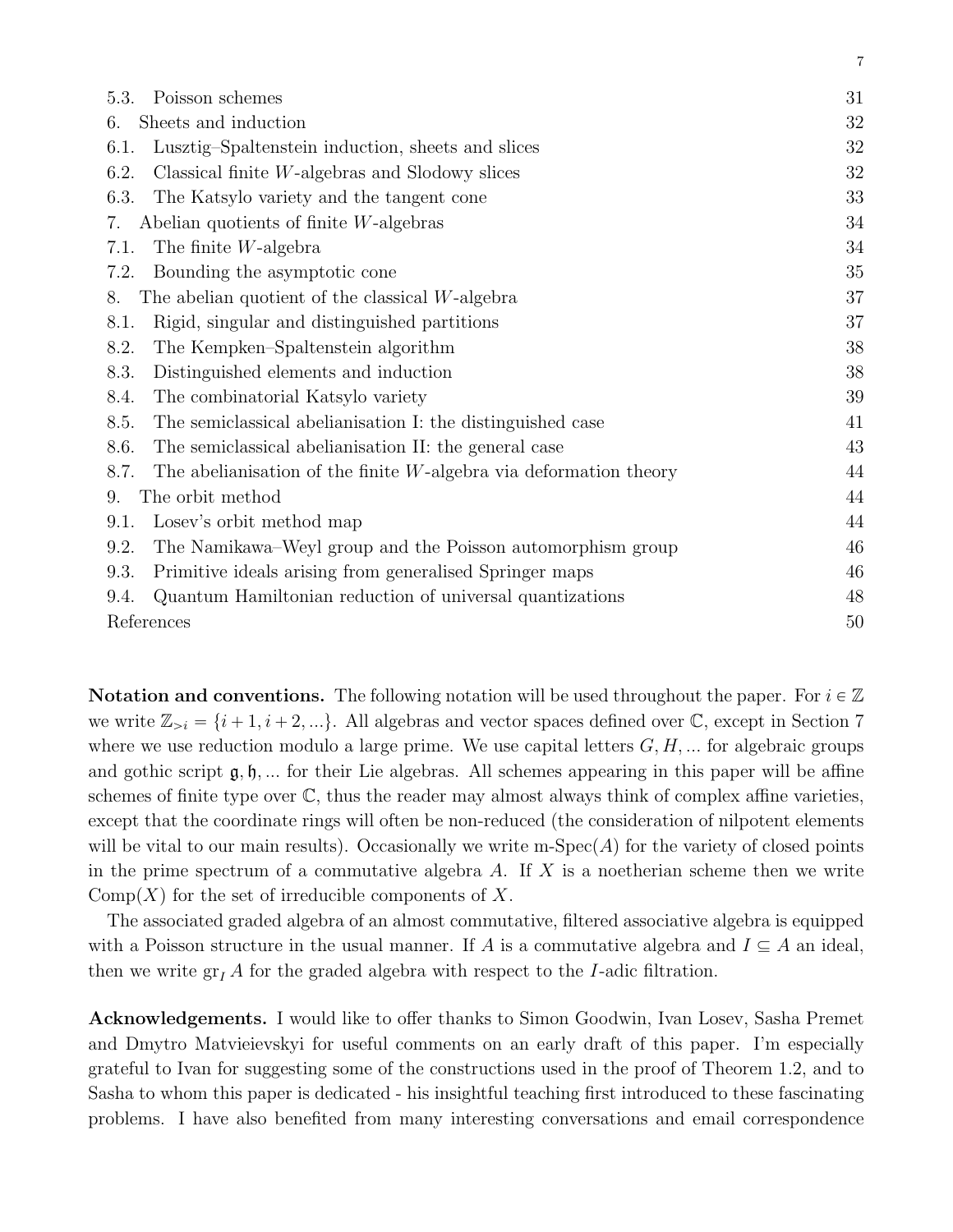with Jon Brundan, Michaël Bulois, Paul Levy, Anne Moreau, and Daniele Valeri, and am grateful for all their help. Some of these results were announced at the conference "Geometric and automorphic aspects of  $W$  -algebras", Lille 2019. This research is supported by the UKRI Future Leaders Fellowship project "Geometric representation theory and W-algebras", grant number MR/S032657/1.

## <span id="page-7-1"></span><span id="page-7-0"></span>Part 1. Presentations of classical W-algebras

## 2. Dirac reduction for classical finite W-algebras

<span id="page-7-2"></span>2.1. Invariants via Dirac reduction. Let X be an complex affine Poisson variety and suppose  $z_1, ..., z_n \in \mathbb{C}[X]$  such that the determinant of the matrix  $(\{z_i, z_j\})_{1 \leq i,j \leq n}$  is a unit. In his seminal paper [\[Dir50\]](#page-49-5) Dirac defined a new Poisson bracket on  $\mathbb{C}[X]$ , such that the  $z_i$  are Casimirs, thus equipping  $\mathbb{C}[X]/(z_1, ..., z_n)$  with a Poisson structure. In fact this is a special case of the following procedure: say that  $I \subseteq \mathbb{C}[X]$  is a *Dirac ideal* if  $N_{\mathbb{C}[X]}(I) \to \mathbb{C}[X]/I$  surjects where  $N_{\mathbb{C}[X]}(I) :=$  $\{f \in \mathbb{C}[X] \mid \{f, I\} \subseteq I\}$  denotes the Poisson idealiser. Then the subscheme associated to I inherits a Poisson structure from X, and we call this induced structure the *Dirac reduction* [\[LPV13,](#page-50-13) 5.4.3].

Now let  $H$  be a linearly reductive group acting on  $X$  by Poisson automorphisms. We regard the set of invariants  $X^H$  as a (not necessarily reduced) affine scheme with global sections  $\mathbb{C}[X^H] :=$  $\mathbb{C}[X]_H$ , where  $\mathbb{C}[X]_H = \mathbb{C}[X]/I_H$  and  $I_H := (h \cdot f - f \mid h \in H, f \in \mathbb{C}[X])$ . Although  $I_H$  is usually not a Poisson ideal, it is always a Dirac ideal (this is a corollary of Lemma [2.1\)](#page-7-3) so that  $X^H$  acquires the structure of a Poisson scheme.

The following suggests an alternative approach of the Poisson structure on  $X^H$ , better-suited to calculations.

<span id="page-7-3"></span>**Lemma 2.1.** The map  $\mathbb{C}[X]^H \to \mathbb{C}[X^H]$  is surjective and

(2.1) 
$$
\mathbb{C}[X]^H / \mathbb{C}[X]^H \cap I_H \xrightarrow{\sim} \mathbb{C}[X^H]
$$

is a Poisson isomorphism.

*Proof.* If  $f \in \mathbb{C}[X]^H$ ,  $g \in \mathbb{C}[X]$  and  $h \in H$  then  $\{f, h \cdot g - g\} = h \cdot \{f, g\} - \{f, g\}$  and so  $\mathbb{C}[X]^H \subseteq$  $N_{\mathbb{C}[X]}(I_H)$  is a Poisson subalgebra. Since H is linearly reductive and acts locally finitely we can decompose  $\mathbb{C}[X] = \mathbb{C}[X]^H \oplus \mathbb{C}[X]_1$  where  $\mathbb{C}[X]_1$  is the kernel of the H-equivariant projection  $\mathbb{C}[X] \to \mathbb{C}[X]^H$ . If  $V \subseteq \mathbb{C}[X]_1$  is an irreducible H-submodule then  $\{h \cdot v - v \mid h \in H, v \in V\} \subseteq V$ is H-stable and nonzero hence equal to V, and it follows that  $I_H = (\mathbb{C}[X]_1)$ . Therefore the composition  $\mathbb{C}[X]^H \hookrightarrow N_{\mathbb{C}[X]}(I_H) \to \mathbb{C}[X^H] = \mathbb{C}[X]_H$  is surjective.

Now let A be any Poisson algebra with a locally finite action of H by Poisson automorphisms. Write  $I_H := (h \cdot a - a \mid h \in H, a \in A)$  and define the Dirac reduction of A by H by

$$
(2.2) \t\t R(A, H) := A^H / A^H \cap I_H
$$

If  $\tau \in \text{Aut}(A)$  is a semisimple Poisson automorphism of finite order, then we often abuse notation writing  $R(A, \tau)$  for  $R(A, H)$  where H is the group generated by  $\tau$ .

Since  $H$  is linearly reductive the functor of  $H$ -invariants is exact on the category of locally finite H-modules. This implies that  $R(-, H)$  is a right exact functor from the category of H-locally finite Poisson algebras, to the category of Poisson algebras.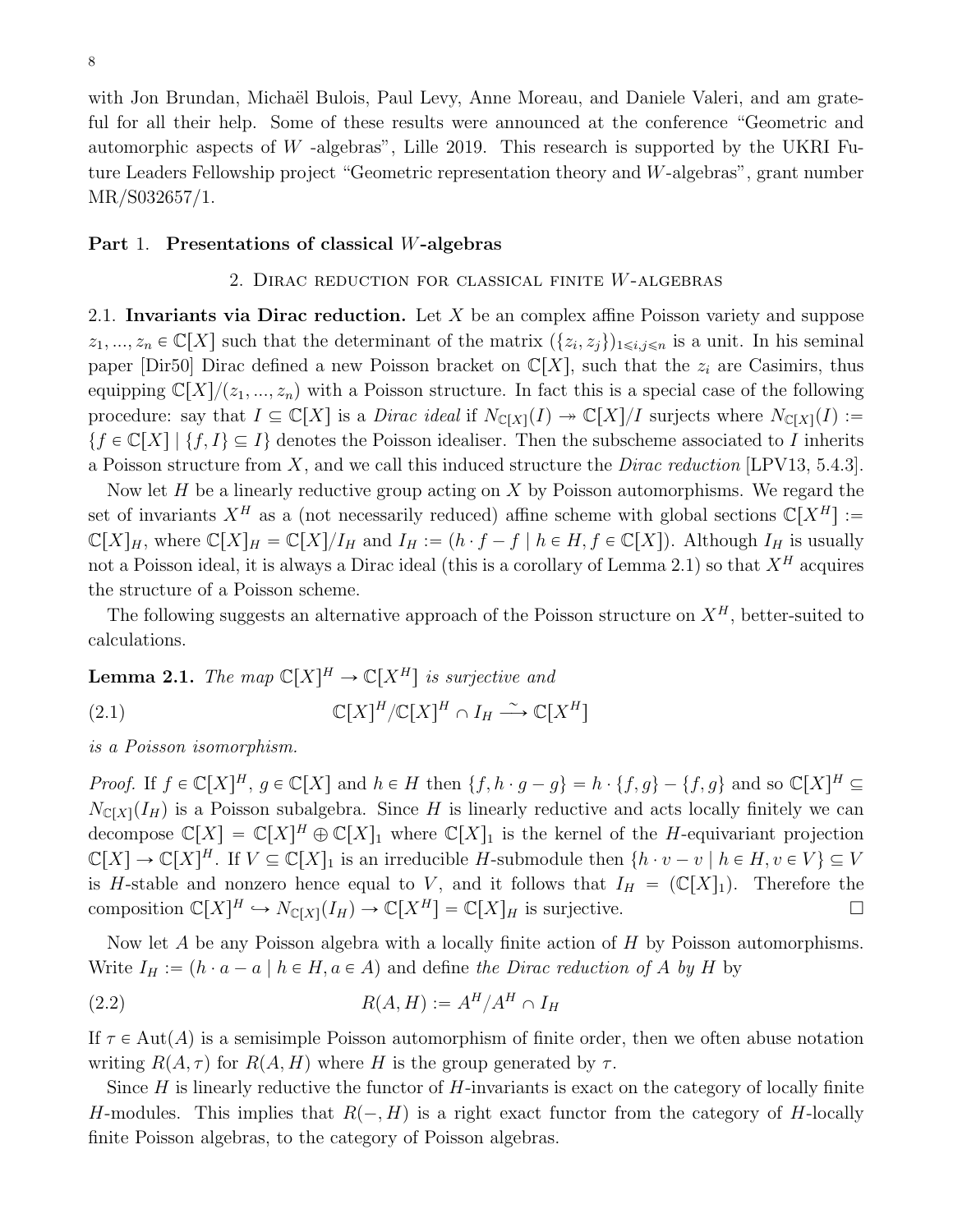<span id="page-8-1"></span>Lemma 2.2. Suppose the following:

- (1) V is a direct sum of locally finite H-modules with H-stable decomposition  $V = V^H \oplus V_1$ .
- (2)  $S(V)$  is a Poisson algebra with H acting by Poisson automorphisms.

Then the natural map  $S(V^H) \to R(S(V), H)$  is an isomorphism of commutative algebras.

*Proof.* Since  $S(V) = S(V^H) \oplus (V_1)$  and  $S(V^H)$  is H-fixed we must have  $S(V)_1 \subseteq (V_1)$ . Combining with  $V_1 \subseteq S(V)_1$  we deduce that  $I_H = (V_1)$  which proves the map  $S(V^H) \to R(S(V), H)$  is an isomorphism of commutative algebras.

<span id="page-8-4"></span>Remark 2.3. Let  $\mathfrak g$  be a Lie algebra and H a linearly reductive group of automorphisms of  $\mathfrak g$ acting locally finitely. In this case the composition  $S(\mathfrak{g}^H) \to S(\mathfrak{g})^H \to R(S(\mathfrak{g}), H)$  is a Poisson homomorphism and so Lemma [2.2](#page-8-1) shows that  $S(\mathfrak{g}^H) \longrightarrow R(S(\mathfrak{g}), H)$  as Poisson algebras.

<span id="page-8-0"></span>2.2. Classical finite W-algebras. For the rest of the Section we fix a connected reductive algebraic group G such that the derived subgroup is simply connected, and write  $\mathfrak{g} = \text{Lie}(G)$ . Let  $\kappa$  be a choice of non-degenerate trace form on **g** which is preserved by Aut(**g**). Pick a nilpotent element  $e \in \mathfrak{g}$  and write  $\chi := \kappa(e, \cdot) \in \mathfrak{g}^*$ . Pick an  $\mathfrak{sl}_2$ -triple  $\{e, h, f\}$  and write  $\mathfrak{g} = \bigoplus_{i \in \mathbb{Z}} \mathfrak{g}(i)$  for between  $e \in \mathfrak{g}$  and write  $\chi := \kappa(e, \cdot) \in \mathfrak{g}$ . Pick an  $\mathfrak{sl}_2$ -triple  $\{e, n, f\}$  and write  $\mathfrak{g} = \bigoplus_{i \in \mathbb{Z}} \mathfrak{g}(i)$  for the grading by ad(h)-eigenspaces. Throughout the paper we use the notation  $\mathfrak$ and similar for  $\mathfrak{g}(\leq i)$ . Since  $e \in \mathfrak{g}(2)$  we see that  $\chi$  restricts to a character on  $\mathfrak{g}(\leq -1)$ . Make the following notation  $\mathfrak{g}(-1) := \{x - \chi(x) | x \in \mathfrak{g}(-1)\} \subseteq S(\mathfrak{g})$ . The nilpotent Lie algebra  $\mathfrak{g}(<0)$  is algebraic and we write  $\mathfrak{g}( $0$ ) = Lie  $G( $0$ ).$$ 

The (classical) finite W-algebra associated to  $(\mathfrak{g}, e)$  is a Poisson reduction of  $S(\mathfrak{g})$ 

(2.3) 
$$
S(\mathfrak{g},e) := (S(\mathfrak{g})/S(\mathfrak{g})\mathfrak{g}(-1)_x)^{G(<0)}.
$$

In more detail, the Poisson normaliser  $N = \{f \in S(\mathfrak{g}) \mid \{f, \mathfrak{g}(\langle -1 \rangle_{\chi}) \subseteq S(\mathfrak{g})\mathfrak{g}(\langle -1 \rangle_{\chi})\}$  is a Poisson subalgebra of  $S(\mathfrak{g})$  with  $N \cap S(\mathfrak{g})\mathfrak{g}(\langle -1 \rangle_{\chi})$  embedded as a Poisson ideal, and  $S(\mathfrak{g}, e)$  is equipped with a Poisson structure via the isomorphism  $N/N \cap S(\mathfrak{g})\mathfrak{g}(\langle -1 \rangle_{\chi} \longrightarrow S(\mathfrak{g}, e)$ .

The Kazhdan grading is defined on  $S(\mathfrak{g})$  by placing  $\mathfrak{g}(i)$  in Kazhdan degree  $i + 2$ . Notice that  $\mathfrak{g}(\langle -1\rangle_{\chi})$  generates a homogeneous ideal and that  $S(\mathfrak{g})/S(\mathfrak{g})\mathfrak{g}(\langle -1\rangle_{\chi})$  inherits a connected grading in non-negative degrees, with  $S(\mathfrak{g}, e)$  embedded as a graded subalgebra, with Poisson bracket in degree  $-2$ .

Since the grading is good for e the map  $\mathfrak{g}^e \to S(\mathfrak{g})/S(\mathfrak{g})\mathfrak{g}(\lt-1)_\chi$  is injective.

<span id="page-8-3"></span>**Theorem 2.4.** Let  $\mathfrak{m}_0 \subseteq S(\mathfrak{g})/S(\mathfrak{g})\mathfrak{g}(-1)_\chi$  denote the unique maximal graded ideal.

(1) There exists a Kazhdan graded map  $\theta : \mathfrak{g}^e \to S(\mathfrak{g}, e)$  such that

$$
\theta(x) - x \in \mathfrak{m}_0^2.
$$

<span id="page-8-2"></span>Furthermore  $\theta$  can be chosen to be equivariant with respect to any reductive group of Poisson automorphisms acting rationally on  $S(\mathfrak{g}, e)$  by graded automorphisms.

(2) If  $\theta$  is any map satisfying [\(2.4\)](#page-8-2) then  $S(\mathfrak{g}^e) \to S(\mathfrak{g}, e)$  is an isomorphism of commutative algebras.

*Proof.* It follows from [\[GG02,](#page-49-6) Lemma 2.1] that the restriction homomorphism  $S(\mathfrak{g})/S(\mathfrak{g})\mathfrak{g}(-1)_x \cong$  $\mathbb{C}[\chi + \mathfrak{g}(-1)^{\perp}] \to \mathbb{C}[\chi + \mathfrak{g}^f] \cong S(\mathfrak{g}^e)$  gives a  $G^e(0)$ -equivariant isomorphism  $S(\mathfrak{g}, e) \to S(\mathfrak{g}^e)$  of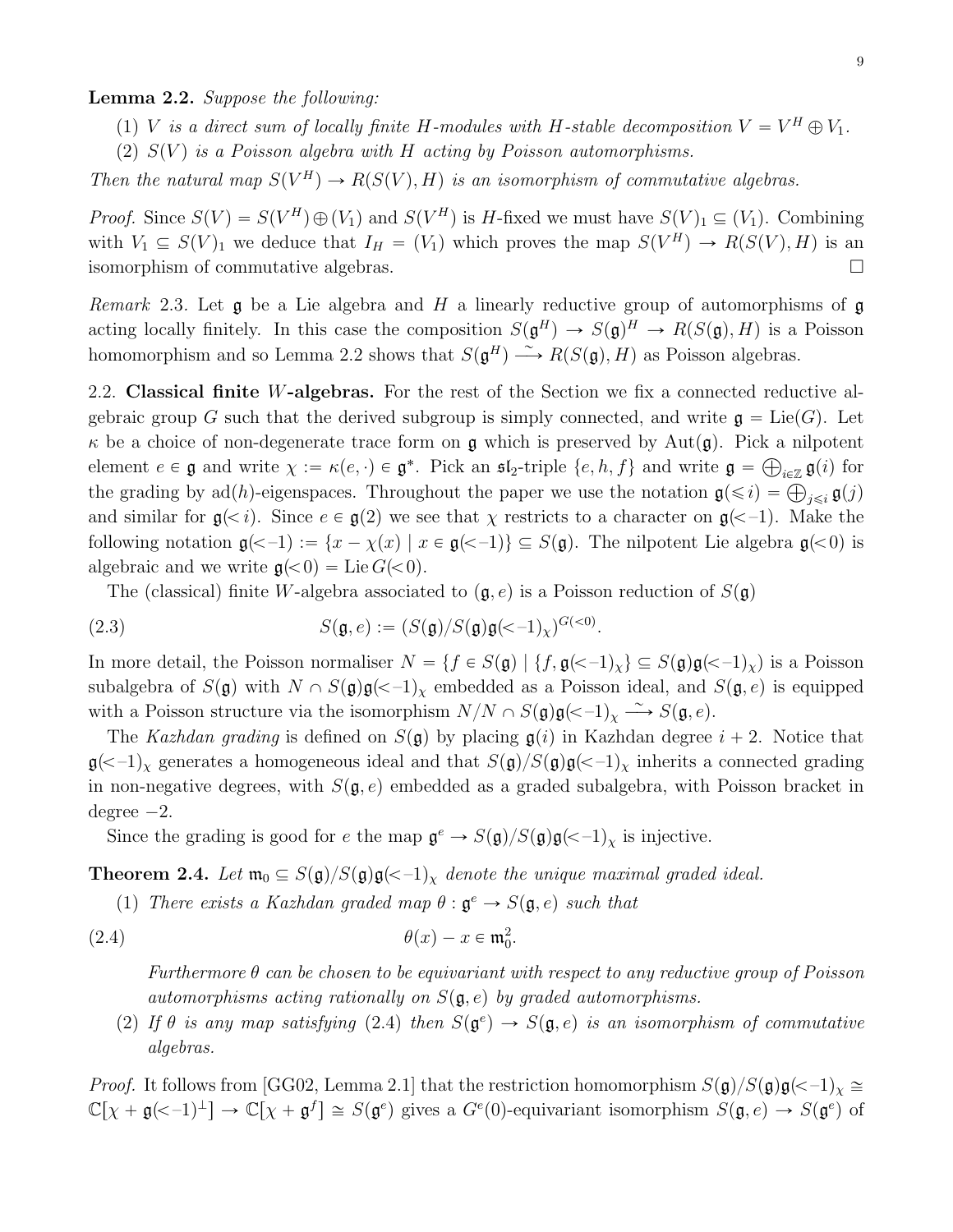commutative algebras, where  $\mathfrak{g}(-1)^{\perp} := \{ \eta \in \mathfrak{g}^* \mid \eta(\mathfrak{g}(-1)) = 0 \}.$  Taking the inverse isomorphism restricted to  $\mathfrak{g}^e \subseteq S(\mathfrak{g}^e)$  gives the desired map  $\theta$ . If H is any reductive group of Poisson isomorphisms then  $\theta$  can be replaced with an H-equivariant map using the standard trick of projecting onto isotypic components of  $S(\mathfrak{g}, e)$  for the H-action.

Now if  $\theta$  is any map satisfying [\(2.4\)](#page-8-2) then  $S(\mathfrak{g}^e) \to S(\mathfrak{g}, e)$  and it suffices to show that this map is surjective. If  $x_1, ..., x_r \in \mathfrak{g}^e$  is a homogenous basis then [\[Ja04,](#page-49-0) Lemma 7.1] shows that  $\theta(x_1), ..., \theta(x_r)$  generate a graded radical ideal of finite codimension. The only such ideal is the maximal graded ideal of  $S(\mathfrak{g}, e)$  and this implies that  $\theta(x_1), ..., \theta(x_r)$  generate  $S(\mathfrak{g}, e)$ .

<span id="page-9-0"></span>2.3. Dirac reduction applied to W-algebras. Now fix a reductive subgroup  $H \subseteq Aut(\mathfrak{g})$  fixing our choice of  $\mathfrak{sl}_2$ -triple. Make the notation  $\mathfrak{g}_0 := \mathfrak{g}^H$  and let  $\mathfrak{g}_1$  denote an H-invariant complement to  $\mathfrak{g}_0$  in  $\mathfrak{g}$ . Also write  $G_0 \subseteq G$  for the connected component of the subgroup consisting of  $g \in G$ such that  $[Ad(q), H] = 1$ .

**Lemma 2.5.** (1) The restriction of  $\kappa$  to  $\mathfrak{g}_0$  is non-degenerate.

(2)  $G_0$  is reductive and  $\mathfrak{g}_0 = \text{Lie}(G_0)$ .

*Proof.* Since  $\mathfrak{g}_1$  is spanned by elements  $\{h \cdot x - x \mid h \in H, x \in \mathfrak{g}\}\)$  it follows that  $\kappa(\mathfrak{g}_0, \mathfrak{g}_1) = 0$ . Since  $\kappa$  is non-degenerate we deduce part (1).

Now suppose that  $\kappa$  is defined from a representation  $\rho : \mathfrak{g} \to \mathfrak{gl}(V)$ . If  $\mathfrak{n} \subseteq \mathfrak{g}_0$  is a nilpotent ideal then by Engel there exists  $k > 0$  such that  $\rho(\mathfrak{n})^k = 0$ . Hence  $(\rho(x)\rho(n))^k = 0$  for all  $x \in \mathfrak{g}_0$  and  $n \in \mathfrak{n}$ , so  $\kappa(x, n) = 0$ . Since  $\kappa$  is non-degenerate the nilradical of  $\mathfrak{g}_0$  is trivial.

If  $\text{Ad}_G : G \to \text{GL}(\mathfrak{g})$  is the adjoint representation then we consider  $\rho_0 := \text{Ad}_{\text{GL}(\mathfrak{g})} \circ \text{Ad}_G : G \to$  $GL(End(\mathfrak{g}))$  and let  $\rho : G \to GL(W)$  be any faithful representation admitting  $\rho_0$  as a direct summand. If we identify G (resp. g) with its image in  $GL(W)$  (resp.  $\mathfrak{gl}(W)$ ) via  $\rho$  (resp.  $d_0\rho$ ), and identify H with a subset of  $\text{End}(\mathfrak{g}) \subseteq W$ , then  $G_0$  is precisely the subgroup of  $GL(W)$  fixing H, and similar for  $\mathfrak{g}_0$ . Now apply [\[Hum75,](#page-49-7) Theorem 13.2] to see that  $\mathfrak{g}_0 = \text{Lie}(G_0)$ . Since the nilradical of  $\mathfrak{g}_0$  is trivial,  $G_0$  is reductive thanks to [\[Hum75,](#page-49-7) Theorem 13.5].

Since  $\mathfrak{g}_0$  is a graded subalgebra of g containing e we can consider  $S(\mathfrak{g}_0, e)$ . Furthermore H preserves  $\mathfrak{g}(\langle -1\rangle_{\chi})$  and the induced action on  $S(\mathfrak{g})/S(\mathfrak{g})\mathfrak{g}(\langle -1\rangle_{\chi})$  stabilises the  $G(\langle 0\rangle)$ -invariants, so that H acts by Poisson automorphisms on  $S(\mathfrak{g}, e)$ .

We are now ready to formulate one of our first main theorems, stated in  $(1.4)$ .

<span id="page-9-2"></span>**Theorem 2.6.** There is a natural Poisson isomorphism

(2.5) 
$$
R(S(\mathfrak{g},e),H)\xrightarrow{\sim}S(\mathfrak{g}_0,e).
$$

Since  $\kappa$  is non-degenerate on  $\mathfrak g$  and  $\mathfrak g_0$  and  $\mathrm{Aut}(\mathfrak g)$ -invariant, it follows that  $\mathfrak g_0^{\perp} = \{x \in \mathfrak g \mid$  $\kappa(x, \mathfrak{g}_0) = 0$  is an *H*-stable complement to  $\mathfrak{g}_0$  in  $\mathfrak{g}$ . Hence  $\mathfrak{g}_1 = \mathfrak{g}_0^{\perp}$ . This implies

$$
\chi(\mathfrak{g}_1)=0.
$$

**Lemma 2.7.** (1)  $S(\mathfrak{g}_0) \cap S(\mathfrak{g})\mathfrak{g}(\langle -1 \rangle) = S(\mathfrak{g}_0)\mathfrak{g}_0(\langle -1 \rangle)$ <sub>x</sub>;

<span id="page-9-1"></span>(2) 
$$
S(\mathfrak{g})\mathfrak{g}_1 \cap S(\mathfrak{g})\mathfrak{g}(\langle -1 \rangle_{\chi}) = S(\mathfrak{g})(\mathfrak{g}_1(\langle -1 \rangle + \mathfrak{g}_1 \mathfrak{g}_0(\langle -1 \rangle_{\chi})).
$$

*Proof.* Observe that  $\mathfrak{g}_0$  and  $\mathfrak{g}_1$  are graded subspaces of  $\mathfrak{g}$ . It suffices to show that the left hand side is contained in the right, for both (1) and (2).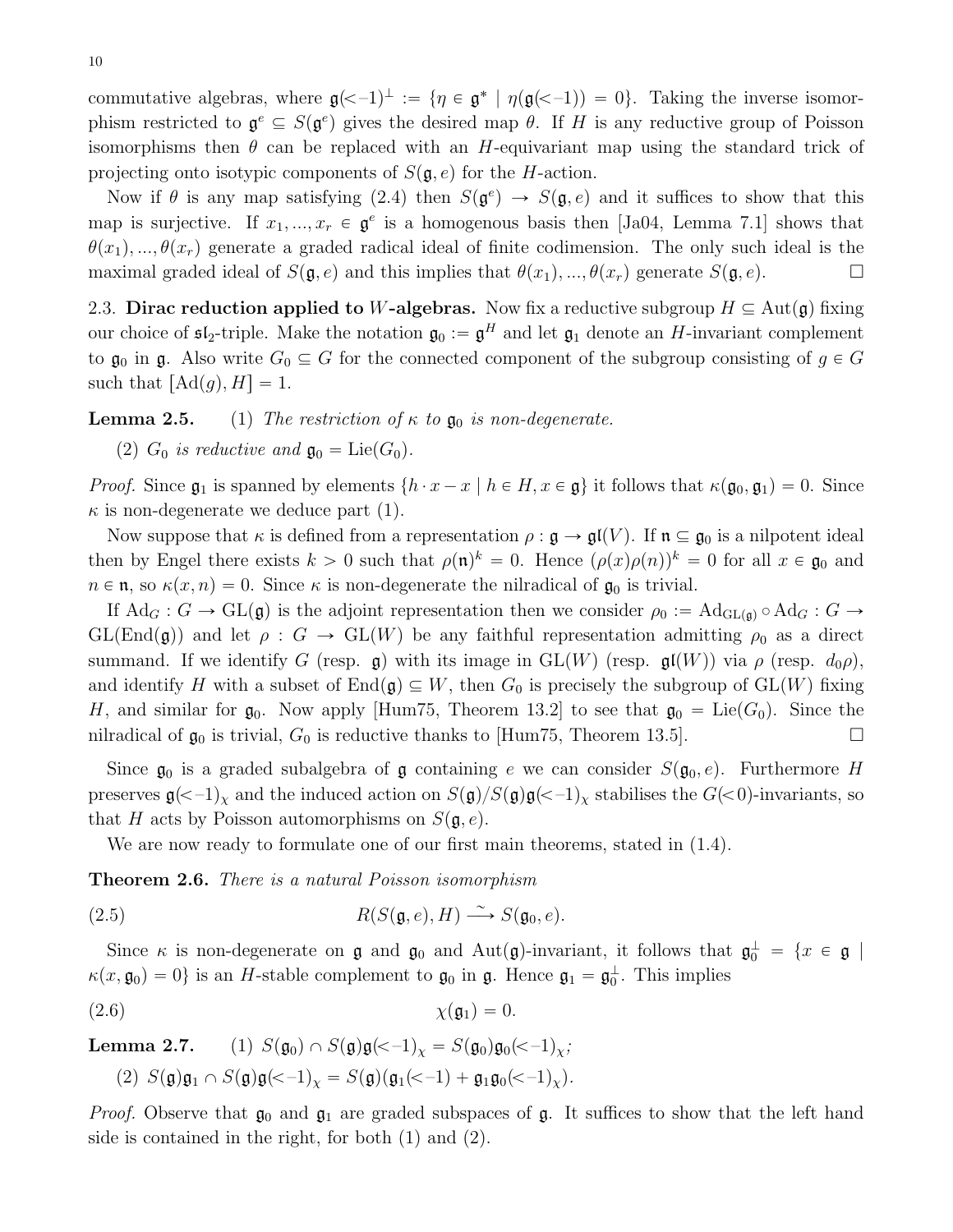Let  $x \in \mathfrak{g}(-1)$  and  $f \in S(\mathfrak{g})$ , and let  $f = f_0 + f_1$  and  $x = x_0 + x_1$  be the decompositions over  $S(\mathfrak{g}) = S(\mathfrak{g}_0) \oplus S(\mathfrak{g})\mathfrak{g}_1$  and  $\mathfrak{g} = \mathfrak{g}_0 \oplus \mathfrak{g}_1$  respectively. By [\(2.6\)](#page-9-1) the projections of  $f(x - \chi(x))$  to  $S(\mathfrak{g}_0)$  and  $S(\mathfrak{g})\mathfrak{g}_1$  are  $f_0(x_0 - \chi(x_0))$  and  $f_0x_1 + f_1(x - \chi(x))$  respectively. Therefore if  $f(x - \chi(x))$ lies in  $S(\mathfrak{g}_0)$  we must have  $f_0x_1 + f_1(x - \chi(x)) = 0$  and  $f(x - \chi(x)) = f_0(x_0 - \chi(x_0))$ , proving (1).

Now suppose that  $f(x - \chi(x)) \in S(\mathfrak{g})\mathfrak{g}_1 \cap S(\mathfrak{g})\mathfrak{g}(\langle -1 \rangle)$  and that  $x = x_0 + x_1$  where  $x_i \in \mathfrak{g}_i(\langle -1 \rangle)$ . Then  $f(x_1 - \chi(x_1)) \in S(\mathfrak{g})\mathfrak{g}_1(\langle -1\rangle)$  by [\(2.6\)](#page-9-1), whilst  $f(x_0 - \chi(x_0)) \in S(\mathfrak{g})\mathfrak{g}_1$  implies that  $f \in S(\mathfrak{g})\mathfrak{g}_1$ so that  $f(x_0 - \chi(x_0)) \in S(\mathfrak{g})(\mathfrak{g}_1\mathfrak{g}_0(\langle -1\rangle_\chi))$ . This proves (2).

<span id="page-10-1"></span>**Lemma 2.8.** The ideal  $S(\mathfrak{g})\mathfrak{g}(-1)_\chi$  is the direct sum of its intersections with  $S(\mathfrak{g}_0)$  and  $S(\mathfrak{g})\mathfrak{g}_1$ . Therefore  $S(\mathfrak{g}) = S(\mathfrak{g}_0) \oplus S(\mathfrak{g})\mathfrak{g}_1$  gives a  $G_0(<0)$ -module decomposition

(2.7)  $S(\mathfrak{g})/S(\mathfrak{g})\mathfrak{g}(\langle -1\rangle_{\chi} = S(\mathfrak{g}_0)/S(\mathfrak{g}_0)\mathfrak{g}_0(\langle -1\rangle_{\chi} \oplus S(\mathfrak{g})\mathfrak{g}_1/S(\mathfrak{g})(\mathfrak{g}_1(\langle -1\rangle + \mathfrak{g}_1\mathfrak{g}_0(\langle -1\rangle_{\chi}).$ 

Proof. We begin by proving the claim

(2.8) 
$$
S(\mathfrak{g})\mathfrak{g}(\langle -1 \rangle_{\chi} = S(\mathfrak{g}_0) \cap S(\mathfrak{g})\mathfrak{g}(\langle -1 \rangle_{\chi} \oplus S(\mathfrak{g})\mathfrak{g}_1 \cap S(\mathfrak{g})\mathfrak{g}(\langle -1 \rangle_{\chi}.
$$

It suffices to show that the right hand side contains the left. Let  $f \in S(\mathfrak{g})$  and  $x - \chi(x) \in \mathfrak{g}(-1)_\chi$ . Since  $\mathfrak{g}(-1) = \mathfrak{g}_0(-1) \oplus \mathfrak{g}_1(-1)$  we can consider two cases: (i) if  $x \in \mathfrak{g}_1$  then by [\(2.6\)](#page-9-1) we have  $f(x - \chi(x)) \in S(\mathfrak{g})\mathfrak{g}_1 \cap S(\mathfrak{g})\mathfrak{g}(\langle -1 \rangle_\chi; \text{ (ii) if } x \in \mathfrak{g}_0 \text{ then we can write } f = f_0 + f_1 \in S(\mathfrak{g}_0) \oplus S(\mathfrak{g})\mathfrak{g}_1,$ in which case  $f_0(x - \chi(x)) \in S(\mathfrak{g}_0)\mathfrak{g}_0\langle \langle -1 \rangle_\chi \subseteq S(\mathfrak{g}_0) \cap S(\mathfrak{g})\mathfrak{g}(\langle -1 \rangle_\chi \text{ and } f_1(x - \chi(x)) \in S(\mathfrak{g})\mathfrak{g}_1 \cap$  $S(\mathfrak{g})\mathfrak{g}(\langle -1\rangle_{\chi})$ . Now the Lemma follows from Lemma [2.7.](#page-0-0)

We write  $S(\mathfrak{g})_0$  for the H-invariants and  $S(\mathfrak{g})_1$  for the unique H-stable complement. Use similar notation for  $S(\mathfrak{g}, e)$ . Consider the two sets

(2.9) 
$$
N := \{ f \in S(\mathfrak{g}) \mid g \cdot f - f \in S(\mathfrak{g})\mathfrak{g}(\langle -1 \rangle_{\chi} \text{ for all } g \in G(\langle 0 \rangle) \};
$$

(2.10) 
$$
N_0 := \{ f \in S(\mathfrak{g}_0) \mid g \cdot f - f \in S(\mathfrak{g}_0) \mathfrak{g}_0 \langle \langle -1 \rangle_{\chi} \text{ for all } g \in G_0 \langle \langle 0 \rangle \}.
$$

By differentiating the locally finite actions on  $G(\leq 0)$  on  $S(\mathfrak{g})/S(\mathfrak{g})\mathfrak{g}(\leq -1)_\chi$  and of  $G_0(\leq 0)$  on  $S(\mathfrak{g}_0)/S(\mathfrak{g}_0)\mathfrak{g}_0(\lt-1)_\chi$  we see that

(2.11) 
$$
\{\mathfrak{g}(\langle -1), N \cap S(\mathfrak{g})_0\} \subseteq N \cap S(\mathfrak{g})\mathfrak{g}(\langle -1 \rangle_\chi;\\ \{\mathfrak{g}_0(\langle -1), N_0\} \subseteq N_0 \cap S(\mathfrak{g}_0)\mathfrak{g}_0(\langle -1 \rangle_\chi.
$$

<span id="page-10-0"></span>We consider the projection

$$
\rho: S(\mathfrak{g}) \to S(\mathfrak{g}_0)
$$

across the decomposition  $S(\mathfrak{g}) = S(\mathfrak{g}_0) \oplus S(\mathfrak{g})\mathfrak{g}_1$ .

**Proposition 2.9.** (i)  $N \cap S(\mathfrak{g})_0 \subseteq S(\mathfrak{g})$  and  $N_0 \subseteq S(\mathfrak{g}_0)$  are Poisson subalgebras;

- (ii)  $\rho(N \cap S(\mathfrak{g})_0) \subseteq N_0$  and the map  $\rho : N \cap S(\mathfrak{g})_0 \to N_0$  is a Poisson homomorphism;
- (iii) The map  $\pi : S(\mathfrak{g}) \to S(\mathfrak{g})/S(\mathfrak{g})\mathfrak{g}(-1)_x$  restricts to a surjective Poisson homomorphism

$$
N \cap S(\mathfrak{g})_0 \twoheadrightarrow S(\mathfrak{g},e)_0;
$$

(iv) The map  $\pi_0$  :  $S(\mathfrak{g}_0) \to S(\mathfrak{g}_0)/S(\mathfrak{g}_0)\mathfrak{g}_0(-1)_\chi$  restricts to a surjective Poisson homomorphism

$$
N_0 \twoheadrightarrow S(\mathfrak{g}_0, e);
$$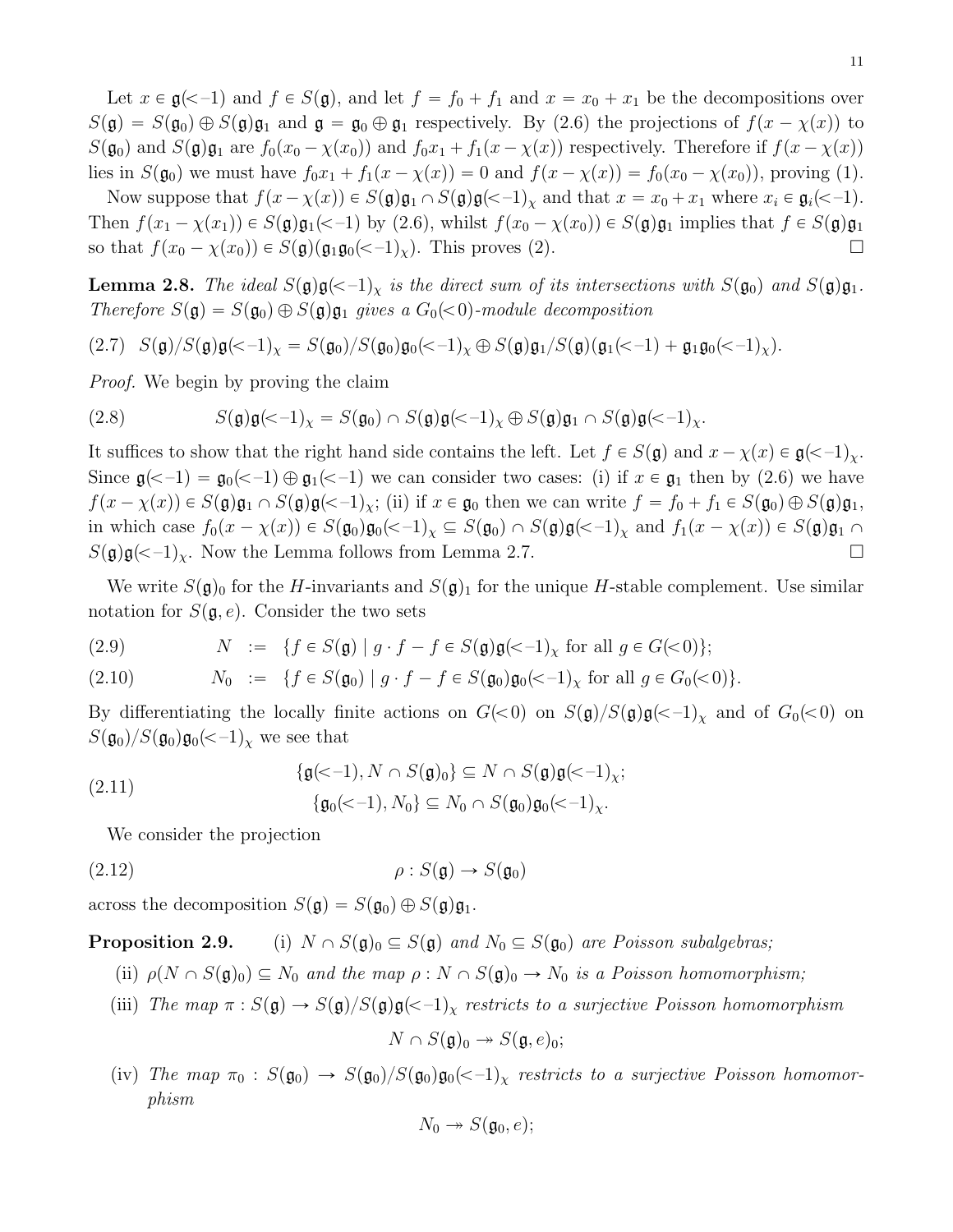- (v) The kernel of the map  $N \cap S(\mathfrak{g})_0 \to S(\mathfrak{g}, e)_0$  is contained in the kernel of the map  $\pi_0 \circ \rho$ . Thus  $\rho$  induces a Poisson homomorphism  $S(\mathfrak{g}, e)_0 \to S(\mathfrak{g}_0, e);$
- (vi)  $S(\mathfrak{g}, e)_0 \cap S(\mathfrak{g}, e)S(\mathfrak{g}, e)_1$  is contained in the kernel of  $S(\mathfrak{g}, e)_0 \to S(\mathfrak{g}_0, e)$ , inducing a surjective Poisson homomorphism

(2.13) 
$$
R(S(\mathfrak{g},e),H)\twoheadrightarrow S(\mathfrak{g}_0,e).
$$

*Proof.* Since H acts on  $S(\mathfrak{g})$  by Poisson automorphisms the invariant subspace  $S(\mathfrak{g})_0$  is a Poisson subalgebra. Therefore the proofs of the two claims in (i) are identical, and we will only prove that  $N_0 \subseteq S(\mathfrak{g}_0)$  is a Poisson subalgebra. It is evidently closed under multiplication so we only need to show that it is closed under the bracket. Suppose that  $f_1, f_2 \in N_0$ , that  $g \in G_0(\leq 0)$  and that  $g \cdot f_i - f_i = h_i \in S(\mathfrak{g}_0)\mathfrak{g}_0\langle \langle -1 \rangle_{\chi}$ . We have  $g \cdot \{f_1, f_2\} = \{g \cdot f_1, g \cdot f_2\} = \{f_1 + h_1, f_2 + h_2\}$  and so (i) will follow if we can show that  $\{f_1, h_2\}, \{h_1, f_2\}, \{h_1, h_2\} \in S(\mathfrak{g}_0)\mathfrak{g}_0(\lt-1)_\chi$ . Since  $\chi$  vanishes on  $\mathfrak{g}(\langle -2 \rangle)$  we have  $[\mathfrak{g}_0(\langle -1 \rangle_\chi, \mathfrak{g}_0(\langle -1 \rangle_\chi)] \subseteq \mathfrak{g}_0(\langle -1 \rangle_\chi)$ , therefore  $\{h_1, h_2\} \in S(\mathfrak{g}_0)\mathfrak{g}_0(\langle -1 \rangle_\chi)$  by the Leibniz rule. To complete the proof of (i) we observe that  $N_0 \cap S(\mathfrak{g}_0)\mathfrak{g}_0(\lt-1)_\chi$  is a Poisson ideal of  $N_0$ , which follows quickly from  $(2.11)$ .

We now address (ii). Let  $f \in N \cap S(\mathfrak{g})_0$  and write  $f = f_0 + f_1$  according to the decomposition  $S(\mathfrak{g}) = S(\mathfrak{g}_0) \oplus S(\mathfrak{g})\mathfrak{g}_1$ . If  $g \in G_0(\leq 0)$  then  $g \cdot f_0 - f_0 \in S(\mathfrak{g}_0) \cap S(\mathfrak{g})\mathfrak{g}(\leq -1)_\chi = S(\mathfrak{g}_0)\mathfrak{g}_0(\leq -1)_\chi$  by Lemma [2.7](#page-0-0) and Lemma [2.8.](#page-10-1) This shows that  $\rho(f) = f_0 \in N$ .

Finally, to see that  $\rho : N \cap S(\mathfrak{g})_0 \to N_0$  is a Poisson homomorphism it suffices to show that  $N \cap S(\mathfrak{g})_0 \cap S(\mathfrak{g})\mathfrak{g}_1$  is a Poisson ideal of  $N \cap S(\mathfrak{g})_0$ . Recall that  $\mathfrak{g}_1 = \{h \cdot x - x \mid h \in H, x \in \mathfrak{g}\}\$  and  $S(\mathfrak{g})_1 = \{h \cdot x - x \mid h \in H, x \in S(\mathfrak{g})\}\.$  If  $f \in S(\mathfrak{g})_0$  then  $\{f, h \cdot x - x\} = h \cdot \{f, x\} - \{f, x\} \in S(\mathfrak{g})_1$ for any  $x \in S(\mathfrak{g})_1$ . Lemma [2.2](#page-8-1) shows that the ideals generated by  $\mathfrak{g}_1$  and  $S(\mathfrak{g})_1$  coincide, hence  $\{S(\mathfrak{g})_0, \mathfrak{g}_1\} \subseteq S(\mathfrak{g})\mathfrak{g}_1$ , which shows that  $S(\mathfrak{g})_0 \cap S(\mathfrak{g})\mathfrak{g}_1$  is a Poisson ideal of  $S(\mathfrak{g})_0$ . This completes the proof of (ii).

The map  $\pi$  restricts to a surjection  $N \to S(\mathfrak{g}, e)$  by definition. Since the latter map is Hequivariant we get  $N \cap S(\mathfrak{g})_0 \to S(\mathfrak{g}, e)_0$ , which proves (iii), whilst (iv) is proven similarly.

We move on to (v). The kernel of  $N \cap S(\mathfrak{g})_0 \to S(\mathfrak{g}, e)_0$  is  $N \cap S(\mathfrak{g})_0 \cap S(\mathfrak{g})\mathfrak{g}(\lt-1)_\chi$ . This is mapped to  $S(\mathfrak{g}_0) \cap S(\mathfrak{g})\mathfrak{g}(\langle -1 \rangle_\chi) = S(\mathfrak{g}_0)\mathfrak{g}_0(\langle -1 \rangle_\chi)$  by  $\rho$ , thanks to Lemma [2.7](#page-0-0) and Lemma [2.8.](#page-10-1) Finally  $S(\mathfrak{g}_0)\mathfrak{g}_0\langle\langle -1\rangle_\chi$  lies in the kernel of  $\pi_0$ , which proves (v). Now we take  $f \in N \cap S(\mathfrak{g})_0$  such that  $\pi(f) \in S(\mathfrak{g}, e)S(\mathfrak{g}, e)_1$ . Using Lemma [2.8](#page-10-1) again we see that  $S(\mathfrak{g})/S(\mathfrak{g})\mathfrak{g}(\lt-1)_\chi$  decomposes as the direct sum of the image of  $S(\mathfrak{g}_0)$  and the image of  $S(\mathfrak{g})\mathfrak{g}_1$ . Therefore  $S(\mathfrak{g}, e)_1$ , and the ideal which it generates, are contained in the image of  $S(\mathfrak{g})\mathfrak{g}_1$ . It follows immediately that

$$
f \in S(\mathfrak{g})S(\mathfrak{g})_1 + S(\mathfrak{g})\mathfrak{g}(\langle -1 \rangle_{\chi}
$$

$$
\rho(f) \in S(\mathfrak{g})\mathfrak{g}(\langle -1 \rangle_{\chi} \cap S(\mathfrak{g}_0) = S(\mathfrak{g}_0)\mathfrak{g}_0(\langle -1 \rangle_{\chi})
$$

Hence  $\rho(f)$  is in the kernel of  $\pi_0$ , completing (vi). This concludes the proof.

*Proof of Theorem [2.6.](#page-9-2)* Thanks to Proposition [2.9](#page-0-0) we have  $\phi : R(S(\mathfrak{g}, e), H) \to S(\mathfrak{g}_0, e)$ .

Pick an H-equivariant map  $\theta : \mathfrak{g}^e \to S(\mathfrak{g}, e)$  satisfying the properties of Theorem [2.4,](#page-8-3) and define  $\theta_0: \mathfrak{g}_0^e \rightarrow S(\mathfrak{g}_0, e)$  via

$$
\theta_0(x) := \phi(\theta(x) + S(\mathfrak{g}, e)_0 \cap S(\mathfrak{g}, e)S(\mathfrak{g}, e)_1)
$$

Property [\(2.4\)](#page-8-2) for  $\theta$  implies (2.4) for  $\theta_0$ . By Theorem [2.4\(](#page-8-3)2) this implies that  $\phi$  is surjective. Applying Proposition [2.2](#page-8-1) we see that  $R(S(\mathfrak{g}, e), H)$  is a polynomial algebra generated by the image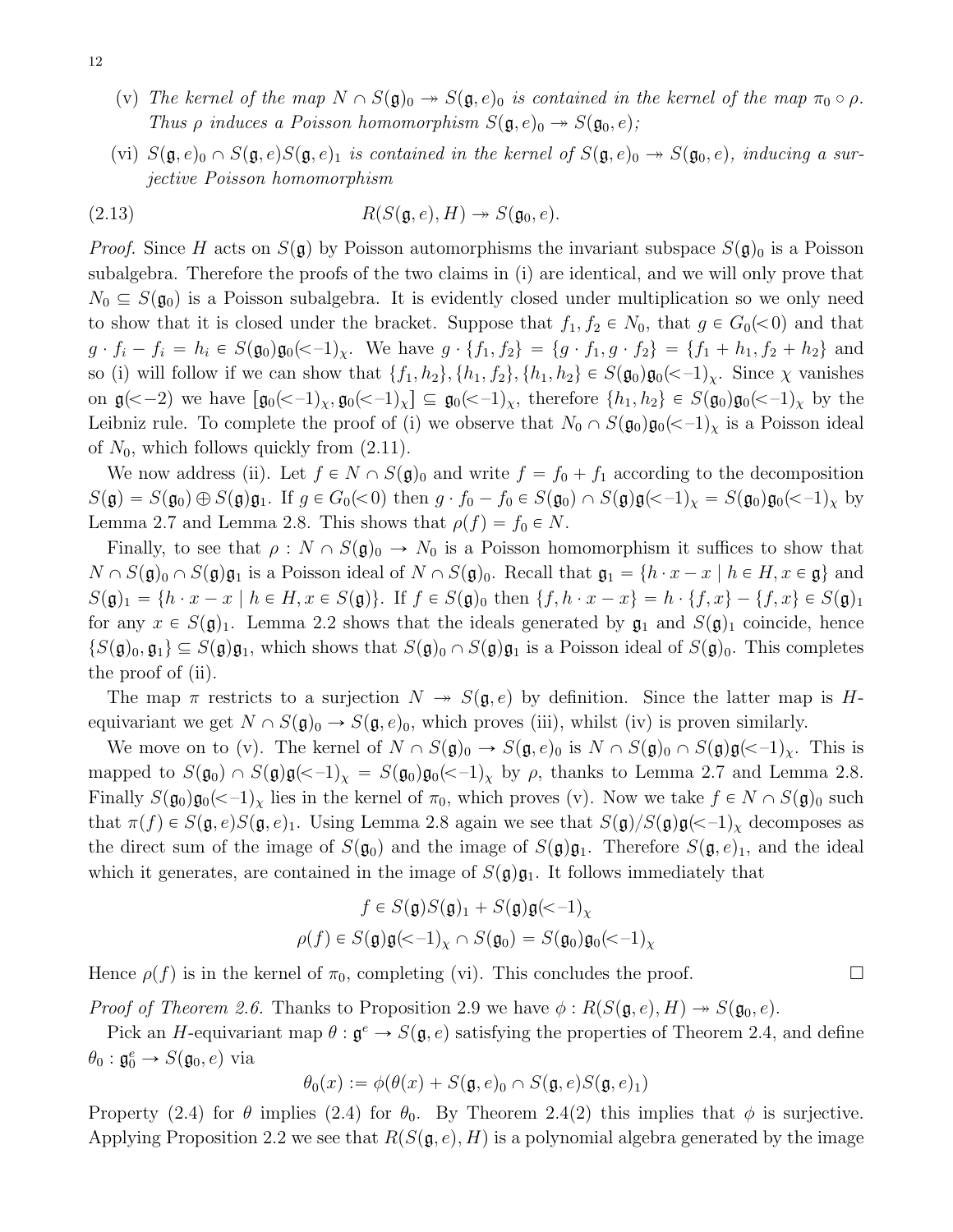of  $\theta(\mathfrak{g}_0^e)$  under the map  $S(\mathfrak{g}, e)_0 \to R(S(\mathfrak{g}, e), H)$ . It follows that  $\phi$  maps a basis of  $R(S(\mathfrak{g}, e), H)$ to a basis of  $S(\mathfrak{g}_0, e)$ , hence it is an isomorphism.

#### 3. Dirac reduction for shifted Yangians

<span id="page-12-1"></span><span id="page-12-0"></span>3.1. Poisson algebras by generators and relations. Let X be a set. The free Lie algebra  $L_X$ on X is the initial object in the category of (complex) Lie algebras generated by X and can be constructed as the Lie subalgebra of the free algebra  $\mathbb{C}\langle X\rangle$  generated by the vector space spanned by X. When L is a Lie algebra generated by X we say that L has relations  $Y \subseteq L_X$  if Y generates the kernel of  $L_X \rightarrow L$ .

The *free Poisson algebra generated by X* is the initial object in the category of (complex) Poisson algebras generated by X. It can be constructed as the symmetric algebra  $S(L_X)$  together with its Poisson structure. If there is a Poisson surjection  $S(L_X) \rightarrow A$  then we say that A is Poisson *generated by X.* It is important to distinguish this from A being generated by X as a commutative algebra, as both notions will occur frequently.

We say that a (complex) Poisson algebra A has Poisson generators X and relations  $Y \subseteq S(L_X)$ if there is a surjective Poisson homomorphism  $S(L_X) \rightarrow A$  and the kernel is the Poisson ideal generated by  $Y$ .

Let X be a set and  $Y \subseteq L_X \subseteq S(L_X)$ . Write I (resp. J) for the ideal of  $S(L_X)$  (resp.  $L_X$ ) generated by Y. It is easy to see that the natural map  $S(L_X) \rightarrow S(L_X)/I$  induces an isomorphism

<span id="page-12-6"></span>
$$
(3.1) \tS(L_X/J) \xrightarrow{\sim} S(L_X)/I.
$$

<span id="page-12-2"></span>3.2. Chevalley–Serre presentations for shifted current Lie–Poisson algebras. Throughout this Section we fix  $n \in \mathbb{Z}_{>0}$ . Following [\[BK06\]](#page-49-8) a shift matrix is an  $n \times n$  array  $\sigma = (s_{i,j})_{1 \leq i,j \leq n}$ of non-negative integers with zero on the diagonal, satisfying

<span id="page-12-4"></span>
$$
(3.2) \t\t s_{i,k} = s_{i,j} + s_{j,k}
$$

whenever  $i \leq j \leq k$  or  $k \leq j \leq i$ . A shift matrix is said to be *symmetric* if it is equal to its transpose and is said to be even if the entries are integers. This nomenclature arises from the fact that shift matrices classify certain gradings [\[BK06,](#page-49-8) (7.6)] and an even shift matrix corresponds to a grading supported on the even integers. Symmetric shift matrices correspond to Dynkin gradings, i.e. those which arise from  $\mathfrak{sl}_2$ -triples.

The current algebra is the Lie algebra  $\mathfrak{c}_n := \mathfrak{gl}_n \otimes \mathbb{C}[t]$ . It has a basis consisting of elements  $\{e_{i,j}t^r \mid 1 \leq i,j \leq n, r \in \mathbb{Z}_{\geq 0}\}\$  where we write  $x \otimes t^r = xt^r$  for  $x \in \mathfrak{gl}_n$  and  $r \geq 0$ . For any shift matrix  $\sigma = (s_{i,j})_{1\leq i,j\leq n}$  we define the *shifted current algebra*  $c_n(\sigma)$  to be the subalgebra spanned by

<span id="page-12-3"></span>(3.3) 
$$
\{e_{i,j}t^r \mid 1 \leq i, j \leq n, r - s_{i,j} \in \mathbb{Z}_{\geq 0}\}.
$$

<span id="page-12-7"></span>**Lemma 3.1.** The Lie subalgebra  $\mathfrak{u}_n(\sigma) \subseteq \mathfrak{c}_n(\sigma)$  spanned by elements [\(3.3\)](#page-12-3) with  $i < j$  is generated as a complex Lie algebra by

<span id="page-12-5"></span>(3.4) 
$$
\{e_{i,r} \mid 1 \leq i < n, \ r - s_{i,i+1} \in \mathbb{Z}_{\geq 0}\}
$$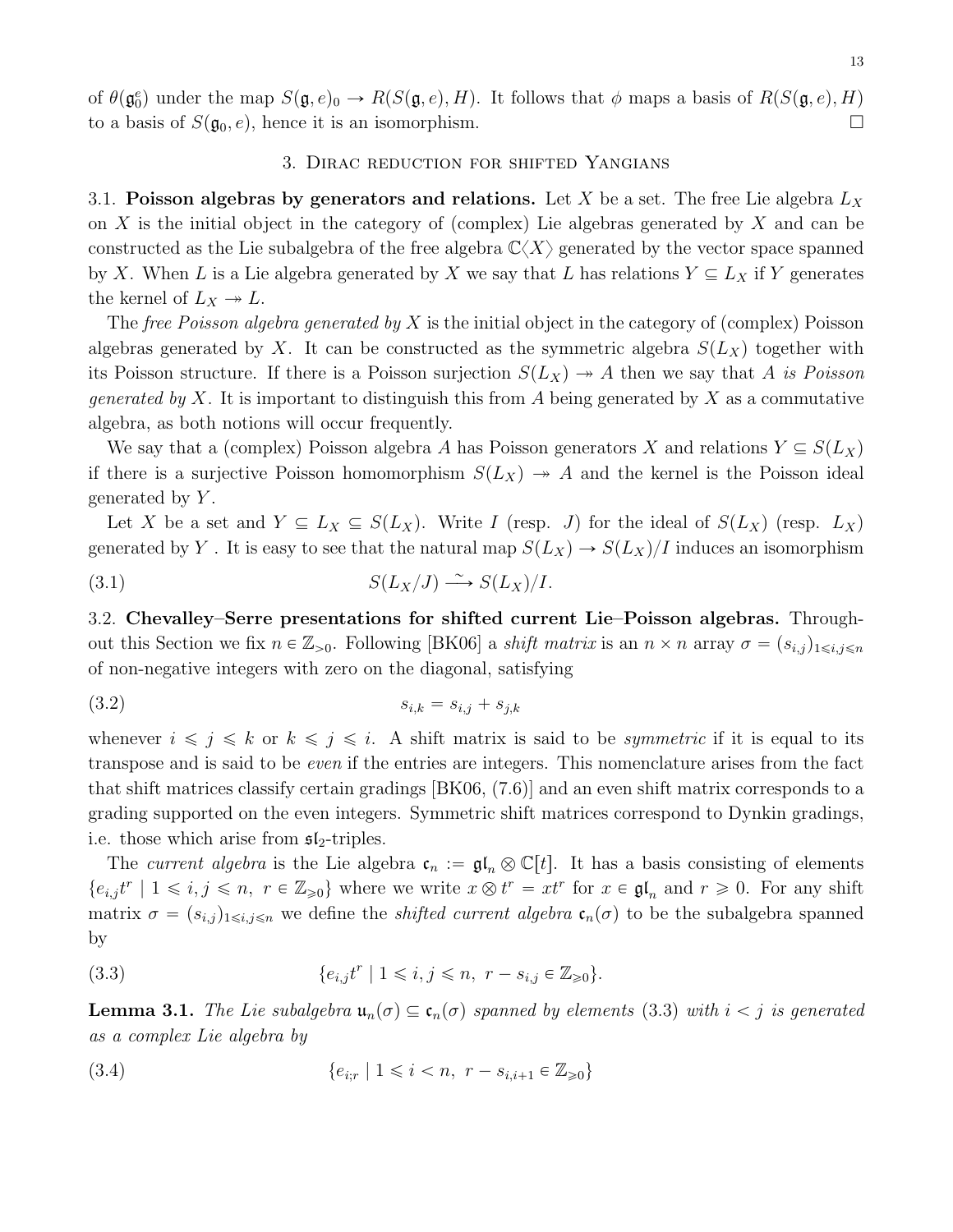subject to the relations

<span id="page-13-0"></span>(3.5) 
$$
[e_{i,r}, e_{j,s}] = 0 \quad \text{for} \quad |i - j| \neq 1,
$$

(3.6) 
$$
\left[e_{i;r+1}, e_{i+1;s}\right] - \left[e_{i;r}, e_{i+1;s+1}\right] = 0,
$$

(3.7) 
$$
\left[e_{i;r_1}\left[e_{i;r_2},e_{j;r_3}\right]\right]+\left[e_{i;r_2}\left[e_{i;r_1},e_{j;r_3}\right]\right] = 0 \text{ for all } |i-j|=1.
$$

*Proof.* Write  $\underline{0}$  for the  $n \times n$  zero matrix. It follows from [\(3.2\)](#page-12-4) that the linear map  $\mathfrak{u}_n(\sigma) \to \mathfrak{u}_n(\underline{0})$ defined by  $e_{i,j} t^r \mapsto e_{i,j} t^{r-s_{i,j}}$  is a Lie algebra isomorphism and so it suffices to prove the Lemma when  $\sigma = 0$ .

Let  $\hat{\mathfrak{u}}_n$  be the Lie algebra with generators [\(3.4\)](#page-12-5) and relations [\(3.5\)](#page-13-0)–[\(3.7\)](#page-13-0), with  $\sigma = 0$ . We inductively define elements  $e_{i,j;r} \in \hat{\mathfrak{u}}_n$  by setting  $e_{i,i+1;r} := e_{i;r}$  and  $e_{i,j;r} := [e_{i,j-1;r}, e_{j-1,j;0}]$  for  $1 \leq$  $i < j \le n$ . There is a homomorphism  $\hat{\mathfrak{u}}_n \to \mathfrak{u}_n(\underline{0})$  given by  $e_{i,r} \mapsto e_{i,i+1}t^r$  and, in order to show that it is an isomorphism, we show that  $\hat{u}_n$  is spanned by the elements  $\{e_{i,j;r} | 1 \leq i < j \leq n, r \in \mathbb{Z}_{\geq 0}\}.$ 

<span id="page-13-1"></span>Following  $(1)-(7)$  in the proof of [\[BK05,](#page-49-9) Lemma 5.8] verbatim we have for all i, j, k, l, r, s

(3.8) 
$$
[e_{i,j;r}, e_{k,l;s}] = \delta_{j,k} e_{i,l;r+s} - \delta_{i,l} e_{k,j;r+s}.
$$

Define an ascending filtration on  $\hat{u}_n$  =  $_{d>0}$  F<sub>d</sub>  $\widehat{\mathfrak{u}}_n$  satisfying F<sub>d</sub>  $\widehat{\mathfrak{u}}_n$  =  $d_1+d_2=d\big[\mathrm{F}_{d_1}\,\widehat{\mathfrak{u}}_n,\mathrm{F}_{d_2}\,\widehat{\mathfrak{u}}_n\big]$ by placing  $e_{i;r}$  in degree 1. We prove by induction that  $F_d \hat{u}_n$  is spanned by elements  $e_{i,j;r}$  with  $j - i \le d$ . The base case  $d = 1$  holds by definition. For  $d_1 + d_2 = d > 1$  we know by the inductive hypothesis that  $F_{d_1} \hat{u}_n$  and  $F_{d_2} \hat{u}_n$  are spanned by elements  $e_{i,j;r}$ . Using [\(3.8\)](#page-13-1) we complete the induction, which finishes the proof.

**Theorem 3.2.**  $S(\mathfrak{c}_n(\sigma))$  is Poisson generated by

<span id="page-13-2"></span>(3.9) 
$$
\{d_{i;r} \mid 1 \leq i \leq n, \ r \in \mathbb{Z}_{\geq 0}\} \cup \{e_{i;r} \mid 1 \leq i < n, \ r - s_{i,i+1} \in \mathbb{Z}_{\geq 0}\} \\ \cup \{f_{i;r} \mid 1 \leq i < n, \ r - s_{i+1,i} \in \mathbb{Z}_{\geq 0}\}
$$

subject to relations

(3.10) 
$$
\{d_{i;r}, d_{j;s}\} = 0,
$$

(3.11) 
$$
\{d_{i;r}, e_{j;s}\} = (\delta_{i,j} - \delta_{i,j+1})e_{j;r+s},
$$

(3.12) 
$$
\{d_{i,r}, f_{j;s}\} = (\delta_{i,j+1} - \delta_{i,j})f_{j;r+s},
$$

(3.13) 
$$
\{e_{i,r_1}, e_{i+1,r_2+1}\} - \{e_{i,r_1+1}, e_{i+1,r_2}\} = 0,
$$

<span id="page-13-3"></span>(

(3.14) 
$$
\{f_{i,r_1}, f_{i+1;r_2+1}\} - \{f_{i;r_1+1}, e_{i+1;r_2}\} = 0,
$$

(3.15) 
$$
\{e_{i;r}, e_{j;s}\} = 0 \text{ for } |i-j| \neq 1,
$$

(3.16) 
$$
\{f_{i;r}, f_{j;s}\} = 0 \text{ for } |i-j| \neq 1,
$$

(3.17) 
$$
\{e_{i,r_1}, \{e_{i,r_2}, e_{j,r_3}\}\} + \{e_{i,r_2}, \{e_{i,r_1}, e_{j,r_3}\}\} = 0 \text{ for } |i - j| = 1,
$$

(3.18) 
$$
\left\{f_{i;r_1},\left\{f_{i;r_2},f_{j;r_3}\right\}\right\}+\left\{e_{i;r_2},\left\{e_{i;r_1},e_{j;r_3}\right\}\right\}=0 \text{ for } |i-j|=1.
$$

*Proof.* By [\(3.1\)](#page-12-6) it suffices to show that  $c_n(\sigma)$  is generated as a Lie algebra by [\(3.9\)](#page-13-2) subject to relations [\(3.10\)](#page-13-3)–[\(3.14\)](#page-13-3). Let  $(\hat{\mathfrak{c}}_n(\sigma), \{\cdot, \cdot\})$  denote the Lie algebra with these generators and relations. Define a map from the set [\(3.9\)](#page-13-2) to  $\mathfrak{c}_n(\sigma)$  by  $d_{i;r} \mapsto e_{i,i}t^r$ ,  $e_{i,r} \mapsto e_{i,i+1}t^r$ ,  $f_{i;r} \mapsto e_{i+1,i}t^r$ . One can easily verify using [\(3.8\)](#page-13-1) that this extends to a surjective Lie algebra homomorphism  $\hat{\mathfrak{c}}_n(\sigma) \to \mathfrak{c}_n(\sigma)$ .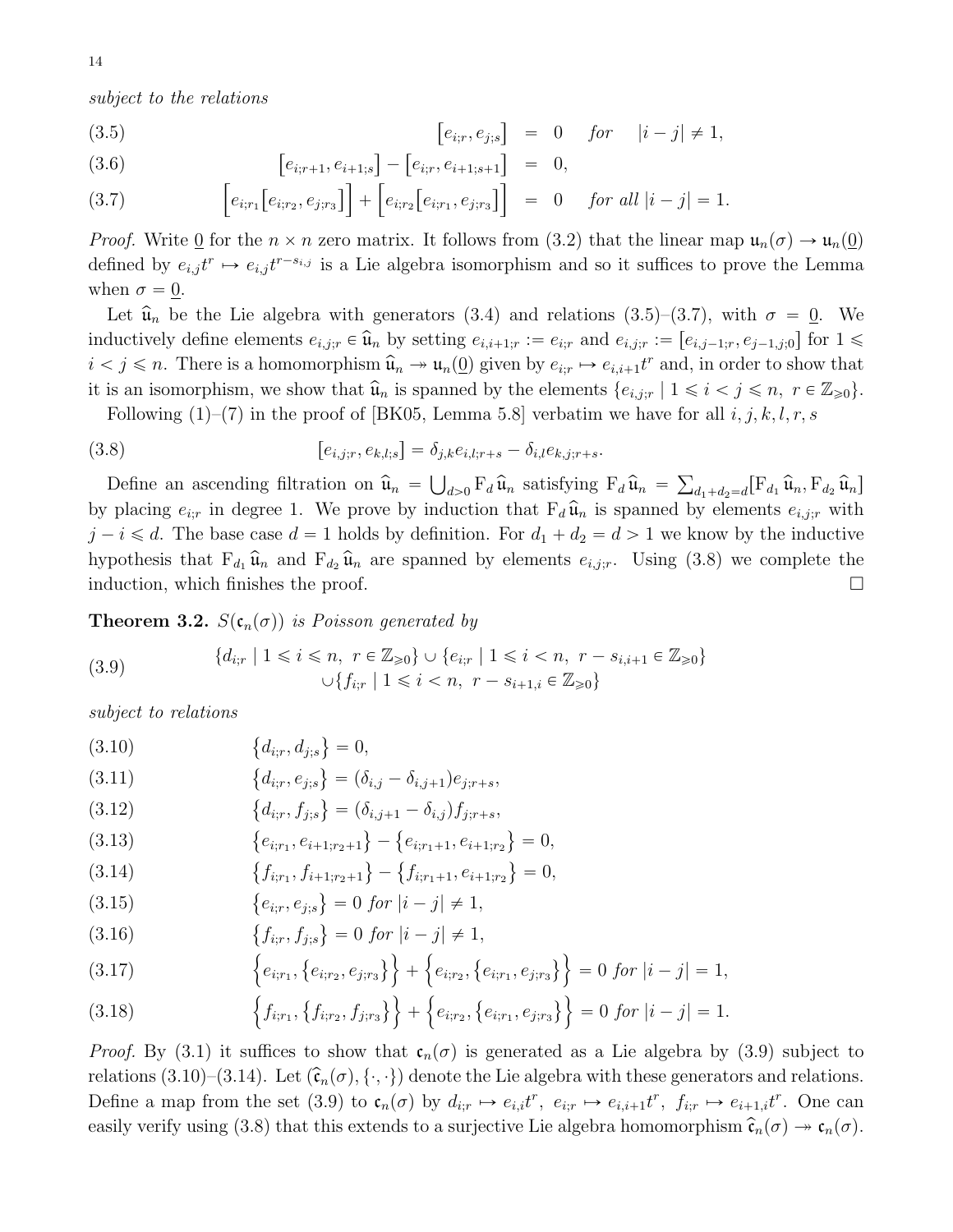To show that this is an isomorphism it suffices to show that the elements

(3.19) 
$$
\{e_{i,j;r} | 1 \leq i,j \leq n, r - s_{i,j} \in \mathbb{Z}_{\geq 0}\} \subseteq \widehat{\mathfrak{c}}_n(\sigma)
$$

defined inductively by setting  $e_{i,i+1;r} := e_{i,r}, e_{i+1,i;r} := f_{i;r}$  and

<span id="page-14-0"></span>(3.20) 
$$
e_{i,j;r} := \{e_{i;s_{i,i+1}}, e_{i+1,j;r-s_{i,i+1}}\} \text{ for } i < j;
$$

(3.21) 
$$
e_{i,j;r} := \{f_{i-1;s_{i,i-1}}, e_{i-1,j;r-s_{i,i-1}}\} \text{ for } i > j.
$$

form a spanning set. Using  $(3.10),(3.11),(3.12)$  $(3.10),(3.11),(3.12)$  $(3.10),(3.11),(3.12)$  and a simple inductive argument one can see that  $\widehat{\mathfrak{c}}_n(\sigma)$  is a direct sum of three subalgebras: the diagonal subalgebra, spanned by the elements  $d_{i,r}$ , and the upper and lower triangular subalgebras  $\mathfrak{u}_n^+(\sigma)$  and  $\mathfrak{u}_n^-(\sigma)$  generated by the elements  $e_{i,r}$ , respectively by the elements  $f_{i,r}$ .

In order to complete the proof it suffices to show that  $\mathfrak{u}_n^+(\sigma)$  and  $\mathfrak{u}_n^-(\sigma)$  are spanned by the elements defined in [\(3.20\)](#page-14-0) and [\(3.21\)](#page-14-0) respectively. Since the argument is identical for  $\mathfrak{u}_n^+(\sigma)$  and  $\mathfrak{u}_n^-(\sigma)$  we only need to consider the former, where the claim follows from Lemma [3.1](#page-12-7)

The following theorem is one of the key stepping stones for understanding the Dirac reduction of the shifted Yangian. The algebra described here is the *twisted shifted current Lie–Poisson algebra*.

<span id="page-14-4"></span>**Theorem 3.3.** If  $\sigma$  is even and symmetric then  $S(\mathfrak{c}_n(\sigma))$  admits a Poisson automorphism

<span id="page-14-5"></span>(3.22) 
$$
\tau: e_{i,j}t^r \mapsto (-1)^{r-1+s_{i,j}}e_{j,i}t^r.
$$

The Dirac reduction  $R(S(\mathfrak{c}_n(\sigma), \tau) = S(\mathfrak{c}_n(\sigma)^\tau)$  is Poisson generated by

<span id="page-14-1"></span>
$$
(3.23) \t\t \{\eta_{i;2r-1} \mid 1 \leq i \leq n, \ r \in \mathbb{Z}_{>0}\} \cup \{\theta_{i;r} \mid 1 \leq i \leq n, \ r \in \mathbb{Z}_{\geq s_{i,i+1}}\}
$$

subject to the relations 

<span id="page-14-2"></span>(3.24) 
$$
\{\eta_{i;2r-1}, \eta_{j;2s-1}\} = 0,
$$
  
(3.25) 
$$
\{\eta_{i;2r-1}, \theta_{j;s}\} = (\delta_{i,j} - \delta_{i,j+1})\theta_{j;2r-1+s},
$$

(3.26) 
$$
\{\theta_{i,r}, \theta_{j,s}\} = 0 \text{ if } |i - j| > 1,
$$

$$
(3.27) \qquad \{ \theta_{i,r}, \theta_{i+1,s+1} \} = \{ \theta_{i,r+1}, \theta_{i+1,s} \},
$$

(3.28) 
$$
\{\theta_{i;r}, \theta_{i;s}\} = \begin{cases} 2(-1)^{s-1+s_{i,i+1}}(\eta_{i;r+s} - \eta_{i+1;r+s}) & \text{if } r+s \text{ is odd} \\ 0 & \text{if } r+s \text{ is even,} \end{cases}
$$

<span id="page-14-3"></span>(3.29) 
$$
\left\{\theta_{i,r_1}, \left\{\theta_{i,r_2}, \theta_{j,r_3}\right\}\right\} + \left\{\theta_{i,r_2}, \left\{\theta_{i,r_1}, \theta_{j,r_3}\right\}\right\} = 0 \text{ for } |i - j| = 1, r_1 + r_2 \text{ odd.}
$$

$$
\left\{\theta_{i,r_1}, \left\{\theta_{i,r_2}, \theta_{j,r_3}\right\}\right\} + \left\{\theta_{i,r_2}, \left\{\theta_{i,r_1}, \theta_{j,r_3}\right\}\right\} =
$$

(3.30) 
$$
2(-1)^{r_2-1+s_{i,i+1}}(\delta_{i+1,j}+\delta_{i,j+1})\theta_{j;r_1+r_2+r_3}
$$
  
for  $|i-j|=1, r_1+r_2$  even.

*Proof.* Relation [\(3.8\)](#page-13-1) implies that  $\tau$  gives a Poisson automorphism. By Remark [2.3](#page-8-4) we can identify  $R(S(\mathfrak{c}_n(\sigma), \tau)$  with  $S(\mathfrak{c}_n(\sigma)^{\tau})$ , so it suffices to check that  $S(\mathfrak{c}_n(\sigma)^{\tau})$  has the stated Poisson presentation. Use [\(3.1\)](#page-12-6) to reduce the claim to a statement about Lie algebras.

Consider the Lie algebra  $\hat{\mathfrak{c}}_n(\sigma)^\tau$  which is generated by the set [\(3.23\)](#page-14-1) subject to relations [\(3.24\)](#page-14-2)– [\(3.30\)](#page-14-3). We define a map from the set [\(3.23\)](#page-14-1) to  $\mathfrak{c}_n(\sigma)^\tau$  by sending  $\eta_{i;2r-1} \mapsto e_{i,i}t^{2r-1} \in \mathfrak{c}_n(\sigma)^\tau$ ,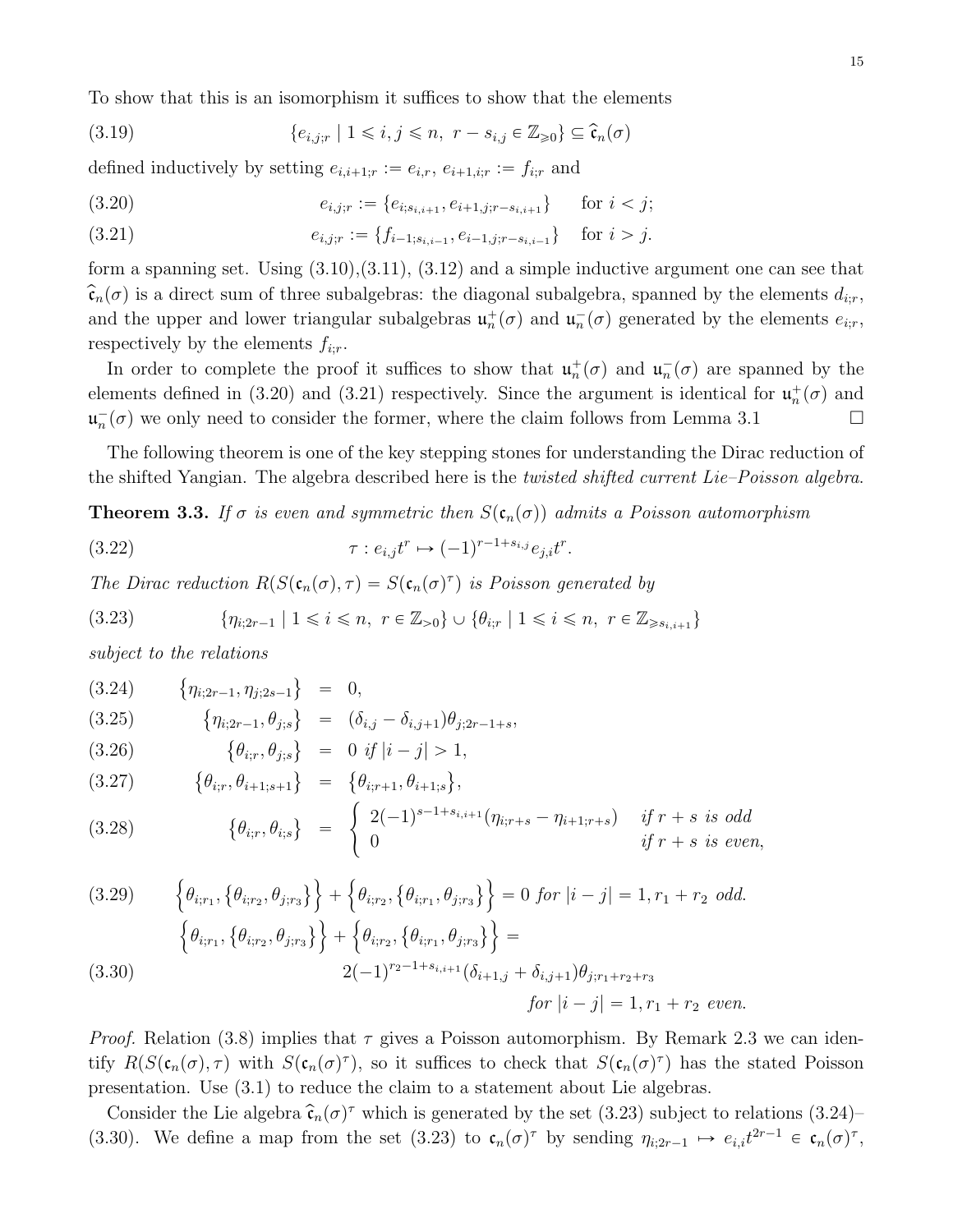and sending  $\theta_{i;r} \mapsto \theta_{i,i+1}t^r \in \mathfrak{c}_n(\sigma)^\tau$ . One can check that this determines a surjective Lie algebra homomorphism  $\hat{\mathfrak{c}}_n(\sigma)^\tau \to \mathfrak{c}_n(\sigma)^\tau$ , indeed, checking that relations [\(3.24\)](#page-14-2)–[\(3.30\)](#page-14-3) hold amongst the corresponding elements of  $\mathfrak{c}_n(\sigma)^\tau$  is a routine calculation using [\(3.8\)](#page-13-1).

In order to complete the proof of (2) it is sufficient to show that this map is an isomorphism. For  $1 \leq i \leq j \leq n$  and  $r \in \mathbb{Z}_{\geq s_{i,j}}$  we inductively define elements

<span id="page-15-3"></span>(3.31) 
$$
\theta_{i,j;r} := \{ \theta_{i,i+1;s_{i,i+1}}, \theta_{i+1,j;r-s_{i,i+1}} \} \in \hat{\mathfrak{c}}_n(\sigma)^\tau.
$$

where  $\theta_{i,i+1;r} := \theta_{i;r}$ . It remains to check that  $\hat{\mathfrak{c}}_n(\sigma)^\tau$  is spanned by the elements

<span id="page-15-1"></span>
$$
(3.32) \qquad \{ \eta_{i;2r-1} \mid 1 \le i \le n, \ r \in \mathbb{Z}_{>0} \} \cup \{ \theta_{i,j;r} \mid 1 \le i < j \le n, \ r - s_{i,j} \in \mathbb{Z}_{\ge 0} \}
$$

We define a filtration  $\hat{\mathfrak{c}}_n(\sigma)^\tau$  =  $(\sigma)^{\tau} = \bigcup_{i>0} \mathbf{F}_i \hat{\mathbf{c}}_n(\sigma)^{\tau}$  by placing the generators [\(3.23\)](#page-14-1) in degree 1 and satisfying  $F_d \hat{c}_n(\sigma)^\tau = \sum_{d_1+d_2=d} \{F_{d_1} \hat{c}_n(\sigma)^\tau, F_{d_2} \hat{c}_n(\sigma)^\tau\}$ . By convention  $F_0 \hat{c}_n(\sigma)^\tau = 0$ . The associated graded Lie algebra  $gr\hat{\epsilon}_n(\sigma)^\tau =$  $\mathfrak{c}_n($  $_{i>0}$   $\mathrm{F}_i \, \widehat{\mathfrak{c}}_n(\sigma)^\tau / \mathrm{F}_{i-1} \, \widehat{\mathfrak{c}}_n(\sigma)^\tau$  is generated by elements

<span id="page-15-2"></span>(3.33) 
$$
\overline{\eta}_{i;2r-1} := \eta_i t^{2r-1} + \mathcal{F}_0 \hat{\mathfrak{c}}_n(\sigma)^\tau \text{ for } 1 \leq i \leq n, \ r \in \mathbb{Z}_{\geq 0}
$$

(3.34) 
$$
\overline{\theta}_{i;r} := \theta_i t^r + F_0 \hat{\mathfrak{c}}_n(\sigma)^{\tau} \text{ for } 1 \leq i < n, \ r \in \mathbb{Z}_{\geq s_{i,i+1}}.
$$

These generators of  $gr \hat{\mathfrak{c}}_n(\sigma)$ <sup> $\tau$ </sup> satisfy the top graded components of the relations [\(3.24\)](#page-14-2)–[\(3.30\)](#page-14-3).

Let **a** be an abelian Lie algebra with basis  $\{d_i t^r \mid 1 \leq i \leq n, r \in \mathbb{Z}_{>0}\}$ . Let  $\mathfrak{u}_n(\sigma)$  be the Lie subalgebra of  $\mathfrak{c}_n(\sigma)$  described in Lemma [3.1.](#page-12-7) Then  $\mathfrak{a} \oplus \mathfrak{u}_n(\sigma)$  is a Lie algebra with  $\mathfrak{a}$  an abelian ideal. Comparing the top components  $(3.24)$ – $(3.30)$  to  $(3.5)$ – $(3.7)$  we see that there is surjective Lie algebra homomorphism  $\mathfrak{a} \oplus \mathfrak{u}_n(\sigma) \to \text{gr } \widehat{\mathfrak{c}}_n(\sigma)^\tau$  defined by  $d_i t^r \mapsto \overline{\eta}_{i;2r-1}$  and  $e_{i,i+1}t^r \mapsto \overline{\theta}_{i,r}$ . The algebra  $\mathfrak{a} \oplus \mathfrak{u}_n(\sigma)$  has basis consisting of element  $d_i t^r, e_{j,k} t^s$  where  $i = 1, ..., n$ ,  $r \in \mathbb{Z}_{>0}$ ,  $1 \leq j \leq k \leq n$  $n, s \in \mathbb{Z}_{\geq s_{j,k}}$ . It follows that  $gr \hat{\mathfrak{c}}_n(\sigma)^\tau$  is spanned by elements  $\overline{\eta}_{i;2r-1}, \overline{\theta}_{j,k;s}$  where the indexes vary in the ranges specified in [\(3.32\)](#page-15-1), and  $\bar{\theta}_{j,k;s}$  defined inductively from [\(3.34\)](#page-15-2), analogously to [\(3.31\)](#page-15-3). We deduce that  $\hat{\mathfrak{c}}_n(\sigma)^\tau$  is spanned by the required elements, which completes the proof.

<span id="page-15-0"></span>3.3. The semiclassical shifted Yangian. In this Section we fix  $n > 0$ , an even shift matrix  $\sigma$ of size n and  $\varepsilon \in \{\pm 1\}$ . The *(semiclassical) shifted Yangian*  $y_n(\sigma)$  is the Poisson algebra generated by the set

<span id="page-15-6"></span>(3.35) 
$$
\{d_i^{(r)} \mid 1 \le i \le n, r > 0\} \cup \{e_i^{(r)} \mid 1 \le i < n, r > s_{i,i+1}\} \cup \{f_i^{(r)} \mid 1 \le i < n, r > s_{i+1,i}\}
$$

subject to the following relations

<span id="page-15-4"></span>(3.36) 
$$
\{d_i^{(r)}, d_j^{(s)}\} = 0,
$$

(3.37) 
$$
\{e_i^{(r)}, f_j^{(s)}\} = -\delta_{i,j} \sum_{t=0}^{r+s-1} d_{i+1}^{(r+s-1-t)} \tilde{d}_i^{(t)},
$$

<span id="page-15-5"></span>(3.38) 
$$
\{d_i^{(r)}, e_j^{(s)}\} = (\delta_{i,j} - \delta_{i,j+1}) \sum_{t=0}^{r-1} d_i^{(t)} e_j^{(r+s-1-t)},
$$

(3.39) 
$$
\{d_i^{(r)}, f_j^{(s)}\} = (\delta_{i,j+1} - \delta_{i,j}) \sum_{t=0}^{r-1} f_j^{(r+s-1-t)} d_i^{(t)},
$$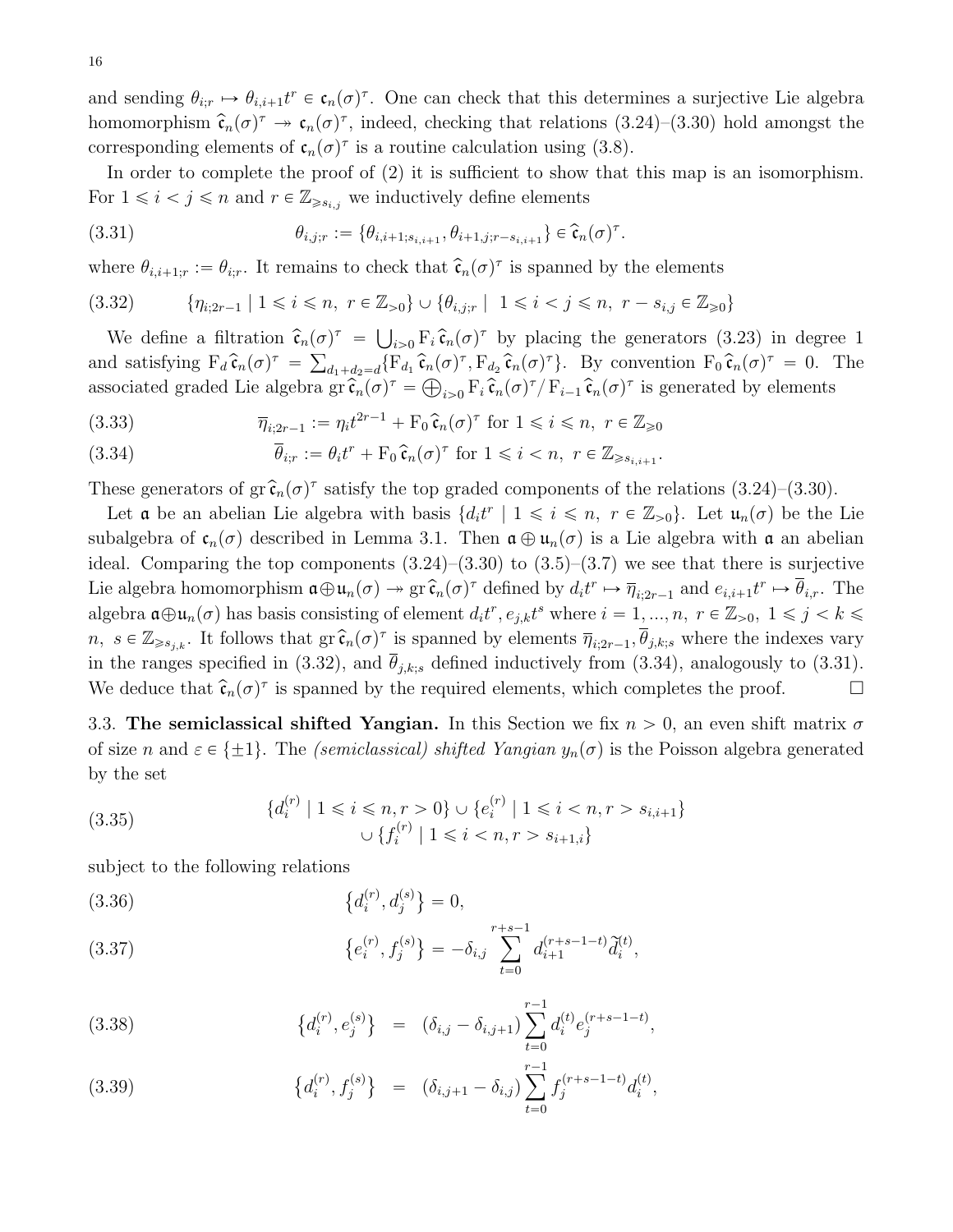<span id="page-16-5"></span>(3.40) 
$$
\{e_i^{(r)}, e_i^{(s)}\} = \sum_{t=r}^{s-1} e_i^{(t)} e_i^{(r+s-1-t)} \quad \text{if } r < s,
$$

(3.41) 
$$
\{f_i^{(r)}, f_i^{(s)}\} = \sum_{t=s}^{r-1} f_i^{(r+s-1-t)} f_i^{(t)} \quad \text{if } r > s,
$$

<span id="page-16-6"></span>(3.42) 
$$
\{e_i^{(r+1)}, e_{i+1}^{(s)}\} - \{e_i^{(r)}, e_{i+1}^{(s+1)}\} = e_i^{(r)} e_{i+1}^{(s)},
$$

(3.43) 
$$
\{f_i^{(r)}, f_{i+1}^{(s+1)}\} - \{f_i^{(r+1)}, f_{i+1}^{(s)}\} = f_{i+1}^{(s)} f_i^{(r)},
$$

<span id="page-16-0"></span>(3.44) 
$$
\{e_i^{(r)}, e_j^{(s)}\} = 0 \quad \text{if } |i - j| > 1,
$$

$$
\{f_i^{(r)}, f_j^{(s)}\} = 0 \quad \text{if } |i - j| > 1,
$$

(3.45) 
$$
\{f_i^{(r)}, f_j^{(s)}\} = 0 \quad \text{if } |i - j| > 1,
$$

$$
(3.46) \qquad \left\{ e_i^{(r)}, \{ e_i^{(s)}, e_j^{(t)} \} \right\} + \left\{ e_i^{(s)}, \{ e_i^{(r)}, e_j^{(t)} \} \right\} = 0 \quad \text{if } |i - j| = 1, r \neq s,
$$

$$
(3.47) \qquad \left\{ f_i^{(r)}, \left\{ f_i^{(s)}, f_j^{(t)} \right\} \right\} + \left\{ f_i^{(s)}, \left\{ f_i^{(r)}, f_j^{(t)} \right\} \right\} = 0 \quad \text{if } |i - j| = 1, r \neq s.
$$

for all admissible  $i, j, r, s, t$ . In these relations, the notation  $d_i^{(0)} = \tilde{d}_i^{(0)} := 1$  is used, and the elements  $\tilde{d}_i^{(r)}$  for  $r > 0$  are defined recursively by

(3.48) 
$$
\tilde{d}_i^{(r)} := -\sum_{t=1}^r d_i^{(t)} \tilde{d}_i^{(r-t)}
$$

<span id="page-16-3"></span>In order to describe the structure of  $y_n(\sigma)$  as a commutative algebra we make the notation

(3.49) 
$$
e_{i,i+1}^{(r)} := e_i^{(r)} \text{ for } 1 \leq i < n, \ s_{i,i+1} < r;
$$

(3.50) 
$$
f_{i,i+1}^{(r)} := f_i^{(r)} \text{ for } 1 \leq i \leq n, \ s_{i+1,i} < r,
$$

and inductively define

<span id="page-16-2"></span>
$$
(3.51) \t e_{i,j}^{(r)} := \{e_{i,j-1}^{(r-s_{j-1,j})}, e_{j-1}^{(s_{j-1,j}+1)}\} \text{ for } 1 \le i < j \le n, \ s_{i,j} < r;
$$

(3.52) 
$$
f_{i,j}^{(r)} := \{ f_{j-1}^{(s_{j,j-1}+1)}, f_{i,j-1}^{(r-s_{j,j-1})} \} \text{ for } 1 \leq i < j \leq n, \ s_{j,i} < r.
$$

The shifted Yangian admits a Poisson grading  $y_n(\sigma) = \bigoplus_{r\geqslant 0} y_n(\sigma)_r$ , which we call the *canonical grading*. It places  $d_i^{(r)}$  $i^{(r)}, e_i^{(r)}$  $i^{(r)}$ ,  $f_i^{(r)}$  in degree r and the bracket lies in degree  $-1$ , meaning  $\{\cdot, \cdot\}$ : graang. It places  $a_i^y, e_i^z, f_i^z$  in degree r and the bracket lies in degree  $-1$ , meaning  $\{\cdot, \cdot\}$ :<br>  $y_n(\sigma)_r \times y_n(\sigma)_s \to y_n(\sigma)_{r+s-1}$ . There is also an important Poisson filtration  $y_n(\sigma) = \bigcup_{i \geq 0} F_i y_n(\sigma)$ , called the *loop filtration*, which places  $d_i^{(r)}$  $\binom{r}{i}, e_i^{(r)}$  $i^{(r)}$ ,  $f_i^{(r)}$  in degree  $r - 1$ . Again the bracket is in degree  $-1$  so that  $F_r y_n(\sigma) \times F_s y_n(\sigma) \to F_{r+s-1} y_n(\sigma)$ . The associated graded Poisson algebra is denoted  $\operatorname{gr} y_n(\sigma)$ .

The following theorem is a semiclassical analogue of [\[BK06,](#page-49-8) Theorem 2.1], which we ultimately deduce from the noncommutative setting.

<span id="page-16-4"></span>**Theorem 3.4.** There is a Poisson isomorphism  $S(\mathfrak{c}_n(\sigma)) \longrightarrow \text{gr } y_n(\sigma)$  defined by

<span id="page-16-1"></span>(3.53) 
$$
e_{i,r-1} \longmapsto e_i^{(r)} + F_{r-2} y_n(\sigma) \quad \text{for} \quad 1 \le i < n, \ r \in \mathbb{Z}_{>s_{i,i+1}};
$$
\n
$$
f_{i,r-1} \longmapsto f_i^{(r)} + F_{r-2} y_n(\sigma) \quad \text{for} \quad 1 \le i < n, \ r \in \mathbb{Z}_{>s_{i+1,i}};
$$
\n
$$
d_{i,r-1} \longmapsto d_i^{(r)} + F_{r-2} y_n(\sigma) \quad \text{for} \quad 1 \le i \le n, \ r \in \mathbb{Z}_{>0}.
$$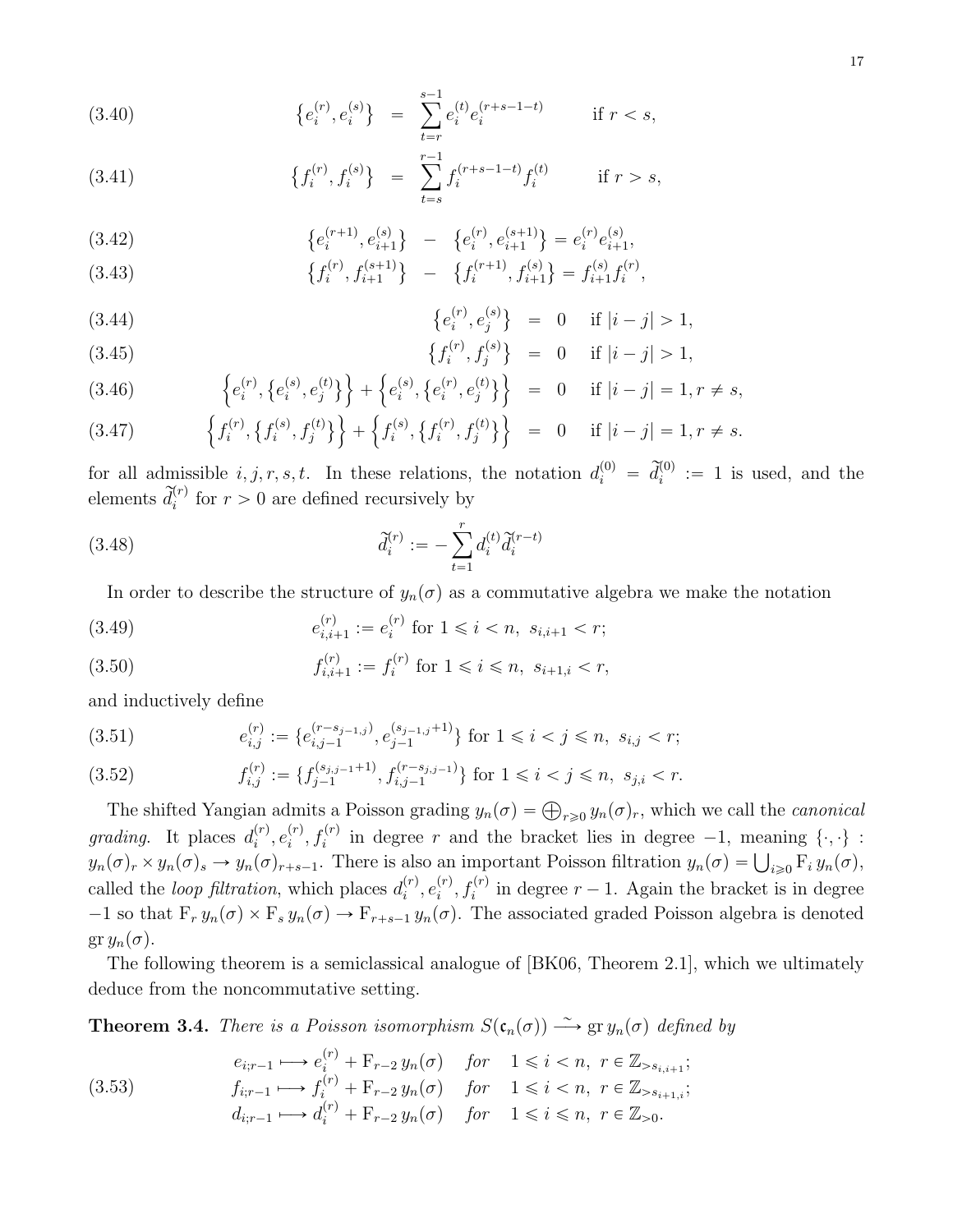As a consequence  $y_n(\sigma)$  is isomorphic to the polynomial algebra on infinitely many variables

<span id="page-17-0"></span>(3.54) 
$$
\{d_i^{(r)} \mid 1 \le i \le n, r > 0\} \cup \{e_{i,j}^{(r)} \mid 1 \le i < j \le n, r > s_{i,j}\} \cup \{f_{i,j}^{(r)} \mid 1 \le i < j \le n, r > s_{j,i}\}.
$$

*Proof.* Comparing the top graded components of the relations  $(3.36)$ – $(3.47)$  with respect to the loop filtration, with relations  $(3.10)$ – $(3.18)$ , it is straightforward to see that  $(3.53)$  gives a surjective Poisson homomorphism. To prove the theorem we demonstrate that the ordered monomials in the elements [\(3.54\)](#page-17-0) are linearly independent.

Consider the set

$$
X := \{ E_i^{(r)}, F_i^{(s)}, D_j^{(t)} \mid 1 \le i < n, \ 1 \le j \le n, \ s_{i,i+1} < r, \ s_{i+1,i} < s, \ 0 < t \}.
$$

In [\[BK06,](#page-49-8) §2] the shifted Yangian  $Y_n(\sigma)$  is defined as a quotient of the free algebra  $\mathbb{C}\langle X\rangle$  by the ideal generated by the relations [\[BK06,](#page-49-8)  $(2.4)$ – $(2.15)$ ]. Let  $L := L_X$  be the free Lie algebra on X and define a grading  $L = \bigoplus_{i \geq 0} L_i$  by placing  $E_i^{(r)}$  $i_i^{(r)}, F_i^{(r)}, D_i^{(r)}$  in degree  $r-1$ . Then we place a filtration on the enveloping algebra  $U(L)$  so that  $L_i$  lies in degree  $i + 1$ . By the PBW theorem for  $U(L_X)$  we see that  $gr U(L) \cong S(L)$ .

The universal property of  $U(L)$  ensures that there is a surjective algebra homomorphism  $U(L) \rightarrow$  $\mathbb{C}\langle X\rangle$  and by [\[Ser06,](#page-50-14) I, Ch. IV, Theorem 4.2] this is an isomorphism. Identifying these algebras,  $\cup \langle X \rangle$  and by Servo, 1, Cn. Tv, Theorem 4.2 this is an isomorphism. Identifying these algebras,<br>the filtration on  $U(L)$  descends to  $Y_n(\sigma) = \bigcup_{i \geq 0} F'_i Y_n(\sigma)$ , and this resulting filtration is com-monly referred to as the canonical filtration [\[BK06,](#page-49-8) §5]. The associated graded algebra gr  $Y_n(\sigma)$ is equipped with a Poisson structure in the usual manner. Comparing relations [\(3.36\)](#page-15-4)–[\(3.47\)](#page-16-0) with the top graded components of relations  $[BK06, (2.4)–(2.15)]$  we see that the Poisson surjection  $S(L) \twoheadrightarrow \text{gr } Y_n(\sigma)$  factors through  $S(L) \rightarrow y_n(\sigma)$ . As a result there is a surjective Poisson homomorphism  $\pi : y_n(\sigma) \to \operatorname{gr} Y_n(\sigma)$  given by  $e_i^{(r)}$  $f_i^{(r)} \mapsto E_i^{(r)} + F'_{r-1} Y_n(\sigma), f_i^{(r)} \mapsto F_i^{(r)} + F'_{r-1} Y_n(\sigma), d_i^{(r)} \mapsto$  $D_i^{(r)} + F'_{r-1} Y_n(\sigma)$ . Following [\[BK06,](#page-49-8) (2.18), (2.19)] we introduce elements  $E_{i,j}^{(r)}$ ,  $F_{i,j}^{(r)}$  of  $Y_n(\sigma)$  lying in filtered degree r. By the definition of the filtration and the elements  $(3.51)$ ,  $(3.52)$  we have

$$
\pi(e_{i,j}^{(r)}) = E_{i,j}^{(r)} + F'_{r-1} Y_n(\sigma);
$$
  
\n
$$
\pi(f_{i,j}^{(r)}) = F_{i,j}^{(r)} + F'_{r-1} Y_n(\sigma).
$$

By [\[BK06,](#page-49-8) Theorem 2.3(iv)] the ordered monomials in  $E_{i,j}^{(r)}$ ,  $F_{i,j}^{(r)}$ ,  $D_i^{(r)}$  are linearly independent in  $Y_n(\sigma)$  and so we deduce that the images of these monomials in gr  $Y_n(\sigma)$  are linearly independent. This completes the proof.

<span id="page-17-1"></span>We record two formulas for future use, which are semiclassical analogues of  $[BT18, (4.32)]$ 

**Lemma 3.5.** The following hold for  $i = 1, ..., n, j = 1, ..., n - 1, r > 0$  and  $s > s_{j,j+1}$ :

(3.55) 
$$
\{\tilde{d}_i^{(r)}, e_j^{(s)}\} = (\delta_{i,j+1} - \delta_{i,j}) \sum_{t=0}^{r-1} \tilde{d}_i^{(t)} e_j^{(r+s-1-t)},
$$

(3.56) 
$$
\{\tilde{d}_i^{(r)}, f_j^{(s)}\} = (\delta_{i,j} - \delta_{i,j+1}) \sum_{t=0}^{r-1} f_j^{(r+s-1-t)} \tilde{d}_i^{(t)}.
$$

Proof. We only sketch [\(3.55\)](#page-17-1), as the proof of [\(3.56\)](#page-17-1) is almost identical. The argument is by induction based on [\(3.48\)](#page-16-3). Note that  $\hat{d}_i^{(1)} = -d_i^{(1)}$  $i_i^{(1)}$  and so [\(3.55\)](#page-17-1) is equivalent to [\(3.38\)](#page-15-5) in this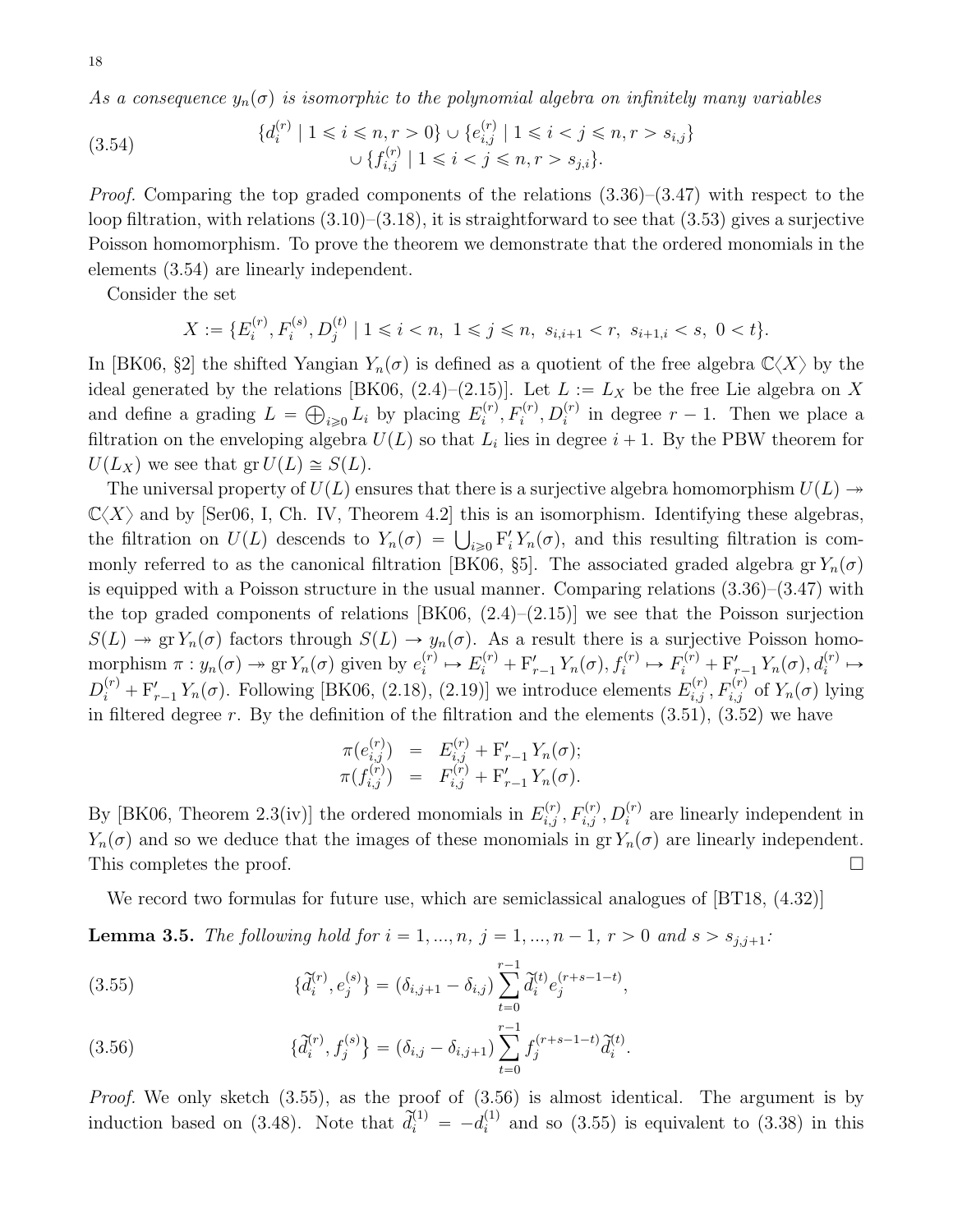case. We have  $\{\tilde{d}_i^{(r)}, e_j^{(s)}\}$  ${^{(s)}}_j$ } = { $\sum_{t=0}^{r-1} d_i^{(r-t)}$  $\tilde{d}_i^{(r-t)}\tilde{d}_i^{(t)}, e_j^{(s)}$  $j^{(s)}$  and relation [\(3.38\)](#page-15-5) together with the inductive hypothesis imply that the coefficient of  $e_i^{(s+t)}$  $j^{(s+t)}$  is  $(\delta_{i,j+1} - \delta_{i,j}) (d_i^{(r-1-t)} +$  $\bar{\nabla}^{r-1}$  $\prod_{m=t+1}^{r-1} (\tilde{d}_i^{(r-m)} d_i^{(m-t-1)}$  $d_i^{(r-m)}$  $\tilde{d}_i^{(r-m)}\tilde{d}_i^{(m-t-1)}$ ). Using  $d_i^{(0)} = \tilde{d}_i^{(0)} = 1$  we see that all quadratic terms cancel, whilst the linear term equates to  $(\delta_{i,j+1} - \delta_{i,j})\tilde{d}_i^{(r-1-t)}$ , which concludes the induction.

<span id="page-18-0"></span>3.4. The Dirac reduction of the shifted Yangian. In this Section we suppose that  $\sigma$  is symmetric and even. Examining the relations [\(3.36\)](#page-15-4)–[\(3.47\)](#page-16-0) we see that there is unique Poisson automorphism  $\tau$  of  $y_n(\sigma)$  determined by

<span id="page-18-5"></span>(3.57)  
\n
$$
\tau(d_i^{(r)}) := (-1)^r d_i^{(r)};
$$
\n
$$
\tau(e_i^{(r)}) := (-1)^{r+s_{i,i+1}} f_i^{(r)};
$$
\n
$$
\tau(f_i^{(r)}) := (-1)^{r+s_{i+1,i}} e_i^{(r)}.
$$

Examining the relations  $(3.36)$ – $(3.47)$  we see that  $\tau$  extends to an involutive Poisson automorphism of  $y_n(\sigma)$ . Our present goal is to give a complete description of the Dirac reduction  $R(y_n(\sigma), \tau)$ .

For  $i = 1, ..., n$  and  $r \in \mathbb{Z}_{\geq s_{i,i+1}}$  we write

(3.58) 
$$
\begin{aligned}\n\hat{e}_i^{(r)} &:= e_i^{(r)} + (-1)^{r + s_{i,i+1}} f_i^{(r)} \in y_n(\sigma); \\
\check{e}_i^{(r)} &:= e_i^{(r)} - (-1)^{r + s_{i,i+1}} f_i^{(r)} \in y_n(\sigma),\n\end{aligned}
$$

so that  $\hat{e}_i^{(r)}$  $i^{(r)}$  and  $d_j^{(2s)}$  $j_j^{(2s)}$  are  $\tau$ -invariants, whilst  $\check{e}_i^{(r)}$  $i^{(r)}$  and  $d_j^{(2s-1)}$  $j^{(2s-1)}$  each span a non-trivial representation of the cyclic group of order 2 generated by  $\tau$ . We can recover  $e_i^{(r)}$  $i \choose i$  and  $f_i^{(r)}$  via

(3.59) 
$$
e_i^{(r)} = \frac{1}{2} (\hat{e}_i^{(r)} + \check{e}_i^{(r)}); \nf_i^{(r)} = \frac{1}{2} (-1)^{r + s_{i,i+1}} (\hat{e}_i^{(r)} - \check{e}_i^{(r)}).
$$

Now let  $\widetilde{y}_n(\sigma)$  be the ideal of  $y_n(\sigma)$  generated by

<span id="page-18-2"></span><span id="page-18-1"></span>
$$
\{\breve{e}_i^{(r)}, d_j^{(2s-1)} \mid i = 1, ..., n-1, \ j = 1, ..., n, \ r \in \mathbb{Z}_{>s_{i,i+1}}, \ s \in \mathbb{Z}_{>0}\}.
$$

Also write  $\tilde{y}_n(\sigma)^\tau := \tilde{y}_n(\sigma) \cap y_n(\sigma)^\tau$ . By Lemma [2.2](#page-8-1) we see that  $R(y_n(\sigma), \tau) = y_n(\sigma)^\tau / \tilde{y}_n(\sigma)^\tau$  is Poisson generated by elements

(3.60) 
$$
\theta_i^{(r)} := \hat{e}_i^{(r)} + \check{y}_n(\sigma)^\tau \text{ for } i = 1, ..., n-1, r > s_{i,i+1},
$$

$$
\eta_j^{(2r)} := d_j^{(2s)} + \check{y}_n(\sigma)^\tau \text{ for } i = 1, ..., n, r > 0,
$$

with Poisson brackets induced by the bracket on  $y_n(\sigma)$ . Furthermore  $R(y_n(\sigma), \tau)$  is generated as a commutative algebra by elements

<span id="page-18-3"></span>
$$
(3.61) \qquad \{\eta_i^{(2r)} \mid 1 \le i \le n, \ r \in \mathbb{Z}_{>0}\} \cup \{\theta_{i,j}^{(r)} \mid 1 \le i < j \le n, r - s_{i,j} \in \mathbb{Z}_{>0}\}
$$

where the  $\theta_{i,j}^{(r)} := e_{i,j}^{(r)} + (-1)^{r+s_{i,j}} f_{i,j}^{(r)} + \check{y}_n(\sigma)^{\tau} \in R(y_n(\sigma), \tau)$ . Using an inductive argument and [\(3.37\)](#page-15-4) we see the elements  $\theta_{i,j}^{(r)}$  can also be defined via the following recursion

<span id="page-18-4"></span>(3.62) 
$$
\theta_{i,i+1}^{(r)} := \theta_i^{(r)} \quad \text{for} \quad 1 \le i < n, r - s_{i,j} \in \mathbb{Z}_{>0}
$$

$$
\theta_{i,j}^{(r)} := \{ \theta_{i,j-1}^{(r-s_{j-1,j})}, \theta_{j-1}^{(s_{j-1,j}+1)} \} \quad \text{for} \quad 1 \le i < j \le n, \ r - s_{i,j} \in \mathbb{Z}_{>0}.
$$

The next lemma can be deduced from [\(3.38\)](#page-15-5), [\(3.39\)](#page-15-5), [\(3.55\)](#page-17-1), [\(3.56\)](#page-17-1).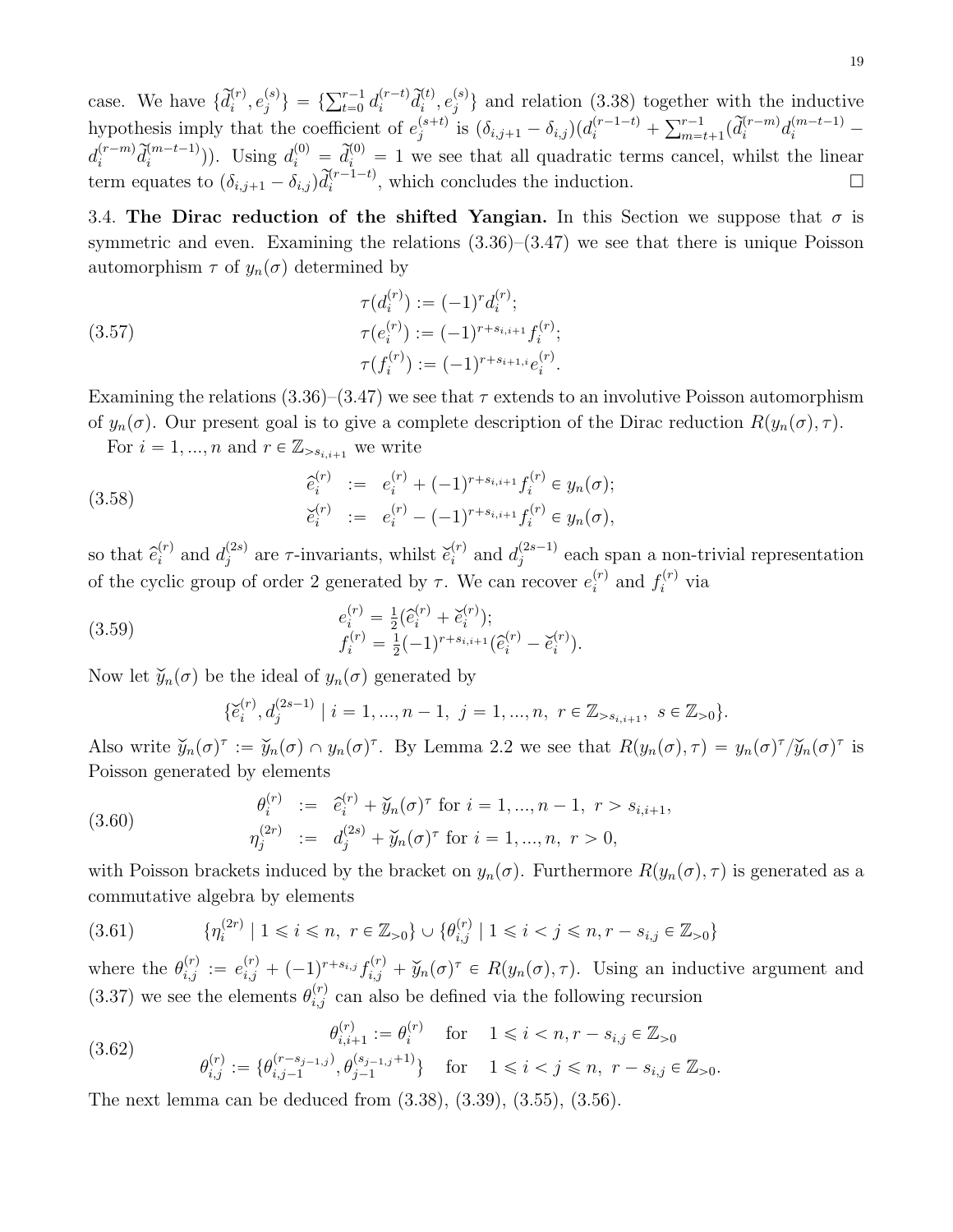**Lemma 3.6.** The following equalities hold in  $R(y_n(\sigma), \tau)$ :

<span id="page-19-5"></span>(3.63) 
$$
\{d_i^{(2r-1)}, \check{e}_j^{(s)}\} + \check{y}_n(\sigma)^\tau = (\delta_{i,j} - \delta_{i,j+1}) \sum_{t=0}^{r-1} \eta_i^{(2t)} \theta_j^{(2(r-t-1)+s)}
$$

(3.64) 
$$
\{\tilde{d}_i^{(2r-1)}, \tilde{e}_j^{(s)}\} + \tilde{y}_n(\sigma)^\tau = (\delta_{i,j+1} - \delta_{i,j}) \sum_{t=0}^{r-1} \tilde{\eta}_i^{(2t)} \theta_j^{(2(r-t-1)+s)}
$$

Thanks to Theorem [3.4](#page-16-4) that  $R(y_n(\sigma), \tau)$  comes equipped with the *canonical grading*  $R(y_n(\sigma), \tau)$  =  $i\geqslant0} R(y_n(\sigma), \tau)_i$  which places  $\theta_i^{(r)}$  $\eta_i^{(r)}, \eta_i^{(r)}$  $i^{(r)}$  in degree r and the Poisson bracket in degree  $-1$ . An- $\bigcup_{i\geqslant 0} P_i(y_n(\sigma), \tau)_i$  which places  $\theta_i$ ,  $\eta_i$  in degree  $\tau$  and the roisson blacket in degree  $-1$ .<br>other crucial feature is the *loop filtration*  $R(y_n(\sigma), \tau) = \bigcup_{i\geqslant 0} F_i R(y_n(\sigma), \tau)$  which places  $\theta_i^{(r)}$  $\eta_i^{(r)}, \eta_i^{(r)}$ i in degree  $r - 1$  and the bracket in degree  $-1$ . Both of these structures are naturally inherited from  $y_n(\sigma)$ .

The following is our main structural result on the Dirac reduction of the shifted Yangian.

<span id="page-19-0"></span>**Theorem 3.7.** The Dirac reduction  $R(y_n(\sigma), \tau)$  is Poisson generated by elements

<span id="page-19-6"></span>
$$
(3.65) \qquad \{ \eta_i^{(2r)} \mid 1 \le i \le n, \ r \in \mathbb{Z}_{>0} \} \cup \{ \theta_i^{(r)} \mid 1 \le i < n, \ r - s_{i,i+1} \in \mathbb{Z}_{>0} \}
$$

together with the following relations

<span id="page-19-1"></span>(3.66) 
$$
\{\eta_i^{(2r)}, \eta_j^{(2s)}\} = 0
$$

(3.67) 
$$
\{\eta_i^{(2r)}, \theta_j^{(s)}\} = (\delta_{i,j} - \delta_{i,j+1}) \sum_{t=0}^{r-1} \eta_i^{(2t)} \theta_j^{(2r+s-1-2t)}
$$

<span id="page-19-3"></span>(3.68) 
$$
\{\theta_i^{(r)}, \theta_i^{(s)}\} = 0 \quad \text{for } r+s-1 \text{ odd}
$$

$$
(3.69)\left\{\theta_i^{(r)}, \theta_i^{(s)}\right\} = \sum_{t=r}^{s-1} \frac{1}{2} \theta_i^{(t)} \theta_i^{(2m-t)} + (-1)^{s+s_{i,i+1}} \sum_{t=0}^m 2\eta_{i+1}^{(2m-2t)} \widetilde{\eta}_i^{(2t)} \qquad \text{for } r < s, r+s-1 = 2m
$$
\n
$$
(2.79)
$$

(3.70) 
$$
\{\theta_i^{(r+1)}, \theta_{i+1}^{(s)}\} - \{\theta_i^{(r)}, \theta_{i+1}^{(s+1)}\} = \frac{1}{2}\theta_i^{(r)}\theta_{i+1}^{(s)}
$$

<span id="page-19-4"></span>(3.71) 
$$
\{\theta_i^{(r)}, \theta_j^{(s)}\} = 0 \quad \text{for } |i - j| > 1
$$

(3.72) 
$$
\left\{\theta_i^{(r)}, \left\{\theta_i^{(s)}, \theta_j^{(t)}\right\}\right\} + \left\{\theta_i^{(s)}, \left\{\theta_i^{(r)}, \theta_j^{(t)}\right\}\right\} = 0 \quad \text{for } |i - j| = 1 \text{ and } r + s \text{ odd}
$$

<span id="page-19-2"></span>
$$
(3.73) \qquad \left\{ \theta_i^{(r)}, \left\{ \theta_i^{(s)}, \theta_j^{(t)} \right\} \right\} + \left\{ \theta_i^{(s)}, \left\{ \theta_i^{(r)}, \theta_j^{(t)} \right\} \right\} =
$$
\n
$$
2(-1)^{s+s_{i,i+1}-1} \delta_{i,j+1} \sum_{m_1=0}^{m-1} \sum_{m_2=0}^{m_1} \eta_{i+1}^{(2(m-m_1-1))} \tilde{\eta}_i^{(2m_2)} \theta_j^{(2(m_1-m_2)+t)}
$$
\n
$$
+2(-1)^{s+s_{i,i+1}-1} \delta_{i+1,j} \sum_{m_1=0}^{m-1} \sum_{m_2=0}^{m-m_1-1} \tilde{\eta}_i^{(2m_1)} \eta_{i+1}^{(2m_2)} \theta_j^{(2(m-m_1-m_2-1)+t)}
$$
\n
$$
for \left| i-j \right| = 1 \text{ and } r+s = 2m \text{ even}
$$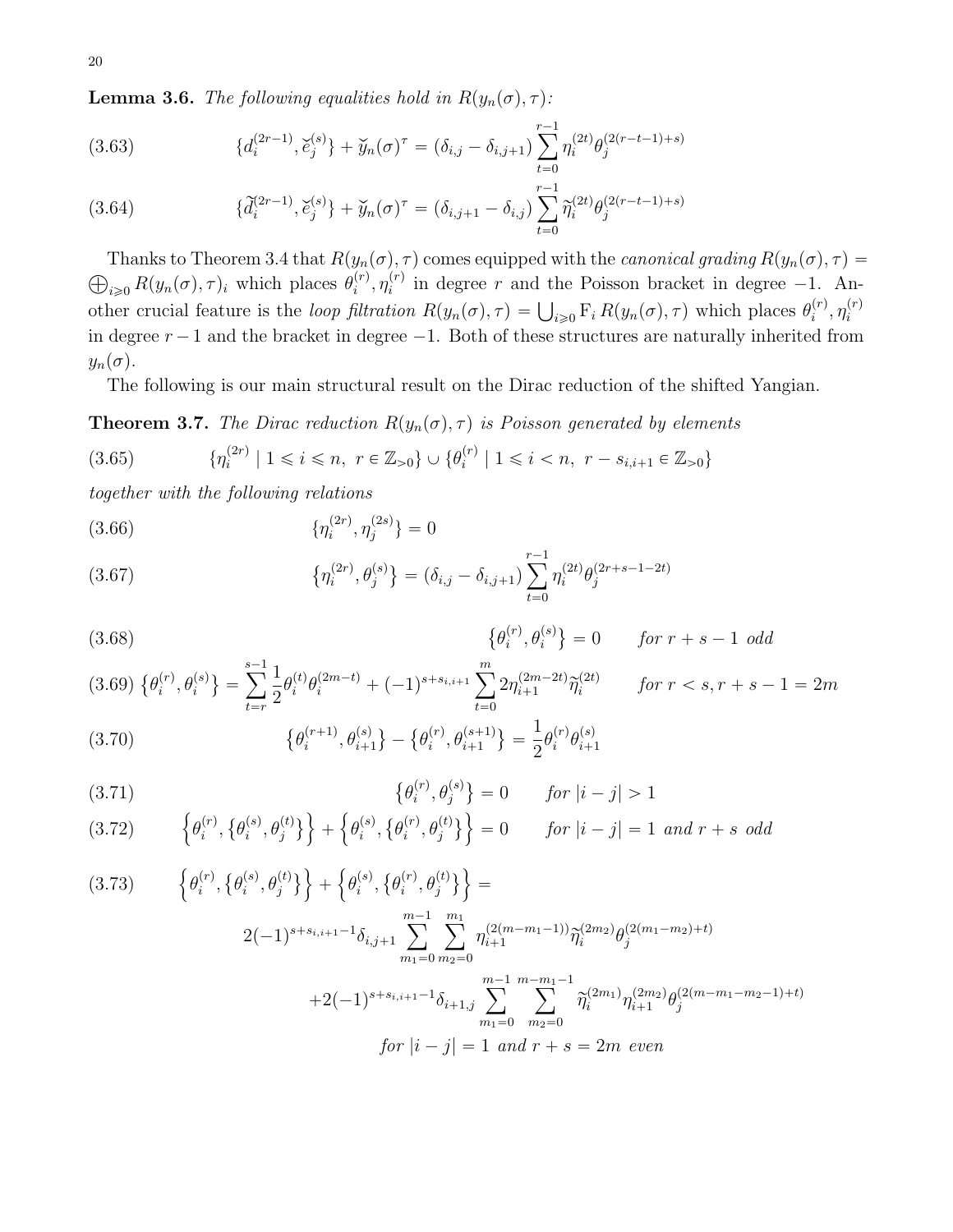where we adopt the convention  $\eta_i^{(0)} = \tilde{\eta}_i^{(0)} = 1$  and the elements  $\{\tilde{\eta}_i^{(r)}\}$  $i^{(r)}$  |  $r \in 2\mathbb{Z}_{\geqslant 0}$ } are defined via the recursion

<span id="page-20-0"></span>(3.74) 
$$
\widetilde{\eta}_i^{(2r)} := -\sum_{t=1}^r \eta_i^{(2t)} \widetilde{\eta}_i^{(2r-2t)}.
$$

*Proof.* First we show that the elements  $\widetilde{\eta}_i^{(2r)}$  $i^{(2r)} := \tilde{d}_i^{(2r)} + \tilde{y}_n(\sigma)^\tau \in R(y_n(\sigma), \tau)$  satisfy the recursion [\(3.74\)](#page-20-0). By Theorem [3.4](#page-16-4) the subalgebra of  $y_n(\sigma)$  generated by  $\{d_i^{(r)}\}$  $\binom{r}{i}$  |  $i = 1, ..., n, r > 0$ } is a graded polynomial ring with  $d_i^{(r)}$  $\widetilde{d}_i^{(r)}$  in degree r. By induction  $\widetilde{d}_i^{(r)}$  lies in degree r. This forces  $\widetilde{d}_i^{(2r-1)} \in \widetilde{y}_n(\sigma)$ for all  $r > 0$  and so [\(3.48\)](#page-16-3) equals [\(3.74\)](#page-20-0) modulo  $\widetilde{y}_n(\sigma)^\tau$ , confirming the claim.

We now deduce relations  $(3.66)$ – $(3.73)$  from  $(3.36)$ – $(3.47)$ . First of all  $(3.66)$  follows immediately from [\(3.36\)](#page-15-4). By [\(3.38\)](#page-15-5) and [\(3.39\)](#page-15-5) we have

$$
\{d_i^{(2r)}, \hat{e}_j^{(s)}\} = (\delta_{i,j} - \delta_{i,j+1}) \sum_{t=0}^{2r-1} d_i^{(t)} \Big(e_j^{(2r+s-1-t)} - (-1)^{s+s_{j,j+1}} f_j^{(2r+s-1-t)}\Big)
$$
  

$$
= (\delta_{i,j} - \delta_{i,j+1}) \Big(\sum_{t=0}^{r-1} d_i^{(2t)} \hat{e}_j^{(2r+s-1-2t)} + \sum_{t=0}^{r-1} d_i^{(2t+1)} \hat{e}_j^{(2r+s-2t-2)}\Big).
$$

Projecting to  $R(y_n(\sigma), \tau) = y_n(\sigma)^{\tau}/\widetilde{y}_n(\sigma)^{\tau}$  we see that the elements [\(3.60\)](#page-18-1) satisfy [\(3.67\)](#page-19-1). Note that [\(3.37\)](#page-15-4) implies that

<span id="page-20-1"></span>

(3.75) 
$$
\{e_i^{(r)}, f_i^{(s)}\} = \{e_i^{(s)}, f_i^{(r)}\} \text{ for } r, s > s_{i,i+1}.
$$

Together with  $(3.40)$  and  $(3.41)$  we deduce for all  $r < s$ 

$$
\begin{split} \{\hat{e}_{i}^{(r)},\hat{e}_{i}^{(s)}\} &= \{e_{i}^{(r)},e_{i}^{(s)}\} + (-1)^{r+s}\{f_{i}^{(r)},f_{i}^{(s)}\} + (-1)^{s+s_{i,i+1}}\{e_{i}^{(r)},f_{i}^{(s)}\} - (-1)^{r+s_{i,i+1}}\{e_{i}^{(s)},f_{i}^{(r)}\} \\ &= \sum_{t=r}^{s-1} e_{i}^{(t)}e_{i}^{(r+s-1-t)} - \sum_{t=r}^{s-1} f_{i}^{(r+s-1-t)}f_{i}^{(t)} - ((-1)^{s+s_{i,i+1}} - (-1)^{r+s_{i,i+1}})\{e_{i}^{(r)},f_{i}^{(s)}\} \end{split}
$$

Substituting in [\(3.59\)](#page-18-2) we see that

$$
e_i^{(t)} e_i^{(r+s-1-t)} - f_i^{(r+s-1-t)} f_i^{(t)} = \frac{1}{4} (1 - (-1)^{r+s-1}) \hat{e}_i^{(t)} \hat{e}_i^{(r+s-1-t)} + \breve{y}_n(\sigma)^\tau.
$$

Combining with [\(3.37\)](#page-15-4) we have now deduced [\(3.68\)](#page-19-3) and [\(3.69\)](#page-19-3).

Using [\(3.2\)](#page-12-4), [\(3.37\)](#page-15-4), [\(3.42\)](#page-16-6), [\(3.43\)](#page-16-6) we calculate

$$
\begin{aligned}\n\{\hat{e}_{i}^{(r+1)}, \hat{e}_{i+1}^{(s)}\} - \{\hat{e}_{i}^{(r)}, \hat{e}_{i+1}^{(s+1)}\} &= \{e_{i}^{(r+1)}, e_{i+1}^{(s)}\} - \{e_{i}^{(r)}, e_{i+1}^{(s+1)}\} \\
&\quad + (-1)^{r+s+1+s_{i,i+2}} \left(\{f_{i}^{(r+1)}, f_{i+1}^{(s)}\} - \{f_{i}^{(r)}, f_{i+1}^{(s+1)}\}\right) \\
&= e_{i}^{(r)} e_{i+1}^{(s)} + (-1)^{r+s+s_{i,i+2}} f_{i+1}^{(s)} f_{i}^{(r)}\n\end{aligned}
$$

Substituting in [\(3.59\)](#page-18-2) we see that this is equal to the right hand side of [\(3.70\)](#page-19-3) modulo  $\widetilde{y}_n(\sigma)^{\tau}$ .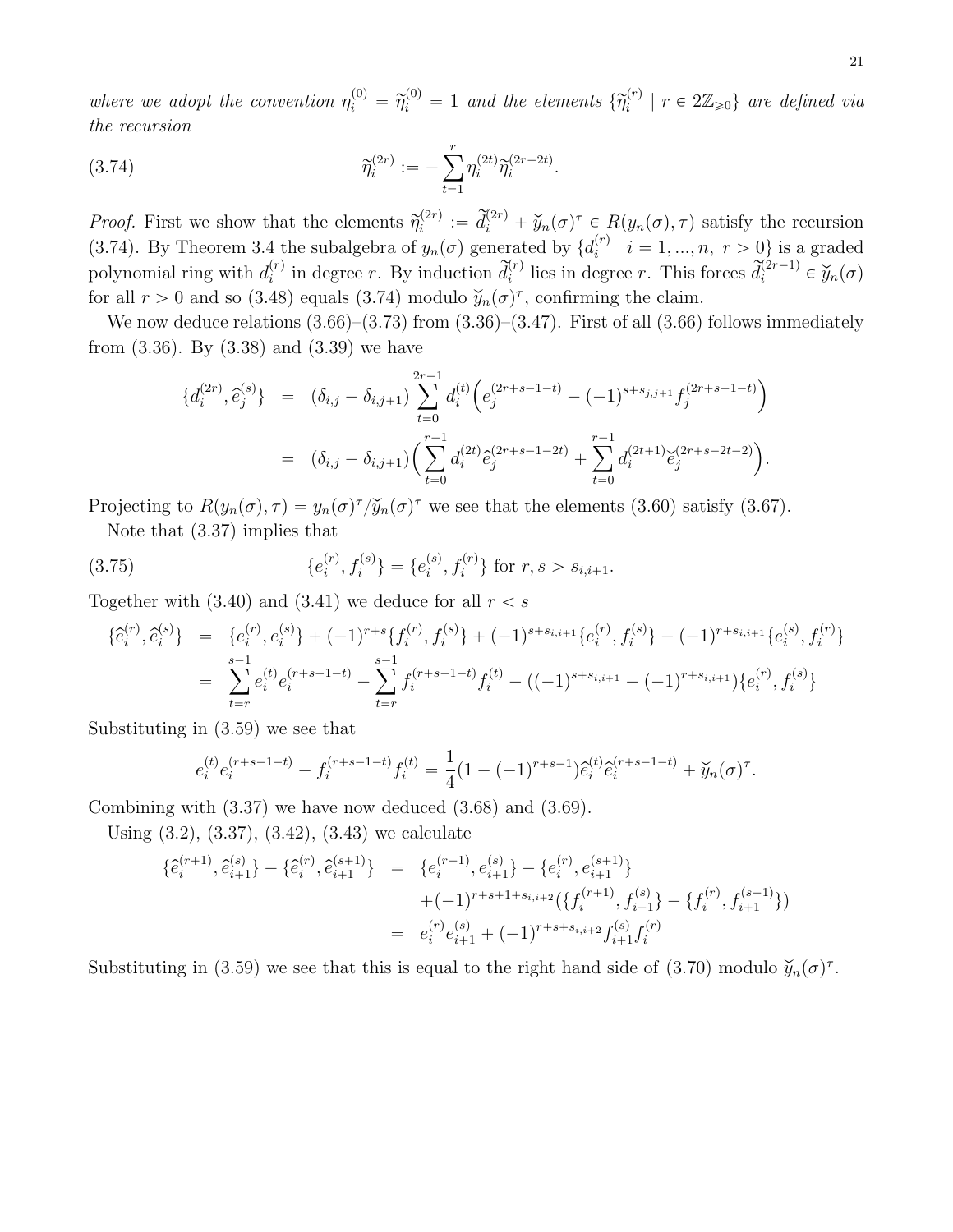Finally take  $|i - j| = 1$ . Expanding in terms of generators [\(3.35\)](#page-15-6) and applying relations [\(3.37\)](#page-15-4), [\(3.46\)](#page-16-0), [\(3.47\)](#page-16-0) together with the Jacobi identity and [\(3.75\)](#page-20-1) we obtain

$$
\begin{split}\n\{\hat{e}_{i}^{(r)}, \{\hat{e}_{i}^{(s)}, \hat{e}_{j}^{(t)}\}\} + \{\hat{e}_{i}^{(s)}, \{\hat{e}_{i}^{(r)}, \hat{e}_{j}^{(t)}\}\} \\
&= (-1)^{s+t+s_{i,i+1}+s_{j,j+1}} \{e_{i}^{(r)}, \{f_{i}^{(s)}, f_{j}^{(t)}\}\} + (-1)^{r+t+s_{i,i+1}+s_{j,j+1}} \{e_{i}^{(s)}, \{f_{i}^{(r)}, f_{j}^{(t)}\}\} \\
&+ (-1)^{r+s_{i,i+1}} \{f_{i}^{(r)}, \{e_{i}^{(s)}, e_{j}^{(t)}\}\} + (-1)^{s+s_{i,i+1}} \{f_{i}^{(s)}, \{e_{i}^{(r)}, e_{j}^{(t)}\}\} \\
&= (-1)^{s+t+s_{i,i+1}+s_{j,j+1}} \{1+(-1)^{r+s}\} \{ \{e_{i}^{(r)}, f_{i}^{(s)}\}, f_{j}^{(t)}\} - (-1)^{r+s_{i,i+1}} \{1+(-1)^{r+s}\} \{ \{e_{i}^{(r)}, f_{i}^{(s)}\}, e_{j}^{(t)}\}\n\end{split}
$$

If  $r + s$  is odd this vanishes, which proves [\(3.72\)](#page-19-4). Now assume that  $r + s = 2m$  is even. Using [\(3.37\)](#page-15-4) and Jacobi the last line of the previous equation reduces to

$$
2(-1)^{s+s_{i,i+1}-1} \{ \{e_i^{(r)}, f_i^{(r)}\}, \check{e}_j^{(t)} \}
$$
  
\n
$$
2(-1)^{s+s_{i,i+1}-1} \{ \sum_{m_1=0}^{2m-1} d_{i+1}^{(2m-1-m_1)} \tilde{d}_i^{(m_1)}, \check{e}_j^{(t)} \}
$$
  
\n
$$
= 2(-1)^{s+s_{i,i+1}-1} \sum_{m_1=0}^{2m-1} (d_{i+1}^{(2m-1-m_1)} \{ \tilde{d}_i^{(m_1)}, \check{e}_j^{(t)} \} + \{ d_{i+1}^{(2m-1-m_1)}, \check{e}_j^{(t)} \} \tilde{d}_i^{(m_1)}).
$$

Using the fact that  $d_i^{(2r-1)} \in \check{y}_n(\sigma)^\tau$  for all  $i, r$  we simplify this expression modulo  $\check{y}_n(\sigma)^\tau$  to get

$$
2(-1)^{s+s_{i,i+1}-1}\left(\sum_{m_1=0}^{m-1}d_{i+1}^{(2m-2m_1-2)}\{\tilde{d}_i^{(2m_1+1)},\tilde{e}_j^{(t)}\}+\sum_{m_1=0}^{m-1}\{d_{i+1}^{(2(m-m_1)-1)},\tilde{e}_j^{(t)}\}\tilde{d}_i^{(2m_1)}\right)+\tilde{y}_n(\sigma)^{\tau}
$$

Finally using [\(3.63\)](#page-19-5) and [\(3.64\)](#page-19-5) this expression coincides with the right hand side of [\(3.73\)](#page-19-2).

We have shown that the generators  $(3.65)$  satisfy  $(3.66)$ – $(3.73)$ , and it remains to show that these are a complete set of relations.

Let  $\hat{R}(y_n(\sigma), \tau)$  denote the Poisson algebra with generators [\(3.65\)](#page-19-6) and relations [\(3.66\)](#page-19-1)–[\(3.73\)](#page-19-2). We have shown that there is a Poisson homomorphism  $\hat{R}(y_n(\sigma), \tau) \to R(y_n(\sigma), \tau)$  sending the elements [\(3.65\)](#page-19-6) to the elements [\(3.60\)](#page-18-1) with the same names. To complete the proof we show that this map sends a spanning set to a basis.

is map sends a spanning set to a basis.<br>We define a loop filtration on  $\widehat{R}(y_n(\sigma), \tau) = \bigcup_{i \geq 0} \mathcal{F}_i \widehat{R}(y_n(\sigma), \tau)$  by placing  $\theta_i^{(r)}$  $\eta_i^{(r)}, \eta_i^{(r)}$  $i^{(r)}$  in degree  $r - 1$  and the bracket in degree  $-1$ . Examining the top filtered degree pieces of the relations [\(3.66\)](#page-19-1)–[\(3.73\)](#page-19-2) with respect to the loop filtration, we see from Theorem [3.3](#page-14-4) that there is a surjective Poisson homomorphism  $S(\mathfrak{c}_n(\sigma)^\tau) \to \text{gr } \hat{R}(y_n(\sigma), \tau)$ . We deduce that  $\text{gr } \hat{R}(y_n(\sigma), \tau)$  is generated as a commutative algebra by elements  $\theta_{i,j}^{(r)} + F_{r-2} \hat{R}(y_n(\sigma), \tau)$ ,  $\eta_i^{(2r)} + F_{r-2} \hat{R}(y_n(\sigma), \tau)$  with indexes varying in the same ranges as [\(3.61\)](#page-18-3). Again the elements  $\theta_{i,j}^{(r)} \in \hat{R}(y_n(\sigma), \tau)$  are defined via the recursion [\(3.62\)](#page-18-4). By a standard filtration argument we deduce that the elements of  $\hat{R}(y_n(\sigma), \tau)$ with the same names as [\(3.61\)](#page-18-3) generate  $\hat{R}(y_n(\sigma), \tau)$  as a commutative algebra. We have shown that  $\widehat{R}(y_n(\sigma), \tau) \to R(y_n(\sigma), \tau)$  maps a spanning set to a basis. This completes the proof.  $\Box$ 

Let gr  $R(y_n(\sigma), \tau)$  denote the graded algebra for the loop filtration. In the last paragraph of the proof of Theorem [3.7](#page-19-0) we obtained the following important result.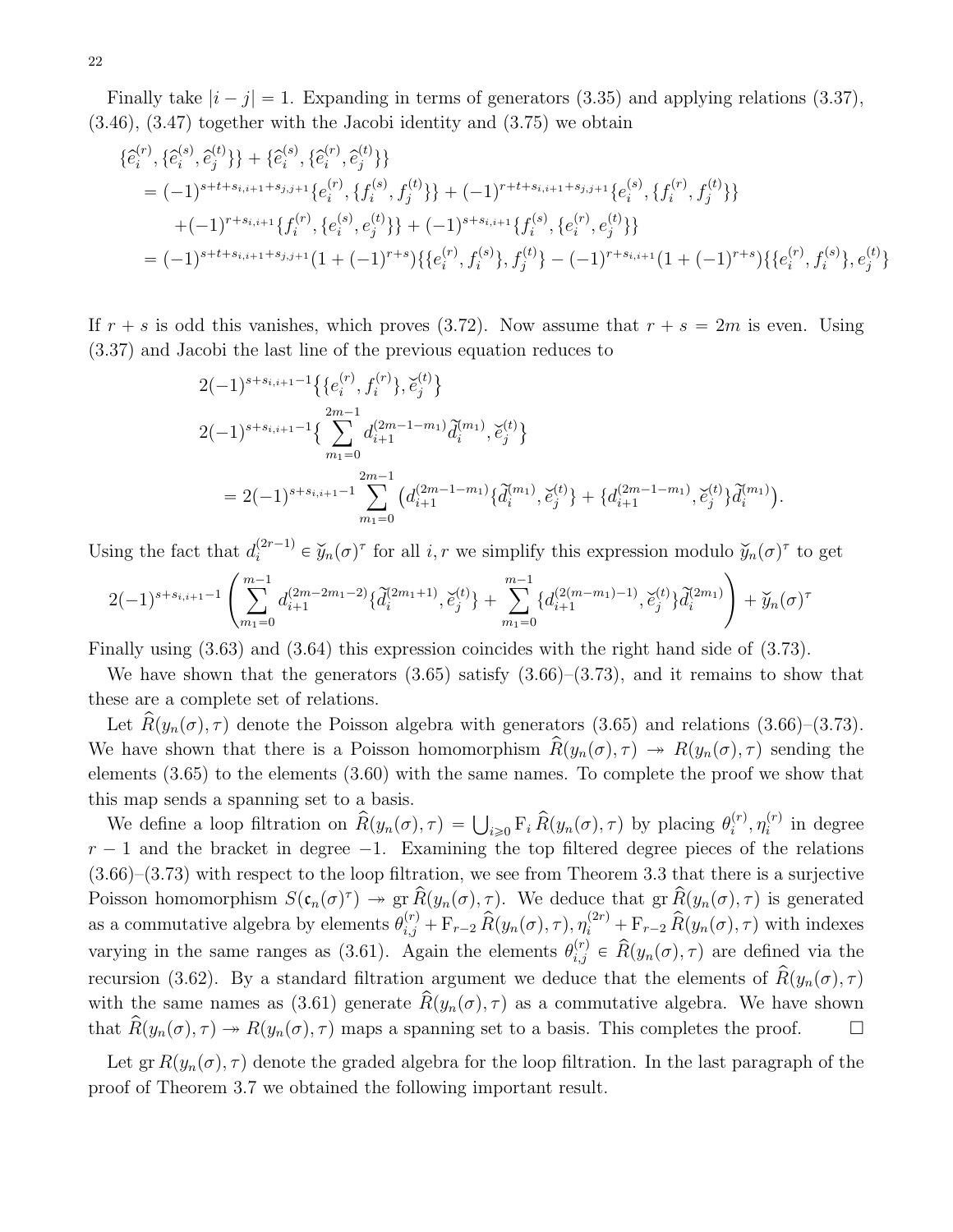<span id="page-22-4"></span>**Corollary 3.8.** There is a Poisson isomorphism  $S(\mathfrak{c}_n(\sigma)^\tau) \longrightarrow \text{gr } R(y_n(\sigma), \tau)$  given by

(3.76) 
$$
\theta_{i;r-1} \longmapsto \theta_i^{(r)} + \mathcal{F}_{r-2} y_n(\sigma) \quad \text{for} \quad 1 \leq i < n, \ r \in \mathbb{Z}_{>s_{i,i+1}}; \eta_{i;2r-1} \longmapsto \eta_i^{(2r)} + \mathcal{F}_{2r-2} y_n(\sigma) \quad \text{for} \quad 1 \leq i \leq n, \ r \in \mathbb{Z}_{>0}.
$$

4. Finite W-algebras for classical Lie algebras

<span id="page-22-0"></span>In this section  $\mathbb C$  continues to be an algebraically closed field of characteristic zero, and we fix the following additional notation:

- $N > 0$  is an integer and  $\varepsilon \in {\pm 1}$  such that  $\varepsilon^N = 1$ .
- $\mathfrak{g} = \mathfrak{gl}_N(\mathbb{C})$  and  $\mathfrak{g}_0 \subseteq \mathfrak{g}$  is a classical Lie subalgebra such that

$$
\mathfrak{g}_0 \cong \left\{ \begin{array}{ll} \mathfrak{so}_N & \text{if } \varepsilon = 1, \\ \mathfrak{sp}_N & \text{if } \varepsilon = -1. \end{array} \right.
$$

- $G = GL_N(\mathbb{C})$  and  $G_0 \subseteq G$  is the connected algebraic subgroup satisfying  $\mathfrak{g}_0 = \text{Lie}(G_0)$ .
- $\kappa : \mathfrak{g}_0 \times \mathfrak{g}_0 \to \mathbb{C}$  is the trace form associated to the natural representation  $\mathbb{C}^N$  of G.

<span id="page-22-1"></span>4.1. Partitions for nilpotent orbits in classical Lie algebras. We refer to the  $G_0$ -orbits in  $\mathfrak{g}_0$  consisting of nilpotent elements as *nilpotent orbits*. Nilpotent G-orbits in  $\mathfrak{g}$  are classified by partitions, corresponding to the sizes of Jordan blocks, and for each nilpotent G-orbit  $\mathcal{O}_\lambda \subseteq \mathfrak{g}$  the intersection  $\mathcal{O}_\lambda \cap \mathfrak{g}_0$  is a union of either one or two nilpotent  $G_0$ -orbits. Therefore an approximate classification of nilpotent G<sub>0</sub>-orbits is achieved by describing the partitions  $\lambda \vdash N$  for which  $\mathcal{O}_{\lambda} \cap \mathfrak{g}_0 \neq \emptyset$ . The set of such partitions is denoted  $\mathcal{P}_{\varepsilon}(N)$ , and they are characterised as follows.

<span id="page-22-3"></span>**Lemma 4.1.** Let  $\lambda = (\lambda_1, ..., \lambda_n) \vdash N$ . Then  $\lambda \in \mathcal{P}_{\varepsilon}(N)$  if and only if there exists an involution  $i \mapsto i'$  on the set  $\{1, ..., n\}$  such that:

- (1)  $\lambda_i = \lambda_{i'}$  for all  $i = 1, ..., n;$
- (2)  $i = i'$  if and only if  $\epsilon(-1)^{\lambda_i} = 1$ ;

$$
(3) \ \ i' \in \{i-1, i, i+1\}.
$$

Whenever we choose  $\lambda \in \mathcal{P}_{\varepsilon}(N)$  we will assume that a choice of involution has been fixed in accordance the Lemma. We also adopt the convention that our partitions are non-decreasing  $\lambda_1 \leq \cdots \leq \lambda_n$ . For completeness we mention that  $\lambda \in \mathcal{P}_{\varepsilon}(N)$  corresponds to one orbit unless  $\varepsilon = 1$ and all parts of  $\lambda$  are even, which case there are two  $G_0$ -orbits of nilpotent elements of  $\mathfrak{g}_0$  with Jordan blocks given by  $\lambda$  and these are permuted by the outer automorphism group of  $\mathfrak{g}_0$ , see [\[CM93,](#page-49-11) Section 5.1] for example.

<span id="page-22-2"></span>4.2. The Dynkin pyramid and the centraliser. Choose  $\lambda = (\lambda_1, ..., \lambda_n) \in \mathcal{P}(N)$ . We recalled the notion of a shift matrix in Section [3.2,](#page-12-2) following [\[BK06\]](#page-49-8). The *symmetric shift matrix for*  $\lambda$  is the even, symmetric shift matrix  $\sigma = (s_{i,j})_{1 \leq i,j \leq n}$  defined by

<span id="page-22-5"></span>
$$
(4.1) \t\t s_{i,j} := \frac{|\lambda_i - \lambda_j|}{2}
$$

For  $1 \leq i \leq n$  and  $1 \leq j \leq \lambda_i$  we let  $b_{i,j}$  denote the jth box in the *i*th row and we identify  $\mathbb{C}^N$ with the vector space spanned by the symbols  $b_{i,j}$ . The general linear Lie algebra  $\mathfrak{g} = \mathfrak{gl}_N$  has a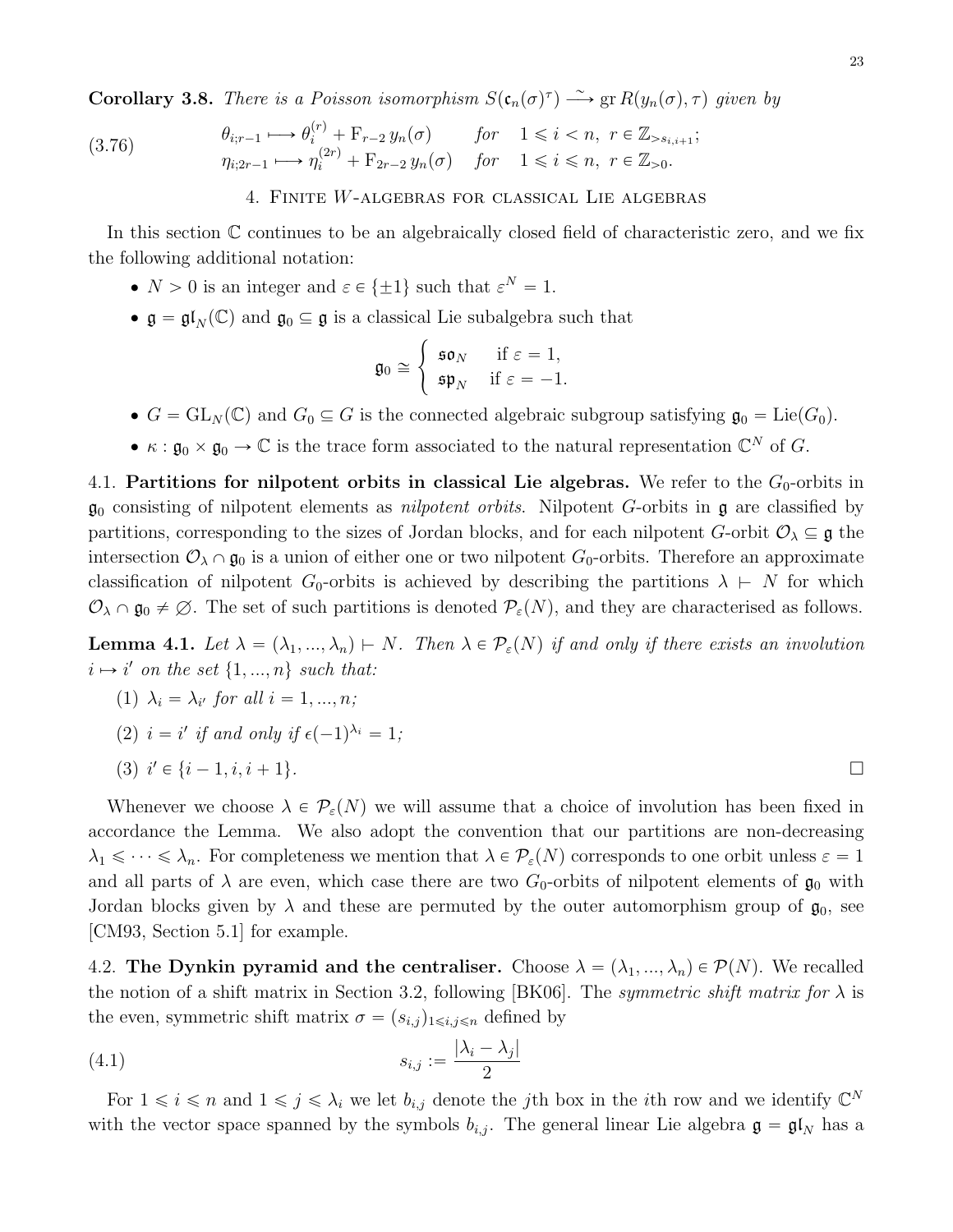basis

(4.2) 
$$
\{e_{i,j;k,l} \mid 1 \leq i,k \leq n, 1 \leq j \leq \lambda_i, 1 \leq l \leq \lambda_k\}
$$

where  $e_{i,j;k,l}b_{r,s} = \delta_{k,r}\delta_{l,s}e_{i,j;r,s}$ , so that

(4.3) 
$$
[e_{i_1,j_1;k_1,l_1},e_{i_2,j_2;k_2,l_2}] = \delta_{k_1,i_2}\delta_{l_1,j_2}e_{i_1,j_1;k_2,l_2} - \delta_{k_2,i_1}\delta_{l_2,j_1}e_{i_2,j_2;k_1,l_1}
$$

We pick the nilpotent element in  $g(2)$  by the rule

<span id="page-23-2"></span>(4.4) 
$$
e := \sum_{i=1}^{n} \sum_{j=1}^{\lambda_i - 1} e_{i,j;i,j+1}
$$

It has Jordan blocks of sizes  $\lambda_1, ..., \lambda_n$ . We also define a semisimple element  $h \in \mathfrak{gl}_N$  by

<span id="page-23-3"></span>(4.5) 
$$
h := \sum_{i=1}^{n} \sum_{j=1}^{\lambda_i} (\lambda_i - 1 - 2j) e_{i,j;i,j}
$$

It is easy to see that the pair  $\{e, h\}$  can be completed to an  $\mathfrak{sl}_2$  triple  $\{e, h, f\}$ . We refer to the grading  $\mathfrak{g} = \bigoplus_{i \in \mathbb{Z}} \mathfrak{g}(i)$  induced by ad $(h)$  as the *Dynkin grading for e.* It is well-known that this is a good grading in the sense of [\[BG07\]](#page-49-12). It satisfies

<span id="page-23-6"></span>(4.6) 
$$
\deg(e_{i,j,k,l}) = 2(l-j) + \lambda_i - \lambda_k.
$$

For  $1 \leq i, k \leq n$  and  $r = s_{i,k}, s_{i,k} + 1, ..., s_{i,k} + \min(\lambda_i, \lambda_k) - 1$ , we define elements

<span id="page-23-4"></span>(4.7) 
$$
c_{i,k}^{(r)} = \sum_{2r=2(l-j)+\lambda_i-\lambda_k} e_{i,j;k,l}
$$

The following fact is well known. See [\[BK06,](#page-49-8) Lemma 7.3] where the notation  $c_{i,j}^{(r)}$  differs from ours by a shift in  $r$ .

# <span id="page-23-5"></span>**Lemma 4.2.** The centraliser  $\mathfrak{g}^e$  has basis

(4.8) 
$$
\{c_{i,k}^{(r)} \mid 1 \leq i, k \leq n, r - s_{i,k} = 0, 1, ..., \min(\lambda_i, \lambda_k) - 1\}
$$

with Lie bracket

(4.9) 
$$
[c_{i,j}^{(r)}, c_{k,l}^{(s)}] = \delta_{j,k} c_{i,k}^{(r+s)} - \delta_{i,l} c_{k,j}^{(r+s)}.
$$

Furthermore  $\mathfrak{g}^e$  is a Dynkin graded Lie subalgebra with  $c_{i,k}^{(r)}$  lying in degree  $2r$ .

<span id="page-23-0"></span>4.3. Symplectic and orthogonal subalgebras. In this Section we assume that  $\lambda = (\lambda_1, ..., \lambda_n) \in$  $\mathcal{P}_{\varepsilon}(N)$  and that the involution on  $\{1, ..., n\}$  coming from Lemma [4.1](#page-22-3) is trivial.

Consider the matrix

(4.10) 
$$
J := \sum_{i=1}^{n} \sum_{j=1}^{\lambda_i} (-1)^j e_{i,j;i,\lambda_i+1-j}
$$

This block diagonal matrix can be described as follows. For each index  $i = 1, ..., n$  there is a block of size  $\lambda_i$ , each of these blocks has entries  $\pm 1$  on the antidiagonal and zeroes elsewhere. Thus when  $\varepsilon = 1$  the matrix J is symmetric and when  $\varepsilon = -1$  it is anti-symmetric. It follows that

<span id="page-23-1"></span>
$$
(4.11)\t\t\t J^{-1} = \varepsilon J.
$$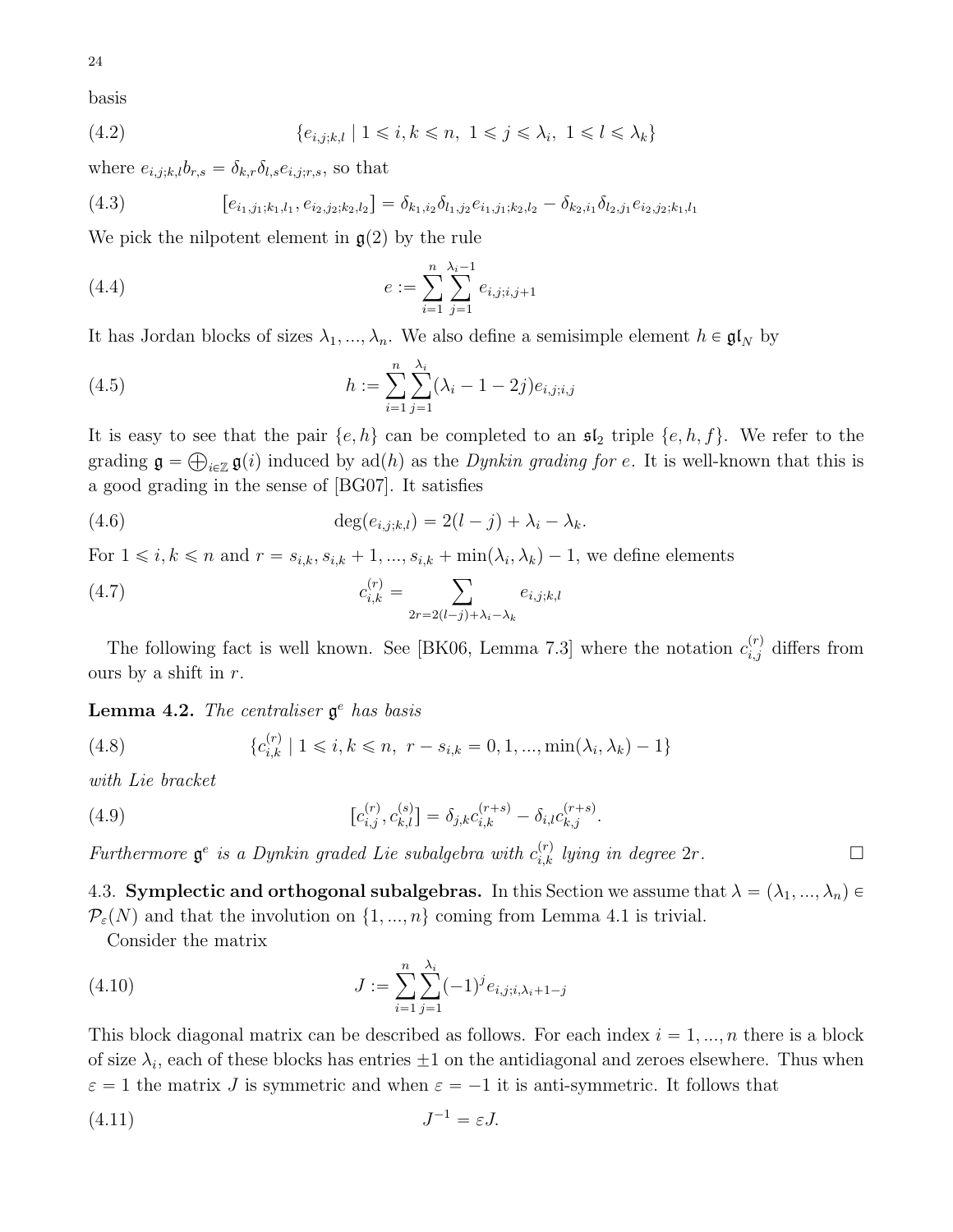Now define an involution of  $\mathfrak{gl}_N$  by the rule

$$
(4.12)\t\t\t\t\t\tau : X \mapsto -J^{-1}X^{\top}J
$$

<span id="page-24-0"></span>Lemma 4.3. For all admissible indexes we have:

(i) 
$$
\tau(e_{i,j;k,l}) = (-1)^{j-l-1} e_{k,\lambda_k+1-l;i,\lambda_i+1-j}
$$
;  
\n(ii)  $\tau(e) = e$  and  $\tau(h) = h$ ;  
\n(iii)  $\tau(c_{i,k}^{(r)}) = (-1)^{r-\frac{\lambda_k-\lambda_i}{2}-1} c_{k,i}^{(r)}$ .

*Proof.* Using [\(4.11\)](#page-23-1) and multiplying matrices we have  $\tau(e_{i,j;k,l}) = -\varepsilon(-1)^{\lambda_k+j-l}e_{k,\lambda_k+1-l;i,\lambda_i+1-j}$ and so (i) follows from Lemma  $4.1(2)$  $4.1(2)$ . Now (ii) and (iii) follow by applying (i) to  $(4.4)$ ,  $(4.5)$  and  $(4.7).$  $(4.7).$ 

We decompose  $\mathfrak{g} = \mathfrak{g}_0 \oplus \mathfrak{g}_1$  into eigenspaces for  $\tau$  so that  $\mathfrak{g}_0$  is the space of  $\tau$ -invariants. Then we have #

(4.13) 
$$
\mathfrak{g}_0 \cong \begin{cases} \mathfrak{so}_N & \text{if } \varepsilon = 1; \\ \mathfrak{sp}_N & \text{if } \varepsilon = -1. \end{cases}
$$

By Lemma [4.3\(](#page-24-0)ii) we have  $\{e, h\} \subseteq \mathfrak{g}_0$ , and  $\mathfrak{g}_1$  is a  $\mathfrak{g}_0$ -module. Write  $G_0$  for the connected component of the group of elements  $g \in GL_N$  such that  $gJg^{\top} = J$ . This is a classical group satisfying  $\text{Lie}(G_0) = \mathfrak{g}_0$ .

As  $\tau$  preserves  $\mathfrak{g}(-2)$  we also have that  $\mathfrak{g}(-2) = \mathfrak{g}_0(-2) \oplus \mathfrak{g}_1(-2)$ . Writing  $f = f_1 + f_2$  with  $f_1 \in \mathfrak{g}_0(-2)$  and  $f_2 \in \mathfrak{g}_1(-2)$  and using the fact that  $h \in \mathfrak{g}$  we deduce that  $h = [e, f_1]$  and  $[e, f_2] = 0$ . Since the Dynkin grading is good for e in **g** this yields  $f_2 = 0$ . We conclude that the  $\mathfrak{sl}_2$ -triple  $\{e, h, f\}$  is contained in  $\mathfrak{g}_0$ .

Our next result explains the relationship between the shifted current algebras and the centralisers described above.

**Lemma 4.4.** (1) There is a surjective Lie algebra homomorphism

$$
c_n(\sigma) \longrightarrow \mathfrak{g}^e;
$$
  

$$
e_{i,j}t^r \longmapsto c_{i,j}^{(r)}
$$

where  $c_{i,j}^{(r)} := 0$  for  $r \geq s_{i,j} + \lambda_1$ . The kernel is Poisson generated by  $e_{1,1}t^r$  with  $r \geq \lambda_1$ .

- (2) If  $\sigma$  is even and symmetric the homomorphism from (1) restricts to  $\mathfrak{c}_n(\sigma)^\tau \to \mathfrak{g}_0^e$ .
	- (i) For  $\varepsilon = 1$  the kernel is Poisson generated by  $\{\eta_{1;2r-1} \mid 2r 1 \geq \lambda_1\}.$
	- (ii) For  $\varepsilon = -1$  the kernel is Poisson generated by those same elements along with

$$
\{\theta_{i;\lambda_i+s_{i,i+1}} \mid i=1,...,n-1\}.
$$

*Proof.* Part (1) is explained in [\[GT19c,](#page-49-13) Lemma 2.6]. For the first claim in part (2) compare [\(3.22\)](#page-14-5) with Lemma [4.3\(](#page-24-0)iii) to see that the map is  $\tau$ -equivariant.

We go on to describe the kernel in  $(2)$ . First of all observe that the elements listed there are τ-fixed elements of the kernel of  $\mathfrak{c}_n(\sigma) \to \mathfrak{g}^e$ ; for  $\varepsilon = -1$  we use [\(3.11\)](#page-13-3), [\(3.12\)](#page-13-3). Now observe that  $\mathfrak{g}_0^e$ has a spanning set consisting of elements of the form  $c_{i,j}^{(r)} + \tau (c_{i,j}^{(r)})$ . By Lemma [4.2](#page-23-5) we can show that the elements in (2) generate the kernel by checking that the ideal i which they generate contains

<span id="page-24-1"></span>
$$
(4.14) \qquad \{\eta_{i,r} \mid i = 1, ..., n, \ r \geq \lambda_i\} \cup \{\theta_{i,r} \mid i = 1, ..., n-1, \ r \geq s_{i,i+1} + \lambda_i\}.
$$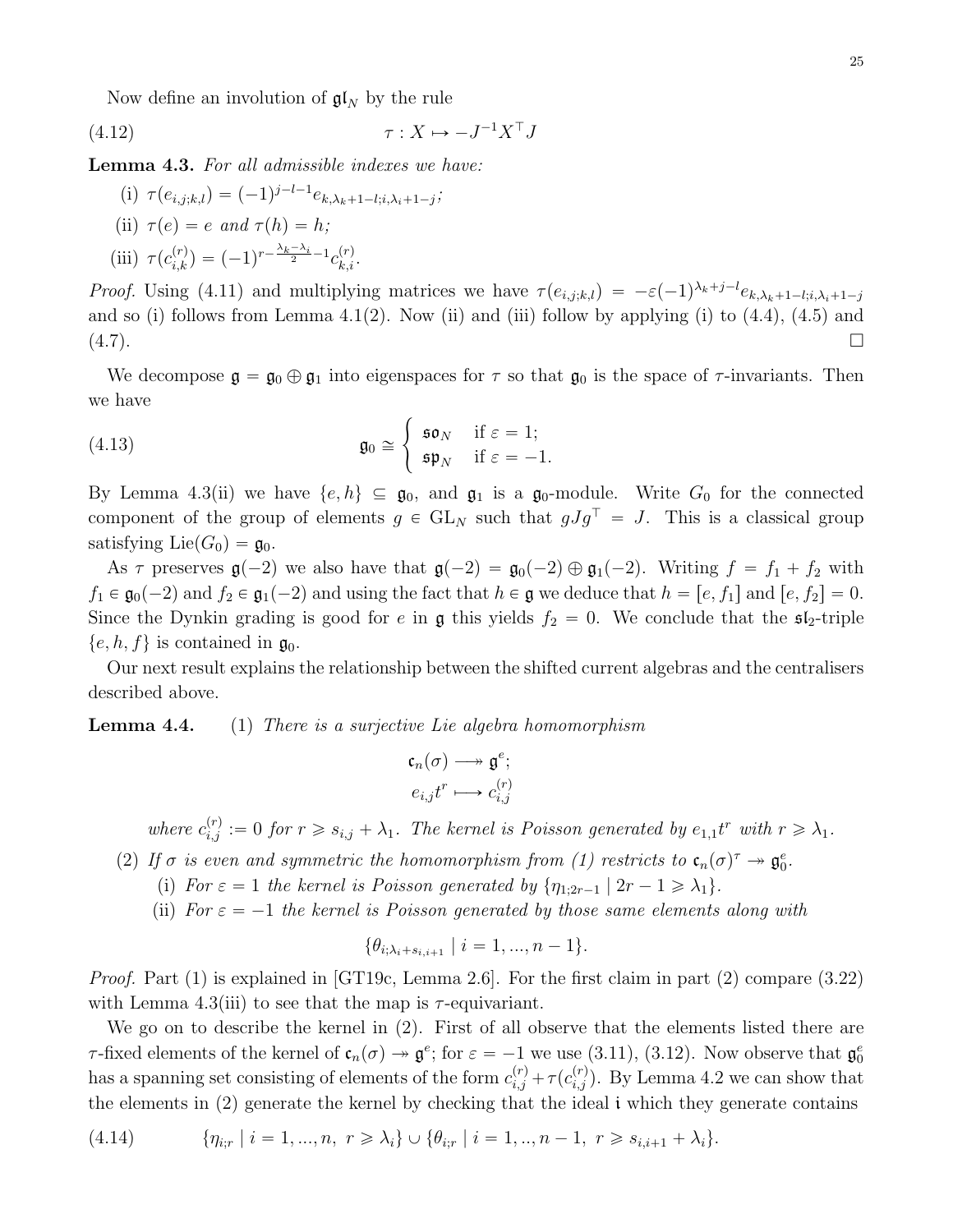First take  $\varepsilon = 1$  so that  $\lambda_1$  is odd, by Lemma [4.1.](#page-22-3) Using relation [\(3.67\)](#page-19-1) we see that i contains  $\{\eta_{1;\lambda_1}, \theta_{1;r}\} = \theta_{1;\lambda_1+r}$  for  $r \geq s_{1,2}$ , whilst  $(3.70)$  shows that  $\eta_{1;\lambda_2+r} - \eta_{2;\lambda_2+r} \in \mathfrak{i}$  for all  $r \geq 0$ . In particular  $\eta_{2;\lambda_2+r} \in \mathfrak{i}$  for  $r \geq 0$ . By Theorem [3.3](#page-14-4) the subalgebra of  $\mathfrak{c}_n(\sigma)^\tau$  generated by  $\theta_{i,r}, \eta_{i,r}$ with  $2 \leq i$  is isomorphic to a current Lie algebra of smaller rank so the description of the kernel follows by induction.

For  $\varepsilon = -1$ ,  $\lambda_1$  is even and the ideal i contains  $\{\eta_{1;\lambda_1+1}, \theta_{1;s}\} = \theta_{1;\lambda_1+1+s}$  for  $s \geq s_{1,2}$ . Together with  $\theta_{1;\lambda_1+s_{1,2}}$  this gives all elements of the form  $\theta_{1;r}$  listed in [\(4.14\)](#page-24-1). Now the induction proceeds in the same was as the case  $\varepsilon = 1$ .

<span id="page-25-0"></span>4.4. Generators of the W-algebra. Here we recall formulas for generators of  $S(\mathfrak{gl}_N, e)$ , due to Brundan and Kleshchev [\[BK06\]](#page-49-8). Their notation is slightly different, however it is a simple exercise to translate between the two settings. In this Section we continue to assume that the involution on  $\{1, ..., n\}$  coming from Lemma [4.1](#page-22-3) is trivial. This implies that  $\lambda$  is even.

<span id="page-25-3"></span>Now for  $1 \leq i, j \leq n, 0 \leq x < n$  and  $r > 0$ , we let

$$
(4.15) \qquad t_{i,k;x}^{(r)} := \sum_{s=1}^{r} (-1)^{r-s} \sum_{\substack{(i_m,j_m,k_m,l_m) \\ m=1,\dots,s}} (-1)^{\#\{q=1,\dots,s-1\}_{kq} \leq x\}} e_{i_1,j_1;k_1,l_1} \cdots e_{i_s,j_s;k_s,l_s} \in S(\mathfrak{g}(\geq 0))
$$

where the sum is taken over all indexes such that for  $m = 1, ..., s$ 

$$
(4.16) \t 1 \leq i_1, ..., i_s, k_1, ..., k_s \leq n, 1 \leq j_m \leq \lambda_{i_m} \text{ and } 1 \leq l_m \leq \lambda_{k_m}
$$

satisfying the following six conditions:

- <span id="page-25-1"></span>(a)  $\sum_{m=1}^{s} (2l_m - 2j_m + \lambda_{i_m} - \lambda_{k_m}) = 2(r - s);$ (b)  $2l_m - 2j_m + \lambda_{i_m} - \lambda_{k_m} \geq 0$  for each  $m = 1, \ldots, s;$ (c) if  $k_m > x$ , then  $l_m < j_{m+1}$  for each  $m = 1, \ldots, s - 1;$ (d) if  $k_m \leq x$  then  $l_m \geq j_{m+1}$  for each  $m = 1, \ldots, s - 1;$ (e)  $i_1 = i$ ,  $k_s = k$ ;
- (f)  $k_m = i_{m+1}$  for each  $m = 1, \ldots, s 1$ .

Keeping  $r > 0$  fixed and choosing  $s \in \{1, ..., r\}$  we make the notation  $\mathcal{X}_{i,k}^{(r,s)}$  for the set of ordered sets  $(i_m, j_m, k_m, l_m)_{m=1}^s$  in the range [\(4.16\)](#page-25-1) satisfying the conditions (a)–(f) and consider the map  $(4.17) \quad v(i_m, j_m, k_m, l_m) := (k_{s+1-m}, \lambda_{k_{s+1-m}} + 1 - l_{s+1-m}, i_{s+1-m}, \lambda_{i_{s+1-m}} + 1 - j_{s+1-m})$ defined on ordered sets in the range [\(4.16\)](#page-25-1).

<span id="page-25-2"></span>**Lemma 4.5.** The map v defines a bijection  $\mathcal{X}_{i,k}^{(r,s)}$  $\lambda_{i,k}^{(r,s)} \stackrel{1-1}{\longrightarrow} \mathcal{X}_{k,i}^{(r,s)}.$ 

*Proof.* The index bounds [\(4.16\)](#page-25-1) ensure that  $\mathcal{X}_{i,k}^{(r,s)}$  is finite. Since  $v^2$  is the identity map it will suffice to show that v is well defined  $\mathcal{X}_{i,k}^{(r,s)} \to \mathcal{X}_{k,i}^{(r,s)}$ . We fix  $(i_m, j_m, k_m, l_m)_{m=1}^s \in \mathcal{X}_{i,k}^{(r,s)}$  and check that conditions (a)–(f) hold for  $v(i_m, j_m, k_m, l_m)$ . For example,

$$
\sum_{m=1}^{s} \left( 2(\lambda_{i_{s+1-m}} + 1 - j_{s+1-m}) - 2(\lambda_{i_{s+1-m}} + 1 - k_{s+1-m}) + (\lambda_{k_{s+1-m}} - \lambda_{i_{s+1-m}}) \right)
$$
  
= 
$$
\sum_{m=1}^{s} (2l_m - 2j_m + \lambda_{i_m} - \lambda_{k_m}) = 2(r - s)
$$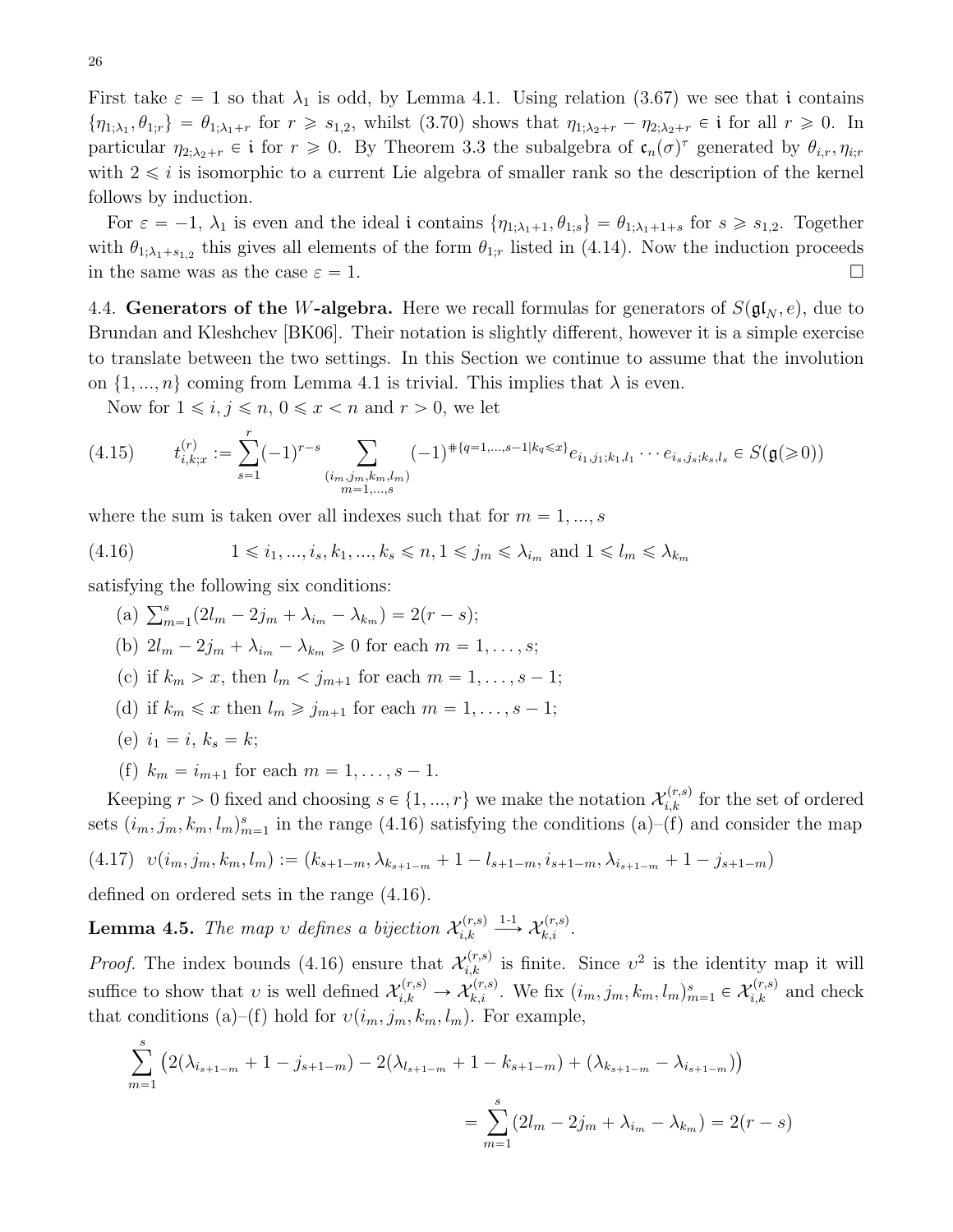This shows that (a) for  $(i_m, j_m, k_m, l_m)_{m=1}^s$  implies (a) for  $v(i_m, j_m, k_m, l_m)_{m=1}^s$ . Conditions (b)–(f) can be checked similarly.

Now we define a map  $\theta : \mathfrak{g}^e \to S(\mathfrak{g}(\geq 0))$  by

<span id="page-26-1"></span>
$$
(4.18) \quad c_{i,i}^{(r)} \longmapsto t_{i,i;i-1}^{(r-1)} \quad \text{for } i = 1, \dots, n \text{ and } 0 \le r < \lambda_i;
$$
\n
$$
c_{i,k}^{(r)} \longmapsto t_{i,k;i}^{(r-1)} \quad \text{for } 1 \le i < k \le n \text{ and } r - s_{i,k} = 0, \dots, \min(\lambda_i, \lambda_k) - 1;
$$
\n
$$
c_{k,i}^{(r)} \longmapsto t_{k,i;i}^{(r-1)} \quad \text{for } 1 \le i < k \le n \text{ and } r - s_{j,k} = 0, \dots, \min(\lambda_i, \lambda_k) - 1.
$$

Comparing [\(4.6\)](#page-23-6) with Lemma [4.2](#page-23-5) and Lemma [4.3](#page-24-0) we see that  $\tau$  induces involutions on  $\mathfrak{g}^e$  and  $S(\mathfrak{g}(\geqslant0))$ , and these will all be denoted  $\tau$ . The hardest part of the following result is the assertion that the image of the map  $\theta$  described in [\(4.18\)](#page-26-1) lies in  $S(\mathfrak{g},e)$ , which follows from a result of Brundan and Kleshchev. We add to this the observation that  $\theta$  is  $\tau$ -equivariant.

<span id="page-26-4"></span>**Proposition 4.6.**  $\theta: \mathfrak{g}^e \to S(\mathfrak{g}, e)$  is  $\tau$ -equivariant. In particular we have

<span id="page-26-2"></span>(4.19) 
$$
\tau(t_{i,k;m}^{(r-1)}) = (-1)^{r-\frac{\lambda_k-\lambda_i}{2}-1} t_{k,i;m}^{(r-1)} \quad \text{for } 1 \leq i \leq k \leq n \text{ and all } m, r.
$$

*Proof.* The assertion that the image of  $\theta$  lies in  $S(\mathfrak{g}, e)$  is an immediate consequence of [\[BK06,](#page-49-8) Corollary 9.4], upon taking the top graded term with respect to the Kazhdan filtration of the finite W-algebra (see also [\[GT19b,](#page-49-14) §4] for a short summary). Thanks to Lemma [4.3\(](#page-24-0)iii) the  $\tau$ -equivariance will follow from [\(4.19\)](#page-26-2). Fix indexes  $1 \leq i \leq k \leq n$ ,  $0 \leq x < n$  and  $0 < r$ . Choose  $s \in \{1, ..., r\}$ . Let  $(i_m, j_m, k_m, l_m)_{m=1}^s \in \mathcal{X}_{i,i}^{(r,s)}$ . Thanks to Lemma [4.3\(](#page-24-0)i) we have

<span id="page-26-3"></span>(4.20) 
$$
\tau\left(\prod_{m=1}^{s} e_{i_m,j_m;k_m,l_m}\right) = (-1)^{\sum_{m=1}^{s}(j_m-l_m+1)}\prod_{t=1}^{s} e_{v(i_m,j_m,k_m,s_m)}
$$

Conditions (a), (e) (f) imply that  $\sum_m (j_m - l_m + 1) = \frac{\lambda_{i_1} - \lambda_{k_s}}{2} - r$ . Hence the sign on the right hand side of [\(4.20\)](#page-26-3) is equal to  $(-1)^{r-\frac{\lambda_k-\lambda_i}{2}}$ . Furthermore condition (f) ensures that  $\#\{m=1,..., s-1\}$  $k_m \leq x$ } =  $\#\{m = 2, ..., s \mid i_m \leq x\}$ . Combining these observations together with Lemma [4.5](#page-25-2) we have

$$
\tau(t_{i,k;x}^{(r)}) = \sum_{s=1}^{r} (-1)^{r-s} \sum_{(i_m,j_m,k_m,l_m)_{m} \in \mathcal{X}_{i,k}^{(r,s)}} (-1)^{\#\{m=1,\ldots,s-1|k_m \leq x\}} \tau(\prod_{m} e_{i_m,j_m,k_m,l_m})
$$
  
\n
$$
= (-1)^{r-\frac{\lambda_k-\lambda_i}{2}} \sum_{s=1}^{r} (-1)^{r-s} \sum_{(i_m,j_m,k_m,l_m)_{m} \in \mathcal{X}_{k,i}^{(r,s)}} (-1)^{\#\{m=1,\ldots,s-1|k_m \leq x\}} \prod_{m} e_{i_m,j_m,k_m,l_m}
$$
  
\n
$$
= (-1)^{r-\frac{\lambda_k-\lambda_i}{2}} t_{k,i;i-1}^{(r)}
$$

This completes the proof.  $\Box$ 

Remark 4.7. Comparing the linear terms appearing in [\(4.15\)](#page-25-3) with the basis [\(4.7\)](#page-23-4) for  $\mathfrak{g}^e$  one can check that  $\theta$  is a Poincaré–Birkhoff–Witt map satisfying the properties of Theorem [2.4.](#page-8-3)

<span id="page-26-0"></span>4.5. The semiclassical Brundan–Kleshchev homomorphism. Recall that in [\(3.57\)](#page-18-5) we defined a Poisson involution of  $y_n(\sigma)$  which is denoted  $\tau$ .

<span id="page-26-5"></span>**Proposition 4.8.** There is a unique  $\tau$ -equivariant surjective Poisson homomorphism

$$
\varphi: y_n(\sigma) \longrightarrow S(\mathfrak{g}, e)
$$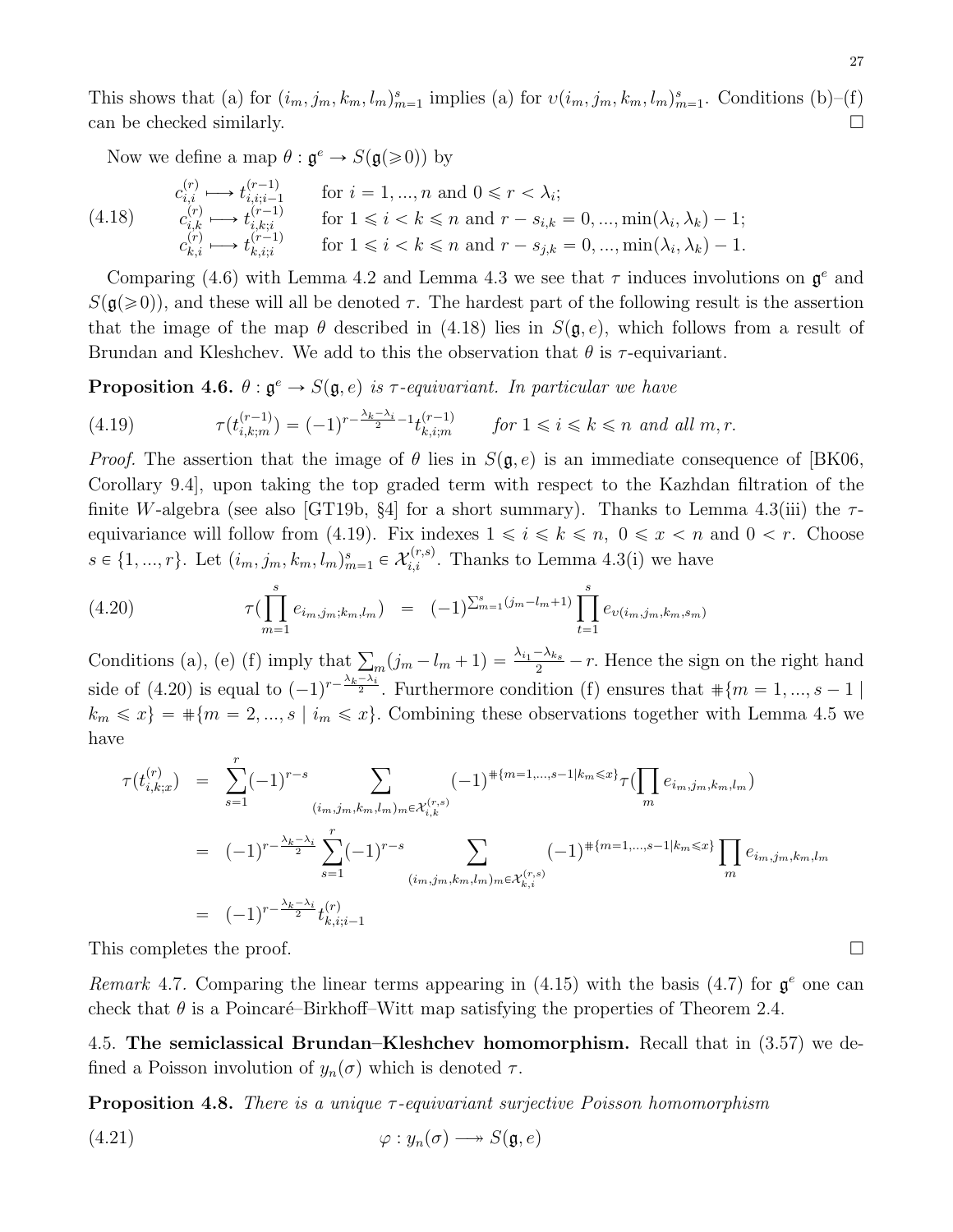determined by

<span id="page-27-1"></span>
$$
d_i^{(r)} \longmapsto t_{i,i;i-1}^{(r)} \quad \text{for} \quad 1 \le i \le n, \ r \in \mathbb{Z}_{>0};
$$
\n
$$
e_i^{(r)} \longmapsto t_{i,i+1;i}^{(r)} \quad \text{for} \quad 1 \le i < j \le n, \ r - s_{i,j} \in \mathbb{Z}_{>0};
$$
\n
$$
f_i^{(r)} \longmapsto t_{i+1, i;i}^{(r)} \quad \text{for} \quad 1 \le i < j \le n, \ r - s_{j,i} \in \mathbb{Z}_{>0}.
$$

The kernel is the Poisson ideal generated by  $\{d_1^{(r)}\}$  $\binom{r}{1}$  |  $r > \lambda_1$ . The canonical grading on  $y_n(\sigma)$  in Theorem [3.4](#page-16-4) corresponds to the Kazhdan grading on  $S(\mathfrak{g}, e)$ .

Proof. The fact that [\(4.22\)](#page-27-1) defines a graded Poisson homomorphism follows from [\[BK06,](#page-49-8) Theorem 10.1] upon taking the associated graded map with respect to the canonical and Kazhdan filtrations. The  $\tau$ -equivariance can be checked by comparing Proposition [4.6](#page-26-4) with formulas [\(3.57\)](#page-18-5).

Another consequence of [\[BK06,](#page-49-8) Theorem 10.2] is that the elements  $\{d_1^{(r)}\}$  $\binom{r}{1}$  |  $r > \lambda_1$ } lie in the kernel of the homomorphism. Write  $I$  for the Poisson ideal generated by these elements. Combining Theorem [2.4](#page-8-3) and Lemma [4.2](#page-23-5) we can show that  $I = \text{Ker }\varphi$  by demonstrating that the quotient  $y_n(\sigma)/I$  is generated as a commutative algebra by

<span id="page-27-2"></span>
$$
(4.23) \quad \{e_{i,j}^{(r)} \mid 1 \le i < j \le n, \ s_{i,j} < r \le s_{i,j} + \lambda_{\min(i,j)}\} \cup \{d_i^{(r)} \mid 1 \le i \le n, \ 0 < r \le \lambda_i\} \cup \{f_{i,j}^{(r)} \mid 1 \le i < j \le n, \ s_{j,i} < r \le s_{j,i} + \lambda_{\min(i,j)}\}.
$$

By Theorem [3.4](#page-16-4) we can identify  $S(\mathfrak{c}_n(\sigma)) = \operatorname{gr} y_n(\sigma)$  as Poisson algebras, with respect to the loop filtration. The associated graded ideal gr I contains elements  $\{d_{i,r} | r \geq \lambda_1\}$ , and so applying Lemma [4.4\(](#page-0-0)1) we see that  $\operatorname{gr}_{y_n}(\sigma)/I$  is generated by by the top graded components of the elements [\(4.23\)](#page-27-2). Applying a standard argument on filtered algebras we deduce that  $y_n(\sigma)/I$  is generated by the requisite elements.

Recall that the Dirac reduction functor is right exact. Applying Theorem [2.6](#page-9-2) we obtain an approximate description of the W-algebra for  $\mathfrak{g}_0$ .

<span id="page-27-0"></span>**Theorem 4.9.** There is a surjective Poisson homomorphism  $\varphi : R(y_n(\sigma), \tau) \to S(\mathfrak{g}_0, e)$ .

- If  $\varepsilon = 1$  the kernel of  $\varphi$  is Poisson generated by  $\{\eta_1^{(2r)}\}$  $\frac{1}{1}^{(2r)} | 2r > \lambda_1$ .
- <span id="page-27-3"></span>• If  $\varepsilon = -1$  the kernel of  $\varphi$  is Poisson generated by

(4.24) 
$$
\left\{\eta_i^{(2r)} \mid 2r > \lambda_1\right\} \cup \left\{\sum_{t=0}^{\lambda_i/2} \eta_i^{(2t)} \theta_i^{(\lambda_i - 2t + s_{1,2} + 1)} \mid i = 1, ..., n-1\right\}.
$$

*Proof.* The elements  $d_1^{(2r)}$  with  $2r > \lambda_1$  lie in the kernel of  $y_n(\sigma) \to S(\mathfrak{g}, e)$  and project to  $\eta_1^{(2r)}$ 1 under  $y_n(\sigma)^\tau \to R(y_n(\sigma), \tau)$ . Similarly for  $\varepsilon = -1$  we can use [\(3.63\)](#page-19-5) to see that the elements  $\{d_i^{(\lambda_i+1)}\}$  $\widetilde{e}_i^{(\lambda_i+1)}, \widetilde{e}_i^{(s)}$  $\begin{aligned} \lambda^{(s)}(t) &\rightarrow \mathit{R}(y_n(\sigma), \tau). \ \lambda^{(s)}(t) &\rightarrow \mathit{Y}_n(\sigma)^\tau = \sum_{t=0}^{\lambda_i/2} \lambda^{(t)} \end{aligned}$  $\frac{\lambda_i/2}{t=0} \eta_i^{(2t)}$  $i^{(2t)}\theta_i^{(\lambda_i-2t+s_{1,2}+1)}$  $\sum_{i=1}^{(\lambda_i - 2i + s_1, 2 + 1)}$  lie in the kernel.

To complete the proof we use a loop filtration argument identical to the proof of Proposition [4.8](#page-26-5) to show that the ideal generated by the stated elements is large enough. For this one can apply Corollary [3.8](#page-22-4) and Lemma [4.4\(](#page-0-0)2), and we leave the details to the reader  $\Box$ 

Thanks to Lemma [4.2](#page-23-5) the Lie algebra  $\mathfrak{g}_0$  is spanned by elements  $c_{i,j}^{(r)} + \tau(c_{i,j}^{(k)})$ . Using [\(4.15\)](#page-25-3) along with Theorem [2.4](#page-8-3) and Theorem [4.9](#page-27-0) we see that  $S(\mathfrak{g}, e)$  is generated (as a commutative algebra) by the images of elements

$$
(4.25) \qquad \{\eta_i^{(2r)} \mid 1 \le i \le n, 1 \le 2r \le \lambda_i\} \cup \{\theta_{i,j}^{(r)} \mid 1 \le i < j \le n, s_{i,j} < r \le s_{i,j} + \lambda_i\}
$$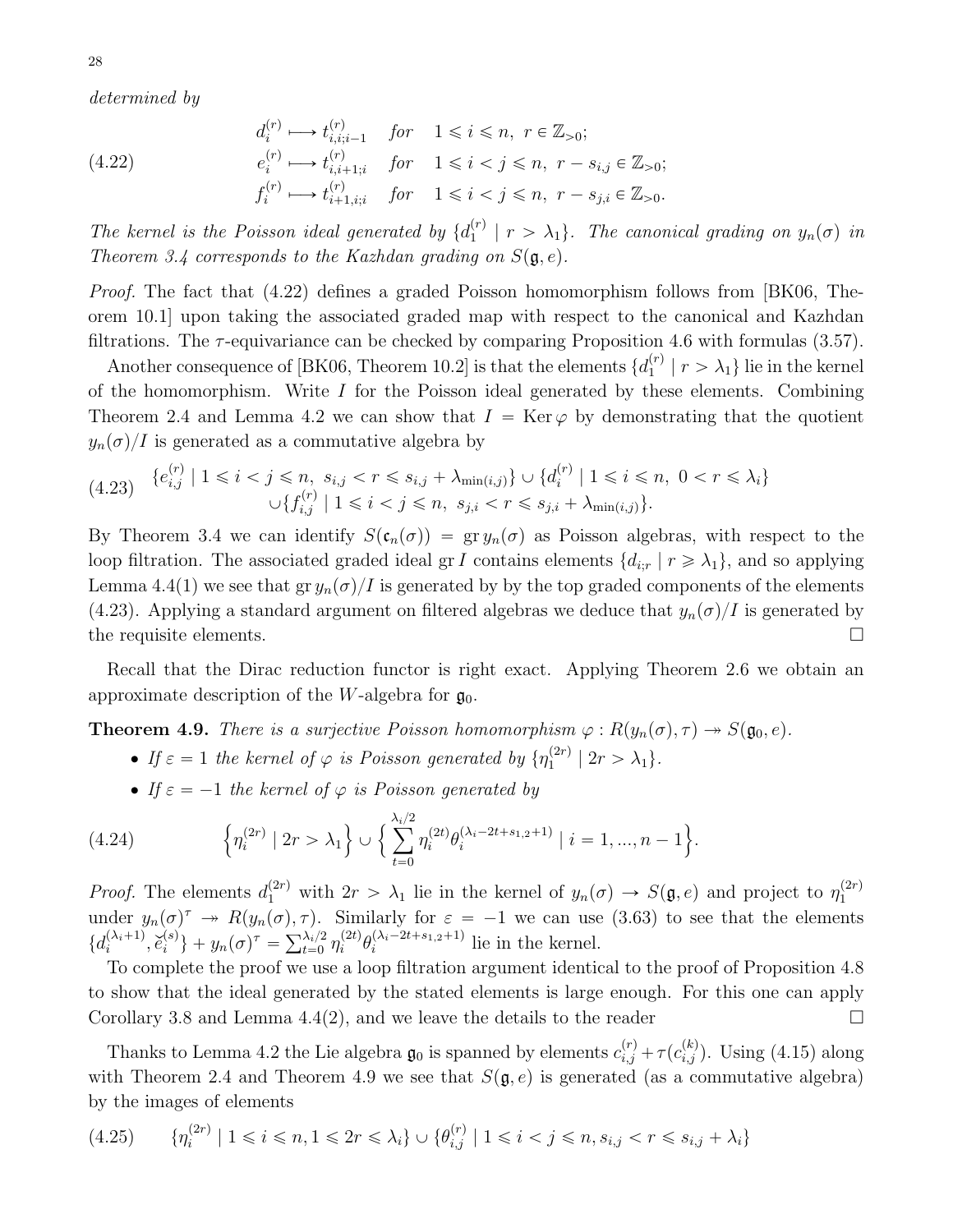By slight abuse of notation we denote the images by the same names.

<span id="page-28-5"></span>**Corollary 4.10.** If  $\mathfrak{m}_0$  is the unique graded maximal ideal of  $S(\mathfrak{g}_0, e)$  then we have a Poisson isomorphism  $S(\mathfrak{g}_0^e) \longrightarrow \text{gr}_{\mathfrak{m}_0} S(\mathfrak{g}_0, e)$  to the  $\mathfrak{m}_0$ -adic graded algebra defined by

<span id="page-28-3"></span>
$$
(4.26) \t c_{i,i+1}^{(r)} + \tau(c_{i,i+1}^{(r)}) \longrightarrow \theta_i^{(r+1)} + \mathfrak{m}_0^2 \quad \text{for} \quad 1 \leq i < n, \ s_{i,j} \leq r < s_{i,j} + \lambda_i;
$$

(4.27) 
$$
c_{i,i}^{(r)} + \tau(c_{i,i}^{(r)}) \longrightarrow \eta_i^{(r+1)} + \mathfrak{m}_0^2 \quad \text{for} \quad 1 \leq i \leq n, \ 0 \leq r < \lambda_i.
$$

*Proof.* The graded algebra  $gr_{m_0} S(\mathfrak{g}_0, e)$  is Poisson, and it is straightforward to check, using The-orem [3.7,](#page-19-0) that [\(4.26\)](#page-28-3) gives a Lie algebra homomorphism  $\mathfrak{g}_0^e \to \text{gr}_{\mathfrak{m}_0} S(\mathfrak{g}_0, e)$ . By the universal property of the Lie–Poisson algebra we get a Poisson homomorphism  $S(\mathfrak{g}_0^e) \to \text{gr}_{\mathfrak{m}_0} S(\mathfrak{g}_0, e)$ . By Theorem [2.4](#page-8-3) we see that this map is an isomorphism.  $\Box$ 

### <span id="page-28-1"></span><span id="page-28-0"></span>Part 2. One dimensional representations of W-algebras

#### 5. Generalities on Poisson schemes

<span id="page-28-2"></span>5.1. Conic degenerations of affine schemes. We begin the second Part of the paper by recording two basic results, allowing us to compare the number of irreducible components of certain complex schemes of finite type. The first records an obvious bound on the dimensions of components of subschemes, whilst the second allows us to bound the number of components of a deformation of a reduced conic affine scheme.

We define  $P$  be the set of all finite sequences of all non-negative integers of arbitrary length. We define a dominance (partial) order on  $P$  as follows. If  $d = (d_1, ..., d_n)$  and  $d' = (d'_1, ..., d'_m)$  then we say that  $d > d'$  if there is an index  $j = 1, ..., min(n, m)$  such that  $d_i = d'_i$  for  $i = 1, ..., j$  and  $d_{j+1} > d'_{j+1}$ . Here we adopt the convention  $d'_{m+1} = d_{n+1} = 0$ 

If X is a complex scheme of finite type then we write  $X = \bigcup_{i=1}^{d} X_i$  $\sum_{i=1}^{l} X_i$  for the decomposition into irreducible components, ordered so that  $\dim X_i \geqslant \dim X_j$  for  $i < j$ . We define the dimension vector of X to be the sequence  $d(X) := (\dim X_1, \dim X_2, ..., \dim X_l) \in \mathcal{P}$ .

The following useful fact can be checked by considering the dimension vector of all proper closed subschemes of a scheme  $X$ .

<span id="page-28-4"></span>**Lemma 5.1.** Let X, Y be complex schemes of finite type with a closed embedding  $Y \rightarrow X$ . Then  $d(X) \ge d(Y)$  with equality if and only if the underlying reduced schemes are isomorphic.

Let A be a finitely generated C-algebra. We say that  $A = \bigcup_{i \geq 0} \mathcal{F}_i A$  is a standard filtration of A if there is a surjection  $\mathbb{C}[x_1, ..., x_n] \to A$  for some n, along with integers  $m_1, ..., m_n \geq 0$  such that  $\mathcal{F}_m A$  is spanned by the image of  $\{x_1^{k_1} \cdots + x_n^{k_n} \mid k_1m_1 + \cdots + k_nm_n \leqslant m\}$ . If  $X = \text{Spec}(A)$  is the affine scheme the we refer to  $\mathbb{C}X = \operatorname{Spec}(\operatorname{gr} A)$  as the *asymptotic cone of* X.

<span id="page-28-6"></span>**Lemma 5.2.** If  $\mathbb{C}X$  is reduced then  $\#\text{Comp}(X) \leq \#\text{Comp}(\mathbb{C}X)$ .

*Proof.* If  $\operatorname{gr} A$  is reduced then so is A. We begin by choosing a presentation for the standard *Froof.* If gr A is reduced then so is A. We begin by choosing a presentation for the standard filtration. Let  $R = \mathbb{C}[x_1, ..., x_n] = \bigoplus_{i \geq 0} R_i$  be a graded polynomial ring with  $x_i$  in degree  $m_i$ . Write  $F_i R = \bigoplus_{j=0}^i R_j$ . We let  $\phi: R \to A$  be the homomorphism inducing the standard filtration, set  $I := \text{Ker}(\phi)$  and denote the minimal prime ideals over I by  $\mathfrak{p}_1, ..., \mathfrak{p}_m \subseteq A$ , so that  $I = \bigcap_i \mathfrak{p}_i$ . Using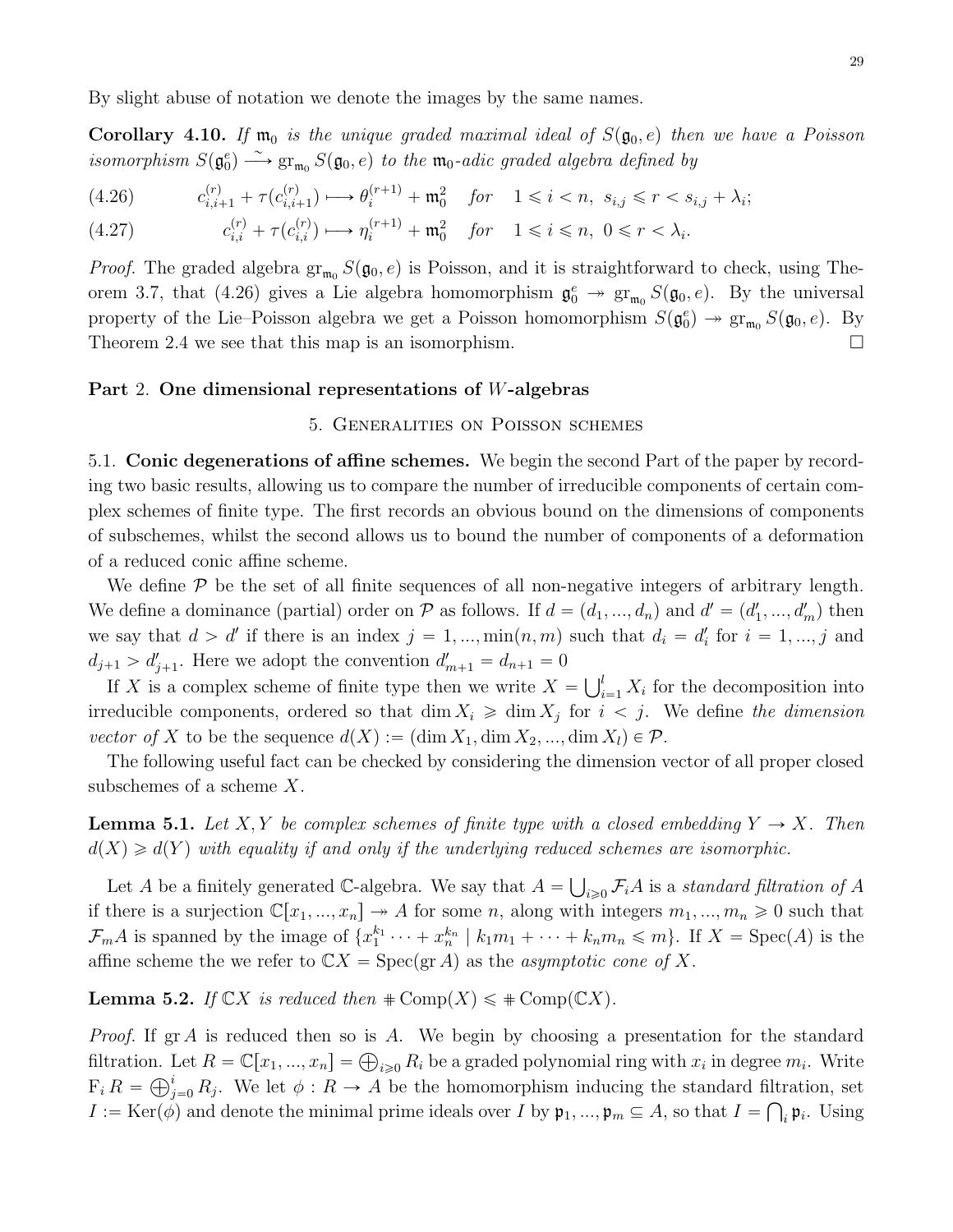[\[MR01,](#page-50-15) Proposition 7.6.13], for example, we see that there is a natural isomorphism gr  $A \cong R/gr I$ and we view X and  $\mathbb{C}X$  as subschemes of  $\text{Spec } R = \mathbb{A}^n$ .

For  $g \in F_i R$  we write  $\bar{g} = g + F_{i-1} R \in \text{gr } R$ . For any ideal J of R we write  $V(J) \subseteq \mathbb{A}^n$  for the corresponding variety of closed points. We have inclusions  $\text{gr}(J)\text{gr}(K) \subseteq \text{gr}(JK) \subseteq \text{gr}(J) \cap \text{gr}(K)$ for any ideals  $J, K \subseteq R$  (see [\[Pr02,](#page-50-0) §5.2]), and so

<span id="page-29-1"></span>(5.1) 
$$
V(\operatorname{gr} I) = \bigcup_{i=1}^{m} V(\operatorname{gr} \mathfrak{p}_{i}).
$$

We prove the contrapositive of the lemma, so assume that  $m = \pm \text{Comp}(X) > \pm \text{Comp}(CX)$ . We prove the contrapositive of the lemma, so assume that  $m = \pm \text{Comp}(X) > \pm \text{Comp}(\mathcal{A})$ .<br>Then, a fortiori, we must have  $V(\text{gr}\,\mathfrak{p}_j) \subseteq \bigcup_{i \neq j} V(\text{gr}\,\mathfrak{p}_i)$  for some j, say  $j = 1$ . Equivalently  $i\neq 1$ a fortion, we must have  $V(\text{gr } \mathfrak{p}_j) \subseteq \bigcup_{i \neq j} V(\text{gr } \mathfrak{p}_i)$  for some *j*, say  $j = 1$ . Equivalently,<br> $\sqrt{\text{gr } \mathfrak{p}_i} \subseteq \sqrt{\text{gr } \mathfrak{p}_1}$ , which implies  $\bigcap_{i \neq 1} \text{gr } \mathfrak{p}_i \subseteq \sqrt{\text{gr } \mathfrak{p}_1}$ . Since  $I \subsetneq \math$  $gr I \subsetneq gr(\mathfrak{p}_2 \cdots \mathfrak{p}_m)$  and so we may choose  $g_2, ..., g_m$  with  $g_i \in \mathfrak{p}_i$  such that  $g := g_2 \cdots g_m$  satisfies  $g \in \mathbb{F}^n$  gr $(\mathfrak{p}_2 \cdots \mathfrak{p}_m)$  and so we may choose  $g_2, ..., g_m$  with  $g_i \in \mathfrak{p}_i$  such that  $g := g_2 \cdots g_m$  satisfies  $\overline{g} \notin \text{gr } I$ . On the other hand, we have  $\overline{g} \in \text{gr}(\mathfrak{p}_2 \cdots \mathfrak{p}_m) \subseteq \bigcap_{i=2}^m \text{gr}(\math$ where the last equality follows from [\(5.1\)](#page-29-1). Thus we conclude that  $\bar{g} \in \sqrt{\text{gr}(I)}\$ gr I, so that  $\mathbb{C}X$  is not reduced. This completes the proof.

<span id="page-29-0"></span>5.2. Completions and nilpotent elements of graded algebras. If  $\mathfrak{p} \in \text{Spec}(A)$  then, as usual,  $A_{\mathfrak{p}}$  denotes the localisation and  $A_{\mathfrak{p}}^{\wedge}$  the completion at the maximal ideal of  $A_{\mathfrak{p}}$ . The kernel of  $A \to A_{\mathfrak{p}}$  is the set of elements annihilating some element of  $A \backslash \mathfrak{p}$ , whilst the kernel of  $A \to A_{\mathfrak{p}}^{\wedge}$  is  $k>0$   $\mathfrak{p}^k$ . When  $\mathfrak{p}$  is a maximal ideal it follows from Krull's intersection theorem that these kernels are equal (see the remark following [\[AM69,](#page-49-15) Theorem 10.17]).

Now let  $A = \bigoplus_{i \geq 0} A_i$  be a finitely generated, connected graded algebra with unique maximal graded ideal  $\mathfrak{m}_0$ . The connected grading induces a one parameter family of automorphisms of A, and a  $\mathbb{C}^*$ -action on m-Spec(A) contracting to the unique fixed point  $\mathfrak{m}_0$ . For  $a \in A$  make the notation **1980** )

$$
\Xi_a := \Big\{ \mathfrak{m} \in \mathrm{m}\text{-}\mathrm{Spec}(A) \mid a \notin \mathrm{Ker}(A \to A_{\mathfrak{m}}^\wedge) \Big\}.
$$

<span id="page-29-2"></span>**Lemma 5.3.** The following hold:

- (1)  $\bigcap_{m}\bigcap_{i>0} m^i = 0$  where the intersection is taken over all maximal ideals of A.
- (2) If  $a \in A_i$  for some i then  $\Xi_a$  is closed and conic for the contracting  $\mathbb{C}^{\times}$ -action.

*Proof.* Since A is finitely generated over  $\mathbb C$  the intersection  $\bigcap_{\mathfrak{m}\in \mathbb{R}} \text{Spec}(A)$  **m** = Rad(A) is a graded ideal, however for every  $i > 0$  we have  $A_i \cap \mathfrak{m}_0^{i+1} = 0$  and so (1) follows.

If  $\mathfrak{m} \in \text{m-Spec}(A)$ , we remarked above that the kernel of  $A \to A_{\mathfrak{m}}^{\wedge}$  is equal to the kernel of  $A \to A_{\mathfrak{m}}$ . Writing  $\text{Ann}(a) = \{b \in A \mid ab = 0\}$ , it follows that  $\text{Ker}(A \to A_{\mathfrak{m}}) = \{a \in A \mid ab = 0\}$ 0 for some  $b \notin \mathfrak{m}$  =  $\{a \in A \mid \text{Ann}(a) \notin \mathfrak{m}\}\$ . We have shown that  $\Xi_a = \{\mathfrak{m} \in \text{m-Spec}(A) \mid \text{Ann}(a) \subseteq$  $\mathfrak{m}$ , which is conic and closed since Ann(*a*) is a graded ideal (see [\[Pr02,](#page-50-0) 5.3] for more detail).  $\Box$ 

<span id="page-29-3"></span>**Lemma 5.4.** Suppose that  $A = \bigoplus_{i>0} A_i$  is a finitely generated, connected graded algebra with unique maximal graded ideal  $\mathfrak{m}_0$ . The following are equivalent:

- (i) A is reduced.
- (ii)  $A^{\wedge}_{\mathfrak{m}_0}$  is reduced.
- (iii)  $A^{\wedge}_{\mathfrak{m}}$  is reduced for every maximal ideal  $\mathfrak{m} \in \text{Spec}(A)$ .

Furthermore if  $gr_{m_0} A$  is reduced then these equivalent conditions hold.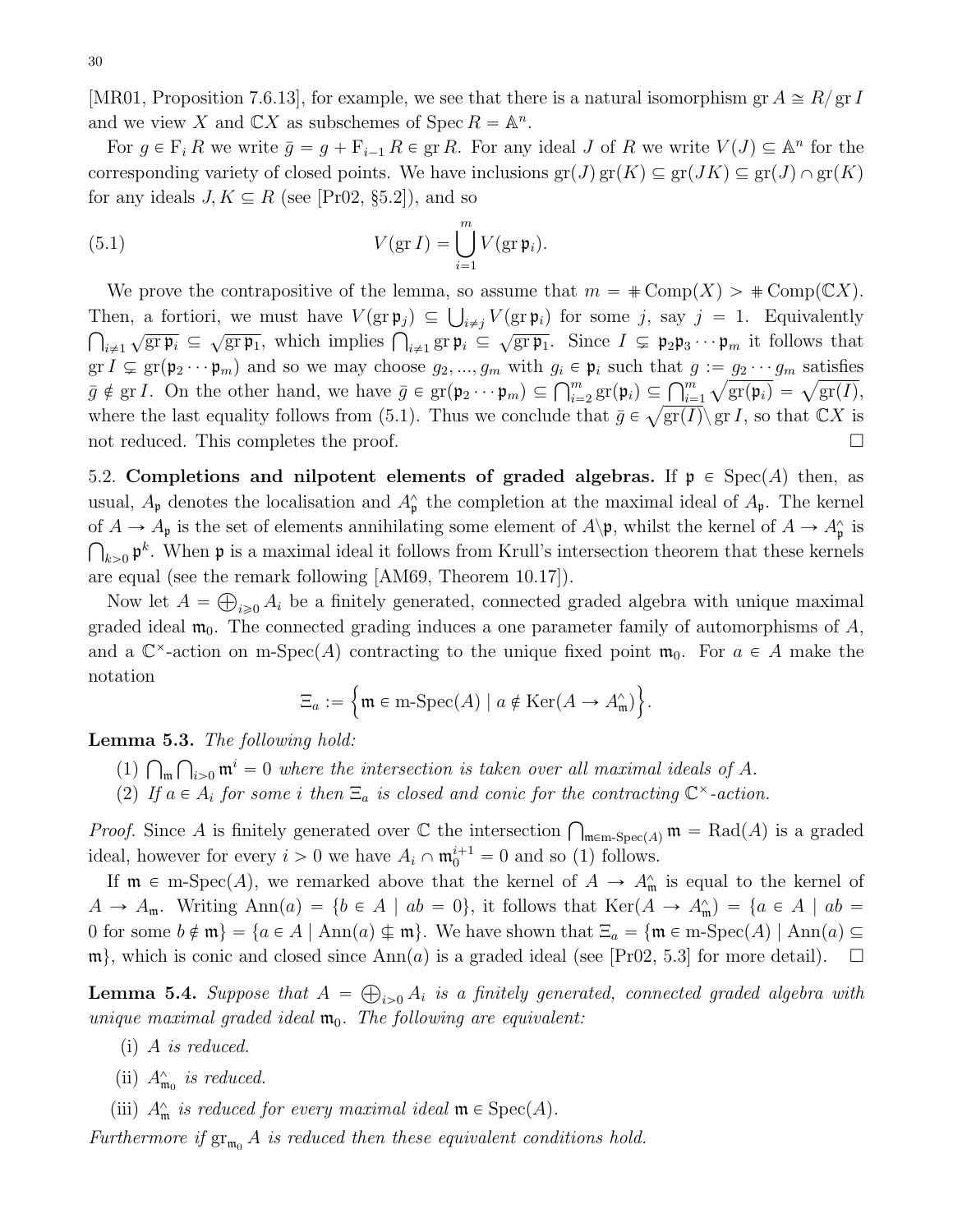*Proof.* We prove (ii)  $\Rightarrow$  (i) by contraposition. So suppose that  $0 \neq f \in Rad(A)$  is a nonzero element. Without loss of generality we may assume  $f$  is homogeneous. By Lemma [5.3\(](#page-29-2)1) we have  $\text{Ker}(A \to \prod_{\mathfrak{m} \in \mathbf{m} \text{-} \text{Spec}(A)} A^{\wedge}_{\mathfrak{m}}) = 0$ , which means that f maps to a nonzero element of  $A^{\wedge}_{\mathfrak{m}}$  for some  $\mathfrak{m}$ , implying  $\mathfrak{m} \in \Xi_f$ . Using Lemma [5.3\(](#page-29-2)2) we see  $\Xi_f$  is conic and closed, so it must contain  $\mathfrak{m}_0$ , which implies that  $A^{\wedge}_{\mathfrak{m}_0}$  has nilpotent elements. This proves (ii)  $\Rightarrow$  (i).

To see (i)  $\Rightarrow$  (iii) we first of all observe that the property of being reduced is preserved by localisation for any commutative ring, and then apply [\[Ma86,](#page-50-16) §32, Remark 1]. Clearly (iii)  $\Rightarrow$  (ii).

We prove that that if A is non-reduced then  $\operatorname{gr}_{m_0} A$  is non-reduced. Let  $0 \neq f \in \operatorname{Rad}(A)$ and suppose (without loss of generality) that  $f$  is homogeneous. There are two cases: either  $f \in \mathfrak{m}_0^i \setminus \mathfrak{m}_0^{i+1}$  for some  $i > 0$ , or  $f \in \bigcap_{i>0} \mathfrak{m}_0^i$ . In the first case  $f + \mathfrak{m}_0^{i+1}$  is a nonzero nilpotent element of  $gr_{m_0} A$ , which proves that  $gr_{m_0} A$  is non-reduced. Ş

We now show that the second case cannot happen. Suppose  $f \in$  $i>0$   $\mathfrak{m}_0^i = \text{Ker}(A \to A_{\mathfrak{m}_0}^\wedge)$ , or equivalently,  $\mathfrak{m}_0 \notin \Xi_f$ . By Lemma [5.3\(](#page-29-2)2) we must have  $\Xi_f = \emptyset$  which implies that  $f \in \text{Ker}(A \to$  $A^{\wedge}_{\mathfrak{m}}$  for all maximal ideals **m**. By Lemma [5.3\(](#page-29-2)1) we see  $f \in \bigcap_{\mathfrak{m}} \bigcap_{i>0} \mathfrak{m}^i = 0$ . This contradiction completes the proof.  $\Box$ 

<span id="page-30-0"></span>5.3. Poisson schemes. If A is a Poisson algebra then the *abelianisation*  $A^{ab}$  is the largest Poisson commutative quotient of A. It is constructed by factoring by the ideal generated by  $\{A, A\}$ .

When X is a complex manifold it can be stratified into immersed submanifolds known as symplectic leaves (see [\[We83\]](#page-50-11) for an introduction). Therefore the closed points of a regular complex Poisson scheme can be decomposed into a disjoint union of symplectic leaves. More generally the closed points of a singular affine Poisson scheme can be decomposed into symplectic leaves by an iterative procedure [\[BG03,](#page-49-16) 3.5].

The stratification by leaves can be coarsened to a stratification by rank, which is especially transparent in the case of affine schemes: if A is finitely generated by elements  $x_1, ..., x_n$  and carries a Poisson structure, then we can form the matrix  $\pi = (\{x_i, x_j\})_{1 \leq i,j \leq n}$  and consider the subschemes  $X_0 \subseteq X_1 \subseteq \cdots X$  where  $X_k$  is defined by the ideal of A generated by all  $(k+1)\times(k+1)$ minors of  $\pi$ .

It follows from [\[BG03,](#page-49-16) Proposition 3.6] that the locally closed set  $X_k \backslash X_{k-1}$  is the union of all symplectic leaves of dimension k, and it is known as the kth rank stratum. In particular  $X_0$  is the union of symplectic leaves of dimension zero. Note that  $X_0 = \text{Spec}(A^{ab})$  by definition. These observations prove the following lemma.

<span id="page-30-1"></span>**Lemma 5.5.** The following reduced subschemes of  $X$  coincide:

- (1)  $Spec(A^{ab})_{red}$ ;
- (2) The union of all zero dimensional symplectic leaves of  $Spec(A)$ .

If A is a Poisson algebra and I is an ideal then the completion  $A<sub>I</sub><sup>\wedge</sup>$  can be equipped with a Poisson structure in a unique way such that  $A \to A_I^*$  is Poisson. In particular, for  $a := (a_i + I^i)_{i>0}, b :=$  $(b_i + I^i)_{i>0} \in A_I^{\wedge} \subseteq \prod_{i \in \mathbb{Z}_{>0}} A_I^i$  we define  $\{a, b\} = (c_i + I^i)_{i>0}$  where  $c_i = \{a_j, b_k\}$  for any choice of  $j, k \geq i + 1$ . The definition of  $A<sub>I</sub><sup>\wedge</sup>$  ensures that this does not depend on  $j, k$  modulo  $I<sup>i</sup>$ . When I is Poisson this structure has an easier description: here every  $A/I<sup>i</sup>$  is a Poisson algebra and the bracket on  $A<sub>I</sub><sup>\wedge</sup>$  coincides with the inverse limit in the category of Poisson algebras.

The next lemma states that Poisson abelianisation and completion commute.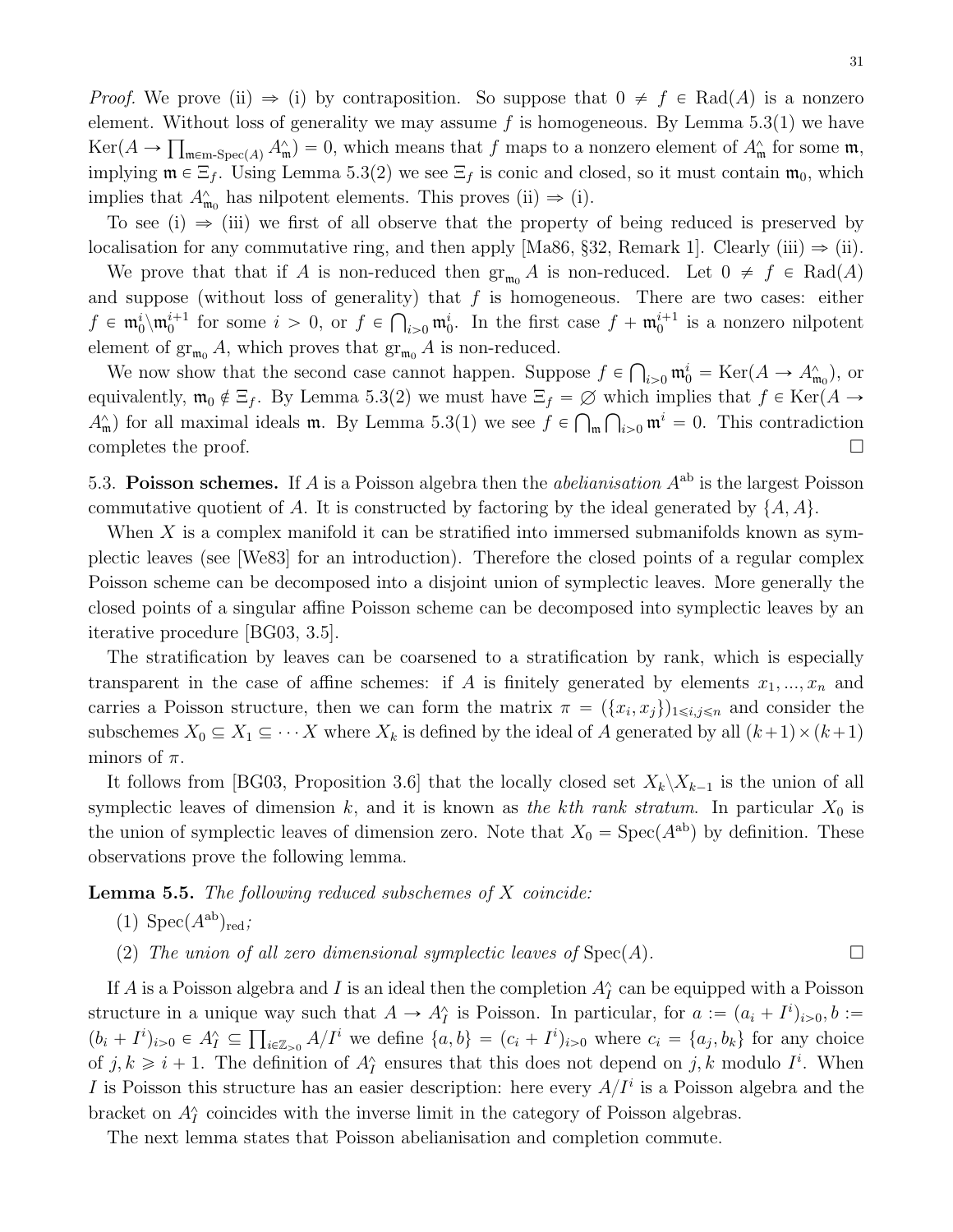32

<span id="page-31-4"></span>**Lemma 5.6.** Let A be finitely generated and Poisson, and pick  $\mathfrak{m} \in \text{m-Spec}(A^{ab})$ . Then there is a natural isomorphism

$$
(A_{\mathfrak{m}}^{\wedge})^{\mathrm{ab}}\stackrel{\sim}{\longrightarrow} (A^{\mathrm{ab}})_{\mathfrak{m}}^{\wedge}.
$$

*Proof.* According to Lemma [5.5](#page-30-1) the point  $\mathfrak{m}$  is a zero dimensional symplectic leaf, and it follows that  $\mathfrak m$  is a Poisson ideal. In particular,  $A_{\mathfrak m}^{\wedge}$  is a projective limit of Poisson algebras. We let B denote the ideal of A generated by the Poisson brackets  $\{A, A\}$ , let  $\widehat{B}_{\mathfrak{m}}$  be the ideal of  $A_{\mathfrak{m}}^{\wedge}$  generated by  $\{A_{\mathfrak{m}}^{\wedge}, A_{\mathfrak{m}}^{\wedge}\}$  and let  $B_{\mathfrak{m}}^{\wedge}$  be the ideal  $A_{\mathfrak{m}}^{\wedge}\otimes_{A}B$ , which we identify with an ideal of  $A_{\mathfrak{m}}^{\wedge}$  using [\[AM69,](#page-49-15) Proposition 10.13. Considering the exact sequence of A-modules  $B \to A \to A^{ab}$ , we deduce  $(A^{ab})_{\mathfrak{m}}^{\wedge} \cong A_{\mathfrak{m}}^{\wedge}/B_{\mathfrak{m}}^{\wedge}$  from [\[AM69,](#page-49-15) Proposition 10.12].

We must show that  $B^{\wedge}_{\mathfrak{m}} = \hat{B}_{\mathfrak{m}}$ . We certainly have an inclusion  $B^{\wedge}_{\mathfrak{m}} \subseteq \hat{B}_{\mathfrak{m}}$  and so the claim will follow from the universal property of  $(A_m^{\wedge})^{\text{ab}}$  if we can show that  $A_m^{\wedge}/B_m^{\wedge}$  is an abelian Poisson algebra. As we noted earlier, the latter is isomorphic to  $(A^{ab})_{\mathfrak{m}}^{\wedge}$ . Since this is a projective limit of abelian Poisson algebras the claim follows.

#### 6. Sheets and induction

<span id="page-31-1"></span><span id="page-31-0"></span>6.1. Lusztig–Spaltenstein induction, sheets and slices. Let  $G$  be a complex connected reductive group and  $P \subseteq G$  a parabolic subgroup with Levi decomposition  $P = LN$ , and write  $\mathfrak{l} = \text{Lie}(L)$ . If  $\mathfrak{v} \subseteq \mathfrak{g}$  is any quasi-affine subvariety then we write  $\mathfrak{v}_{reg}$  for the set of elements  $v \in \mathfrak{v}$ such that dim  $\text{Ad}(G)v$  attains the maximal value.

For any choice of nilpotent orbit  $\mathcal{O}_0 \subseteq \mathfrak{l}$  and  $z \in \mathfrak{z}(\mathfrak{l})$  it is not hard to see that  $\text{Ad}(G)(z + \mathcal{O}_0 + \mathfrak{n})$ contains a dense G-orbit. This orbit is *(Lusztig–Spaltenstein)* induced from  $(\mathfrak{l}, \mathcal{O}_0, z)$  and is denoted  $\text{Ind}_{\mathfrak{l}}^{\mathfrak{g}}(z+\mathcal{O}_0)$ . Remarkably the induced orbit depends only on the G-conjugacy class of  $(\mathfrak{l}, \mathcal{O}_0, z)$ , not on the choice of P admitting L as a Levi factor [\[Lo16,](#page-50-9) Lemma 4.1]. We call this G-orbit an *induction datum*, and when  $z = 0$  we say that the orbit of  $(1, \mathcal{O}_0)$  is the induction datum, suppressing z.

If an orbit cannot be obtained by induction from a proper Levi subalgebra then it is called rigid, otherwise it is called induced. Rigid orbits are necessarily nilpotent. We say that an induction datum  $(0, \mathcal{O}_0)$  is rigid if  $\mathcal{O}_0$  is a rigid orbit in l. When G is almost simple of classical type the conjugacy classes of Levi subalgebras and nilpotent orbits can be described combinatorially, and induction can be totally understood in terms of partitions [\[CM93,](#page-49-11) §7].

The sheets of a Lie algebra are the irreducible components of the rank varieties which consist of points whose orbit has a fixed dimension. These were classified in terms of rigid induction data by Borho [\[Bo81\]](#page-49-17). For each induction datum  $(I, \mathcal{O}_0)$  define

$$
\mathcal{D}(\mathfrak{l},\mathcal{O}_0) := \mathrm{Ad}(G)(\mathcal{O}_0 + \mathfrak{z}(\mathfrak{l})_{\mathrm{reg}})
$$
  

$$
\mathcal{S}(\mathfrak{l},\mathcal{O}_0) := \overline{\mathcal{D}(\mathfrak{l},\mathcal{O}_0)}_{\mathrm{reg}}.
$$

<span id="page-31-3"></span>**Theorem 6.1.** Then the sheets of **g** are the sets  $\mathcal{S}(\mathfrak{l}, \mathcal{O}_0)$  where  $(\mathfrak{l}, \mathcal{O}_0)$  varies over conjugacy classes of rigid data. Furthermore dim  $\mathcal{S}(\mathfrak{l}, \mathcal{O}_0) = \dim \mathfrak{z}(\mathfrak{l}) + \dim \mathrm{Ad}(G)e$ .

<span id="page-31-2"></span>6.2. Classical finite W-algebras and Slodowy slices. Resume the notation  $\kappa, \{e, h, f\}, \chi$  used in Section [2.2,](#page-8-0) so  $\mathfrak{g} = \bigoplus_{i \in \mathbb{Z}} \mathfrak{g}(i)$  is the ad $(h)$ -grading.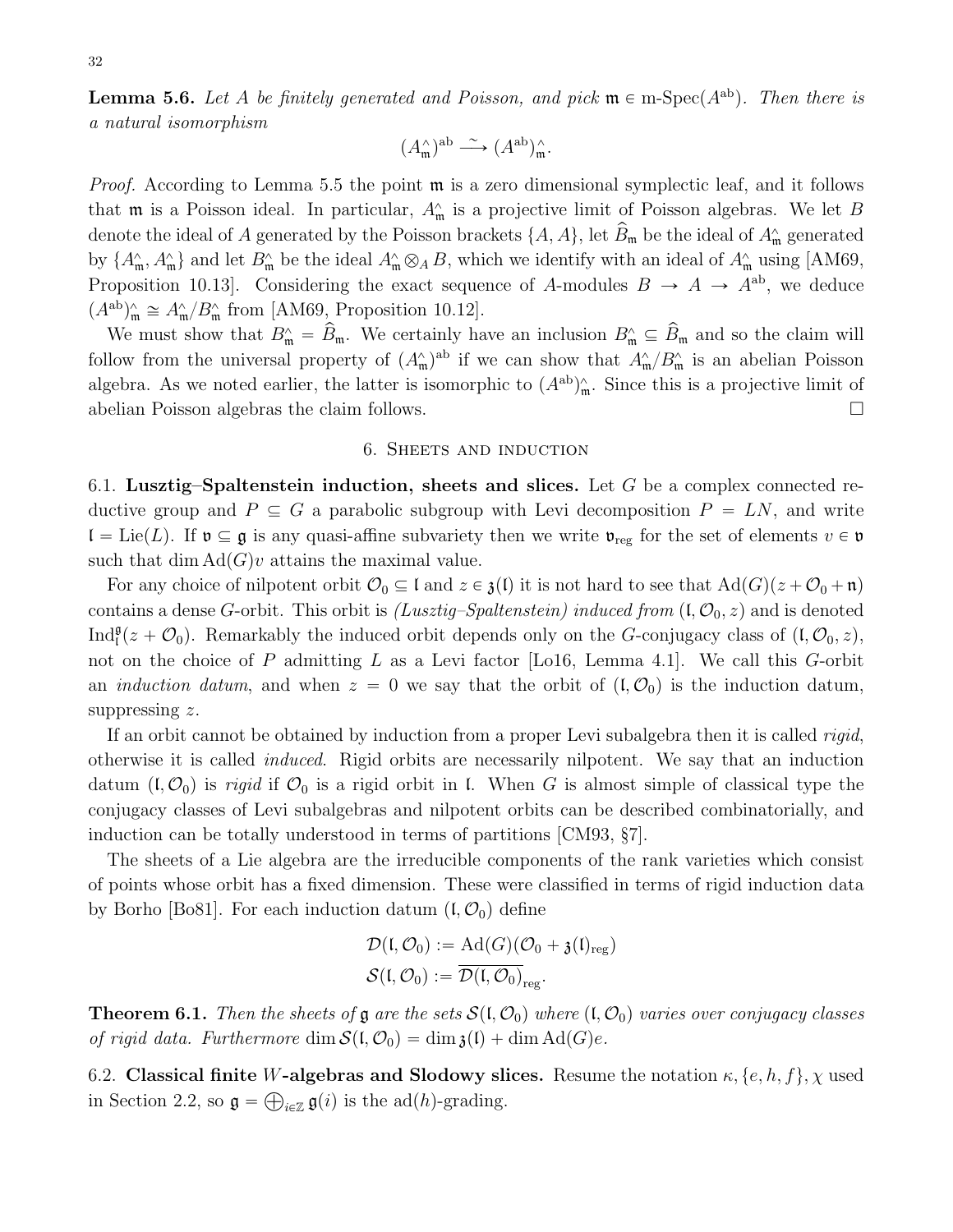Using  $\kappa$  we can identify  $\mathfrak g$  with  $\mathfrak g^*$  as G-modules, so that  $S(\mathfrak g)$  is identified with the coordinate ring  $\mathbb{C}[\mathfrak{g}]$ . Then  $S(\mathfrak{g})\mathfrak{g}(\lt-1)_\chi$  is identified with the defining ideal of

$$
e + \mathfrak{g}(-1)^{\perp} = \{x \in \mathfrak{g} \mid \kappa(x - e, \mathfrak{g}(-1)) = 0\} = e + \mathfrak{g}(\leq 1).
$$

It follows from [\[GG02,](#page-49-6) Lemma 2.1] that the adjoint action map of G restricts to an isomorphism

$$
G(<0) \times e + \mathfrak{g}^f \xrightarrow{\sim} e + \mathfrak{g}(\leq 1).
$$

Via this isomorphism we identify  $S(\mathfrak{g}, e) = \mathbb{C}[e + \mathfrak{g}^f].$ 

Let  $\gamma: \mathbb{C}^{\times} \to G$  be the cocharacter with differential  $d_1\gamma(1) = h$ . There is a  $\mathbb{C}^{\times}$ -action on g given by  $t \mapsto t^2 \operatorname{Ad}(\gamma(t)^{-1})$  which restricts to a contracting  $\mathbb{C}^{\times}$ -action on  $e + \mathfrak{g}^f$ . The grading on  $S(\mathfrak{g}, e)$ induced by this action coincides with the Kazhdan grading on  $S(\mathfrak{g}, e)$ . Since  $S(\mathfrak{g}, e)$  is Poisson graded in degree  $-2$  this shows that the  $\mathbb{C}^{\times}$ -action permutes the symplectic leaves of  $e + \mathfrak{g}^f$ .

<span id="page-32-0"></span>6.3. The Katsylo variety and the tangent cone. The Slodowy slice  $e + \mathfrak{g}^f$  reflects the local geometry of  $\mathfrak g$  in a neighbourhood of the adjoint orbit of e. Let  $\mathcal S_1, ..., \mathcal S_l$  be the sheets of  $\mathfrak g$ containing e. Recall from the introduction that we define the Katsylo variety to be

(6.1) 
$$
e + X := (e + \mathfrak{g}^f) \cap \bigcup_{i=1} S_i.
$$

Let  $\mathfrak{m}_0$  denote the maximal ideal of  $\mathbb{C}[e + X]$  corresponding to e. One of the main tools in this paper is the tangent cone  $TC_e(e + X) = Spec(\text{gr}_{\mathfrak{m}_0} \mathbb{C}[e + X])$ , which we equip with the reduced scheme structure.

**Proposition 6.2.** (1) Spec  $S(\mathfrak{g}, e)_{\text{red}}^{\text{ab}} = e + X$  as reduced schemes.

(2) Let g be a classical Lie algebra. We have bijections

<span id="page-32-1"></span>Comp(
$$
\bigcup_{i=1}^{l} S_i
$$
)  $\xrightarrow{1-1}$ Comp( $e + X$ )  $\xrightarrow{1-1}$ Comp  $TC_e(e + X)$ .

The first bijection reduces dimension by  $\dim \mathrm{Ad}(G)e$  whilst the second is dimension preserving.

*Proof.* By Lemma [5.5](#page-30-1) we know that the reduced scheme associated to Spec  $S(\mathfrak{g},e)^{ab}$  is the union of zero dimensional symplectic leaves of  $e + \mathfrak{g}^f$ . By [\[GG02,](#page-49-6) 3.2] we know that the symplectic leaves of  $e+\mathfrak{g}^f$  are the irreducible components of the non-empty intersections  $\mathcal{O}\cap (e+\mathfrak{g}^f)$  where  $\mathcal{O}\subseteq \mathfrak{g}$  is an adjoint orbit. Since  $e + \mathfrak{g}^f$  intersects orbits transversally it follows that the zero dimensional leaves are precisely the components of  $\mathcal{O} \cap (e + \mathfrak{g}^f)$  where dim  $\mathcal{O} = \dim \text{Ad}(G)e$ . Since the contracting  $\mathbb{C}^{\times}$ -action permutes the leaves of  $e + \mathfrak{g}^f$ , these are precisely the orbits lying in the sheets containing e. This proves  $(1)$ .

To prove the first bijection in (2) it suffices to show that for every sheet  $S_i$  the intersection  $\mathcal{S}_i \cap (e + \mathfrak{g}^f)$  is irreducible. It was proven in [\[Im05,](#page-49-18) Theorem 6.2] that  $\mathcal{S}_i \cap (e + \mathfrak{g}^f)$  can be expressed as the image of a morphism from an irreducible variety, which gives the first bijection. The main result of loc. cit. shows that the varieties  $S_i$  are smooth. Since they are smoothly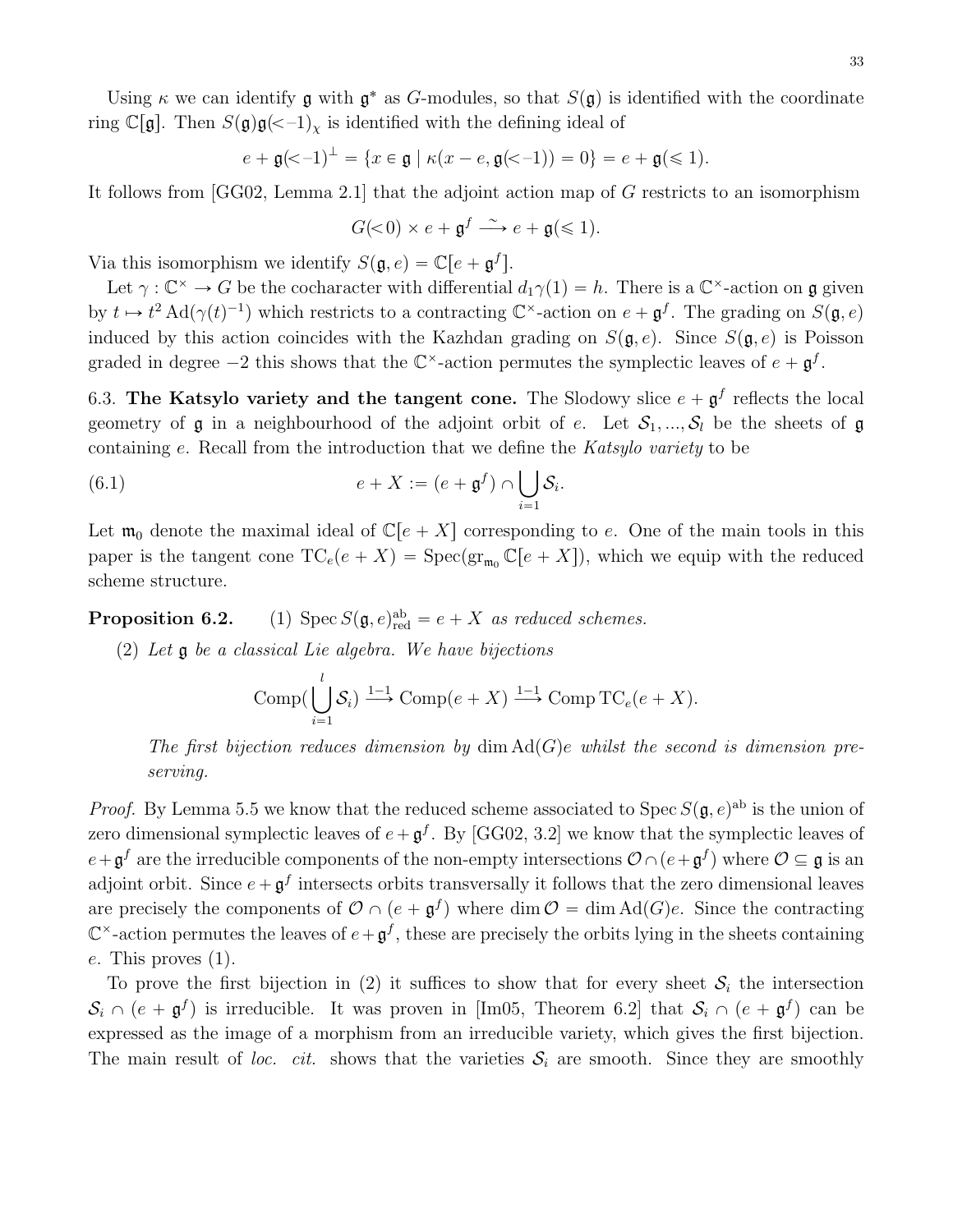equivalent to  $S_i \cap (e + \mathfrak{g}^f)$  the latter are also smooth, and so

$$
TC_e(e+X) = \bigcup_{i=1}^l T_e(\mathcal{S}_i \cap e + \mathfrak{g}^f).
$$

Now the second bijection will follow if we can show that  $T_e(S_i \cap e + \mathfrak{g}^f)$  is never contained in  $T_e(\mathcal{S}_j \cap e + \mathfrak{g}^f)$  for  $i \neq j$  which is a consequence of the fact that the sheets  $\mathcal{S}_1, ..., \mathcal{S}_l$  intersect transversally at e [\[Bu\]](#page-49-3). Finally the claims about dimensions follow from the fact that  $e + \mathfrak{g}^f$  is transversal to adjoint orbits.

# 7. Abelian quotients of finite W-algebras

<span id="page-33-1"></span><span id="page-33-0"></span>7.1. The finite W-algebra. We now recall the definition of the (quantum) finite W-algebra. Once again G is a connected complex reductive group with simply connected derived subgroup. A nondegenerate trace form on  $\mathfrak g$  is denoted  $\kappa$ . We pick an  $\mathfrak{sl}_2$ -triple  $(e, h, f)$  in  $\mathfrak g = \text{Lie}(G)$  and consider the grading  $\mathfrak{g} = \bigoplus_{i \in \mathbb{Z}} \mathfrak{g}(i)$  given by ad $(h)$ -eigenspaces. Write  $\chi := \kappa(e, \cdot) \in \mathfrak{g}^*$ . Recall the notation  $\mathfrak{g}(-1)$  and  $G(< 0)$ .

The generalised Gelfand–Graev module is defined to be

$$
Q:=U(\mathfrak{g})/U(\mathfrak{g})\mathfrak{g}(\operatorname{\!<\!}-1)_\chi=U(\mathfrak{g})\otimes_{U(\mathfrak{g}(\operatorname{\!<\!}-1))}\mathbb{C}_\chi
$$

where  $\mathbb{C}_{\chi}$  is the one dimensional representation of  $\mathfrak{g}(\lt-1)$  afforded by  $\chi$ . The finite W-algebra is the quantum Hamiltonian reduction

$$
U(\mathfrak{g},e) := Q^{G(<0)}.
$$

It inherits a natural algebra structure from  $U(\mathfrak{g})$  via  $\bar{u}_1\bar{u}_2 = \overline{u_1u_2}$  where  $\bar{u}$  denotes the projection of  $u \in U(\mathfrak{g})$  to Q, and  $\bar{u}_1, \bar{u}_2 \in Q^{G(<0)}$  (see [\[GG02\]](#page-49-6), for example). The Kazdan filtration on  $U(\mathfrak{g})$  is defined by placing  $g(i)$  in degree  $i+2$ . This descends to a non-negative filtration on Q and  $U(\mathfrak{g}, e)$ and we write gr  $U(\mathfrak{g}, e)$  for the associated graded algebra. The graded algebra gr  $U(\mathfrak{g}, e)$  naturally identifies with a subalgebra of gr  $Q = S(g)/S(g)g(-1)_x$ , and we have the following fundamental fact (see  $[Pr02, Proposition 6.3]$ ,  $[GG02, Theorem 4.1]$ ).

<span id="page-33-2"></span>**Lemma 7.1.**  $gr U(g, e) = S(g, e)$  as Kazhdan graded algebras.

One of the main objects of study in this paper is the maximal abelian quotient  $U(\mathfrak{g}, e)^{ab}$ , which is defined to be the quotient by the derived ideal which is generated by all commutators  $[u, v]$  with  $u, v \in U(\mathfrak{g}, e).$ 

The Kazhdan filtration descends to  $U(\mathfrak{g},e)^{\text{ab}}$  and we write  $\operatorname{gr} U(\mathfrak{g},e)^{\text{ab}}$  for the associated Kazhdan graded algebra. Our main results describe the structure of the following affine schemes

$$
\mathcal{E}(\mathfrak{g},e) := \operatorname{Spec} U(\mathfrak{g},e)^{ab},
$$
  

$$
\mathbb{C}\mathcal{E}(\mathfrak{g},e) := \operatorname{Spec} \operatorname{gr}(U(\mathfrak{g},e)^{ab}).
$$

The closed points of the first of these parameterises the one dimensional representations of  $U(\mathfrak{g}, e)$ , whilst the second is the asymptotic cone of the first (cf. Section [5.1\)](#page-28-2).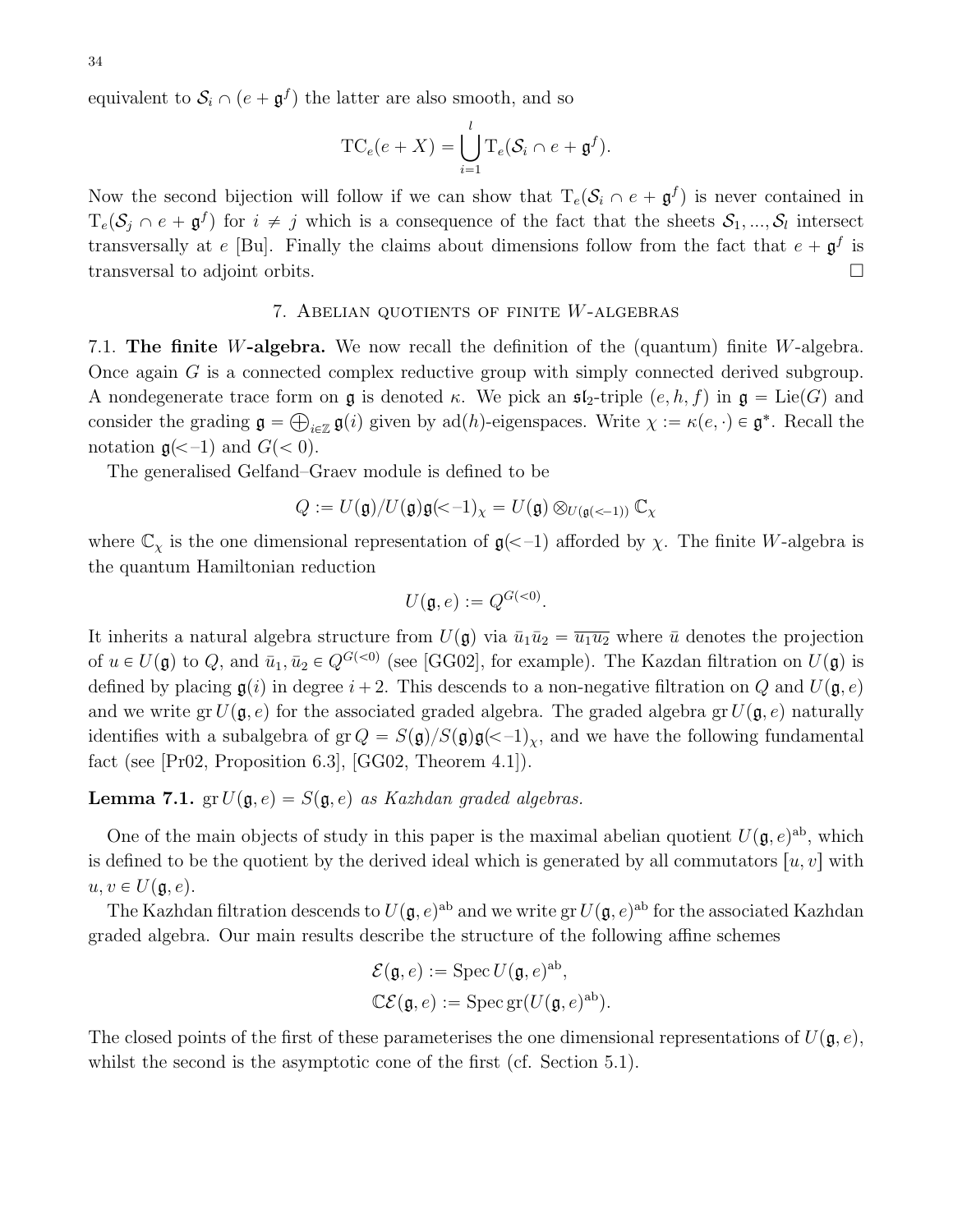<span id="page-34-0"></span>7.2. Bounding the asymptotic cone. The next result is equivalent to [\(1.3\)](#page-2-0), and we view it as a version of Premet's theorem [\[Pr10,](#page-50-6) Theorem 1.2] for the asymptotic cone of  $\mathcal{E}(\mathfrak{g}, e)$ . Our methods are adapted from his work.

<span id="page-34-1"></span>**Theorem 7.2.** There is a surjective homomorphism

$$
S(\mathfrak{g},e)^{ab} \twoheadrightarrow \text{gr } U(\mathfrak{g},e)^{ab}
$$

which induces an isomorphism of reduced algebras.

First of all we prove the existence of the surjection

<span id="page-34-2"></span>**Lemma 7.3.** There is a surjective homomorphism  $S(\mathfrak{g},e)^{ab} \to gr U(\mathfrak{g},e)^{ab}$ .

*Proof.* Let  $\theta: \mathfrak{g}^e \to S(\mathfrak{g}, e)$  be a PBW map coming from Theorem [2.4](#page-8-3) and let  $\Theta: \mathfrak{g}^e \to U(\mathfrak{g}, e)$  be a filtered lift of  $\theta$ . Using the Leibniz rule for the biderivation  $[\cdot, \cdot]$  we see that the derived ideal D of  $U(\mathfrak{g}, e)$  is generated by the set  $\{[\Theta(u), \Theta(v)] \mid u, v \in \mathfrak{g}^e\}$ . Similarly the bracket ideal B in  $S(\mathfrak{g}, e)$  is generated by  $\{\theta(u), \theta(v)\} \mid u, v \in \mathfrak{g}^e\}$ . If  $u, v$  are homogeneous for the ad(h)-grading on **g** then the image of  $[\Theta(u), \Theta(v)]$  in the graded algebra gr  $U(\mathfrak{g}, e) = S(\mathfrak{g}, e)$  is  $\{\theta(u), \theta(v)\},\$ using the identification of Lemma [7.1.](#page-33-2) This shows that  $B \subseteq gr D$ . Hence we have  $gr U(\mathfrak{g}, e)^{ab} =$  $S(\mathfrak{g},e) / \operatorname{gr} D \twoheadrightarrow S(\mathfrak{g},e) / B = S(\mathfrak{g},e)^{\operatorname{ab}}$ .

In order to show that this surjection gives an isomorphism of reduced algebras we use reduction modulo  $p$ . This process was pioneered by Premet in the theory of W-algebras and used systematically to great effect in subsequent work [\[Pr07,](#page-50-17) [Pr10,](#page-50-6) [To17,](#page-50-18) [PT20\]](#page-50-19). Rather than repeating the details in full we state the important properties of the modular reduction procedure which we need for our proof.

Let  $\Pi$  be the set of bad primes for the root system of G. Pick a Chevalley Z-form  $\mathfrak{g}_\mathbb{Z} \subseteq \mathfrak{g}$  and write  $\mathfrak{g}_{\mathbb{Z}} = \mathfrak{h}_{\mathbb{Z}} \oplus \bigoplus_{\alpha \in \Phi} \mathbb{Z} x_{\alpha}$ . Let  $T \subseteq G$  denote the complex torus with Lie algebra  $\mathfrak{h}_{\mathbb{Z}} \otimes_{\mathbb{Z}} \mathbb{C}$ . When k is an algebraically closed field we let  $G_k$  denote the reductive algebraic group with Lie algebra  $\mathfrak{g}_{\mathbb{k}} := \mathfrak{g}_{\mathbb{Z}} \otimes_{\mathbb{Z}} \mathbb{k}$  and let  $T_{\mathbb{k}}$  denote the algebraic torus in  $G_{\mathbb{k}}$  with Lie algebra  $\mathfrak{h}_{\mathbb{Z}} \otimes_{\mathbb{Z}} \mathbb{k}$ .

It follows from the observations of [\[PT20,](#page-50-19) §3.3] that for every nilpotent orbit  $\mathcal{O} \subseteq \mathfrak{g}$  there is an element  $e \in \mathfrak{g}_\mathbb{Z} \cap \mathcal{O}$  and a cocharacter  $\lambda \in X_*(T)$  such that for all algebraically closed fields k of characteristic  $p \notin \Pi$ .

- (1) The Bala–Carter labels of the adjoint orbits of e and  $e_k := e \otimes 1 \in \mathfrak{g}_k$  coincide.
- (2) The differential  $d_1\lambda(\mathbb{C})$  equals  $\mathbb{C}h$  where h lies in an  $\mathfrak{sl}_2$ -triple containing e.
- (3) After canonically identifying to cocharacter lattices  $X_*(T) = X_*(T_k)$  the grading on  $\mathfrak{g}_k$ induced by  $\lambda$  is good for e, meaning  $e_{\mathbf{k}} \in \mathfrak{g}_{\mathbf{k}}(2)$  and  $\mathfrak{g}_{\mathbf{k}}^e \subseteq \mathfrak{g}_{\mathbf{k}}(\geq 0)$ .

Fix an orbit  $\mathcal{O} \subseteq \mathfrak{g}$  and a choice of  $e, \lambda$  as above. Let k be algebraically closed, and assume char(k) = p is large enough so that there is a G-equivariant trace form  $\kappa_k$ . Write  $\chi_k$  for the element of  $\mathfrak{g}_{\mathbb{k}}^*$  corresponding to  $e_{\mathbb{k}}$  via  $\kappa_{\mathbb{k}}$ . Using the grading  $\mathfrak{g}_{\mathbb{k}} = \bigoplus_{i \in \mathbb{Z}} \mathfrak{g}_{\mathbb{k}}(i)$  coming from  $\lambda$  we let **v** denote a homogeneous complement to  $[\mathfrak{g}_k, e_k]$  in  $\mathfrak{g}_k$ . If  $\mathcal{S}_1, ..., \mathcal{S}_l$  denote the sheets of  $\mathfrak{g}_k$ containing  $e_{\mathbf{k}}$  then we define

$$
e_{\mathbf{k}}+X_{\mathbf{k}}=(e_{\mathbf{k}}+\mathfrak{v})\cap\bigcup_{i=1}^{l}\mathcal{S}_{i}.
$$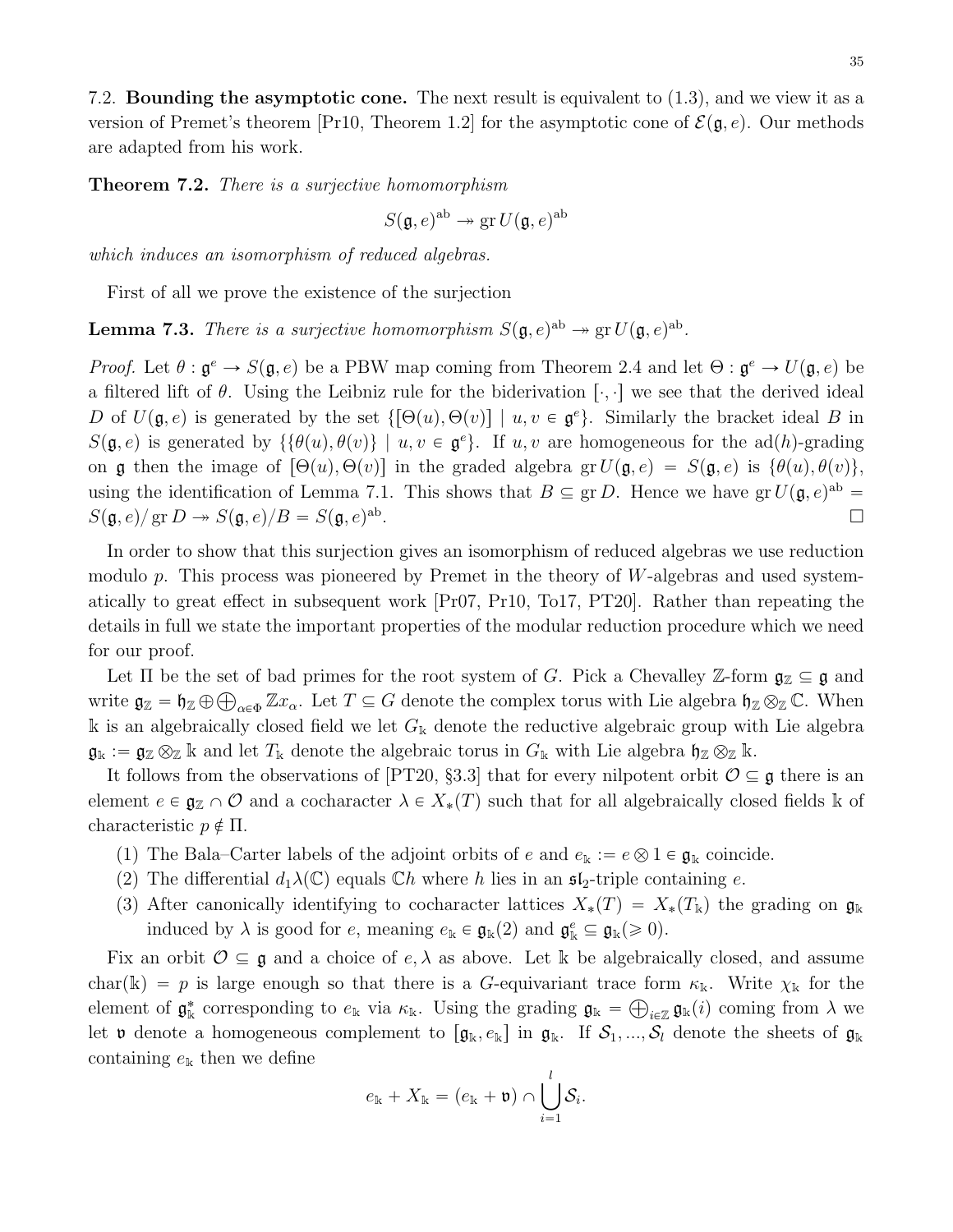In the following we write  $e + X_{\mathbb{C}}$  for the complex Katsylo variety [\(6.1\)](#page-32-1), and write  $X_{\mathbb{K}}^{\vee} \subseteq \mathfrak{g}_{\mathbb{K}}^*$  for the image of  $X_{\mathbb{k}}$  under the G-equivariant isomorphism  $\mathfrak{g}_{\mathbb{k}} \to \mathfrak{g}_{\mathbb{k}}^*$  coming from the trace form.

<span id="page-35-2"></span>**Lemma 7.4.** For char( $\mathbb{k}$ )  $\gg$  0 there are dimension preserving bijections

<span id="page-35-0"></span>(7.1) 
$$
\text{Comp}\,\mathbb{C}\mathcal{E}(\mathfrak{g},e) \stackrel{1-1}{\longrightarrow} \text{Comp}\,\mathbb{k}\mathcal{E}(\mathfrak{g}_{\mathbb{k}},e_{\mathbb{k}})
$$

(7.2) 
$$
\text{Comp } X_{\mathbb{C}} \stackrel{1-1}{\longrightarrow} \text{Comp } X_{\mathbb{K}}.
$$

*Proof.* The first bijection [\(7.1\)](#page-35-0) can be obtained by reciting the proof of  $\rm [Pr10, Lemma 3.1]$  $\rm [Pr10, Lemma 3.1]$  $\rm [Pr10, Lemma 3.1]$  verbatim, whilst the second [\(7.2\)](#page-35-0) was constructed in the proof of  $[Pr10, Theorem 3.2]$ .

Since  $\mathfrak{g}_k = \text{Lie}(G_k)$  is algebraic there is a  $G_k$ -equivariant restricted structure on  $\mathfrak{g}_k$ . The *p*-centre  $Z_p(\mathfrak{g}_k)$  is a central subalgebra of  $U(\mathfrak{g}_k)$  which identifies with  $\Bbbk[(\mathfrak{g}_k^*)^{(1)}]$ , the coordinate ring on the Frobenius twist of the dual space of  $\mathfrak{g}_{k}$ , as  $G_{k}$ -algebras.

The modular finite W-algebra is defined in precisely the same manner as the complex analogue:  $U(\mathfrak{g}_{\Bbbk},e_{\Bbbk})=Q_{\Bbbk}^{G_{\Bbbk}(-0)}$  where  $Q_{\Bbbk}=U(\mathfrak{g}_{\Bbbk})/U(\mathfrak{g}_{\Bbbk})\mathfrak{g}_{\Bbbk}(\lt-1)_\chi$  and  $\mathfrak{g}_{\Bbbk}(\lt-1)_\chi=\{x-\chi_{\Bbbk}(x)\mid x\in\mathfrak{g}_{\Bbbk}(\lt-1)\}$ [\[Pr10,](#page-50-6) [GT19a\]](#page-49-19). If  $\phi: U(\mathfrak{g}_k) \to Q_k$  is the natural projection then the p-centre of  $U(\mathfrak{g}_k, e_k)$  is defined to be  $(\phi Z_p(\mathfrak{g}_{\mathbb{k}}))^{G_{\mathbb{k}}(-0)}$ ; see [\[GT19a,](#page-49-19) Section 8] for more detail. It follows from Lemma 8.2 of loc. *cit.* that  $Z_p(\mathfrak{g}_k, e_k) = \mathbb{k}[(\chi_k + \mathfrak{v}^\vee)^{(1)}]$  where  $\mathfrak{v}^\vee = \kappa_k(\mathfrak{v}, \cdot) \subseteq \mathfrak{g}^*$ , and the maximal ideals of the p-centre will be referred to as p-characters. For  $\eta \in \chi_k + \mathfrak{v}^\vee$  we define the reduced finite W-algebra  $U_{\eta}(\mathfrak{g}_{k}, e_{k})$  to be the quotient of  $U(\mathfrak{g}_{k}, e_{k})$  by the ideal generated by the corresponding maximal ideal of  $Z_p(\mathfrak{g}_k, e_k)$  (identifying  $\chi_k + \mathfrak{v}^\vee$  with its Frobenius twist as sets).

<span id="page-35-1"></span>Lemma 7.5. There is a finite, dominant morphism

 $\Bbbk\mathcal{E}(\mathfrak{g}_{\Bbbk}, e_{\Bbbk}) \to X_{\Bbbk}.$ 

*Proof.* Consider the homomorphism  $Z_p(\mathfrak{g}_k, e_k) \to U(\mathfrak{g}_k, e_k)$ <sup>ab</sup> and denote the kernel by K. The maximal ideals of  $Z_p(\mathfrak{g}_k, e_k)/K$  correspond to the p-characters  $\eta \in \chi_k + \mathfrak{v}^\vee$  such that  $U_\eta(\mathfrak{g}_k, e_k)$ admits a one dimensional module. Using Premet's equivalence [\[Pr02,](#page-50-0) Theorem 2.5(ii) and Proposition 2.6] we see that these are the *p*-characters  $\eta \in (\chi_{\mathbb{k}} + \mathfrak{v}^{\vee})^{(1)}$  such that  $U_{\eta}(\mathfrak{g}_{\mathbb{k}})$  admits a module of dimension  $p^{\frac{1}{2} \dim \text{Ad}^*(G_k)\chi_k}$ . By the main result of [\[PT20\]](#page-50-19) this is precisely the set of  $\eta$  such that dim  $\text{Ad}^*(G_{\mathbb{k}})\eta = \dim \text{Ad}^*(G_{\mathbb{k}}) \chi_{\mathbb{k}}$ . We claim that this set is equal to  $(\chi_{\mathbb{k}} + X_{\mathbb{k}}^{\vee})^{(1)}$ . In the current setting,  $\chi_{\mathbb{k}} + \mathfrak{v}^{\vee}$  admits a contracting  $\mathbb{k}^{\times}$ -action defined in the same manner as the one parameter group of automorphisms appearing in Section [6.2,](#page-31-2) using the cocharacter appearing in (3) above. This contracting action preserves the sheets of  $\mathfrak{g}_{\mathbb{k}}^*$  and this implies the claim.

Let R denote the reduced algebra corresponding  $Z_p(\mathfrak{g}, e)/K$ . Since  $Z_p(\mathfrak{g}, e) = \mathbb{k}[(\chi + \mathfrak{v}^\vee)^{(1)}]$  as Kazhdan filtered algebras we see that  $R = \Bbbk[(\chi + X_{\Bbbk}^{\vee})^{(1)}]$  is also an identification of Kazhdan filtered algebras. Since  $\chi + X_{\mathbf{k}}^{\vee}$  is stable under the contracting  $\mathbf{k}^{\times}$ -action inducing the Kazhdan grading, it follows that  $R \cong \text{gr } R$ . We conclude that there is a finite injective algebra homomorphism  $R \hookrightarrow \text{gr } U(\mathfrak{g}, e)^{\text{ab}}$ , which completes the proof.

Proof of Theorem [7.2.](#page-34-1) Recall that finite morphisms are closed, and so a finite dominant morphism is surjective. Now it follows from Lemma [7.5](#page-35-1) that there is a surjective map Comp  $\Bbbk\mathcal{E}(\mathfrak{g}_{\Bbbk}, e_{\Bbbk}) \to$ Comp  $X_k$  such that for every  $Z \in \text{Comp } X_k$  there exists an element of Comp  $k\mathcal{E}(\mathfrak{g}_k, e_k)$  mapping to Z of the same dimension. Combining with Lemma [7.4](#page-35-2) we deduce that there is surjection Comp  $\mathbb{C}\mathcal{E}(\mathfrak{g}, e) \to \text{Comp}(e + X_{\mathbb{C}})$  which respects dimensions in the same manner. In particular we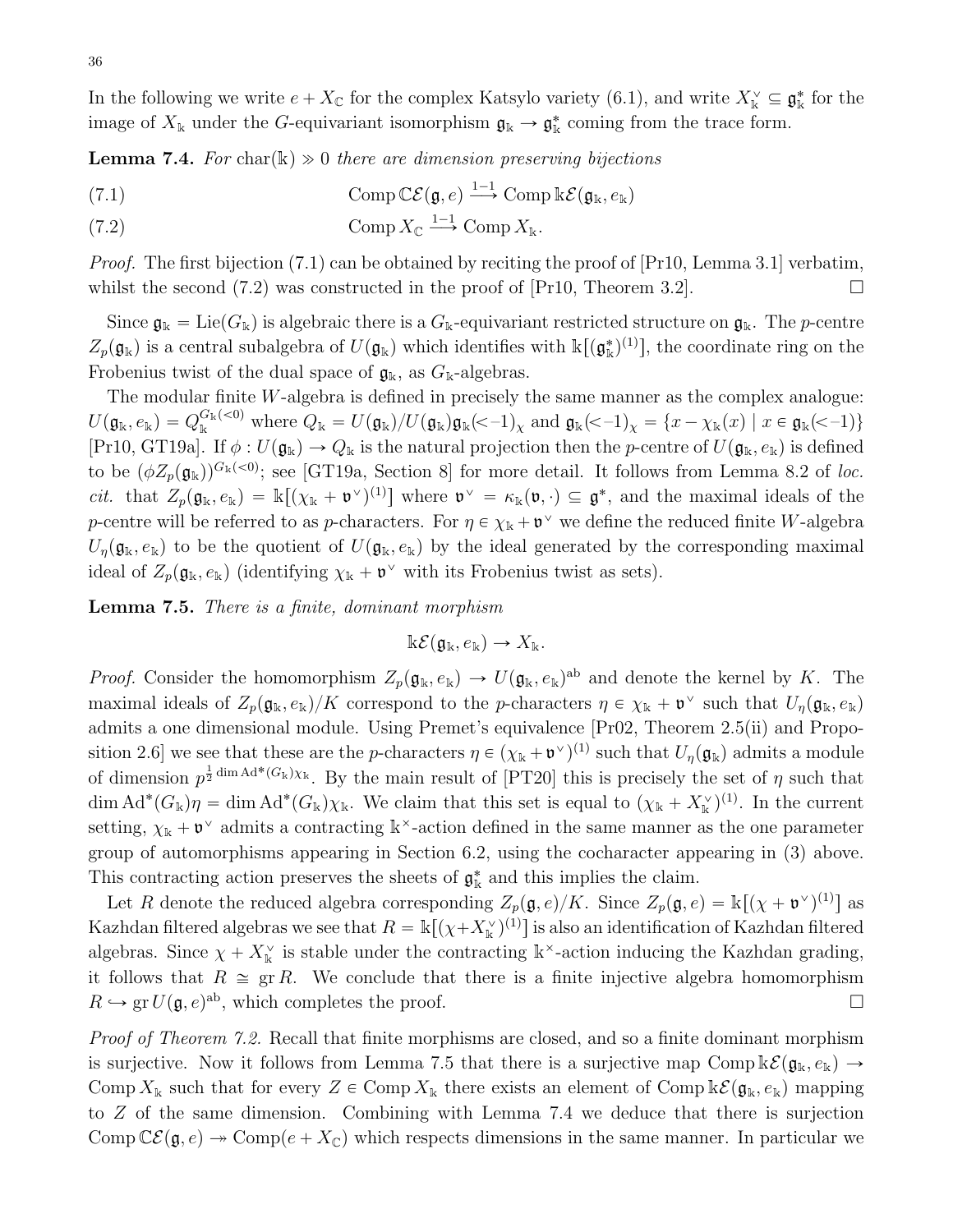have  $d(\mathbb{C}\mathcal{E}(\mathfrak{g}, e)) \geq d(e + X_{\mathbb{C}})$ , where d denotes the dimension vector defined in Section [5.1.](#page-28-2) Thanks to Lemma [5.1,](#page-28-4) Proposition [6.2\(](#page-0-0)1) and Lemma [7.3](#page-34-2) the embedding  $\mathbb{C}\mathcal{E}(\mathfrak{g},e) \hookrightarrow \text{Spec } S(\mathfrak{g},e)^{ab} =$  $e + X_{\mathbb{C}}$  is an isomorphism on the underlying reduced schemes.

The next result follows immediately from the theorem.

<span id="page-36-3"></span><span id="page-36-0"></span>**Corollary 7.6.** If  $S(\mathfrak{g},e)^{ab}$  is reduced then so are  $gr U(\mathfrak{g},e)^{ab}$  and  $U(\mathfrak{g},e)^{ab}$ .

8. The abelian quotient of the classical W-algebra

<span id="page-36-1"></span>8.1. Rigid, singular and distinguished partitions. We introduce three classes of partition which correspond to important families of nilpotent orbit in classical Lie algebras of type B, C, D.

Let  $\varepsilon = \pm 1$  and  $N > 0$  such that  $\varepsilon^N = 1$ . Recall the notation  $\mathcal{P}_{\varepsilon}(N)$  from Section [4.1.](#page-22-1) According to Lemma [4.1](#page-22-3) the partitions  $\lambda = (\lambda_1, ..., \lambda_n) \in \mathcal{P}_{\varepsilon}(N)$  are characterised by the existence of an involution  $i \mapsto i'$  satisfying the following conditions: (1)  $\lambda_i = \lambda_{i'}$ , (2)  $\varepsilon(-1)^{\lambda_i} = 1$  if and only if  $i \neq i'$ , and (3)  $i' \in \{i-1, i, i+1\}$ . Whenever we choose  $\lambda \in \mathcal{P}_{\varepsilon}(N)$  we fix such an involution. We also adopt the convention that  $\lambda_0 = 0$  and  $\lambda_{n+1} = \infty$ .

For  $\lambda \in \mathcal{P}_{\varepsilon}(N)$  a 2-step is a pair of indexes  $(i, i + 1)$  such that:

- $\bullet \ \varepsilon(-1)^{\lambda_i} = \varepsilon(-1)^{\lambda_{i+1}} = -1;$
- $\bullet$   $\lambda_{i-1} < \lambda_i \leqslant \lambda_{i+1} < \lambda_{i+2}.$

We note that  $\lambda_n < \lambda_{n+1}$  always holds because of our convention  $\lambda_{n+1} = \infty$ . We write  $\Delta(\lambda)$  for the set of 2-steps for  $\lambda$ . A 2-step  $(i, i + 1) \in \Delta(\lambda)$  is called bad if one of the following conditions holds:

 $\bullet \lambda_i - \lambda_{i-1} \in 2\mathbb{Z}_{>0};$ 

• 
$$
\lambda_{i+2} - \lambda_{i+1} \in 2\mathbb{Z}_{>0}.
$$

We note that the second condition never holds for  $i = n - 1$ , whilst if the first condition holds for  $i = 1$  then we necessarily have  $\varepsilon = -1$ . If the first of these two conditions holds then we refer to  $i - 1$  as the bad boundary of the 2-step whilst if the second condition holds then  $i + 2$  is the bad boundary. We say that a partition is *singular* if it admits a bad 2-step, and non-singular otherwise.

We say that a partition is *rigid* if the following two conditions hold:

$$
\bullet \ \Delta(\lambda) = \varnothing;
$$

•  $\lambda_i - \lambda_{i-1} < 2$  for all  $i = 1, ..., n$ .

We say that a partition is *distinguished* if the following two conditions hold:

- $\bullet \lambda_i < \lambda_{i+1}$  for all  $i = 1, ..., n;$
- $i = i'$  for all  $i$ .

<span id="page-36-2"></span>Lemma 8.1. [\[CM93,](#page-49-11) [PT14\]](#page-50-7) Let e be a nilpotent element with Jordan block sizes given by the partition  $\lambda \in \mathcal{P}_{\varepsilon}(N)$  in a classical Lie algebra preserving a non-degenerate form  $\Psi$  on  $\mathbb{C}^N$  such that  $\Psi(u, v) = \varepsilon \Psi(v, u)$  for  $u, v \in \mathbb{C}^N$ . The following hold:

- (i) e lies in a unique sheet of  $\mathfrak g$  if and only if  $\lambda$  is non-singular.
- (ii) e is distinguished in the sense of Bala–Carter theory if and only if  $\lambda$  is distinguished.
- (iii) e is rigid in the sense of Lusztig–Spaltenstein induction if and only if  $\lambda$  is rigid.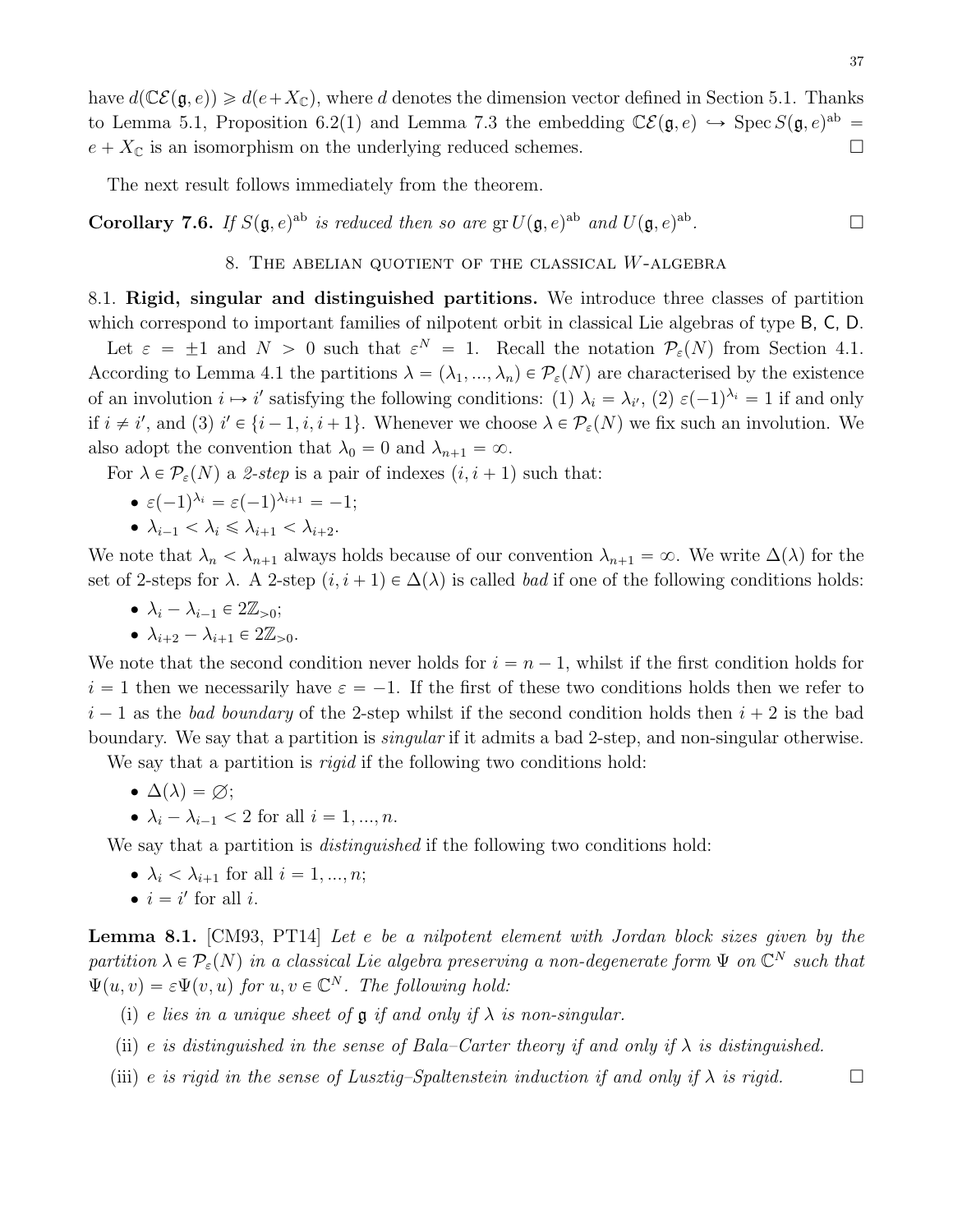<span id="page-37-1"></span>8.2. The Kempken–Spaltenstein algorithm. Keep fixed a choice of  $\lambda = (\lambda_1, ..., \lambda_n) \in \mathcal{P}_{\varepsilon}(N)$ . We say that *i* is an *admissible index for*  $\lambda$  if Case 1 or Case 2 occurs:

Case 1: 
$$
\lambda_i - \lambda_{i-1} > 1
$$
;  
Case 2:  $(i - 1, i) \in \Delta(\lambda)$  and  $\lambda_{i-1} = \lambda_i$ 

.

When *i* is an admissible index we define  $\lambda^{(i)} \in \mathcal{P}_{\epsilon}(N - 2(n - i + 1))$  as follows:

Case 1: 
$$
\lambda^{(i)} = (\lambda_1, \lambda_2, ..., \lambda_{i-1}, \lambda_i - 2, \lambda_{i+1} - 2, ..., \lambda_n - 2);
$$
  
\nCase 2:  $\lambda^{(i)} = (\lambda_1, \lambda_2, ..., \lambda_{i-2}, \lambda_{i-1} - 1, \lambda_i - 1, \lambda_{i+1} - 2, ..., \lambda_n - 2)$ 

Now we extend this definition inductively from indexes to sequences. We say that  $(i)$  is an admissible sequence for  $\lambda$  if i is an admissible index. We inductively extend these definitions to sequences of indexes by saying that  $\mathbf{i} = (i_1, ..., i_l)$  is an *admissible sequence for*  $\lambda$  and define  $\lambda^{\mathbf{i}} = (\lambda^{(i_1,...,i_{l-1})})^{(i_l)}$ if  $\mathbf{i}' = (i_1, ..., i_{l-1})$  is an admissible sequence for  $\lambda$  and  $i_l$  is an admissible index for  $\lambda^{\mathbf{i}'}$ . A sequence i is called *maximal admissible* if  $\lambda^i$  does not admit any admissible indexes. These definitions first appeared in [\[PT14\]](#page-50-7), where the opposite ordering of partitions was used.

We define *admissible multisets* to be the multisets taking values in  $\{1, ..., n\}$  obtained from admissible sequences by forgetting the ordering. If  $\mathbf i$  is an admissible sequence then write  $\begin{bmatrix} \mathbf i \end{bmatrix}$  for the corresponding admissible multiset.

For  $\varepsilon = \pm 1$  let g be a classical Lie algebra in accordance with Lemma [8.1,](#page-36-2) and let  $\mathcal{O} \subseteq \mathfrak{g}$  be a nilpotent orbit with partition  $\lambda$ . According to Proposition 8 and Corollary 8 of [\[PT14\]](#page-50-7), for each addmisible multiset  $[i]$ , there is a procedure for choosing:

- (1) a Levi subalgebra  $\mathfrak{l}_i \cong \mathfrak{gl}_{i_1} \times \cdots \mathfrak{gl}_{i_l} \times \mathfrak{g}_0$ , where  $\mathfrak{g}_0$  is a classical Lie algebra of the same Dynkin type as  $\mathfrak g$  and natural representation of dimension  $N - 2\sum_i i_j$ .
- (2) a nilpotent orbit  $\mathcal{O}_i = \{0\} \times \cdots \{0\} \times \mathcal{O}_{\lambda^i}$  where  $\mathcal{O}_{\lambda^i} \subseteq \mathfrak{g}_0$  has partition  $\lambda^i$ .

These choices satisfy  $\mathcal{O} = \text{Ind}_{\mathfrak{l}}^{\mathfrak{g}}(\mathcal{O}_{\mathfrak{i}})$ . Furthermore  $[\mathfrak{i}] \mapsto (\mathfrak{l}_{\mathfrak{i}}, \mathcal{O}_{\mathfrak{j}})$  sets up a one-to-one correspondence between maximal admissible multisets and rigid induction data for  $\mathcal{O}$ . Combining with Theorem [6.1](#page-31-3) this proves.

<span id="page-37-0"></span>**Proposition 8.2.** The sheets of  $\mathfrak g$  containing e are in bijection with maximal admissible multisets for  $\lambda$ . The dimension of sheet corresponding to **i** is  $|\mathbf{i}| + \dim(\text{Ad}(G)e)$ .

<span id="page-37-2"></span>8.3. Distinguished elements and induction. The proof of the main theorem reduces to the distinguished case, and the following result is one of the crucial steps.

<span id="page-37-3"></span>**Lemma 8.3.** Let  $\mathcal{O} \subseteq \mathfrak{g}$  be a nilpotent orbit with partition  $\lambda \in \mathcal{P}_{\varepsilon}(N)$  in a classical Lie algebra of rank r. There exists a sequence of indexes  $i_1, ..., i_l$  and a classical Lie algebra  $\tilde{\mathfrak{g}}$  of rank  $r + \sum_j (n - j)$  $i_j + 1$ ) of the same Dynkin type as  $\mathfrak g$  such that:

- (1)  $\mathfrak{gl}_{n-i_1+1} \times \cdots \times \mathfrak{gl}_{n-i_l+1} \times \mathfrak{g}$  embeds as a Levi subalgebra  $\mathfrak{l} \subseteq \tilde{\mathfrak{g}}$ ;
- (2) Identifying  $\mathcal O$  with the as a nilpotent orbit  $\{0\} \times \cdots \times \{0\} \times \mathcal O \subseteq \mathfrak l$  we have that  $\mathrm{Ind}_{\mathfrak l}^{\tilde{\mathfrak g}}(\mathcal O)$  is a distinguished orbit in  $\tilde{\mathfrak{g}}$ .

Furthermore we can assume that the first part of the partition of  $\text{Ind}_{\mathfrak{g}}^{\tilde{\mathfrak{g}}}(\mathcal{O})$  is arbitrarily large.

*Proof.* If  $i = 2, ..., n$  is an index such that  $i' = i - 1$  then we replace  $\lambda$  by

$$
(\lambda_1, ..., \lambda_{i-2}, \lambda_{i-1} + 1, \lambda_i + 1, \lambda_{i+1} + 2, ..., \lambda_n + 2).
$$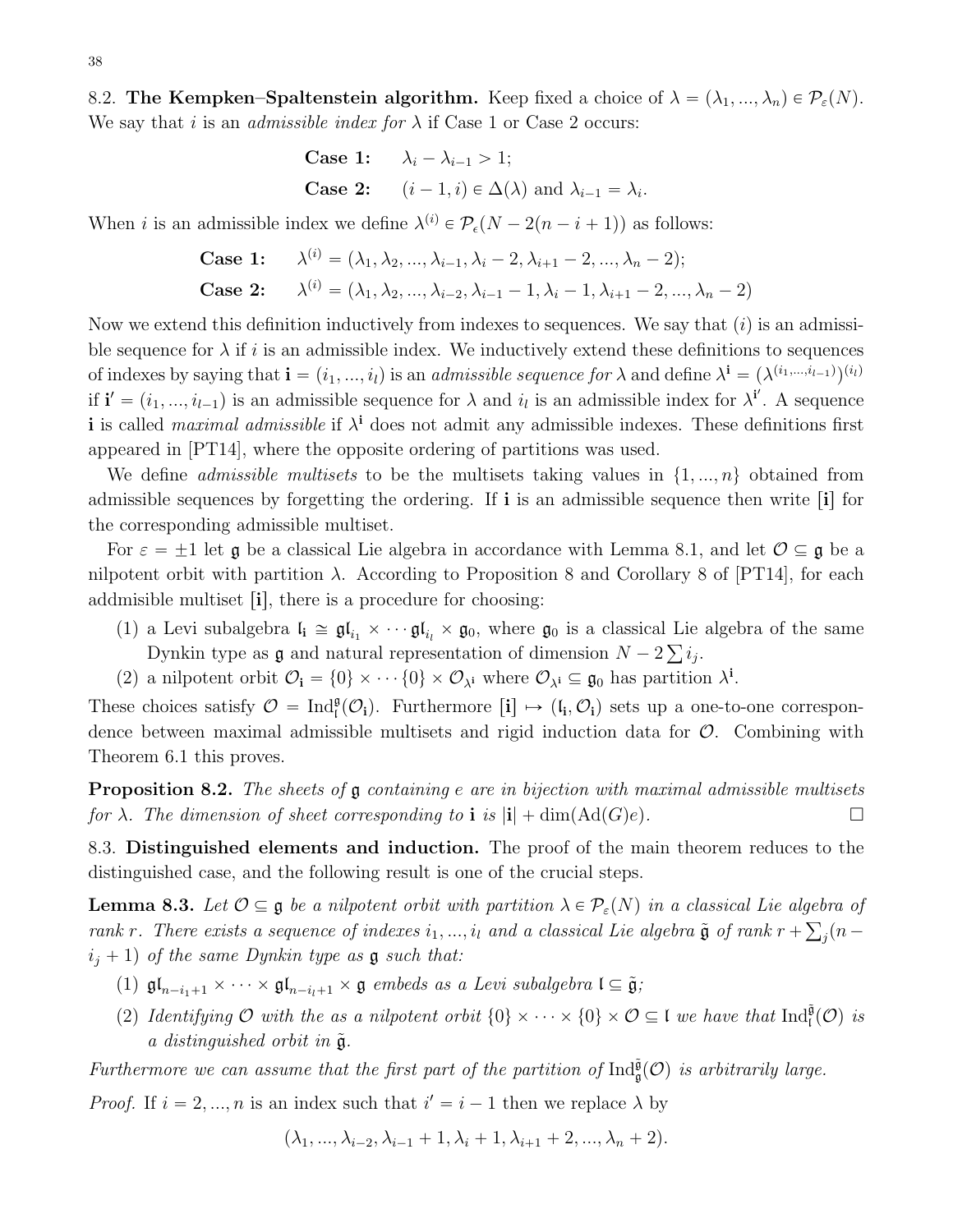By iterating this procedure we can eventually obtain a partition with  $i = i'$  for all i. If  $i = 2, ..., n$ is an index such that  $\lambda_i = \lambda_{i-1}$  then we replace our new partition by

$$
(\lambda_1, ..., \lambda_{i-1}, \lambda_i + 2, \lambda_{i+1} + 2, ..., \lambda_n + 2).
$$

Iterating this procedure we eventually replace  $\lambda$  with a distinguished partition  $\tilde{\lambda}\in\mathcal{P}_\varepsilon(N+1)$  $_{i\in I}$  2(n $i + 1$ ) where  $\mathbf{i} \subseteq \{1, ..., n\}$  is some multiset consisting of indexes which were chosen in the above iterations. By applying the latter procedure at index  $i = 1$  we can make the first part of  $\lambda$  as large as we choose.

Let  $\tilde{\mathfrak{g}}$  be the classical Lie algebra of the same type as  $\mathfrak{g}$  with natural representation of dimension  $N + \sum_{j \in \mathbf{i}} 2(n-j+1)$ . By Lemma [8.1](#page-36-2) every orbit with partition  $\tilde{\lambda}$  is distinguished. Since  $\tilde{\lambda}^{\mathbf{i}} = \lambda$ the remarks of the previous Section show that there is a unique orbit  $\tilde{O} \subseteq \tilde{\mathfrak{g}}$  with partition  $\lambda$  and a unique induction datum  $(I, O)$  such that l and O satisfy the properties described in the current proposition, and  $\widetilde{\mathcal{O}} = \text{Ind}_{\mathfrak{l}}^{\widetilde{\mathfrak{g}}}$  $(\mathcal{O}).$ 

<span id="page-38-0"></span>8.4. The combinatorial Katsylo variety. In this section we introduce an affine algebraic variety  $X_{\lambda}$ , determined by a choice of partition, which we call the combinatorial Katsylo variety. Let  $\lambda = (\lambda_1, ..., \lambda_n) \in \mathcal{P}_{\varepsilon}(N)$  such that  $i = i'$  for all i and  $\lambda_1 > 1$ . In particular  $\lambda$  is distinguished.

This condition ensures that  $\lambda_i - \lambda_{i-1} \in 2\mathbb{Z}_{>0}$  for all  $i = 2, ..., n$  and that  $(i, i + 1) \in \Delta(\lambda)$  for  $i = 1, ..., n - 1$ . We set

<span id="page-38-3"></span>(8.1) 
$$
s_1 := \left[\frac{\lambda_1}{2}\right]; s_i := \frac{\lambda_i - \lambda_{i-1}}{2} \quad \text{for} \quad i = 2, ..., n.
$$

Introduce a set of variables

(8.2) 
$$
S_{\lambda} := \{x_{i,r} \mid 1 \leq i \leq n, \ 1 \leq r \leq s_i\} \cup \{y_j \mid (j, j+1) \in \Delta(\lambda)\}\
$$

and we consider the following collection of quadratic elements  $Q_{\lambda}$  in the polynomial ring  $\mathbb{C}[S_{\lambda}]$ 

<span id="page-38-1"></span>(8.3) 
$$
Q_{\lambda} := \{x_{i,1}y_i \mid i = 1,...,n-1, \lambda_{i-1} - \lambda_i \in 2\mathbb{Z}_{>0}\} \cup \{x_{i+2,1}y_i, y_iy_{i+1} \mid i = 1,...,n-2\}.
$$

Finally we define  $X_{\lambda}$  to be the algebraic variety with coordinate ring

(8.4) 
$$
\mathbb{C}[X_{\lambda}] := \mathbb{C}[S_{\lambda}]/(Q_{\lambda}).
$$

In order to understand these varieties it suffices to consider a minimal partition. For this purpose we define a partition  $\alpha = (\alpha_1, ..., \alpha_n)$  by

(8.5) 
$$
\alpha = \begin{cases} (2, 4, ..., 2n) & \text{if } \varepsilon = -1; \\ (3, 5, ..., 2n + 1) & \text{if } \varepsilon = 1. \end{cases}
$$

It follows directly from the definitions that  $\mathbb{C}[X_\lambda] \cong \mathbb{C}[X_\alpha] \otimes \mathbb{C}[x_{i,r} \mid 1 \leq i \leq n, 1 \leq r \leq s_i],$ which implies that

<span id="page-38-2"></span>(8.6) 
$$
X_{\lambda} \cong X_{\alpha} \times \mathbb{A}^{\lfloor \lambda_n/2 \rfloor - n}.
$$

For our purposes it is now sufficient to study  $X_{\alpha}$ .

Let  $P_n$  be the set of subsets  $S \subseteq \{1, ..., n-1\}$  such that for all  $i = 1, ..., n-2$  either  $i \in S$  or  $i + 1 \in S$  or both. For  $S \in P_n$  we let  $S^c := \{1, ..., n - 1\} \backslash S$  be the complementary set. We define a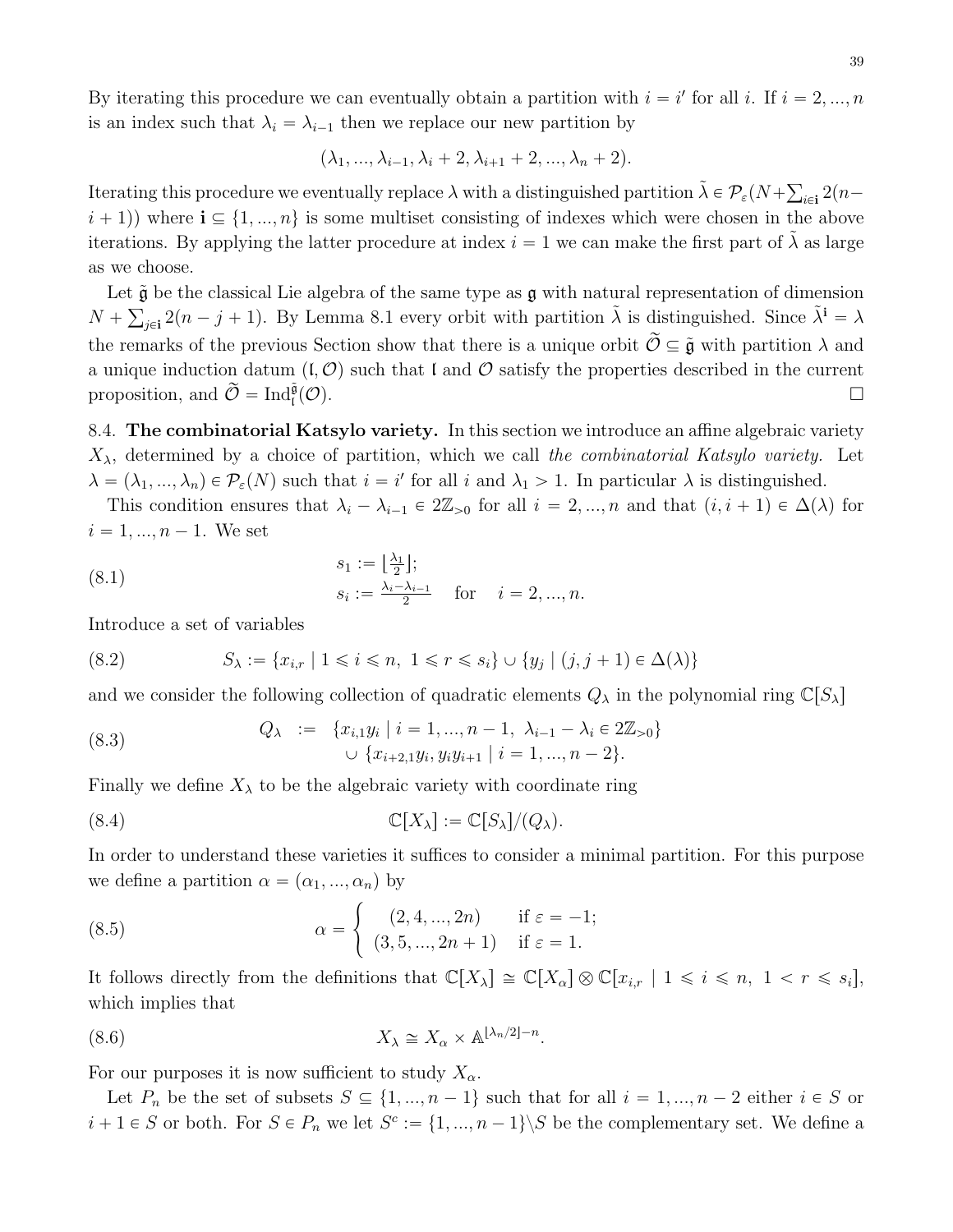map from  $P_n$  to the set of subsets of  $\{x_{1,1},..., x_{n,1}, y_1,..., y_{n-1}\} \subseteq \mathbb{C}[X_\alpha]$  by

<span id="page-39-1"></span>(8.7) 
$$
u: S \mapsto \{y_i \mid i \in S\} \cup \{x_i \mid i \in S^c \text{ or } i-2 \in S^c\}.
$$

<span id="page-39-0"></span>**Lemma 8.4.**  $S \mapsto (tS)$  is a bijection from  $P_n$  to the set of minimal prime ideals of  $\mathbb{C}[X_\alpha]$  and

(8.8) 
$$
\dim \mathbb{C}[X_{\alpha}]/(\iota S) = |\{x_1, ..., x_n, y_1, ..., y_{n-1}\}\backslash \iota S|
$$

*Proof.* The torus  $T := (\mathbb{C}^{\times})^{2n-1}$  acts on  $\mathbb{C}[x_{1,1},...,x_{n,1}, y_1,..., y_{n-1}]$  by automorphisms rescaling generators, and this action descends to  $\mathbb{C}[X_\alpha]$ . Since T is connected it preserves the irreducible components of  $X_{\alpha}$ , hence preserves the minimal primes of  $\mathbb{C}[X_{\alpha}]$ . Since the T-weight spaces on  $\mathbb{C}[x_{1,1},...,x_{n,1}, y_1,...,y_{n-1}]$  are one dimensional, it follows that each minimal prime p is generated by  $\mathfrak{p} \cap \{x_{1,1}, \ldots, x_{n,1}, y_1, \ldots, y_{n-1}\}.$ 

By inspection we see that for each  $S \in P_n$  the set  $\iota S$  contains at least one of the factors of each quadratic relation [\(8.3\)](#page-38-1) in  $\mathbb{C}[X_\alpha]$  and is minimal with respect to this property. This implies that  $\iota$  maps  $P_n$  to minimal primes.

The injectivity of  $S \mapsto (tS)$  is clear and it remains to show that every minimal prime p is in the image. Suppose that **p** is generated by some subset  $S \subseteq \{x_{1,1}, ..., x_{n,1}, y_1, ..., y_{n-1}\}$ . Using the primality of  $\mathfrak p$  it is straightforward to check that  $S' := \{1 \leq i \leq n-1 \mid y_i \in S\} \in P_n$  and  $(\iota S') \subseteq \mathfrak p$ . Now by minimality we have  $\mathfrak{p} = (\iota S')$ . ).  $\Box$ 

<span id="page-39-2"></span>**Proposition 8.5.** There is a bijection  $\mathbf{i} \mapsto X^{\mathbf{i}}_{\lambda}$  between maximal admissible multisets for  $\lambda$  and irreducible components of  $X_{\lambda}$  such that  $\dim X_{\lambda}^{\mathbf{i}} = |\mathbf{i}|$ .

*Proof.* It is not hard to see that the admissible multisets for  $\lambda$  are of the form  $\mathbf{i} \cup \mathbf{j}$  where i is an admissible multiset for  $\alpha$  and j is the multiset taking values in  $\{1, ..., n\}$  such that j occurs with multiplicity  $(\lambda_j - \lambda_{j-1})/2 - 1$ . Combining this with [\(8.6\)](#page-38-2) it suffices to prove the current proposition in the case  $\lambda = \alpha$ .

By Lemma [8.4](#page-39-0) the irreducible components of  $X_{\alpha}$  are parameterised by  $P_n$ . In order to prove the first claim of the theorem we construct a bijection from  $P_n$  to the set of maximal admissible multisets.

The admissible multisets for  $\alpha$  have multiplicities  $\leq 2$ . Thanks to [\[PT14,](#page-50-7) Lemma 6] we know that a maximal admissible multiset is totally determined by the collection of indexes in  $\{2, ..., n\}$ which occur with multiplicity 2: this is the set of indexes such that Case 2 occurs at some point in the KS algorithm. Therefore the collection of indexes of multiplicity 2 is only constrained by the fact that if i has multiplicity 2 then neither  $i - 1$  nor  $i + 1$  have multiplicity 2. It follows that if  $S \in P_n$  then there is a unique maximal admissible sequence i for  $\alpha$  such that the indexes in  $\{2, ..., n\} \setminus (S + 1)$  occur with multiplicity 2. This gives the desired bijection.

It remains to prove the claim regarding dimensions. Let  $S \subseteq P_n$  and enumerate  $\{1, ..., n-1\} \backslash S =$  $(i_1, ..., i_l)$ . By the remarks of the previous paragraph the maximal admissible sequence associated to  $S \in P_n$  is determined as follows: first we let  $\mathbf{i}' = (i_1 + 1, i_1 + 1, i_2 + 1, i_2 + 1, ..., i_l + 1, i_l + 1)$  and then we let i be the maximal admissible sequence obtained from i' by applying Case 1 of the KS algorithm to  $\alpha^{i'}$  as many times as possible. The set of indexes where Case 1 can be applied to  $\alpha^{i'}$ are precisely

$$
(8.9) \qquad \{1 \le i \le n \mid \alpha_i^{i'} - \alpha_{i-1}^{i'} = 2\} = \{1 \le i \le n \mid i \ne i_l \text{ and } i - 2 \ne i_l \text{ for all } l\}
$$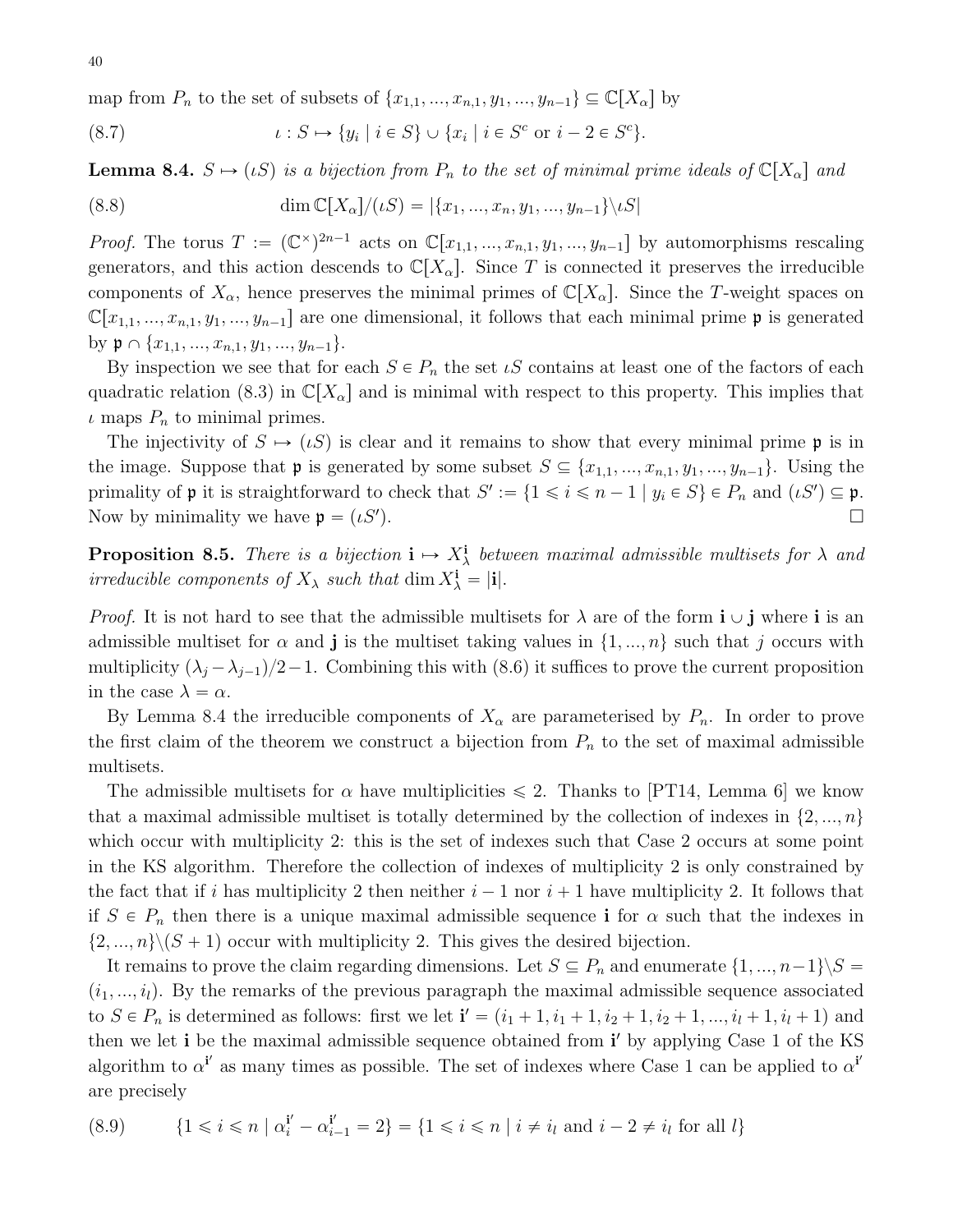and it follows that the length of the maximal admissible sequence associated to  $S$  is

<span id="page-40-1"></span>(8.10) 
$$
n - 1 - |S| + \frac{1}{2} \leq i \leq n | i, i - 2 \in S^{c}.
$$

According to [\(8.7\)](#page-39-1) and Lemma [8.4](#page-39-0) the dimension of the component of  $X_{\alpha}$  corresponding to S is

<span id="page-40-2"></span>(8.11) 
$$
2n - 1 - |S| - 1 = \{1 \le i \le n \mid i \in S^c \text{ or } i - 2 \in S^c\}
$$

It is straightforward to see that  $(8.10)$  and  $(8.11)$  are equal.

<span id="page-40-0"></span>8.5. The semiclassical abelianisation I: the distinguished case. Let  $\lambda = (\lambda_1, ..., \lambda_n) \in \mathcal{P}_{\varepsilon}(N)$ be a distinguished partition satisfying  $\lambda_1 > 1$ . The indexes  $s_1, ..., s_{n-1}$  defined in [\(8.1\)](#page-38-3) allow us to construct an  $n \times n$  symmetric shift matrix via  $\sigma = (s_{i,j})_{1 \leq i,j \leq n}$  by setting  $s_{i+1,i} = s_{i,i+1} := s_{i+1}$  for  $i = 1, ..., n - 1$ . By [\(3.2\)](#page-12-4) these values determine the entire matrix, which coincides with [\(4.1\)](#page-22-5).

Next we describe generators of  $\operatorname{gr}_{\mathfrak{m}_0} S(\mathfrak{g}, e)^{\text{ab}}$  and certain relations between them.

<span id="page-40-5"></span>**Lemma 8.6.** Let  $\mathfrak{m}_0 \subseteq S(\mathfrak{g}, e)^{ab}$  be unique maximal Kazhdan graded ideal. Then  $\mathrm{gr}_{\mathfrak{m}_0} S(\mathfrak{g}, e)^{ab}$  is generated by elements

<span id="page-40-3"></span>(8.12) 
$$
\{\bar{\theta}_{i}^{(s_{i+1}+1)} | i = 1,...,n-1\} \cup \{\bar{\eta}_{i}^{(2r)} | i = 1,...,n, r = 1,...,s_{i}\}
$$

These elements satisfy the following relations

<span id="page-40-4"></span>(8.13) 
$$
\bar{\theta}_{i}^{(s_{i+1}+1)}\bar{\theta}_{i+1}^{(s_{i+2}+1)} = 0 \quad \text{for} \quad i = 1, ..., n-2;
$$

(8.14) 
$$
\bar{\theta}_1^{(s_2+1)} \eta_1^{(2s_1)} = 0 \quad \text{for} \quad \varepsilon = -1;
$$

(8.15) 
$$
\bar{\theta}_{i}^{(s_{i+1}+1)}(\bar{\eta}_{i}^{(2s_{i})}-\bar{\eta}_{i-1}^{(2s_{i})})=0 \quad \text{for} \quad i=2,...,n-1;
$$

(8.16) 
$$
\bar{\theta}_{i}^{(s_{i+1}+1)}(\bar{\eta}_{i+2}^{(2s_{i+2})}-\bar{\eta}_{i+1}^{(2s_{i+2})})=0 \quad \text{for} \quad i=1,...,n-2
$$

where the elements  $\eta_i^{(r)}$  $i_i^{(r)}$  are taken to be zero if they lie outside the range prescribed by  $(8.12)$ .

*Proof.* By Theorem [3.7](#page-19-0) and Corollary [4.9](#page-27-0) we see that  $S(\mathfrak{g}, e)$  is generated (as a commutative algebra) by elements [\(3.61\)](#page-18-3). We write  $\bar{\theta}_{i,j}^{(r)} := \theta_{i,j}^{(r)} + \mathfrak{m}_0^2$  and  $\bar{\eta}_i^{(r)}$  $\eta_i^{(r)} := \eta_i^{(r)} + \mathfrak{m}_0^2$ . By Corollary [4.10](#page-28-5) we see that  $\operatorname{gr}_{\mathfrak{m}_0} S(\mathfrak{g}, e)$  is generated by elements  $\{ \bar{\eta}_i^{(2r)} \}$  $\{\hat{\theta}_{i}^{(2r)} \mid 1 \leq i \leq n, 0 < 2r \leq \lambda_i\} \cup \{\overline{\theta}_{i,j}^{(r)} \mid 1 \leq i < j \leq \lambda_i\}$  $n, s_{i,j} < r \leq s_{i,j} + \lambda_i$ , and these elements satisfy the relations of  $\mathfrak{g}^e$ .

If we identify a subset of these elements which span a vector space complement to  $[\mathfrak{g}^e, \mathfrak{g}^e]$  in  $\mathfrak{g}^e$ then it follows that these elements generate  $\mathrm{gr}_{\mathfrak{m}_0} S(\mathfrak{g}, e)^{\mathrm{ab}}$ . Now [\[PT14,](#page-50-7) Theorem 6] implies that the elements [\(8.12\)](#page-40-3) span such a complement, although we warn the reader that the notation there is slightly different.

In order to complete the proof we show that they satisfy the quadratic relations [\(8.13\)](#page-40-4)–[\(8.16\)](#page-40-4). Relation [\(8.13\)](#page-40-4) follows directly from [\(3.70\)](#page-19-3).

Now suppose that  $i = 1$  and that  $\varepsilon = -1$ , so that  $\lambda_1$  is even. Using [\(3.67\)](#page-19-1) and [\(4.24\)](#page-27-3) we see that the ideal of  $S(\mathfrak{g}, e)$  generated by Poisson brackets contains the element

$$
\sum_{t=0}^{\lambda_1/2} \eta_1^{(2t)} \theta_1^{(\lambda_1 - 2t + s_{1,2} + 1)} - \sum_{t=0}^{\lambda_1/2 - 1} \eta_1^{(2t)} \{ \eta_1^{(2)}, \theta_1^{(\lambda_1 - 2t + s_{1,2})} \} = \eta_1^{(\lambda_1)} \theta_1^{(s_{1,2}+1)}.
$$

Note that  $\lambda_1 = 2s_1$  in this case by Lemma [4.1.](#page-22-3) Projecting this expression into  $\operatorname{gr}_{\mathfrak{m}_0} S(\mathfrak{g}, e)$  we see that [\(8.14\)](#page-40-4) lies in the kernel of  $gr_{m_0}S(\mathfrak{g},e) \twoheadrightarrow gr_{m_0}S(\mathfrak{g},e)^{ab}$ . The relations [\(8.15\)](#page-40-4), [\(8.16\)](#page-40-4) can be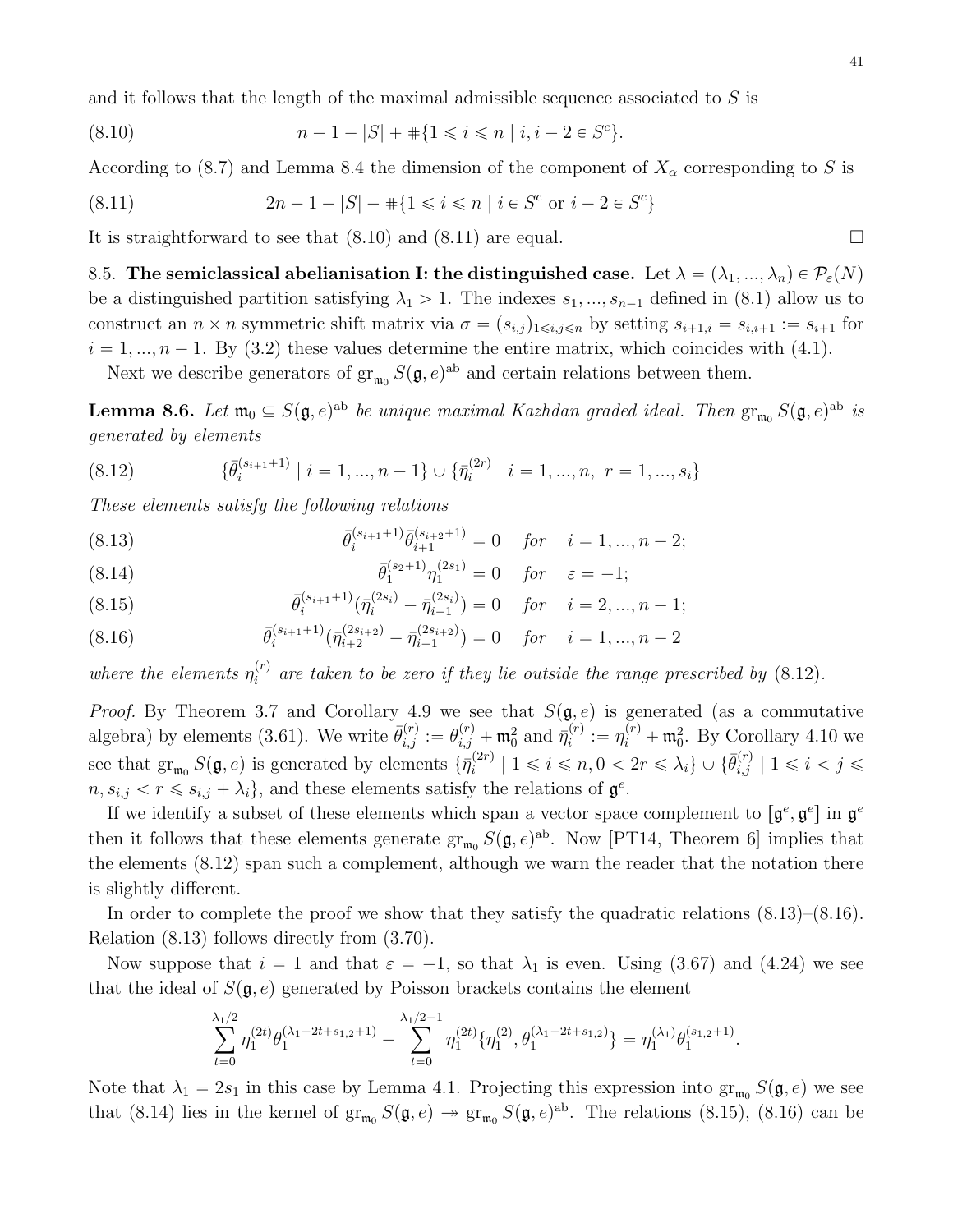deduced similarly by considering the quadratic terms appearing in [\(3.67\)](#page-19-1), [\(3.73\)](#page-19-2) and projecting into  $gr_{\mathfrak{m}_0} S(\mathfrak{g}, e)$ . Since the arguments for these two cases are almost identical we just sketch [\(8.16\)](#page-40-4).

 $\arg_{m_0} S(\mathfrak{g}, e)$ . Since the arguments for these two cases are almost identical<br>Fix  $i = 1, ..., n - 2$ . Using [\(3.73\)](#page-19-2) we consider the expression  $\{\theta_{i+1}^{(s_{i+2}+1)}\}$  $\{\theta_{i+2}^{(s_{i+2}+1)},\{\theta_{i+1}^{(s_{i+2}+1)}\}$  $_{i+1}^{(s_{i+2}+1)}, \theta_i^{(s_{i+1}+1)}\}$ . There is a unique linear term  $\theta_i^{(2s_{i+2}+s_{i+1}+1)}$  $i^{(2s_{i+2}+s_{i+1}+1)}$  corresponding to  $m = m_1 - 1$  and  $m_2 = 0$ . By  $(3.67)$ this term lies in the ideal of  $y_n(\sigma)$  generated by the brackets, so we may subtract it to obtain an element of the bracket ideal. Now consider the quadratic terms. If we choose any term such that  $m_2 < m_1$  then this term has a factor of  $\theta_i^{(2(m_1-m_2)+s_{i+1}+1)}$  $\binom{\lfloor 2(m_1-m_2)+s_{i+1}+1}{i}$  and so these terms lie in the bracket ideal again by [\(3.67\)](#page-19-1). After subtracting the the only remaining quadratic terms are  $\eta_{i+2}^{(2s_{i+1})}$  $_{i+2}^{(2s_{i+1})}\theta_i^{(s_{i+1}+1)}$ i and  $\tilde{\eta}_{i+1}^{(2s_{i+1})}$  $\theta_i^{(2s_{i+1})}\theta_i^{(s_{i+1}+1)}$  which correspond to  $m_1 = m_2 = 0$  and  $m_1 = m_2 = m - 1$  respectively. Finally one checks using [\(3.74\)](#page-20-0) that  $\tilde{\eta}_{i+1}^{(2s_{i+1})} = -\eta_{i+1}^{(2s_{i+1})}$  modulo  $\mathfrak{m}_0^2$ , and so

$$
\eta_{i+2}^{(2s_{i+1})}\theta_i^{(s_{i+1}+1)} + \tilde{\eta}_{i+1}^{(2s_{i+1})}\theta_i^{(s_{i+1}+1)} + \mathfrak{m}_0^3 = \bar{\theta}_i^{(s_{i+1}+1)}(\bar{\eta}_{i+2}^{(2s_{i+2})} - \bar{\eta}_{i+1}^{(2s_{i+2})}).
$$

The proof of [\(8.15\)](#page-40-4) is almost identical, instead examining  $\{\theta_{i+1}^{(s_{i+2}+1)}\}$  $\theta_{i+1}^{(s_{i+2}+1)}, \{\theta_{i+1}^{(s_{i+2}+1)}\}$  $\{\begin{matrix} (s_{i+2}+1), \theta_i^{(s_{i+1}+1)} \end{matrix}\}$ (  $\Box$ 

<span id="page-41-0"></span>**Theorem 8.7.** There is an isomorphism  $\operatorname{gr}_{\mathfrak{m}_0} S(\mathfrak{g}, e)^{\text{ab}} \stackrel{\sim}{\longrightarrow} \mathbb{C}[\text{TC}_e(e+X)].$  In particular  $S(\mathfrak{g}, e)^{\text{ab}}$ is reduced.

*Proof.* Let A denote the algebra with generators  $(8.12)$  and relations  $(8.13)$ – $(8.16)$ . Before we proceed we outline the argument. First of all we will show that  $A \cong \mathbb{C}[X_\lambda]$  where  $X_\lambda$  is the combinatorial Katsylo variety from Section [8.4.](#page-38-0) By Lemma [8.6](#page-40-5) we have that  $A \to \text{gr}_{\mathfrak{m}_0} S(\mathfrak{g}, e)^{\text{ab}}$ and since the reduced algebra of  $S(\mathfrak{g}, e)^{ab}$  is  $\mathbb{C}[e+X]$  by Proposition [6.2\(](#page-0-0)1), we see that  $\mathbb{C}[X_{\lambda}] \rightarrow$  $\mathbb{C}[TC_e(e+X)]$ . We then combine deductions of the previous sections to see that the components of  $X_{\lambda}$  and  $TC_e(e + X)$  have the same dimensions. Since  $X_{\lambda}$  is reduced we deduce that we have isomorphisms  $\mathbb{C}[X_{\lambda}] \cong \operatorname{gr}_{\mathfrak{m}_0} S(\mathfrak{g}, e)^{\text{ab}} \cong \mathbb{C}[\text{TC}_e(e+X)],$  from which the theorem follows.

Step (i): First we define an isomorphism  $A \cong \mathbb{C}[X_\lambda]$ . Notice that the algebra endomorphism of A defined by  $\bar{\eta}_i^{(2s_{i-1})}$  $\bar{\eta}_i^{(2s_{i-1})} \mapsto \bar{\eta}_i^{(2s_{i-1})} + \bar{\eta}_i^{(2s_{i-1})}$  $i^{(2s_{i-1})}$  for all  $i = 1, ..., n$ , and acting identically on the other generators is a unimodular subsitution. By slight abuse of notation we denote the images of the the generators under the inverse automorphism by the same symbols. With this new set of generators the relations now take the form

$$
\bar{\theta}_{i}^{(s_i+1)} \bar{\theta}_{i+1}^{(s_{i+1}+1)} = 0 \quad \text{for} \quad i = 1, ..., n-2;
$$
  
\n
$$
\bar{\theta}_{1}^{(s_1+1)} \bar{\eta}_{1}^{(2s_1)} = 0 \quad \text{for} \quad \varepsilon = -1;
$$
  
\n
$$
\bar{\theta}_{i}^{(s_i+1)} \bar{\eta}_{i}^{(2s_i)} = 0 \quad \text{for} \quad i = 2, ..., n-1;
$$
  
\n
$$
\bar{\theta}_{i}^{(s_i+1)} \bar{\eta}_{i+2}^{(2s_{i+2})} = 0 \quad \text{for} \quad i = 1, ..., n-3
$$

Now comparing these elements with [\(8.3\)](#page-38-1) we see there is an isomorphism  $A \stackrel{\sim}{\longrightarrow} \mathbb{C}[X_{\lambda}]$  defined by

<span id="page-41-1"></span>
$$
\begin{aligned}\n\bar{\eta}^{(2r)}_i &\longmapsto x_{i,s_i+1-r}; \\
\bar{\theta}^{(s_{i+1}+1)}_i &\longmapsto y_i.\n\end{aligned}
$$

Step (ii): Now we use the tangent cone  $TC_e(e + X)$ . By Proposition [6.2\(](#page-0-0)1) and Lemma [8.6](#page-40-5) we have

(8.17) 
$$
\mathbb{C}[X_{\lambda}] \twoheadrightarrow \operatorname{gr}_{\mathfrak{m}_0} S(\mathfrak{g},e)^{\text{ab}} \twoheadrightarrow \mathbb{C}[\text{TC}_e(e+X)]
$$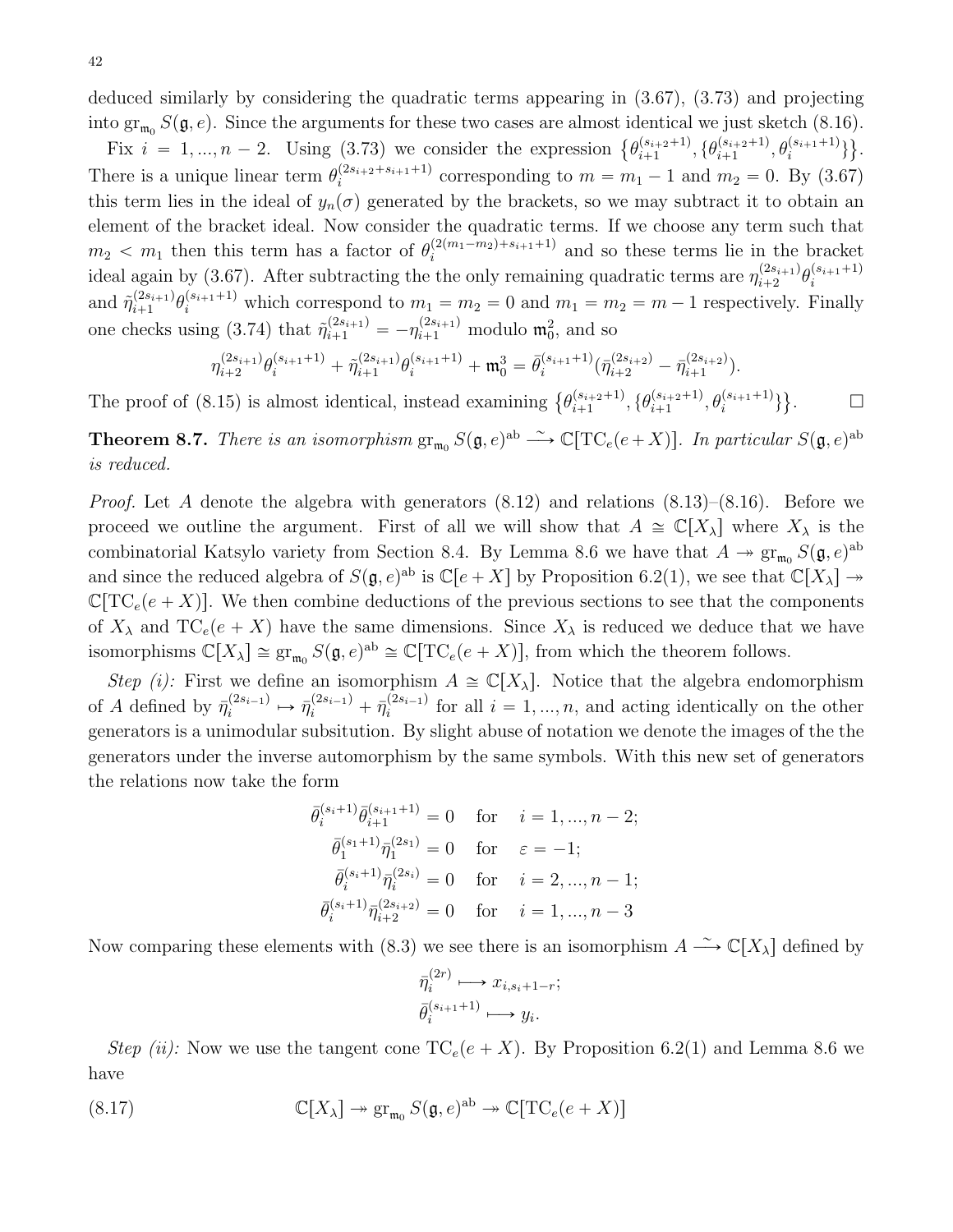Applying Proposition [6.2\(](#page-0-0)2), Proposition [8.2](#page-37-0) and Proposition [8.5](#page-39-2) we have

$$
d(X_{\lambda}) = d(e + X) = d(\text{TC}_e(e + X)).
$$

Now by Lemma [5.1](#page-28-4) we see that the surjections [\(8.17\)](#page-41-1) are isomorphisms on the underlying varieties of closed points. Since  $\mathbb{C}[X_\lambda]$  is reduced these maps are algebra isomorphisms and  $\mathrm{gr}_{\mathfrak{m}_0} S(\mathfrak{g}, e)^{\mathrm{ab}}$ is reduced. Applying Lemma [5.4](#page-29-3) we see that  $S(\mathfrak{g}, e)^{ab}$  is reduced, as claimed.

<span id="page-42-1"></span>8.6. The semiclassical abelianisation II: the general case. The following result uses the local geometry of Poisson manifolds to reduce the claim to the distinguished case, and then apply Theorem [8.7.](#page-41-0)

<span id="page-42-0"></span>**Theorem 8.8.**  $S(\mathfrak{g},e)^{ab}$  is reduced.

*Proof. Part (i):* We let  $\mathcal{O} \subseteq \mathfrak{g}$  be the adjoint orbit of e in  $\mathfrak{g}$ , and let  $\tilde{\mathfrak{g}}$  and  $\tilde{\mathcal{O}}$  be the Lie algebra and distinguished nilpotent orbit introduced in Lemma [8.3.](#page-37-3) Pick  $\tilde{e} \in \tilde{\mathfrak{g}}$  and an  $\mathfrak{sl}_2$ -triple  $(\tilde{e}, \tilde{h}, \tilde{f})$ . Write  $\tilde{G}$  for the simply connected, connected complex algebraic group with  $\tilde{\mathfrak{g}} = \text{Lie}(\tilde{G})$ . Recall that  $\mathfrak{l} = \mathfrak{gl}_{n-i_1+1} \times \cdots \times \mathfrak{gl}_{n-i_l+1} \times \mathfrak{g}$  embeds as a Levi subalgebra of  $\tilde{\mathfrak{g}}$ . If we choose  $e \in \mathcal{O} \subseteq \mathfrak{g} \subseteq \mathfrak{l}$ then  $\mathcal O$  identifies with the adjoint *L*-orbit and we have the following isomorphism

$$
S(\mathfrak{l},e) \cong S(\mathfrak{gl}_{i_1}) \otimes \cdots \otimes S(\mathfrak{gl}_{i_l}) \otimes S(\mathfrak{g},e)
$$

Therefore  $S(\mathfrak{g}, e)^{ab}$  is reduced if and only if  $S(\mathfrak{l}, e)^{ab}$  is reduced. This holds if and only only if  $(S(\mathfrak{l}, e)_{\mathfrak{m}_0}^{\wedge})^{\text{ab}}$  is reduced, where  $\mathfrak{m}_0$  is the maximal ideal of e, thanks to Lemma [5.4](#page-29-3) and Lemma [5.6.](#page-31-4)

Part (ii): Now pick a regular element  $s \in \mathfrak{z}(\mathfrak{l})$  so that  $\tilde{\mathfrak{g}}^s \cong \mathfrak{l}$ . Write  $x = s + e \in \tilde{\mathfrak{g}}$ . We will explain below that x can be viewed as a point of  $\tilde{e} + \tilde{\mathfrak{g}}^{\tilde{f}} = \text{Spec } S(\tilde{\mathfrak{g}}, \tilde{e})$ , and by slight abuse of notation we will also write  $\mathfrak{m}_0$  for the maximal ideal of x in  $S(\tilde{\mathfrak{g}}, \tilde{e})$ . We claim that  $S(\mathfrak{l}, e)_{\mathfrak{m}_0}^{\wedge} \cong S(\tilde{\mathfrak{g}}, \tilde{e})_{\mathfrak{m}_0}^{\wedge}$  as Poisson algebras. Note that  $(S(\tilde{\mathfrak{g}}, \tilde{e})_{\mathfrak{m}_0}^{\wedge})^{\text{ab}}$  is reduced by Lemma [5.4](#page-29-3) and Theorem [8.7.](#page-41-0) Thanks to part (i) the current proof will follow from the claim.

Part (iii): Pick an  $\mathfrak{sl}_2$ -triple  $(e, h, f)$  for e inside l, then define  $y = s + f \in \tilde{\mathfrak{g}}$ . By  $\mathfrak{sl}_2$ -theory the affine variety  $x + \tilde{g}^y$  is a transverse slice to the adjoint orbit  $\text{Ad}(\tilde{G})x$  at the point x. Also pick an  $\mathfrak{sl}_2$ -triple  $(\tilde{e}, \tilde{h}, \tilde{f})$  in  $\tilde{\mathfrak{g}}$ . After replacing the latter triple by some conjugate we can actually assume that  $x \in \tilde{e} + \tilde{\mathfrak{g}}^f$ . By construction we have  $\text{Ind}_{\mathfrak{l}}^{\tilde{\mathfrak{g}}}(\mathcal{O}) = \text{Ad}(\tilde{G})\tilde{e}$ . It follows that x lies in a sheet of  $\tilde{\mathfrak{g}}$ containing  $\tilde{e}$ , and so we have  $x \in \tilde{e} + \tilde{X}$ , where the latter variety is defined in parallel with [\(6.1\)](#page-32-1).

Now we choose small neighbourhoods  $U_x \subseteq \tilde{e} + \tilde{\mathfrak{g}}^{\tilde{f}}$  and  $V_x \subseteq x + \tilde{\mathfrak{g}}^y$  of x in the complex topologies. Similarly let  $W_e \subseteq e + l^f$  be a small neighbourhood of e. It is well-known that  $U_x, V_x, W_e$  all carry transverse Poisson structures on the ring of analytic functions, see [\[LPV13,](#page-50-13) 5.3.3] for example. Write  $\mathbb{C}^{an}(M)$  for the ring of analytic functions on a complex manifold M. There is a natural restriction map  $\mathbb{C}[e + \mathfrak{l}^f] \to \mathbb{C}^{ab}(W_e)$  which is a Poisson homomorphism. Thanks to [\[Ser55,](#page-50-20) Proposition 3 this induces an isomorphism  $S(\mathfrak{l}, e)_{\mathfrak{m}_0}^{\wedge} \cong \mathbb{C}^{\mathrm{an}}(W_e)_e^{\wedge}$  of complete Poisson algebras. Similarly we have a Poisson isomorphism  $S(\tilde{\mathfrak{g}}, \tilde{e})_{\mathfrak{m}_0}^{\wedge} \cong \mathbb{C}^{\text{an}}(U_x)_{x}^{\wedge}$ .

Now the claim will follow from the existence of an isomorphism  $\mathbb{C}^{an}(U_x)_x^{\wedge} \cong \mathbb{C}^{an}(W_e)_e^{\wedge}$  of complete Poisson algebras. First of all we observe that  $x \in \tilde{e} + \tilde{X}$  implies that both  $\tilde{e} + \tilde{\tilde{\mathfrak{g}}}^f$  and  $x + \tilde{\mathfrak{g}}^y$  are transverse slices to Ad $(\widetilde{G})x$  at x. Therefore by [\[LPV13,](#page-50-13) Proposition 5.29] we have an isomorphism  $U_x \rightarrow V_x$  of analytic Poisson manifolds sending x to x. Furthermore by [\[DSV07,](#page-49-20) Proposition 2.1] we see that there is a similar isomorphism  $V_x \to W_e$  sending x to e. This completes the proof.  $\Box$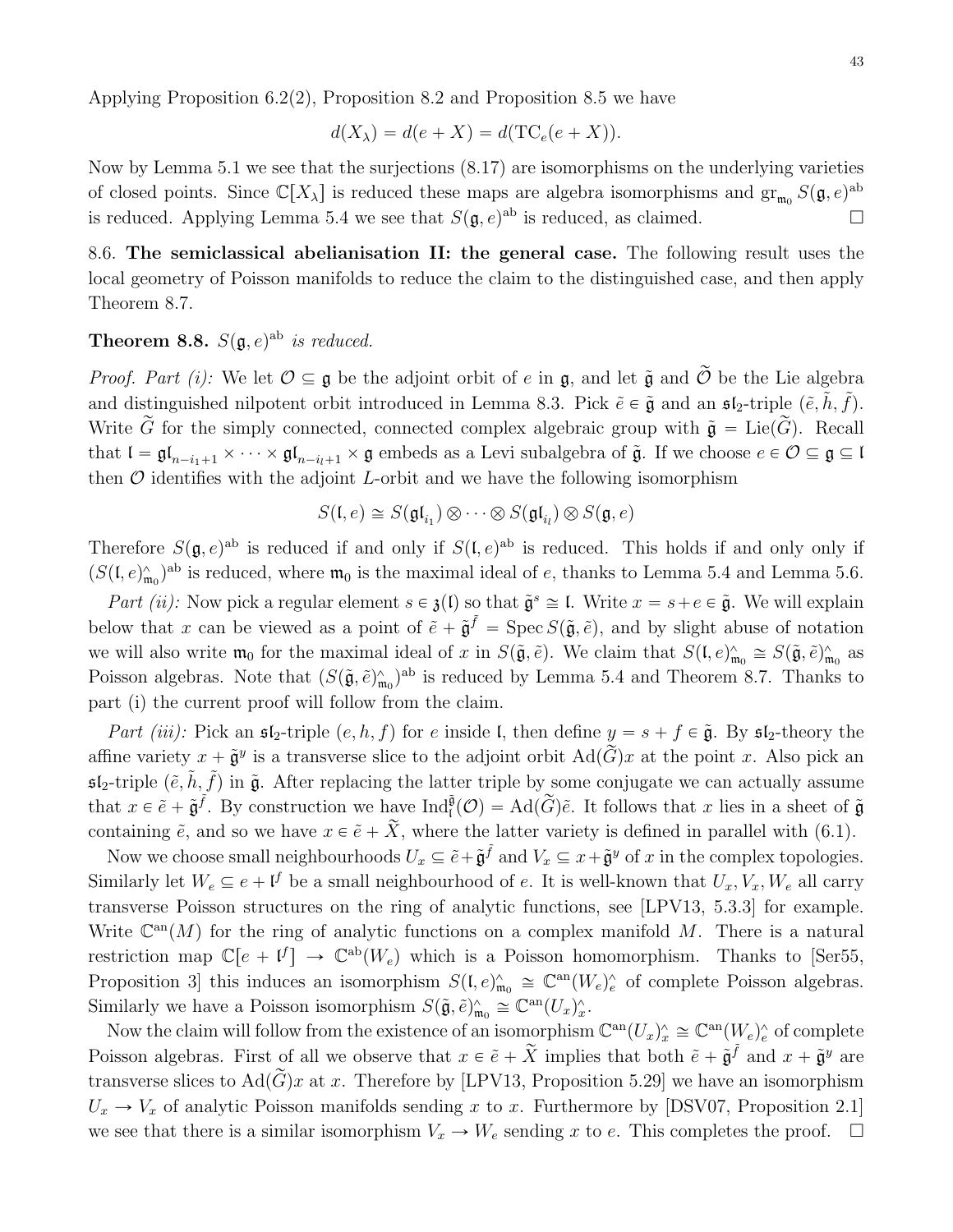<span id="page-43-0"></span>8.7. The abelianisation of the finite  $W$ -algebra via deformation theory. Here we prove the first main theorem (Theorem [1.1\)](#page-1-1), which states that Premet's component map [\(1.2\)](#page-1-0) is a bijection. First of all we apply Proposition [7.6](#page-36-3) and Theorem [8.8](#page-42-0) to see that both gr  $U(\mathfrak{g},e)^{ab}$  and  $U(\mathfrak{g},e)^{ab}$ are reduced. Now apply Lemma [5.2](#page-28-6) and Theorem [7.2](#page-34-1) to see that

$$
= \operatorname{Comp} \mathcal{E}(\mathfrak{g}, e) \leq \operatorname{Hom} \mathbb{C} \mathcal{E}(\mathfrak{g}, e) = \operatorname{Hom} (e + X).
$$

Since Premet's map [\(1.2\)](#page-1-0) is surjective and restricts to a dimension preserving bijection from some subset, the theorem follows.

Remark 8.9. Premet asked whether the abelian quotient  $U(\mathfrak{g},e)^{ab}$  of a finite W-algebra is reduced [\[Pr10,](#page-50-6) Question 3.1]. Combining Proposition [7.6](#page-36-3) with Theorem [8.8](#page-42-0) we are able to give an affirmative answer in the case of classical Lie algebras.

The problem of understanding whether  $U(\mathfrak{g}, e)^{ab}$  is reduced for exceptional Lie algebra is rather subtle. The methods of this paper will certainly not work in general: in the introduction to [\[Pr14\]](#page-50-5) it is explained that there are four orbits in exceptional Lie algebra such that the associated finite W-algebra is known to admit precisely two one dimensional representations (these correspond to the first four columns of [\[PT20,](#page-50-19) Table 1]). For these W-algebras it is not hard to see that the reduced algebra associated to  $U(\mathfrak{g},e)^{ab}$  is isomorphic to  $\mathbb{C}[x]/(x^2-1)$  as filtered algebras, with the generator x in some positive degree. This ensures that  $gr U(\mathfrak{g}, e)^{ab}$  is not reduced, and Proposition [7.6](#page-36-3) implies that  $S(\mathfrak{g}, e)^{ab}$  admits nilpotent elements.

# 9. The orbit method

<span id="page-43-2"></span><span id="page-43-1"></span>9.1. Losev's orbit method map. In this Section we suppose that  $G$  is semisimple and simply connected. Using the Killing form we identify  $g$  with  $g^*$  for the rest of the paper. Let us recall the construction of the orbit method map  $\mathfrak{g}/G \to \mathrm{Prim} U(\mathfrak{g})$  from [\[Lo16\]](#page-50-9).

We say that a Poisson algebra has degree  $-2$  if  $\{\cdot, \cdot\} : A_i \times A_j \to A_{i+j-2}$ . In this case a filtered quantization of A is a pair  $(A, \iota)$  consisting of a non-commutative filtered algebra with  $[\mathcal{F}_i\mathcal{A}, \mathcal{F}_j\mathcal{A}] \subseteq \mathcal{F}_{i+j-2}\mathcal{A}$  and an isomorphism  $\iota : \mathrm{gr}\,\mathcal{A} \to A$  of filtered Poisson algebras. Filtered Poisson deformations are defined similarly, the only difference being that  $A$  is a filtered Poisson algebra.

Let  $\mathfrak{l} = \text{Lie}(L)$  be a Levi subalgebra of  $\mathfrak{g}, \mathcal{O}_0 \subseteq \mathfrak{l}$  a nilpotent adjoint orbit, and  $z \in \mathfrak{z}(\mathfrak{l})$  and element of the centre. Recall that  $(I, \mathcal{O}_0, z)$  is referred to as an induction datum. If P is a choice of parabolic with Levi decomposition  $\mathfrak{p} = \text{Lie}(P) = \mathfrak{l} \ltimes \mathfrak{n}$ , then the *generalised Springer map* is

<span id="page-43-3"></span>(9.1) 
$$
G \times_P (z + \mathcal{O}_0 + \mathfrak{n}) \to \mathfrak{g}
$$

In general this is a finite morphism onto the image, which contains a unique dense adjoint orbit. This orbit does not depend on P, only on its Levi factor [\[Lo16,](#page-50-9) Lemma 4.1], and it is denoted  $\text{Ind}_{\mathfrak{l}}^{\mathfrak{g}}(z+\mathcal{O}_0)$ . Recall that  $(\mathfrak{l}, \mathcal{O}_0, z)$  is known as an *induction datum for*  $\text{Ind}_{\mathfrak{l}}^{\mathfrak{g}}(z+\mathcal{O}_0)$ . We say that the datum is *proper* if  $\mathfrak{l} \neq \mathfrak{g}$ . If the generalised Springer map [\(9.1\)](#page-43-3) is birational then we say that the induction datum is *birational*. If  $\mathcal O$  does not admit any proper, birational induction data then it is said to be *birationally rigid*. The datum  $(1, \mathcal{O}_0, z)$  is said to be a *birationally minimal* if:

- (1)  $\mathcal{O}_0$  is birationally rigid in  $\mathfrak{l}$ ;
- (2)  $(I, \mathcal{O}_0, z)$  is a birational orbit datum for  $\mathcal{O}$ .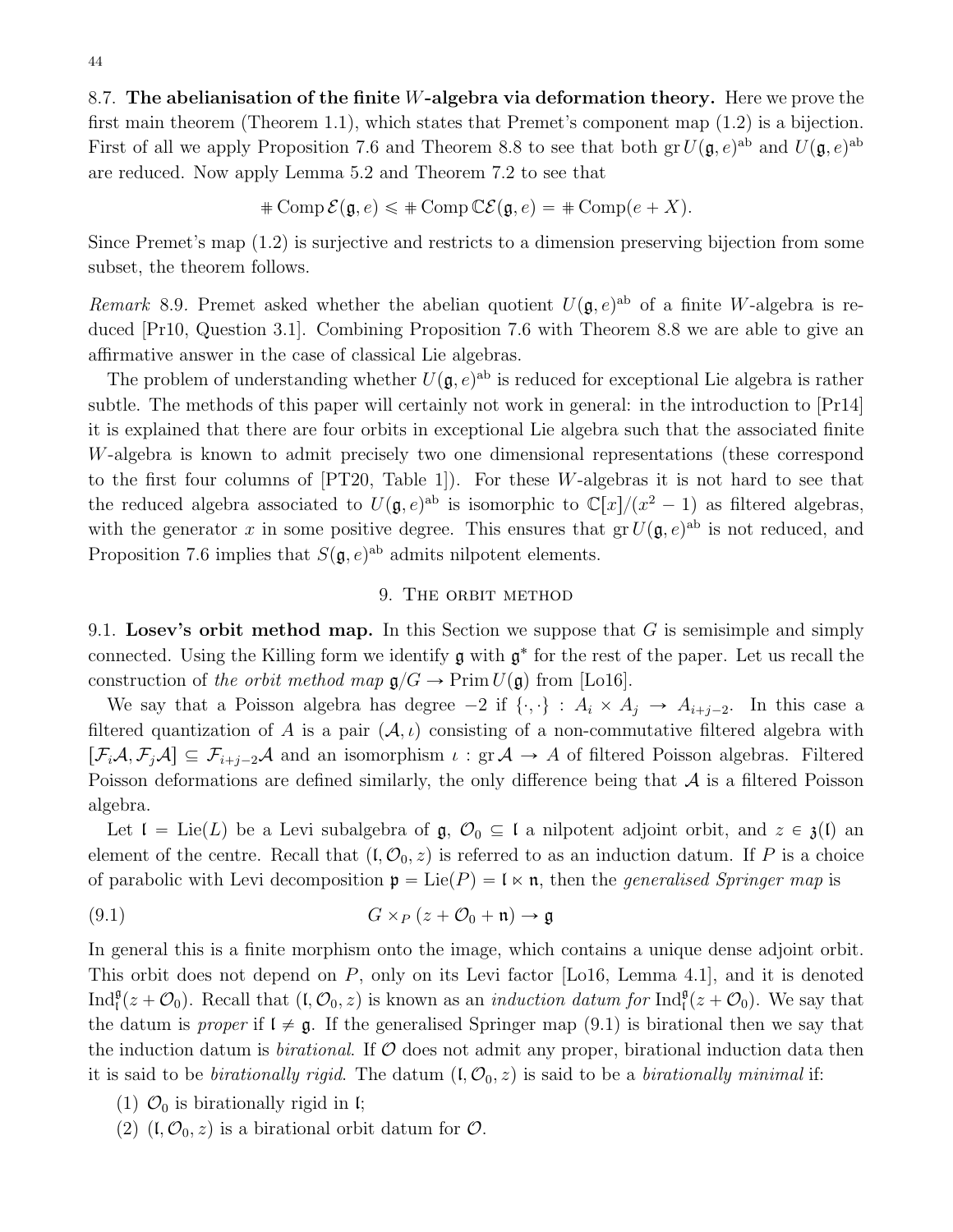According to [\[Lo16,](#page-50-9) Theorem 4.4] there is a unique birationally minimal induction datum  $(0, \mathcal{O}_0, \xi)$ associated to each orbit  $\mathcal{O} \in \mathfrak{g}^*/G$ .

Suppose that  $\mathcal{O}_0$  is birationally rigid in I. Then according to [\[Lo16,](#page-50-9) Proposition 4.2] there is a non-empty open subset  $\mathfrak{z}(I)^{reg} \subseteq \mathfrak{z}(I)$  such that  $(9.1)$  is birational for all  $z \in \mathfrak{z}(I)^{reg}$ . This subset does not depend on the choice of  $P$ , only on  $L$ , and we warn the reader that this notation different to that used in Section [6.1.](#page-31-1) The *birational sheet* corresponding to  $(\mathfrak{l}, \mathcal{O}_0)$  is the union of all orbits of maximal dimension in  $\text{Ad}(G)(\mathfrak{z}(\mathfrak{l})^{\text{reg}} + \mathcal{O}_0 + \mathfrak{n}).$ 

Pick  $\mathfrak{l}, P, \mathfrak{n}$  as above, and a birationally rigid orbit  $\mathcal{O}_0 \subseteq \mathfrak{l}$ . By [\[Ja04,](#page-49-0) Proposition 8.3] the affinization  $X_0 = \text{Spec } \mathbb{C}[\mathcal{O}_0]$  is isomorphic to the normalisation of  $\overline{\mathcal{O}_0}$ . Consider the map  $G \times_P$  $(X_0 \times \mathfrak{n}) \to \overline{\text{Ind}_{\mathfrak{l}}^{\mathfrak{g}}(\mathcal{O}_0)}$ . The preimage of the induced orbit is a finite covering which we denote  $G/H \to \text{Ind}_{\mathfrak{l}}^{\mathfrak{g}}(\mathcal{O}_0)$ . The affinization  $X = \text{Spec } \mathbb{C}[G/H]$  is a normal conical Poisson variety in degree -2.

Writing  $\mathfrak{P} = \mathfrak{z}(I)$  there is an important Poisson deformation  $X_{\mathfrak{P}} \to \mathfrak{P}$  of X and a filtered quantization  $\mathcal{A}_{\mathfrak{B}}$  of  $\mathbb{C}[X_{\mathfrak{B}}]$  over the same base, described in [\[Lo16,](#page-50-9) §2, §3]. We mention that  $\mathfrak{B}$ is actually a certain cohomology group, and we use [\[Lo16,](#page-50-9) Proposition 4.7] to identify it with  $\mathfrak{z}(\mathfrak{l})$ throughout this paper. By the results of [\[Lo16,](#page-50-9) §4] the Poisson deformation can be described very explicitly using Lusztig–Spaltenstein induction: the group P acts on  $\mathfrak{P} \times X_0 \times \mathfrak{n}$  as above and taking global sections of the structure sheaf on  $\widetilde{X}_{\mathfrak{P}} := G \times_P (\mathfrak{P} \times X_0 \times \mathfrak{n})$  we obtain  $\mathbb{C}[X_{\mathfrak{P}}]$ . In words,  $X_{\mathfrak{P}}$  is the affinization of  $\tilde{X}_{\mathfrak{P}}$ . The C[ $\mathfrak{P}$ ]-algebra structure arises from the projection  $X_{\mathfrak{P}} \to \mathfrak{P}$ . The Poisson structure is equipped with a Hamiltonian G-action and the comoment map  $\mathbb{C}[\mathfrak{g}] \to \mathbb{C}[X_{\mathfrak{P}}]$  lifts to a quantum comoment map  $U(\mathfrak{g}) \to \mathcal{A}_{\mathfrak{P}}$ .

<span id="page-44-0"></span>**Lemma 9.1.** The quantum comoment map induces a finite morphism  $\mathfrak{P} \to \operatorname{Spec} Z(\mathfrak{g})$ .

*Proof.* Taking the associated graded algebra it suffices to show that the comoment map  $\mathbb{C}[\mathfrak{g}] \rightarrow$  $\mathbb{C}[X_{\mathfrak{P}}]$  induces a finite morphism  $\mathfrak{z}(\mathfrak{l}) \to \mathfrak{g}/G = \mathrm{Spec} \, \mathbb{C}[\mathfrak{g}]^G$ . The latter map is just the composition  $\mathfrak{z}(\mathfrak{l}) \hookrightarrow \mathfrak{t} \twoheadrightarrow \mathfrak{t}/W = \operatorname{Spec} \mathbb{C}[\mathfrak{g}]^G$  where  $\mathfrak{t}$  is a maximal torus and W the Weyl group, hence finite.  $\Box$ 

Now we can define the *orbit method map*. Pick an orbit  $\mathcal{O} \in \mathfrak{g}/G$ . This corresponds to a unique birationally minimal induction datum  $(I, \mathcal{O}_0, z)$ , and we pick a parabolic P for L. Let  $\mathcal{A}_{\mathcal{O}}$  be the quantization of  $\mathbb{C}[G \times_P (X_0 \times \mathfrak{n})]$  with parameter z. Then Losev defines

(9.2) 
$$
\mathcal{J}: \mathfrak{g}/G \longrightarrow \text{Prim } U(\mathfrak{g})
$$

$$
\mathcal{O} \longrightarrow \text{Ker}(U(\mathfrak{g}) \longrightarrow \mathcal{A}_{\mathcal{O}}).
$$

Recall the notation  $\text{Prim}_{\mathcal{O}} U(\mathfrak{g})$  from the introduction. The following refinement of Theorem [1.2,](#page-2-1) uses the notation of Section [7.](#page-33-0)

<span id="page-44-1"></span>**Theorem 9.2.** Let  $e \in \mathcal{O} \subseteq \mathfrak{g}$  be an element of a nilpotent orbit in a classical Lie algebra. The following sets coincide:

- (1) The image of  $\mathcal J$  intersected with  $\operatorname{Prim}_{\mathcal O} U(\mathfrak{g})$ .
- (2) The ideals  $\text{Ann}_{U(\mathfrak{g})}(Q \otimes_{U(\mathfrak{g},e)} \mathbb{C}_\eta)$  where  $\mathbb{C}_\eta \in U(\mathfrak{g}, e)$ -mod is one dimensional.

The proof of the theorem will occupy the rest of the section. First of all we describe the associated variety of the primitive ideal  $\mathcal{J}(\mathcal{O})$ . This was stated in [\[Lo16,](#page-50-9) §5.4], but we provide a proof for completeness.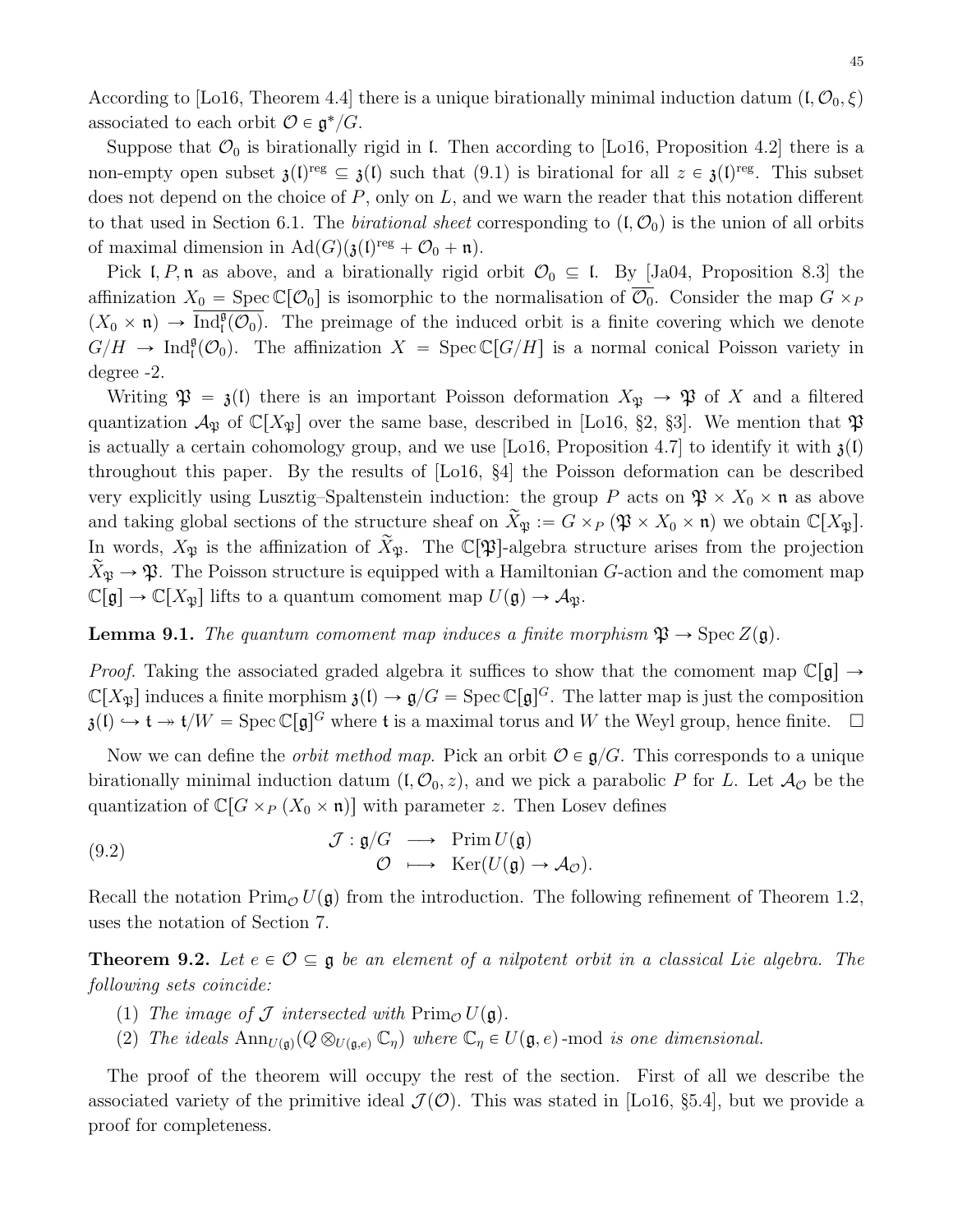<span id="page-45-3"></span>**Lemma 9.3.** For  $\mathcal{O} \in \mathfrak{g}^*/G$  we let S be a sheet of  $\mathfrak{g}^*$  containing  $\mathcal{O}$ . Then

$$
\mathcal{VA}(\mathcal{J}(\mathcal{O})) = \mathcal{S} \cap \mathcal{N}(\mathfrak{g}^*).
$$

*Proof.* Let  $(I, \mathcal{O}_0, z)$  be the birationally minimal orbit datum inducing to  $\mathcal{O}$ . For  $t \in \mathbb{C}$  we can consider the orbit  $\mathcal{O}(t)$  which is dense in the image of the generalised Springer map  $G \times_P (tz +$  $\mathcal{O}_0 + \mathfrak{n}$   $\rightarrow$  g. By definition we have  $\mathcal{O}(1) = \mathcal{O}$  and  $\mathcal{O}(0) = \text{Ind}_{\mathfrak{l}}^{\mathfrak{g}}(\mathcal{O}_0)$ , whilst dim  $\mathcal{O}(t)$  is constant. It follows that  $\mathcal O$  and  $\text{Ind}_{\mathfrak l}^{\mathfrak g}(\mathcal O_0)$  lie in a sheet. Since  $\mathcal O_0$  is nilpotent and every sheet contains a unique nilpotent orbit,  $S \cap \mathcal{N}(\mathfrak{g}) = \text{Ind}_{\mathfrak{l}}^{\mathfrak{g}}(\mathcal{O}_0)$  for every sheet containing  $\mathcal{O}$ .

Now write X for the dense orbit in  $G \times_P (X_0 \times \mathfrak{n})$ . Since gr is exact on strictly filtered vector spaces, the graded ideal gr  $\mathcal{J}(\mathcal{O})$  is the kernel of the comoment map  $\mathbb{C}[\mathfrak{g}] \to \mathbb{C}[X]$ . This factors through the comoment map for  $\mathbb{C}[\text{Ind}_{\mathfrak{l}}^{\mathfrak{g}}(\mathcal{O}_0)]$ , which shows that  $gr \mathcal{J}(\mathcal{O})$  is the defining ideal of  $\overline{\text{Ind}_{\mathfrak{l}}^{\mathfrak{g}}(\mathcal{O}_0)}$ . This completes the proof.

<span id="page-45-0"></span>9.2. The Namikawa–Weyl group and the Poisson automorphism group. Keep the notation of the previous section. There are two groups at play in the theory of universal quantizations. The first of these is the Namikawa–Weyl group  $W$ , described in [\[Lo16,](#page-50-9) §2.3] in the general setting. This group acts on  $\mathfrak{P}, \mathbb{C}[X_{\mathfrak{P}}]$  and  $\mathcal{A}_{\mathfrak{P}}$  compatibly, and it follows from *op. cit.* that the algebras  $\mathbb{C}[X_{\mathfrak{P}}]^W$  and  $\mathcal{A}_{\mathfrak{P}}^W$  satisfy universal properties for Poisson deformations and filtered quantizations respectively (see also [\[ACET20\]](#page-49-2) for an elementary discussion of the universal properties). To be slightly more precise it is known that every other deformation and quantization are obtained from these algebras by base change.

Now let A be the group of Poisson automorphisms of X. As explained in [\[Lo16,](#page-50-9)  $\S 3.7$ ] the universal properties of  $\mathbb{C}[X_{\mathfrak{P}}]^W$  and  $\mathcal{A}_{\mathfrak{P}}^W$  imply that there is a natural action of A on  $\mathbb{C}[X_{\mathfrak{P}}]^W$ by graded Poisson automorphisms and on  $\mathcal{A}_{\mathfrak{P}}^W$  by filtered algebra automorphisms. These actions preserve  $\mathbb{C}[\mathfrak{P}]^W$  and the induced actions on  $\mathfrak{P}/W$  are called the Poisson and quantum actions respectively.

When X is the affinization of a finite cover  $G/H \to \text{Ad}(G)e$  there is a map  $\Gamma = G^e/(G^e)^\circ \to A$ defined by letting  $\gamma(G^e)$ <sup>o</sup> act on gH by g $\gamma^{-1}H$ . In fact one can show that the image of this map consists of all  $G \times \mathbb{C}^{\times}$ -equivariant Poisson automorphisms of  $G/H$ .

<span id="page-45-2"></span>**Lemma 9.4.** Let  $(\mathfrak{l}_i, \mathcal{O}_i), i = 1, 2$  be induction data giving covers  $X_i, i = 1, 2$  of the induced orbit. Suppose  $\mathfrak{l}_1 \subseteq \mathfrak{l}_2$  and  $\mathrm{Ind}_{\mathfrak{l}_1}^{\mathfrak{l}_2}(\mathcal{O}_1) = \mathcal{O}_2$ . Write  $W_1$  for the Namikawa–Weyl group of  $X_1$ . If  $G/H \subseteq X_2$ is the dense orbit then the image of H in  $\Gamma$  fixes pointwise the image of  $\mathfrak{z}(\mathfrak{l}_2)$  in  $\mathfrak{z}(\mathfrak{l}_1)/W_1$  under the Poisson action.

Proof. Choose  $e \in \text{Ind}_{\mathfrak{l}_i}^{\mathfrak{g}}(\mathcal{O}_i) \cap (\mathcal{O}_i + \mathfrak{n}_i)$ . If  $\tilde{e}_i$  is an element of the fibre of  $G \times_{P_i} (\text{Spec } \mathbb{C}[\mathcal{O}_i] \times \mathfrak{n}_i) \to$  $\text{Ind}_{\mathfrak{l}_i}^{\mathfrak{g}}(\mathcal{O}_i)$  over e then we can take  $H_i = G^{\tilde{e}_i}$ . We have  $H_i \subseteq P_i$  because  $\tilde{e}_i$  lies in the fibre of  $\widetilde{X}_i \to G/P_i$  over the identity coset. The right action of  $G^e$  on G descends to an action on  $\widetilde{X}_{\mathfrak{z}(i_1)}$ . For  $h \in H_1$  we see that the action on the central fibre over  $0 \in \mathfrak{z}(1)_i$  coincides with the action via Poisson automorphisms, and that the action on  $\widetilde{X}_{\mathfrak{z}(0)}$  induces the Poisson action on the quotient  $\mathfrak{z}(\mathfrak{l}_1)/W_1$ . The inclusion  $H_2 \subseteq P_2$  now ensures that  $H_2$  stabilises the fibres of  $X_{\mathfrak{z}(\mathfrak{l}_1)}$  over  $\mathfrak{z}(\mathfrak{l}_2)$  hence induces the trivial action on the image of  $\mathfrak{z}(\mathfrak{l}_2) \to \mathfrak{z}(\mathfrak{l}_1)/W_1$ .

<span id="page-45-1"></span>9.3. Primitive ideals arising from generalised Springer maps. For every birationally rigid orbit  $\mathcal{O}_1 \subseteq \mathfrak{l}$  in a Levi subalgebra there is a corresponding orbit cover, and a universal quantization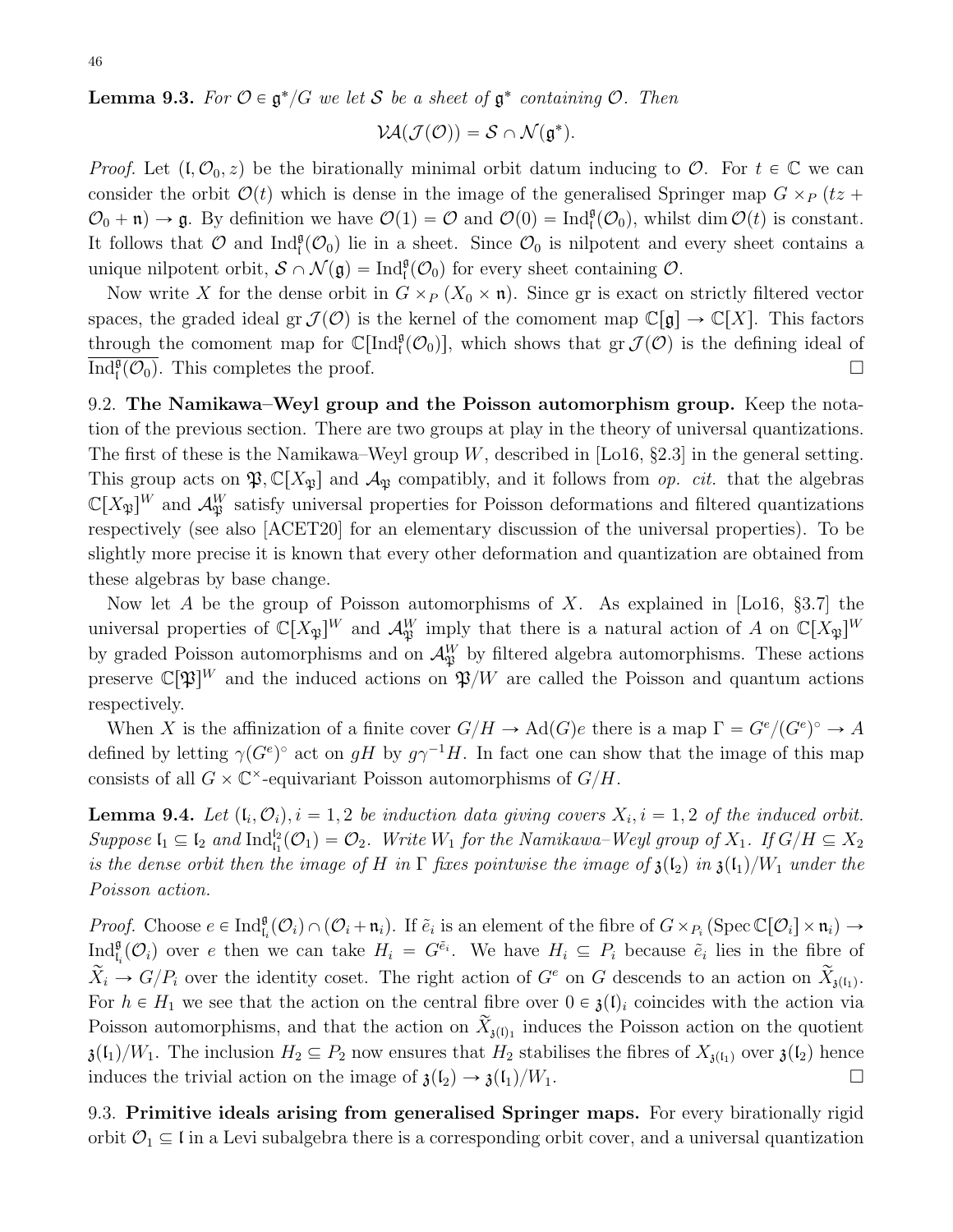of the affinization. Every fibre of this quantization gives rise to primitive ideal of  $U(\mathfrak{g})$ , taking the kernel of the quantum comoment map, and the collection of ideals obtained this way will be denoted  $\mathcal{C} \subseteq \text{Prim } U(\mathfrak{g})$ . We also consider the subset  $\mathcal{R} \subseteq \mathcal{C}$  obtained by only considering the rigid orbits  $\mathcal{O}_1 \subseteq \mathfrak{l}$  in Levi subalgebras.

## <span id="page-46-0"></span>**Proposition 9.5.** Suppose that  $\mathfrak g$  is classical. Then the image of  $\mathcal J$  is equal to  $\mathcal C$  and  $\mathcal C = \mathcal R$ .

*Proof.* The image of  $\mathcal J$  is contained in  $\mathcal C$  by construction and so we prove the opposite inclusion. Let  $\mathcal{O}_1 \subseteq \mathfrak{l}_1$  be birationally rigid and let  $X_1$  be the dense orbit in  $G \times_{P_1} (\text{Spec } \mathbb{C}[\mathcal{O}_1] \times \mathfrak{n}_1)$ . Let  $\mathcal{A}_{3(1)}$  be the quantization of the Poisson deformation of  $X_1$ . Pick  $z \in \mathfrak{z}(1)$ . We shall show that  $Ker(U(\mathfrak{g}) \to \mathcal{A}_z)$  lies in the image of J. If the generaised Springer map for the datum  $(I_1, \mathcal{O}_1, z)$ is an isomorphism then  $\text{Ker}(U(\mathfrak{g}) \to \mathcal{A}_z)$  lies in the image of  $\mathcal J$  by construction. So assume that this map is not birational.

One can check that  $G \times_{P_1} (z + \mathcal{O}_1 + \mathfrak{n}_1) \to \overline{\text{Ind}_{\mathfrak{l}_1}^{\mathfrak{g}}(\mathcal{O}_1)}$  is birational if and only if the map  $G^z \times_{P^z} (z + \mathcal{O}_1 + \mathfrak{n}_1^z) \to \overline{\mathrm{Ind}_{\mathfrak{l}_1}^{\mathfrak{g}^z}}$  $\int_{I_1}^{\mathfrak{g}^2} (\mathcal{O}_1)$  is birational (see [\[Am20,](#page-49-21) Remark 3.2] for more detail). Therefore by assumption the latter map is not birational. Define  $\mathfrak{l}_2 := \mathfrak{g}^z, \mathcal{O}_2 := \text{Ind}_{\mathfrak{l}_1}^{\mathfrak{l}_2}(\mathcal{O}_2)$ . Then after making an appropriate choice of parabolic  $P_2$  we have a factorisation  $G \times_{P_1} (\text{Spec } \mathbb{C}[\mathcal{O}_1] \times \mathfrak{n}_1) \rightarrow$  $G \times_{P_2} (\text{Spec } \mathbb{C}[\mathcal{O}_2] \times \mathfrak{n}_2) \to \overline{\text{Ind}_{\mathfrak{l}_1}^{\mathfrak{g}}(\mathcal{O}_1)}$ . Let  $H_1, H_2 \subseteq G^e$  be the subgroup such that  $G/H_i$  is the dense orbit in  $G \times_{P_i} (\operatorname{Spec} \mathbb{C}[\mathcal{O}_i] \times \mathfrak{n}_i)$ . Since  $\mathfrak g$  is classical the component group  $\Gamma$  of  $G^e$  is abelian [\[Ja04,](#page-49-0) §4], and so the image of  $H_1$  in  $\Gamma$  is normal. It follows that  $G/H_1 \to G/H_2$  is a Galois cover with Galois group  $H_2/H_1$ , and that  $\mathbb{C}[G/H_1]^{H_2} \cong \mathbb{C}[G/H_2]$  (invariants under the right action). Now by Lemma [9.4](#page-45-2) and [\[Lo16,](#page-50-9) Proposition 3.21] the group  $H_2$  acts on the filtered quantization  $\mathcal{A}_z$  of  $G/H_1$  with parameter z, by filtered automorphisms, and these automorphisms lift the action on  $\mathbb{C}[G/H_1]$ . Since the action factors through a finite group the filtration splits for  $H_2$  and we deduce that  $gr(A_z^{H_2}) \cong \mathbb{C}[G/H_2]$ . In other words,  $A_z^{H_2}$  is a filtered quantization of  $G/H_2$ . We deduce that  $\mathcal{A}_z^{H_2}$  is isomorphic to a fibre of the universal quantization of  $G/H_2$ . Since the image of the comoment map  $\mathfrak{g} \to \mathbb{C}[G/H_1]$  is H<sub>2</sub>-invariant we conclude that the kernels of  $U(\mathfrak{g}) \to \mathcal{A}_z$ and  $U(\mathfrak{g}) \to \mathcal{A}_z^{H_2}$  are equal. However  $G/H_1 \twoheadrightarrow G/H_2 \twoheadrightarrow \mathcal{O}$  and  $G/H_2$  is a cover of the induced orbit of strictly lower degree than  $G/H_2$ . By induction we know that this kernel lies in the image of  $\mathcal{J}$ , which therefore equals  $\mathcal{C}$ .

To complete the proof it remains to show that  $C \subseteq \mathcal{R}$ . We take a birationally rigid orbit  $\mathcal{O}_2 \subseteq \mathfrak{l}_2$ which is not rigid. Let  $(I_1, O_1)$  be a rigid induction datum such that the sheet corresponding to  $(\mathfrak{l}_1, \mathcal{O}_1)$  contains the birational sheet corresponding to  $(\mathfrak{l}_2, \mathcal{O}_2)$ . Such a choice is always possible because the closure of a birational sheet is irreducible. We may assume that  $\mathfrak{l}_1 \subseteq \mathfrak{l}_2$  so that  $\mathfrak{z}(\mathfrak{l}_2)\subseteq\mathfrak{z}(\mathfrak{l}_1)$ , and we retain the notation  $H_1, H_2$  as above. Now take the quantization  $\mathcal{A}_{\mathfrak{z}(\mathfrak{l}_1)}$  of the cover corresponding to  $(I_1, O_1)$ . There is a map  $\mathbb{C}[\mathfrak{z}(I_1)] \to \mathbb{C}[\mathfrak{z}(I_2)]$  given by restriction of functions. The base change  $\mathcal{A}_{3(1)} \otimes_{\mathbb{C}[3(1_1)]} \mathbb{C}[3(1_2)]$  is a flat  $\mathbb{C}[3(1_2)]$ -algebra carrying an action of  $H_2$  by algebra automorphisms fixing the base pointwise. Since the action of  $H_2$  factors through a finite group the previous paragraph shows that  $(\mathcal{A}_{\mathfrak{z}(\mathfrak{l}_1)} \otimes_{\mathbb{C}[\mathfrak{z}(\mathfrak{l}_1)]}) \mathbb{C}[\mathfrak{z}(\mathfrak{l}_2)])^{H_2}$  is a quantization of a flat deformation of  $\mathbb{C}[G/H_2]$ . If  $\mathcal{A}_{\mathfrak{sl}_2}^{W_2}$  $\frac{W_2}{\mathfrak{z}(\mathfrak{l}_2)}$  denotes the quantization of  $\mathbb{C}[G/H_2]$  constructed in [\[Lo16,](#page-50-9) §3] then the universal property of Theorem 3.4 of loc. cit. implies that there is a unique map  $\mathbb{C}[\mathfrak{z}(\mathfrak{l}_2)]^{W_2} \to \mathbb{C}[\mathfrak{z}(\mathfrak{l}_2)]$  such that

$$
\mathcal{A}_{\mathfrak{z}(\mathfrak{l}_2)}^{W_2}\otimes_{\mathbb{C}[\mathfrak{z}(\mathfrak{l}_2)/W_2]} \mathbb{C}[\mathfrak{z}(\mathfrak{l}_2)] \stackrel{\sim}{\longrightarrow} (\mathcal{A}_{\mathfrak{z}(\mathfrak{l}_1)}\otimes_{\mathbb{C}[\mathfrak{z}(\mathfrak{l}_1)]} \mathbb{C}[\mathfrak{z}(\mathfrak{l}_2)])^{H_2}
$$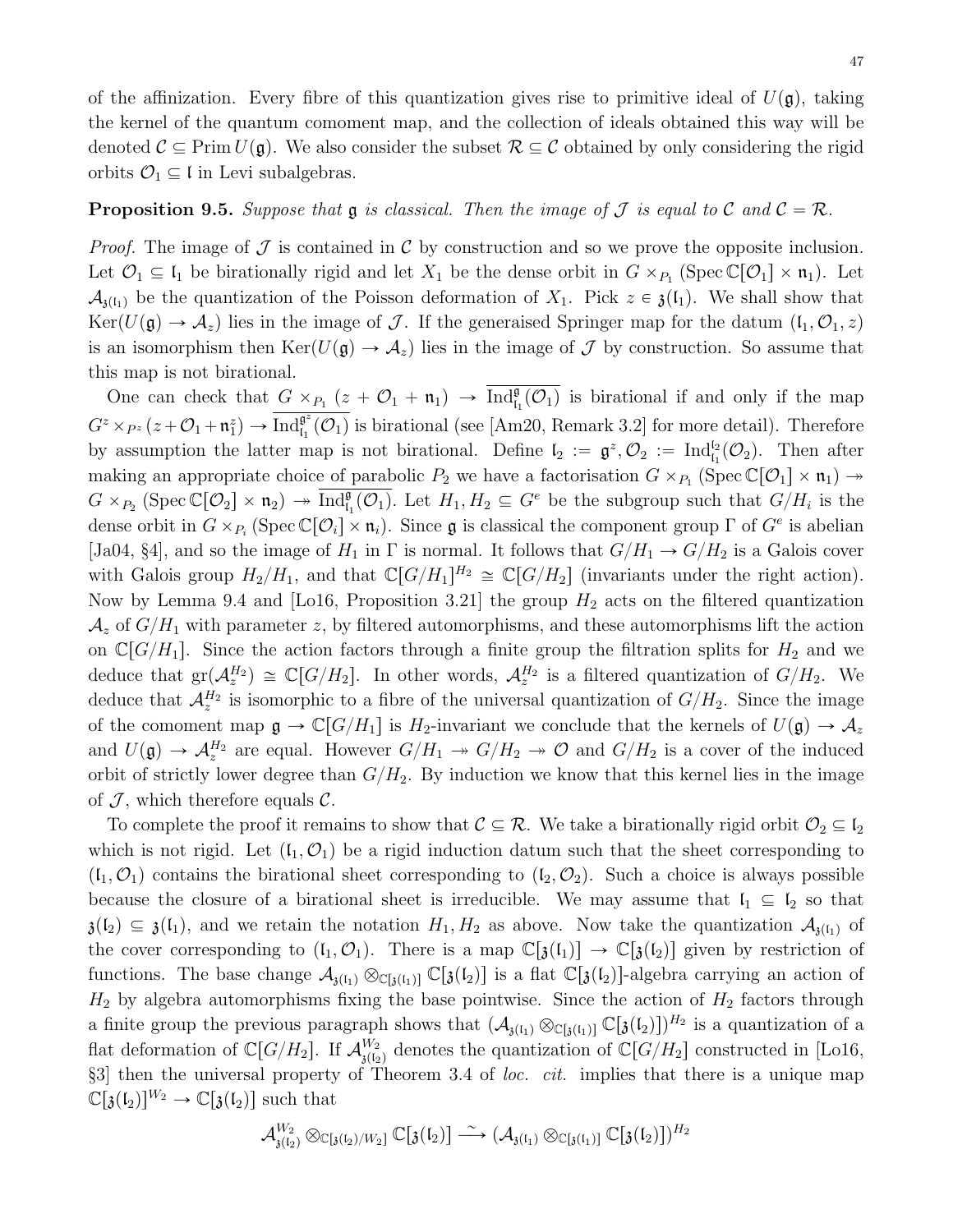Furthermore the morphism is G-equivariant and so we get induced maps from  $Z(\mathfrak{g})$  to  $\mathbb{C}[\mathfrak{z}(\mathfrak{l}_2)/W_2]$ and  $\mathbb{C}[\mathfrak{z}(\mathfrak{l}_2)]$  which form a commutative triangle with  $\mathbb{C}[\mathfrak{z}(\mathfrak{l}_2)]^{W_2} \to \mathbb{C}[\mathfrak{z}(\mathfrak{l}_2)]$ . Using Lemma [9.1](#page-44-0) we see  $\mathbb{C}[\mathfrak{z}(\mathfrak{l}_2)]$  is finite over  $Z(\mathfrak{g})$ , hence it is also finite over  $\mathbb{C}[\mathfrak{z}(\mathfrak{l}_2)]^{W_2}$ . In particular  $\mathfrak{z}(\mathfrak{l}_2) \to \mathfrak{z}(\mathfrak{l}_2)/W_2$ is a finite morphism, hence closed and surjective. This shows that the primitive ideals which appear as kernels of the moment maps for fibres of  $\mathcal{A}_{\mu}^{W_2}$  $\frac{W_2}{\mathfrak{z}(\mathfrak{l}_2)}$  already appear as kernels for fibres of  $\mathcal{A}_{3(I_1)}$ . It follows that  $\mathcal{C} \subseteq \mathcal{R}$  and this completes the proof.

<span id="page-47-0"></span>9.4. Quantum Hamiltonian reduction of universal quantizations. Now we keep fixed  $e \in$  $\mathcal{N}(\mathfrak{g})$ , the adjoint orbit  $\mathcal{O} := \text{Ad}(G)e$ , an  $\mathfrak{sl}_2$ -triple  $\{e, h, f\}$  for e and write  $G^e(0)$  for the pointwise stabiliser of the triple. Also  $\mathfrak{g}^e(0) = \text{Lie } G^e(0)$  is consistent with the grading notation from Section [2.2.](#page-8-0) The component group is  $\Gamma := G^e/(G^e)^\circ \cong G^e(0)/G^e(0)^\circ$ .

The category HC(g) of Harish-Chandra  $U(g)$ -bimodules consists of  $U(g)$ -bimodules, finitely generated on both sides, which are locally finite for  $ad(\mathfrak{g})$ . It follows from [\[GG02\]](#page-49-6) that  $U(\mathfrak{g}, e)$ admits  $G^e(0)$ -action by filtered automorphisms, and a quantum comoment map  $\mathfrak{g}^e(0) \hookrightarrow U(\mathfrak{g}, e)$ . Therefore one can define the category  $\mathrm{HC}^{G^e(0)}$   $U(\mathfrak{g}, e)$  of  $G^e(0)$ -equivariant Harish-Chandra  $U(\mathfrak{g}, e)$ bimodules to be the category of  $U(\mathfrak{g}, e)$ -bimodules, finitely generated on both sides, with a compatible  $G^{e}(0)$ -action which differentiates to the  $ad(\mathfrak{g}^{e}(0))$ -action (see [\[Lo11\]](#page-50-2) for example).

Losev has constructed a pair of adjoint functors  $(\bullet_{\dagger}, \bullet^{\dagger})$  with  $\bullet_{\dagger}$  : HC  $U(\mathfrak{g}) \leftrightarrows \mathrm{HC}^{G^e(0)} U(\mathfrak{g}, e)$  :  $\bullet^{\dagger}$ which behave nicely when applied to quantizations of nilpotent orbit covers. The definition first appeared in [\[Lo11\]](#page-50-2) and depends on the decomposition theorem from [\[Lo10a\]](#page-50-1) which we will not describe here. Instead we recall from [\[Lo11,](#page-50-2) §3.5] that  $\bullet_i$  is isomorphic to a quantum Hamiltonian reduction  $M_{\dagger} \cong (M/Mg(\langle -1 \rangle_{\chi})^{ad(g(\langle 0 \rangle))})$ , which is in the spirit of the definitions used in this paper.

Let  $(\mathfrak{l}_1, \mathcal{O}_1)$  be a rigid induction datum for  $\mathcal O$  leading to a finite cover  $X_1 = G/H \rightarrow \mathcal O$ . Let A denote the family of filtered quantizations of  $\mathbb{C}[X_1]$  over  $\mathfrak{P} = \mathfrak{z}(\mathfrak{l})$ . Since  $\mathcal{A} \in \mathrm{HC} U(\mathfrak{g})$ , there is a natural  $G^e(0)$ -action on  $\mathcal{A}_{\dagger} \in \mathrm{HC}^{G^e(0)}$   $U(\mathfrak{g}, e)$ .

<span id="page-47-1"></span>**Lemma 9.6.** The algebra  $\mathcal{A}_{\dagger}$  is commutative and  $\mathcal{A}_{\dagger}^{G^{e}(0)} = (\mathcal{A}_{\dagger})^{G^{e}(0)} \cong \mathbb{C}[\mathfrak{P}].$ 

*Proof.* For  $z \in \mathfrak{P}$  write  $I_z \subseteq \mathbb{C}[\mathfrak{P}]$  for the corresponding maximal ideal, and  $(-) \otimes_{\mathbb{C}[\mathfrak{P}]} \mathbb{C}_z$  for the specialisation of  $\mathbb{C}[\mathfrak{P}]$ -modules. Since  $\mathbb{C}[\mathfrak{P}] \subseteq A$  is central, the image of the map  $\mathbb{C}[\mathfrak{P}] \rightarrow$  $\mathcal{A}/\mathcal{A}\mathfrak{g}(-1)_{\chi}$  lies in the space of ad $(\mathfrak{g}(<0))$ -invariants, giving  $\mathbb{C}[\mathfrak{P}] \to \mathcal{A}_{\dagger}$ .

We claim that  $\mathcal{A}_\dagger \otimes_{\mathbb{C}[\mathfrak{P}]} \mathbb{C}_z \cong (\mathcal{A} \otimes_{\mathbb{C}[\mathfrak{P}]} \mathbb{C}_z)_\dagger$ . Since  $\bullet_\dagger$  is exact [\[Lo11,](#page-50-2) Lemma 3.3.2] there is a surjective map  $\mathcal{A}_{\dagger} \twoheadrightarrow (\mathcal{A} \otimes_{\mathbb{C}[\mathfrak{B}]} \mathbb{C}_z)_{\dagger}$  which factors to  $\mathcal{A}_{\dagger} \otimes_{\mathbb{C}[\mathfrak{B}]} \mathbb{C}_z \twoheadrightarrow (\mathcal{A} \otimes_{\mathbb{C}[\mathfrak{B}]} \mathbb{C}_z)_{\dagger}$ . Write  $U(\mathfrak{g})_{\phi(z)}$ for the central reduction at  $\phi(z) \in \text{Spec } Z(\mathfrak{g})$  where  $\phi : \mathfrak{P} \to \text{Spec } Z(\mathfrak{g})$  is induced by the quantum comoment map. By Lemma [9.1](#page-44-0) it will suffice to check that  $\mathcal{A}_\dagger \otimes_{U(\mathfrak{g})} U(\mathfrak{g})_{\phi(z)} \cong (\mathcal{A} \otimes_{U(\mathfrak{g})} U(\mathfrak{g})_{\phi(z)})_\dagger$ . Using the fact that  $\bullet$ <sub>†</sub> is a tensor functor [\[Lo11,](#page-50-2) Theorem 1.3.1(3)] this will follow from the claim that  $(U(\mathfrak{g})_{\phi(z)})_1 \cong U(\mathfrak{g}, e)_{\phi(z)}$ . Using [\[Gi09,](#page-49-22) Lemma 4.4.1] we can deduce the claim from the semiclassical limit: we must show that  $(\mathbb{C}[\mathcal{N}(\mathfrak{g})]/\mathbb{C}[\mathcal{N}(\mathfrak{g})] \mathfrak{g}(\lt-1)_\chi)^{\text{ad}(\mathfrak{g}(\lt 0))} \cong \mathbb{C}[\mathcal{N}(\mathfrak{g}) \cap (e + \mathfrak{g}^f)],$ which follows directly from [\[GG02,](#page-49-6) Lemma 2.1].

Now write  $\mathcal{A}^{\text{ab}}_{\dagger}$  for the abelian quotient of  $\mathcal{A}_{\dagger}$ , defined by the ideal generated by commutators. Write C for the cokernel of the projection  $\mathcal{A}_{\dagger} \to \mathcal{A}_{\dagger}^{ab}$  in the category of  $\mathbb{C}[\mathfrak{P}]$ -modules. By [\[Lo16,](#page-50-9) Lemma 5.2(1)]  $\mathcal{A}_{\dagger} \otimes_{\mathbb{C}[\mathfrak{P}]} \mathbb{C}_z$  is commutative for all z. Since the functor  $(-) \otimes_{\mathbb{C}[\mathfrak{P}]} \mathbb{C}_z$  is right exact

 $\Box$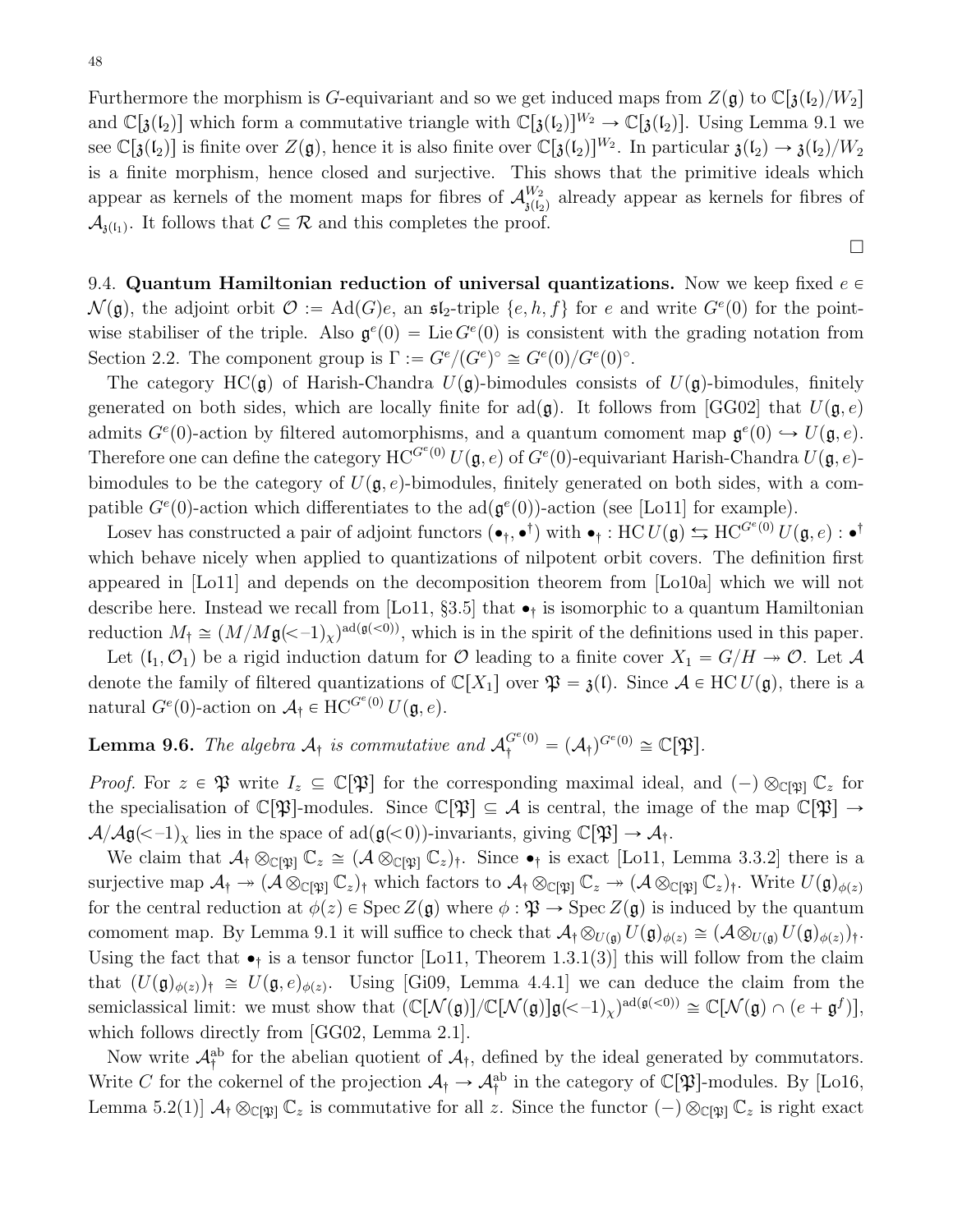on  $\mathbb{C}[\mathfrak{P}]$ -modules we have  $C \otimes_{\mathbb{C}[\mathfrak{P}]} \mathbb{C}_z = 0$  for all z. This forces  $C = 0$ , which implies that  $\mathcal{A}_{\dagger}$  is commutative.

Since the image of  $\mathbb{C}[\mathfrak{P}] \to \mathcal{A}$  lies in the centre it is G-invariant, and so the image of  $\mathbb{C}[\mathfrak{P}] \to$  $\mathcal{A}_{\dagger}$  is  $G^{e}(0)$ -invariant. Consider the cokernel  $C_0$  of  $\mathbb{C}[\mathfrak{P}] \to \mathcal{A}_{\dagger}^{G^{e}(0)}$  $G^{e(0)}$  in the category of  $\mathbb{C}[\mathfrak{P}]$ modules. Using [\[Lo16,](#page-50-9) Lemma 5.2(1)] and a similar argument to the previous paragraph we see that  $C_0 \otimes_{\mathbb{C}[\mathfrak{P}]} \mathbb{C}_z = 0$  for all z, and deduce  $C_0 = 0$ . This completes the current proof.

*Proof of Theorem [9.2.](#page-44-1)* Let  $\mathcal{O} \in \mathfrak{g}$  be nilpotent and let Z denote the union of all sheets containing O. It follows from Lemma [9.3](#page-45-3) that the image of  $\mathcal J$  intersected with  $\text{Prim}_{\mathcal O} U(\mathfrak{g})$  is precisely  $\mathcal J(Z)$ .

Let  $S_1, ..., S_l$  be the sheets of  $\mathfrak g$  containing  $\mathcal O$  and let  $(\mathfrak l_1, \mathcal O_1), ..., (\mathfrak l_l, \mathcal O_l)$  be the corresponding rigid induction data. If we write  $\mathfrak{P}_i := \mathfrak{z}(\mathfrak{l}_i)$  then each datum  $(\mathfrak{l}_i, \mathcal{O}_i)$  gives rise to a cover  $X_i$  of  $\mathcal O$ and a quantization  $\mathcal{A}_{\mathfrak{P}_i}$  of the Poisson deformation  $X_{\mathfrak{P}_i} \to \mathfrak{P}_i$  of  $X_i$ . These each come equipped with comoment maps  $U(\mathfrak{g}) \to \mathcal{A}_{\mathfrak{P}_i}$ . For  $z \in \mathfrak{P}_i$  write  $\mathcal{A}_{\mathfrak{P}_i,z}$  for the specialisation at z. We write  $\mathcal{R}_{\mathcal{O}}$  for the set of ideals  $\{K_{i,z} := \text{Ker}(U(\mathfrak{g}) \to \mathcal{A}_{\mathfrak{P}_i,z}) \mid i = 1, ..., l, z \in \mathfrak{P}_i\}.$  Since  $\mathcal{A}_{\mathfrak{P}_i,z}$  quantizes an irreducible variety it follows that  $K_{i,z}$  is completely prime, and by the Dixmier–Mœglin equivalence  $\mathcal{R}_{\mathcal{O}} \subseteq \text{Prim}\,U(\mathfrak{g})$  [\[Di96,](#page-49-23) 8.5.7]. The argument in Lemma [9.3](#page-45-3) shows that actually  $\mathcal{R}_{\mathcal{O}} \subseteq \text{Prim}_{\mathcal{O}}\,U(\mathfrak{g})$ and, applying Proposition [9.5,](#page-46-0) the current proof will be complete if we can show that  $\mathcal{R}_{\mathcal{O}}$  is equal to the set of annihilators  $\text{Ann}_{U(\mathfrak{g})}(Q \otimes_{U(\mathfrak{g},e)} \mathbb{C}_\eta)$  of one dimensional  $U(\mathfrak{g},e)$ -modules  $\mathbb{C}_\eta$ .

Consider the  $B := \prod_i \mathbb{C}[\mathfrak{P}_i]$ -algebra  $\mathcal{A} := \prod_i \mathcal{A}_{\mathfrak{P}_i}$  together with the product of quantum comoment maps  $U(\mathfrak{g}) \to \mathcal{A}$ . By [\[Lo16,](#page-50-9) Lemma 5.1] we get a map  $U(\mathfrak{g}, e) \to \mathcal{A}_{\dagger}$  which factors through the  $G<sup>e</sup>(0)$ -invariants.

Both algebras are filtered and we consider the graded homomorphism of Rees algebras  $R_hU(\mathfrak{g}, e) \to$  $R_h(\mathcal{A}^{G^e(0)}_{\dagger}$  $\mathcal{L}_{\uparrow}^{G_e(0)}$   $\cong$   $R_h B$  (apply Lemma [9.6\)](#page-47-1). Consider the ideal  $D = (h^{-2}[a, b] \mid a, b \in U(\mathfrak{g}, e)) \subseteq$  $R_hU(\mathfrak{g},e)$ , which contains the commutator ideal. Write  $U(\mathfrak{g},e)^{ab}_{h}$  for the quotient  $R_hU(\mathfrak{g},e)/D$ . We obtain a morphism of schemes over  $\mathbb{A}_{\mathbb{C}}^1 = \operatorname{Spec} \mathbb{C}[h]$ 

$$
\phi : \mathbb{C} \times \bigcup_{i=1}^{l} \mathfrak{P}_i = \operatorname{Spec} B \to \operatorname{Spec} U(\mathfrak{g}, e)_h^{\operatorname{ab}}.
$$

We claim that for  $i = 1, ..., l$  the image  $\phi(\mathbb{C} \times \mathfrak{P}_i)$  is not contained in  $\bigcup_{j \neq i} \phi(\mathbb{C} \times \mathfrak{P}_j)$ .

Suppose the opposite. Let  $S = e + \mathfrak{g}^f$  be the Slodowy slice for e. We have  $Spec U(\mathfrak{g}, e)^{ab}$  $Spec S(\mathfrak{g}, e)^{ab} \cong \mathbb{C}[S \cap \bigcup_i \mathcal{S}_i]$  as reduced schemes, by Proposition [6.2.](#page-0-0) Let  $\widetilde{S}$  denote the preimage of S under the moment map  $\widetilde{X}_{\mathfrak{P}_i} \to \mathfrak{g}$ . The image of the morphism  $\phi_0 : \bigcup_i \mathfrak{P}_i \to \operatorname{Spec} U(\mathfrak{g}, e)_0^{\text{ab}}$ identifies with the union of images of the maps  $\widetilde{S} \to S$  and the latter is equal to  $S \cap \bigcup_i S_i$ . Our assumption that  $\phi(\mathbb{C} \times \mathfrak{P}_i)$  is contained in the image of the union of the other components implies assumption that  $\varphi(\mathbb{C} \times \mathcal{P}_i)$  is contained in the image of the union of the other components implies  $S \cap \mathcal{S}_i = \phi_0(\mathfrak{P}_i) \subseteq \bigcup_{j \neq i} \phi_0(\mathfrak{P}_j) = S \cap \bigcup_{j \neq i} \mathcal{S}_j$ , which is impossible. The contradiction the claim.

Finally we consider the morphism  $\phi_1$  over  $(h - 1) \in \text{Spec } \mathbb{C}[h]$ . It follows from Lemma [9.1](#page-44-0) that  $\phi_1$  is a finite morphism, hence closed. By the previous paragraph the dimensions of the irreducible components of  $\phi_1(\bigcup_i \mathfrak{P}_i)$  are given by dim  $\mathfrak{z}(\mathfrak{l}_i)$  for  $i = 1, ..., l$ . By Theorem [1.1](#page-1-1) these are the dimensions of the irreducible components of  $\mathcal{E}(\mathfrak{g},e) \cong \text{Spec } U(\mathfrak{g},e)^{\text{ab}}_1$  and so by Lemma [5.1](#page-28-4) we have  $\phi$  surjective.

This shows that for each i, z there is a one dimensional representation  $\mathbb{C}_\eta$  of  $U(\mathfrak{g}, e)$  such that  $(K_{i,z})_1 = \text{Ann}_{U(\mathfrak{g},e)} \mathbb{C}_\eta$ . The functor  $\bullet_1$  admits a right adjoint  $\bullet^{\dagger}$ , first constructed in [\[Lo10a\]](#page-50-1).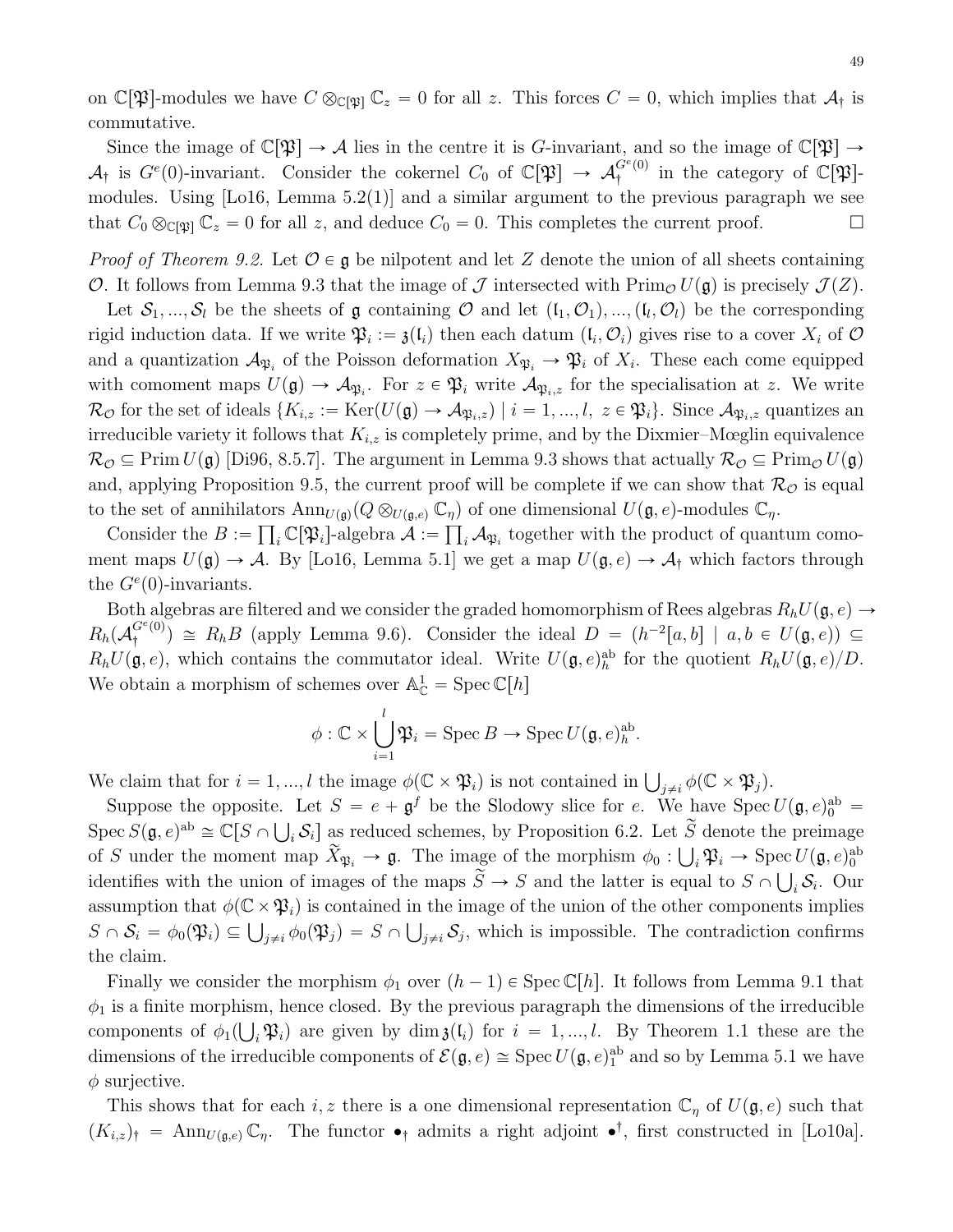By [\[Lo11,](#page-50-2) Theorem 1.3.1(1)] both  $\bullet_{\dagger}$ ,  $\bullet^{\dagger}$  are left exact, i.e. tranform kernels into kernels. It follows that  $((K_{i,z})_!)^{\dagger} = (\text{Ker}(U(\mathfrak{g}, e) \rightarrow (\mathcal{A}_{\mathfrak{P}_i,z})_!)^{\dagger} = \text{Ker}(U(\mathfrak{g}) \rightarrow ((\mathcal{A}_{\mathfrak{P}_i,z})_!)^{\dagger}).$  Thanks to [\[Lo16,](#page-50-9) Lemma 5.2(3)] this is equal to  $K_{i,z}$ . Finally by [\[Lo10a,](#page-50-1) Theorem 1.2.2(ii)] we have  $K_{i,z}$  =  $(\text{Ann}_{U(\mathfrak{g},e)}\mathbb{C}_\eta)^\dagger = \text{Ann}_{U(\mathfrak{g})}Q \otimes_{U(\mathfrak{g},e)} \mathbb{C}_\eta$ . The proof of the theorem is complete.

#### <span id="page-49-4"></span>**REFERENCES**

- <span id="page-49-21"></span>[Am20] F. Ambrosio, Birational sheets in reductive groups, Math. Z. (2020). https://doi.org/10.1007/s00209- 020-02597-3.
- <span id="page-49-2"></span>[ACET20] F. AMBROSIO, G. CARNOVALE, F. ESPOSITO, L. TOPLEY, Universal filtered quantizations of nilpotent Slodowy slices, arXiv:2005.07599 (2020).
- <span id="page-49-15"></span>[AM69] M. F. ATIYAH, I. G. MACDONALD Introduction to commutative algebra. Addison-Wesley Publishing Co., Reading, Mass.-London-Don Mills, Ont. 1969 ix+128 pp.
- <span id="page-49-17"></span>[Bo81] W. BORHO, Uber Schichten halbeinfacher Lie-Algebren. Invent. Math. 65 (1981), 283–317.
- <span id="page-49-1"></span>[BG18] J. Brown, S. M. Goodwin, On the variety of 1-dimensional representations of finite W-algebras in low rank. J. Algebra 511 (2018), 499–515.
- <span id="page-49-16"></span>[BG03] K. BROWN & I. GORDON, Poisson orders, symplectic reflection algebras and representation theory. J. Reine Angew. Math. 559 (2003), 193–216.
- <span id="page-49-12"></span>[BG07] J. BRUNDAN AND S. M. GOODWIN, Good grading polytopes. Proc. London Math. Soc. 94 (2007), 155–180.
- <span id="page-49-9"></span>[BK05] J. BRUNDAN & A. KLESHCHEV, Parabolic presentations of the Yangian  $Y(\mathfrak{gl}_n)$ . Comm. Math. Phys. 254 (2005), no. 1, 191–220.
- <span id="page-49-8"></span>[BK06] J. BRUNDAN, A. KLESHCHEV, Shifted Yangians and finite W-algebras. Adv. Math. 200 (2006), 136–195.
- <span id="page-49-10"></span>[BT18] J. BRUNDAN AND L. TOPLEY, The p-centre of Yangians and shifted Yangians. Mosc. Math. J. 18 (2018), 617–657.
- <span id="page-49-3"></span>[Bu] M. BULOIS, Geometry of sheets in ordinary and symmetric Lie algebras. in preparation.
- <span id="page-49-11"></span>[CM93] D.H. Collingwood and W. McGovern, "Nilpotent orbits in semisimple Lie algebras". Van Nostrand Reinhold, New york, 1993.
- <span id="page-49-5"></span>[Dir50] P. A. M. Dirac, Generalized Hamiltonian dynamics. Canad. J. Math. 2 (1950), 129–148.
- <span id="page-49-23"></span>[Di96] J. Dixmier, Enveloping algebras. Revised reprint of the 1977 translation. Graduate Studies in Mathematics, 11. American Mathematical Society, Providence, RI, 1996.
- <span id="page-49-20"></span>[DSV07] P. Damianou, H. Sabourin, P. Vanhaecke, Transverse Poisson structures to adjoint orbits in semisimple Lie algebras. Pacific J. Math.  $232$  (2007), no. 1, 111–138.
- <span id="page-49-6"></span>[GG02] W. L. GAN, V. GINZBURG, Quantization of Slodowy slices. Internat. Math. Res. Notices 5 (2002), 243–255.
- <span id="page-49-22"></span>[Gi09] V. Ginzburg, Harish–Chandra bimodules for quantized Slodowy slices. Represent. Theory 13 (2009), 236–271.
- <span id="page-49-19"></span>[GT19a] S. M. GOODWIN & L. TOPLEY, Modular finite W-algebras, *Int. Math. Res. Not. IMRN* (2019), no. 18, 5811–5853.
- <span id="page-49-14"></span>[GT19b] , Minimal-dimensional representations of reduced enveloping algebras for  $\mathfrak{gl}_n$ . Compos. Math. 155 (2019), no. 8, 1594–1617.
- <span id="page-49-13"></span>[GT19c] , Restricted shifted Yangians and restricted finite W-algebras. arXiv:1903.03079 (2019).
- <span id="page-49-7"></span>[Hum75] J. E. Humphreys, "Linear algebraic groups". Graduate Texts in Mathematics, No. 21. Springer-Verlag, New York-Heidelberg, 1975.
- <span id="page-49-18"></span>[Im05] A. Im Hof, "The Sheets of a Classical Lie Algebra". Inauguraldissertation zur Erlangung der W¨urde eines Doktors der Philosophie, 2005, available at http://edoc.unibas.ch
- <span id="page-49-0"></span>[Ja04] J.C. Jantzen, "Nilpotent orbits in representation theory", in: B. Orsted (ed.), "Representation and Lie theory", Progr. in Math., 228, 1–211, Birkhäuser, Boston 2004.